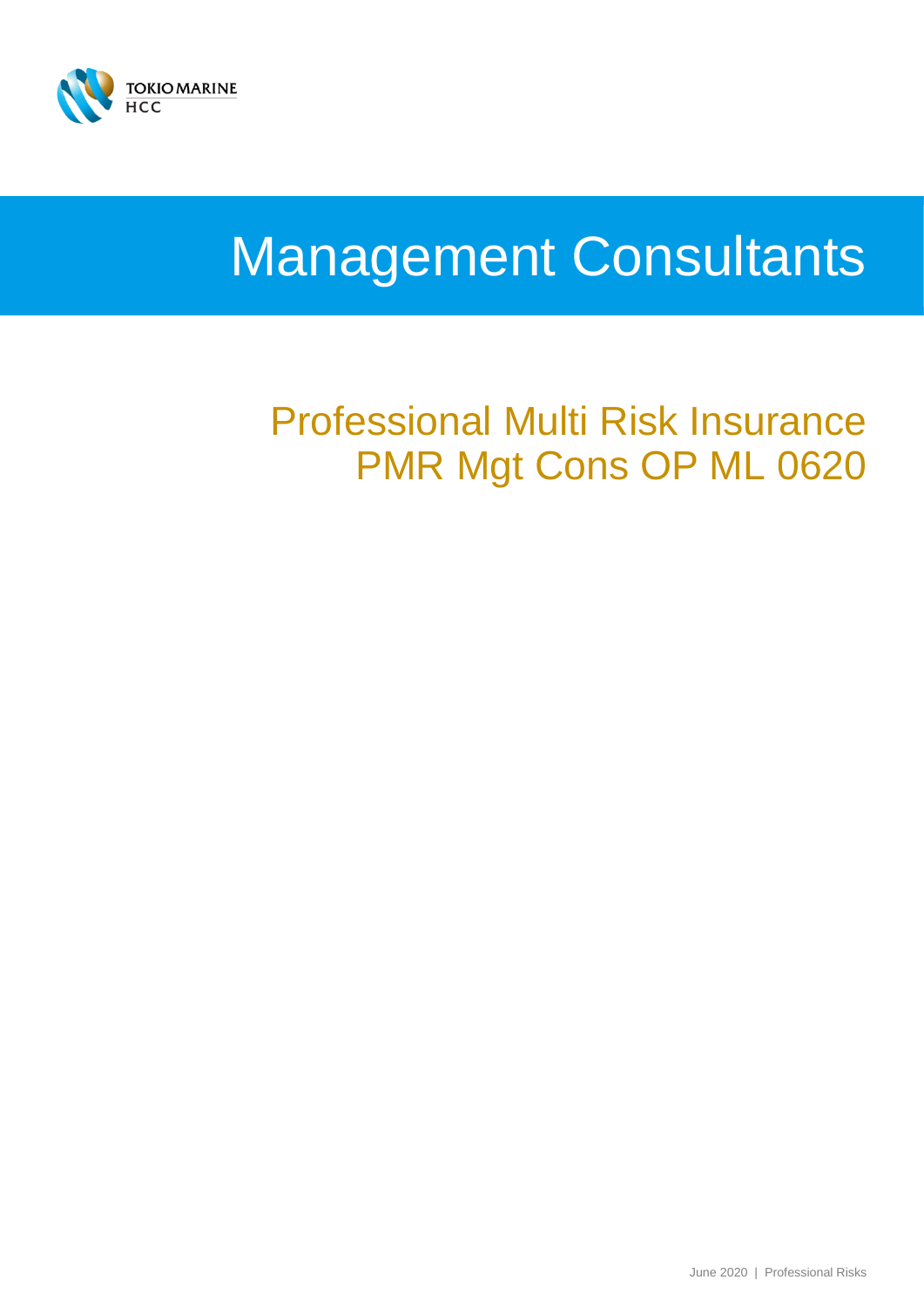## **Contents**

| Section 4 - Legal Expenses (Operative only if stated on the schedule)44 |  |
|-------------------------------------------------------------------------|--|
|                                                                         |  |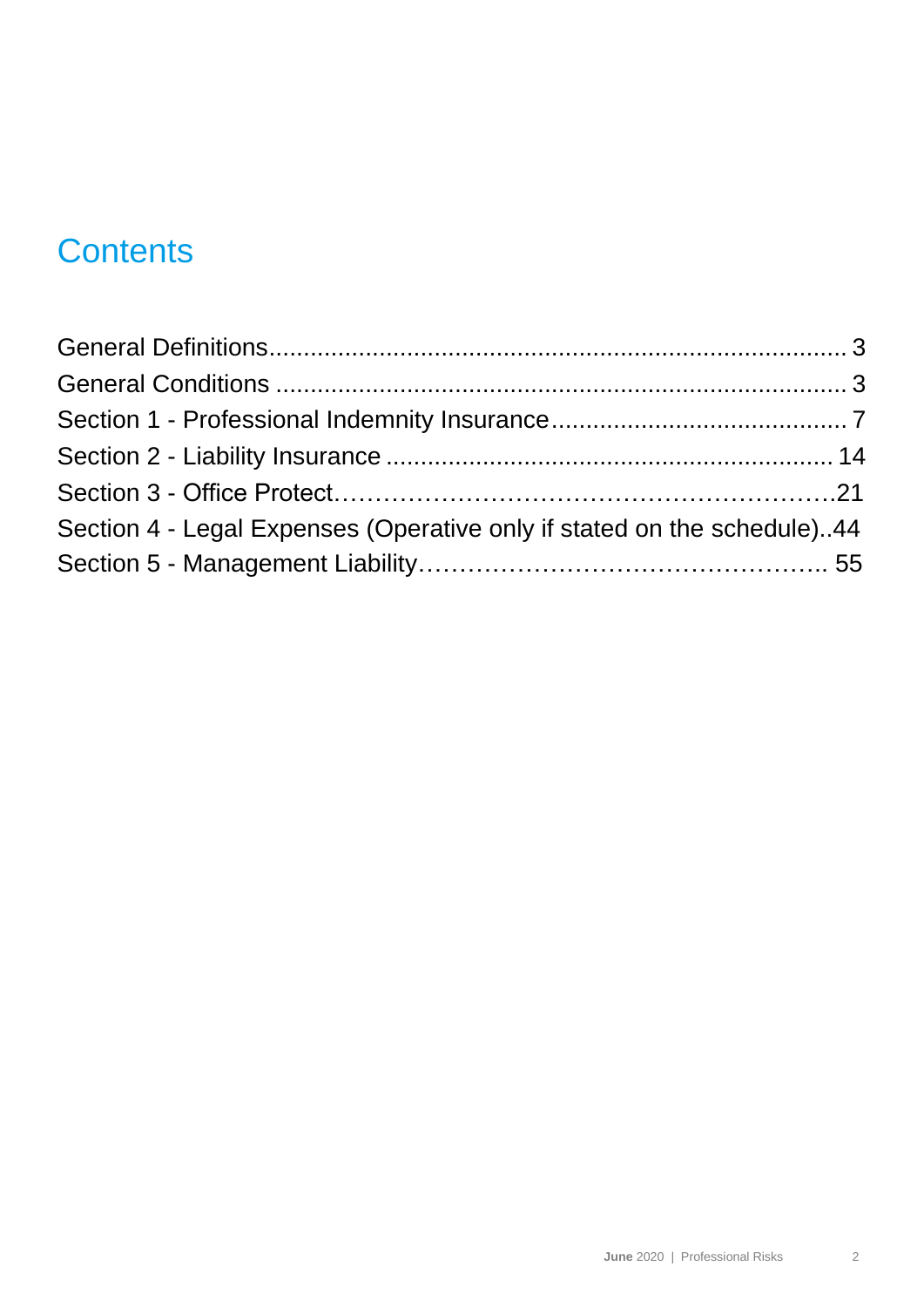### General Definitions Applying to Sections 1, 2 and 5 Only

### **For definitions applying to sections 3 and 4, please refer to sections 3 and 4.**

The following words will have the same meaning attached each time they appear in section(s) 1, 2 and 5 in bold type face, whether with a capital first letter or not. Where the meaning of a word is defined below and the same word is defined differently under a separate section(s) of this policy, the definition provided under the separate section applies to that section only.

Where the context so admits or requires, words importing the singular will include the plural and vice versa and words importing the masculine will import the feminine and the neuter. References to 'a person' will be construed so as to include any individual, company, partnership, or any other legal entity. References to a statute or regulation will be construed to include all its amendments or replacements. All headings within the policy are included for convenience only and will not form part of this policy.

### **Insurer**

means HCC International Insurance Company plc.

### **Period of insurance**

is that as stated in the Schedule.

### General Definitions Applying to Sections 1 and 2 Only

For the purposes of Sections 1 and 2 of this Policy the words or terms that appear in bold will be interpreted as follows:

### **Employee**

Is:

- a. any person employed by the **Insured** under a contract of service, training or apprenticeship; and
- b. any voluntary worker; and
- c. any locum, seasonal or temporary personnel; and
- d. any self-employed person, who is not an independent contractor; and
- e. any person supplied or remunerated through a contract hire company or agency, who is not an independent contractor but is employed by the contract hire company on a supply only basis, working as a member of the **Insured**'s staff;

but only if such person is working under the **Insured's**  direction, control and supervision.

### **Insured**

is any person or firm stated in the Schedule and includes any current or previous partner, director, principal, member or **Employee** of any firm or company stated in the Schedule and any other person who becomes a partner, director, principal, member or **Employee** of the firm.

### **Personal appointment**

is any individual appointment of a professional nature arising out of the ordinary professional activities of the **Insured** other than any appointment as a director or officer of a company or as a trustee.

### **Professional business**

is the business of the **Insured** as stated in the Schedule including the holding of any **Personal appointment** but in respect of Section 1 shall mean only the professional services of the **Insured's** business.

### General Conditions Applying to Sections 1, 2 and 5 Only

### **For general conditions applying to sections 3 and 4, please refer to sections 3 and 4.**

In addition to the general conditions set out immediately below, conditions specific to each section also apply and these can be found within the relevant sections and subsections of this policy.

If a condition is stated below and the same condition is described differently under another section of this policy, the condition provided under that section will apply to that section only.

### **1. Policy construction and disputes**

Any phrase or word in this Policy and the Schedule will be interpreted in accordance with the laws of England and Wales. The Policy and the Schedule shall be read together as one contract and any word or expression to which a specific meaning has been attached in any part of this Policy or the Schedule shall bear such specific meaning wherever it may appear.

Any dispute concerning the interpretation of the terms, Conditions or Exclusions contained herein is understood and agreed by both the **Insured** and the **Insurer** to be subject to the laws of England and Wales. Each party agrees to refer any such dispute to a mediator to be agreed between the **Insured** and the **Insurer** within 14 working days of any dispute arising under the Policy. If a mediator is not agreed then either party may apply to the Centre for Effective Dispute Resolution ('CEDR') for the appointment of a mediator. The parties agree to share equally the costs of CEDR and of the mediator and that the reference of the dispute to mediation will be conducted in confidence.

The **Insured** and the **Insurer** agree to perform their respective continuing obligations under this Policy while the dispute is resolved unless the nature of the dispute prevents such continued performance of those obligations. If any such dispute is not resolved by mediation or the **Insured** and the **Insurer** cannot agree upon the appointment of a mediator or the form that the mediation will take the dispute will be submitted to the exclusive jurisdiction of any court of competent jurisdiction within England and Wales and each party agrees to comply with all requirements necessary to give such court jurisdiction. All matters arising hereunder shall be determined in accordance with the law and practice of such court.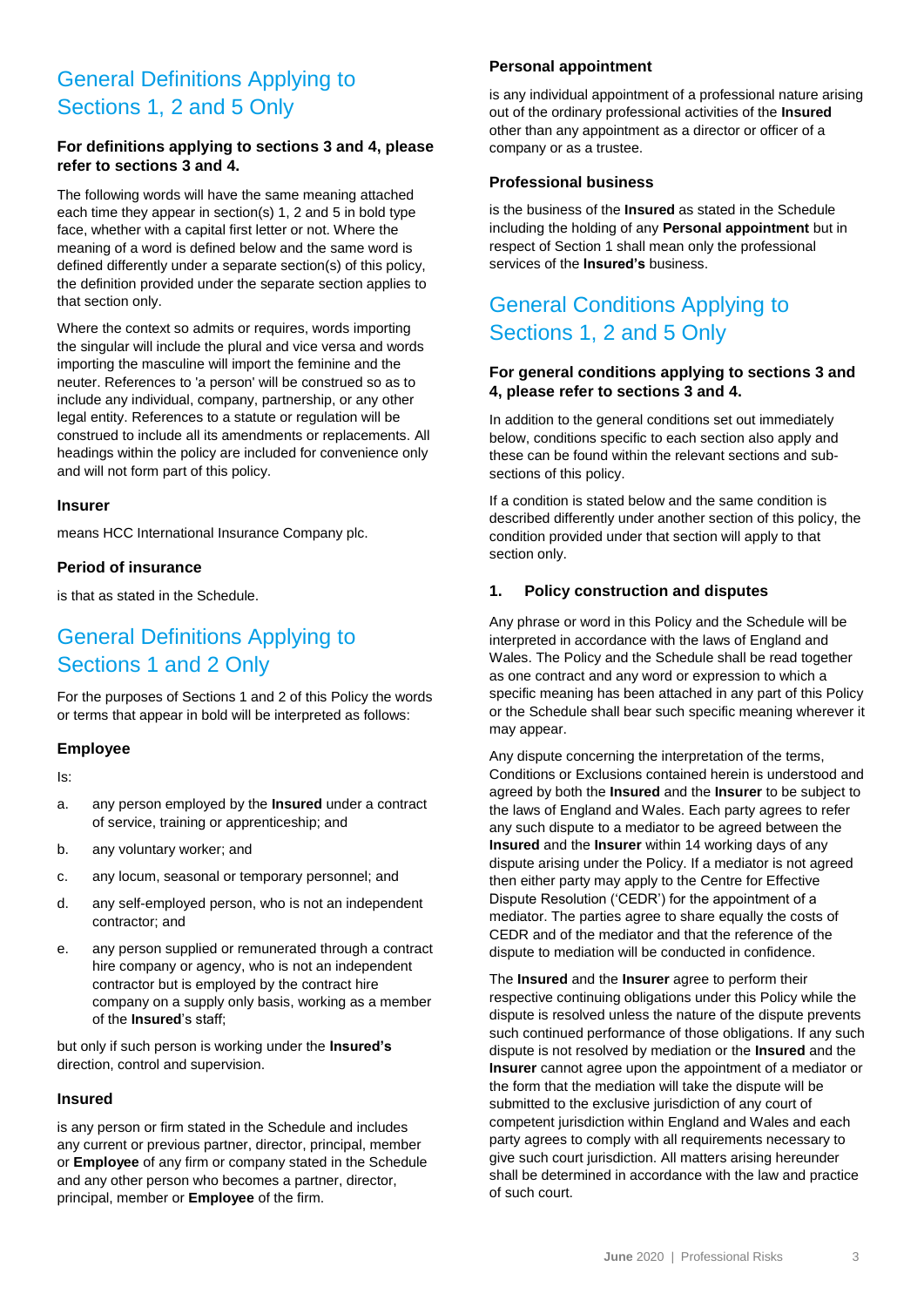### **2. Fraudulent claims**

If the **Insured** shall make any claim knowing the same to be fraudulent or false as regards the amount or otherwise (including the provision of false or fraudulent documents or statements) then

#### The **Insurer** will:

- i. refuse to pay the whole of the claim; and
- ii. recover from the Insured any sums that it has already paid in respect of the claim.

The **Insurer** may also notify the **Insured** that it will be treating (all sections of) this policy as having terminated with effect from the date of the earliest of any of the fraudulent act. In that event the **Insured** will:

- a. have no cover under the Policy from the date of termination; and
- b. not be entitled to any refund of premium.

### **3. Contracts (Rights of Third Parties) Act 1999**

The **Insured** and the **Insurer** are the only parties to this contract and no other person has any rights under the Contracts (Rights of Third Parties) Act 1999 to enforce any term of this Policy but this does not affect any right or remedy of a third party which exists or is available apart from that Act.

### **4. Cancellation**

This Policy may be cancelled by or on behalf of the **Insurer** by thirty days' notice given in writing to the **Insured**.

### **5. Invalidity**

If any provision of this Policy is found by any court or administrative body of competent jurisdiction to be invalid or unenforceable this will not affect the other provisions of this Policy which will remain in full force and effect.

### **6. Notices**

Notice shall be deemed to be duly received in the course of post if sent by pre-paid letter post properly addressed to:

- a. in the case of the **Insured**, either to the **Insured's** last known address or the last known address of the **Insured's** broker;
- b. in the case of the **Insurer**, to HCC International Insurance Company PLC at Fitzwilliam House, 10 St Mary Axe, London EC3A 8BF.

### **7. Reasonable steps to avoid loss**

Without prejudice to the Notification and Claims Conditions in this Policy, the **Insured** shall take all reasonable steps to avoid or mitigate any loss, damage or liability that may result in any claim or **Circumstance** notifiable under this Policy.

### **8. Premium Payment Clause**

If the premium due under this Policy has not been so paid to **Insurers** by the 60th day from the inception of this Policy, (and, in respect of instalment premiums, by the date they are due), **Insurers** shall have the right to cancel this Policy by notifying the **Insured** via their broker in writing. In the event of cancellation, premium is due to **Insurers** on a pro rata basis for the period that **Insurers** are on risk but the full policy premium shall be payable to **Insurers** in the event of a loss or occurrence prior to the date of termination which gives rise to a valid claim under this Policy.

It is agreed that **Insurers** shall give not less than 15 days prior notice of cancellation to the **Insured** via their broker. If premium due is paid in full to **Insurers** before the notice period expires, notice of cancellation shall automatically be revoked. If not, this Policy shall automatically terminate at the end of the notice period.

If any provision of this clause is found by any court or administrative body of competent jurisdiction to be invalid or unenforceable, such invalidity or unenforceability will not affect the other provisions of this clause which will remain in full force and effect.

### **9. International Sanctions**

The **Insurer** will not provide cover, be liable to pay any claim or provide any benefit if to do so would expose the **Insurer** (or any parent company, direct or indirect holding company of the **Insurer**) to any penalty or restriction (including extraterritorial penalties or restrictions so far as such do not contradict laws applicable to the **Insurer**), arising out of any trade and economic sanctions laws or regulations which are applicable to it.

### **10. Assignment**

This policy of insurance (including any benefits it provides) are not assignable to any third party without the express approval of the **Insurer** confirmed in writing by the **Insurer**

### **11. Change of control**

In the event that the **Insured** merges into or consolidates with or sells all or substantially all of its assets or shares to a third party (whether a company, corporation or any other legal entity or person) or there is any acquisition of more than fifty percent (50%) of the voting share capital of the **Insured** by a third party (whether a company, corporation or any other legal entity or person) the **Insured** shall give written notice of such event prior to its execution. Upon receipt of such notice, the **Insurers** may at their absolute discretion agree to continuation of the policy of insurance, to be confirmed by way of a written endorsement to the policy. In the absence of such agreement and/or if notice is not forthcoming as required under this General Condition 11 – Change of control, the cover provided by this policy of insurance shall cease with immediate effect at the date of the change of control.

For the avoidance of doubt, the **Insured** shall not be entitled to an indemnity in respect of any claims made under Section 1 of this policy of insurance where notification of the claim occurs after a change in control (as referred to in this General Condition 11 – Change of control) where the change of control was not reported to **Insurers** and approved in accordance with this General Condition 11.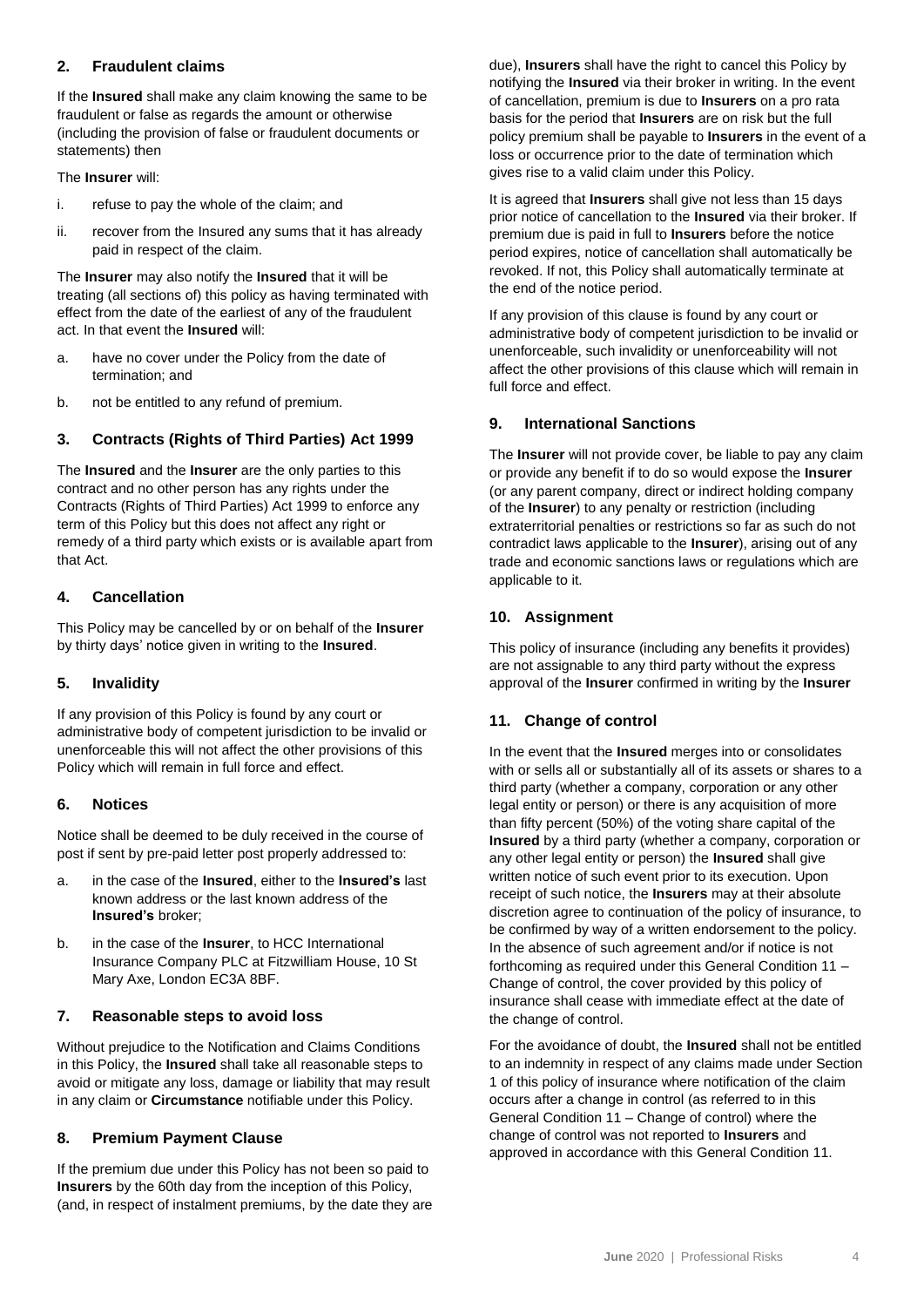### **12. Complaints (Sections 1, 2, 3 & 5 only)**

We are dedicated to providing you with a high quality service and we want to ensure that we maintain this at all times If you feel that we have not offered you a first class service please write and tell us and we will do our best to resolve the problem If you have any questions or concerns about your policy or the handling of a claim you should in the first instance contact

Compliance Officer Tokio Marine HCC 1 Aldgate London EC3N 1RE

The Financial Ombudsman Service (FOS)

Should you be dissatisfied with the outcome of your complaint, you may have the right to refer your complaint to the Financial Ombudsman Service. The FOS is an independent service in the UK for settling disputes between consumers and businesses providing financial services. Contacting the FOS does not affect your right to take legal action.

The FOS's contact details are as follows:

Financial Ombudsman Service Exchange Tower London E14 9SR

Email: [complaint.info@financial-ombudsman.org.uk](mailto:complaint.info@financial-ombudsman.org.uk) Telephone: +44 (0)30 0123 9123 Website: [www.financial-ombudsman.org.uk](http://www.financial-ombudsman.org.uk/)

The European Commission Online Dispute Resolution Platform (ODR)

If you were sold this product online or by other electronic means and within the European Union (EU) you may refer your complaint to the EU Online Dispute Resolution (ODR) platform. Upon receipt of your complaint the ODR will escalate your complaint to your local dispute resolution service – this process is free and conducted entirely online. You can access the ODR platform on [http://ec.europa.eu/odr.](http://ec.europa.eu/odr) This platform will direct insurance complaints to the Financial Ombudsman Service. However, you may contact the FOS directly if you prefer, using the details as shown above.

### **Complaints (Sections 3 and 4 only)**

Please refer to Section 4'How we handle complaints' for details of how to make a complaint.

#### **Useful Information**

If HCC (Sections 1, 2,3 & 5), or AmTrust Europe Limited (Section 4 only) are unable to meet their liabilities to policyholders, you may be able to claim compensation from the Financial Services Compensation Scheme. The level of compensation differs depending on the type of cover:

Compulsory Insurance Non-compulsory Insurance 100% of the claim 90% of the claim

Further information can be obtained from: Financial Services Compensation Scheme P O Box 300, Mitcheldean, GL17 1DY Telephone: 0800 678 1100 or 020 7741 4100 or [enquiries@fscs.org.uk](mailto:enquiries@fscs.org.uk) [www.fscs.org.uk](http://www.fscs.org.uk/)

### **Data protection notice (Please refer to section 4 for ARAG Essential Business Legal)**

Tokio Marine HCC respects your right to privacy. In our Privacy Notice (available at

https://www.tmhcc.com/en/legal/privacy-policy) we explain who we are, how we collect, share and use personal information about you, and how you can exercise your privacy rights. If you have any questions or concerns about our use of your personal information, then please contact DPO@tmhcc.com.

We may collect your personal information such as name. email address, postal address, telephone number, gender and date of birth. We need the personal information to enter into and perform a contract with you. We retain personal information we collect from you where we have an ongoing legitimate business need to do so.

We may disclose your personal information to:

- our group companies;
- third party services providers and partners who provide data processing services to us or who otherwise process personal information for purposes that are described in our Privacy Notice or notified to you when we collect your personal information;
- any competent law enforcement body, regulatory, government agency, court or other third party where we believe disclosure is necessary (i) as a matter of applicable law or regulation, (ii) to exercise, establish or defend our legal rights, or (iii) to protect your interests or those of any other person;
- a potential buyer (and its agents and advisers) in connection with any proposed purchase, merger or acquisition of any part of our business, provided that we inform the buyer it must use your personal information only for the purposes disclosed in our Privacy Notice; or
- any other person with your consent to the disclosure.

Your personal information may be transferred to, and processed in, countries other than the country in which you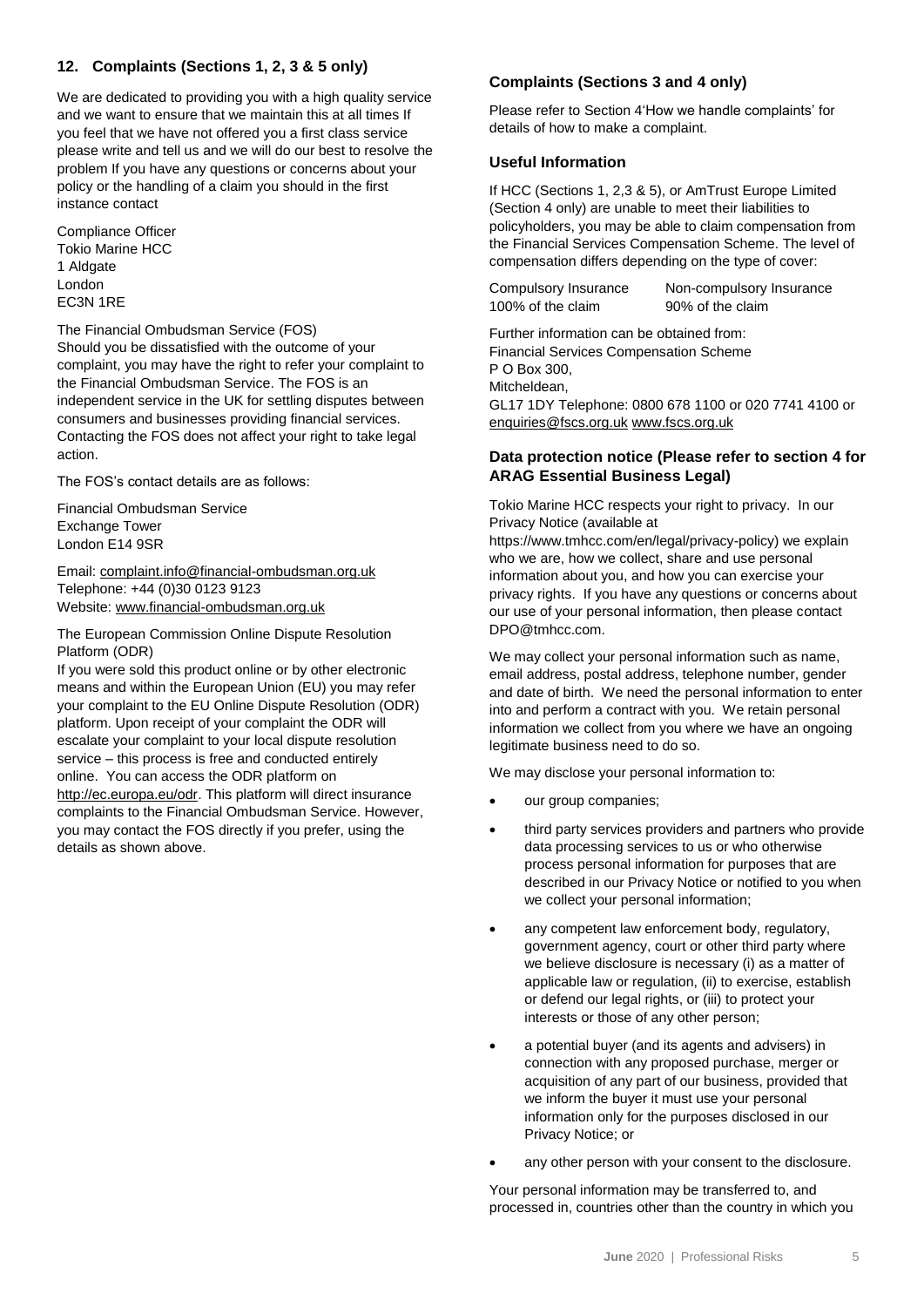are resident. These countries may have data protection laws that are different to the laws of your country. We transfer data within the Tokio Marine group of companies by virtue of our Intra Group Data Transfer Agreement, which includes the EU Standard Contractual Clauses.

We use appropriate technical and organisational measures to protect the personal information that we collect and process about you. The measures we use are designed to provide a level of security appropriate to the risk of processing your personal information.

You are entitled to know what data is held on you and to make what is referred to as a Data Subject Access Request ('DSAR'). You are also entitled to request that your data be corrected in order that we hold accurate records. In certain circumstances, you have other data protection rights such as that of requesting deletion, objecting to processing, restricting processing and in some cases requesting portability. Further information on your rights is included in our Privacy Notice.

You can opt-out of marketing communications we send you at any time. You can exercise this right by clicking on the "unsubscribe" or "opt-out" link in the marketing e-mails we send you. Similarly, if we have collected and processed your personal information with your consent, then you can withdraw your consent at any time. Withdrawing your consent will not affect the lawfulness of any processing we conducted prior to your withdrawal, nor will it affect processing of your personal information conducted in reliance on lawful processing grounds other than consent. You have the right to complain to a data protection authority about our collection and use of your personal information.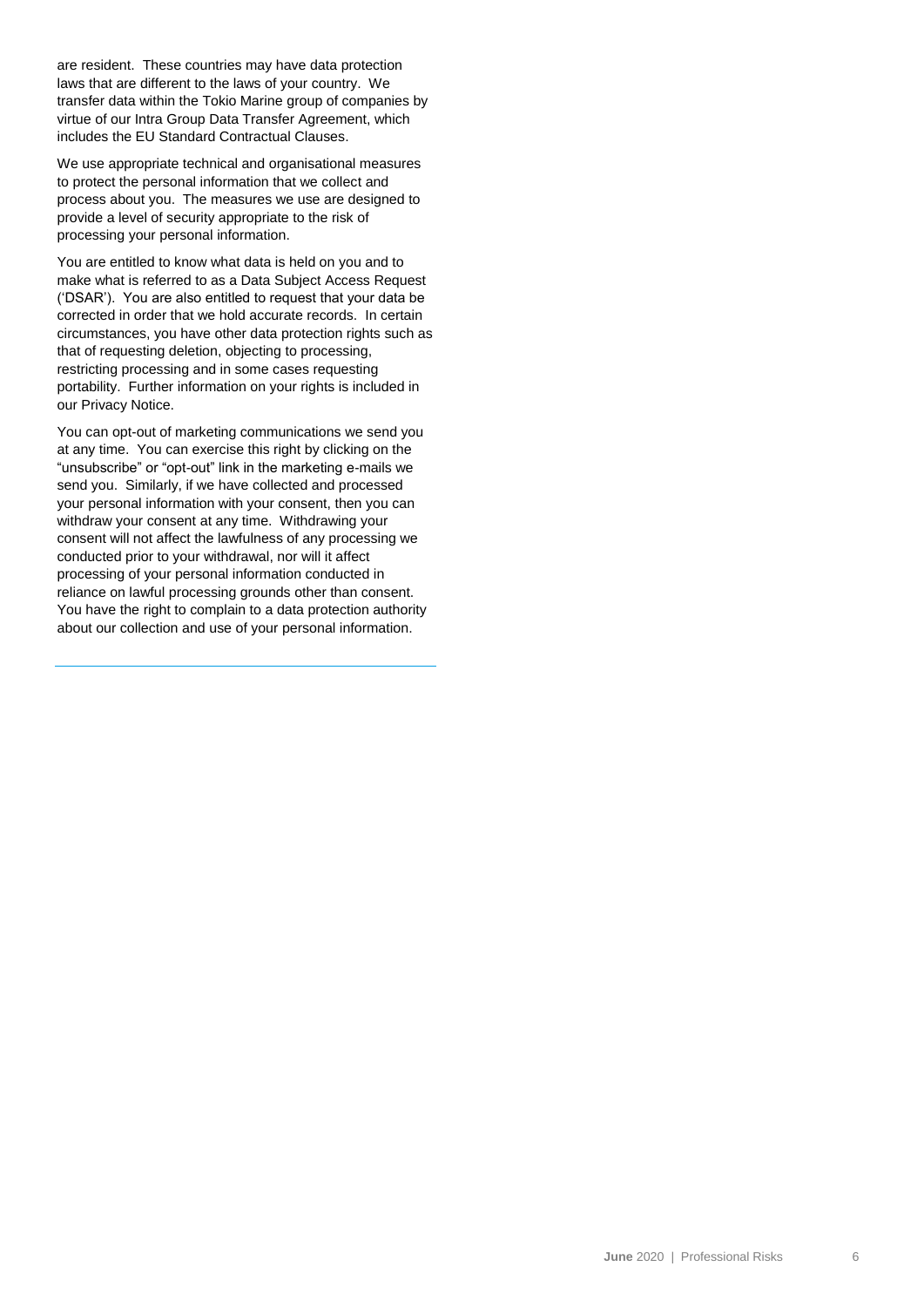## Section 1 - Professional Indemnity Insurance

### Definitions Applicable to Section 1

For the purposes of this Section the words or terms that appear in **bold** will be interpreted as follows:

### **Circumstance**

shall mean any circumstance, incident, occurrence, fact, matter, act, omission, state of affairs or event which is likely to give rise to a claim against the **Insured** or a claim by the **Insured** under this section.

### **Computer system**

shall mean any computer, data processing equipment, media or part thereof, or system of data storage and retrieval, or communications system, network, protocol or part thereof, or any computer software (including but not limited to application software, operating systems, runtime environments or compilers), firmware or microcode, or any electronic documents utilised in the ownership, security and management of the **Insured's** electronic communications system, world-wide web site, internet site, intranet site, extranet site or web address(es).

### **Damages**

shall mean monetary relief.

### **Defence costs and expenses**

shall mean all reasonable costs and expenses incurred, with the **Insurer's** prior written consent, in the investigation, defence and settlement of any claim first made against the **Insured** or of any **Circumstance** first notified during the **Period of insurance**. it does not include the **Insured's** own overhead costs and expenses.

### **Documents**

shall mean digitised data, information recorded or stored in a format for use with a computer, microcode, deeds, wills, agreements, maps, plans, records, written or printed books, letters, certificates, written or printed documents or forms of any nature whatsoever (excluding any bearer bonds or coupons, bank or currency notes, share certificates, stamps or other negotiable paper).

### **Excess**

is the first amount paid in respect of each claim as stated in the schedule under section 1. The **Excess** is not payable in respect of **Defence costs and expenses**. The **Indemnity limit** is additional to the **Excess**.

### **Financially associated person or entity**

shall mean:

a. any business controlled or managed by the **Insured** or in which the **Insured** has an executive interest;

- b. any company in which the **Insured** directly or indirectly owns or controls more than 15% of the issued share capital;
- c. any person having an executive or managerial role in the **Insured** or who would be considered to be a shadow director (as defined in s.251 of the insolvency act 1986) of the **Insured**;
- d. any company that directly or indirectly owns or controls any of the issued share capital of the **Insured** or any of whose issued share capital is directly or indirectly owned or controlled by any other company or person who directly or indirectly owns or controls any of the issued share capital of the **insured**.

### **Indemnity limit**

shall mean the **Insurer's** total liability to pay **Damages** and claimant's costs, and shall not exceed (except where specific sums are stated in the insuring clauses of this section) the sum(s) stated in the schedule against section 1 in respect of any one claim or series of claims arising out of one originating cause regardless of the number of persons claiming an indemnity from the **Insurer** under the terms of this section.

### **Jurisdiction**

means the jurisdiction stated in the schedule against Section 1. Where no jurisdiction is stated in the schedule then the **Jurisdiction** shall be worldwide but excluding the United States of America (including its territories and /or possessions) and Canada.

### **Virus**

shall mean any unauthorised executable code uploaded to, or replicated through, a **Computer system** or network whether termed a virus or known by any other name and whether it is self-replicating or non-replicating which causes damage or loss to data or the **Computer system**.

### Insuring Clauses

In consideration of the premium having been paid to the **Insurer**, the **Insured** is indemnified as follows:

### **1. Indemnity**

Up to the **Indemnity limit** for **Damages** and claimant's costs for which the **Insured** is legally liable to pay resulting from claims first made against the **Insured** during the **Period of insurance** and arising out of the ordinary course of the **Professional business**, in consequence of:

- a. Breach of professional duty;
- b. Breach of an express or implied contractual duty to exercise reasonable skill and care;
- c. Dishonest, fraudulent or malicious act or omission of any former or present **Employee** (which term, for the purpose of this clause alone, shall not include any principal, partner, member or director of the **Insured**) provided that no indemnity shall be given under this section in the event that any principal, partner, member or director of the **Insured** conspired to commit or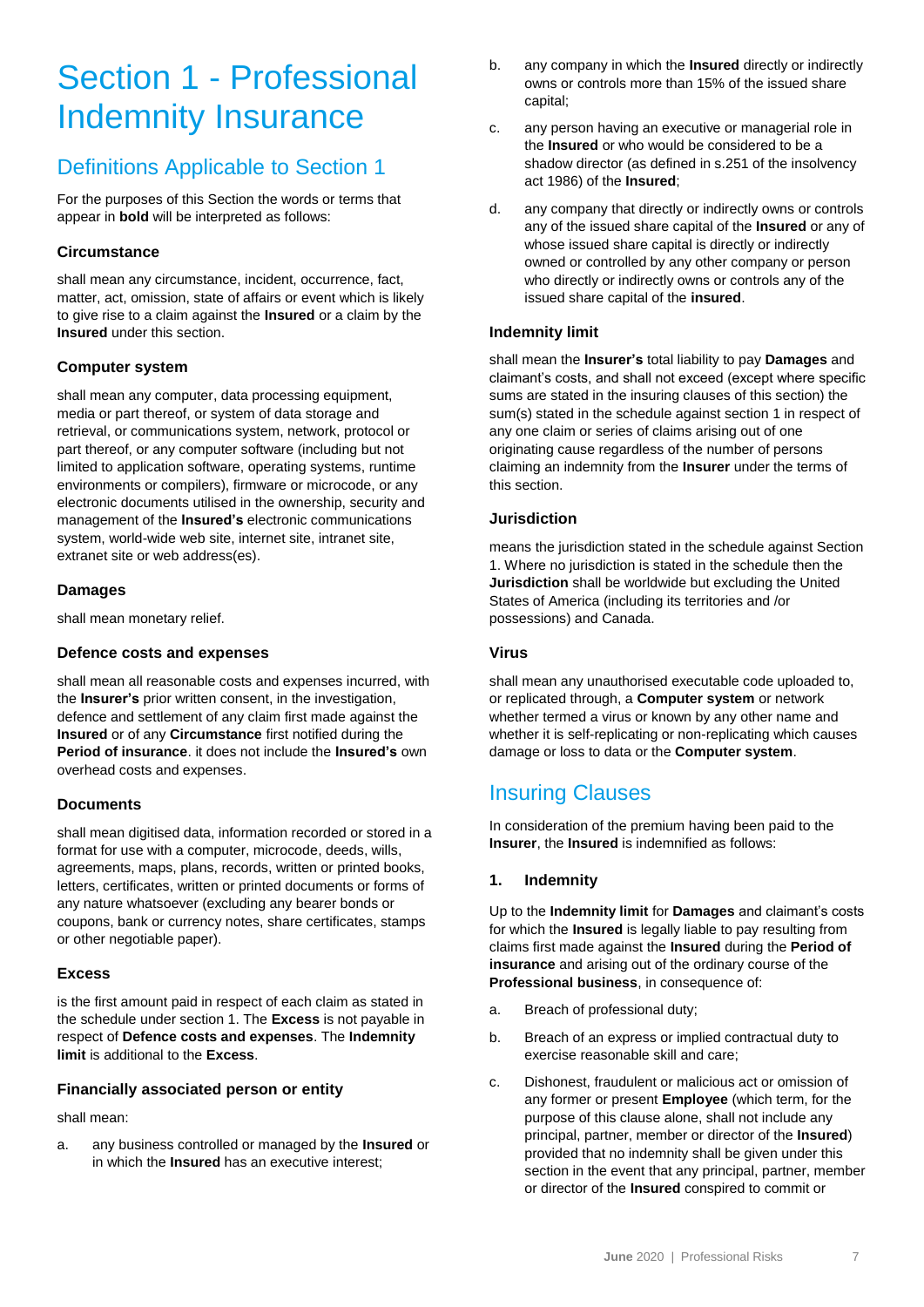condoned any such dishonest, fraudulent or malicious act or omission;

- d. Libel or slander or defamation;
- e. Unintentional breach of confidentiality or other invasion, misuse of private information, infringement or interference with rights of privacy or publicity including false light and the public disclosure of private facts including misuse of any information which is either confidential or subject to statutory restrictions;
- f. Unintentional infringement of intellectual property rights except patents;
- g. The loss of or damage to **Documents**;
- h. Any other civil liability not otherwise excluded.

### **2. Legal defence costs and expenses**

The **Insurer** will pay in addition to any indemnity under insuring clause 1, all **Defence costs and expenses** provided that:

- a. if the amount paid or agreed to be paid by or on behalf of the **Insured** to dispose of a claim exceeds the **Indemnity limit** the **Insurer** will only be liable for that proportion of the **Defence costs and expenses** which the **Indemnity limit** bears to the amount paid or agreed to be paid;
- b. in the event that the **Insurer** elects to make a payment to the **Insured** pursuant to notification and claims condition 3.2 then the **insurer** shall have no liability to pay **Defence costs and expenses** incurred after the date upon which such payment is made.

### **3. Costs for prosecuting infringement of the Insured's intellectual property rights**

Up to a maximum of GBP 25,000 in the aggregate in the **Period of insurance**, for the reasonable and necessary costs and expenses incurred by the **Insured**, with the **Insurer's** prior written consent, in the pursuance of any claim first made by the **Insured** against a third party during the **Period of insurance**, for infringement of intellectual property rights first discovered by the **Insured** during the **Period of insurance** where the ownership of such rights is vested in the **Insured.**

For the purposes of this insuring clause **Insurers** will only give prior consent where the **Insured** has provided, at their own expense, an opinion from a solicitor, barrister or suitably qualified intellectual property agent evidencing the existence of the **Insured's** intellectual property rights, the infringement of those rights, a measurable loss and a reasonable prospect of success.

### **4. Costs for representation**

For all reasonable and necessary legal costs incurred by the **Insured** with the **Insurer's** prior written consent for representation at any inquiry or other proceeding which has, in the **Insurer's** sole opinion, a direct relevance to any claim, **Circumstance** or event which could form the subject of indemnity under this section. For the avoidance of doubt Costs for Representation cover does not apply to Insuring Clause 3.

The **Insurer's** total liability under Insuring Clauses 4) and 8) shall not exceed GBP 250,000 in the aggregate in the **Period of insurance** and the **Insurer** shall have no liability to pay for the **Insured's** own costs and expenses.

### 5. **Irrecoverable fees**

Up to the **Indemnity limit** for amounts owed to the **Insured**, including amounts legally owed by the **Insured** to subcontractors or suppliers, due to the refusal of the **Insured's** client to pay for work done by the **Insured** for them where such client has reasonable grounds for being dissatisfied with the work and threatens to bring a claim for more than the amount owed, and which would otherwise be covered under Insuring Clause 1, provided that such threat is first made against the **Insured** and notified to **Insurers** during the **Period of insurance**. In such circumstances, if it is possible to settle the dispute by agreeing not to pursue the outstanding amount, the **Insurer** will agree to pay the amount owed if they consider that it will avoid a legitimate claim under Insuring Clause 1 for a greater amount. If, following this, a claim under Insuring Clause 1 still arises then the amount paid under this section will be deducted from the **Indemnity limit.** If the **Insured** eventually recovers part or all of the debt then such recovered amount shall be repaid to the **Insurer** less the **Insured's** reasonable expenses of recovering the debt due.

### **6. Data protection defence costs**

Up to a maximum of GBP 250,000 in the aggregate in the **Period of insurance**, for reasonable and necessary legal costs and expenses incurred by the **Insured** with the **Insurer's** prior written consent in the defence of any criminal proceedings brought against the **Insured**, during the **Period of insurance** under the Data Protection Act 1998 or amending or superseding legislation provided always that:

- a. the act, error or omission giving rise to the proceedings shall have been committed by the **Insured** in the ordinary course of the **Professional business**;
- b. the **Insurer** shall be entitled to appoint solicitors and Counsel to act on behalf of the **Insured**;
- c. the **Insurer** shall have no liability to pay costs and expenses incurred subsequent to a plea or finding of guilt on the part of the **Insured**, or in the event that Counsel should advise that there are no reasonable prospects of successfully defending the proceedings, except for costs incurred solely for the purpose of making a plea in mitigation before sentencing or costs incurred in making an appeal if Counsel shall advise that the prospects of a successful appeal following a finding of guilt are reasonable.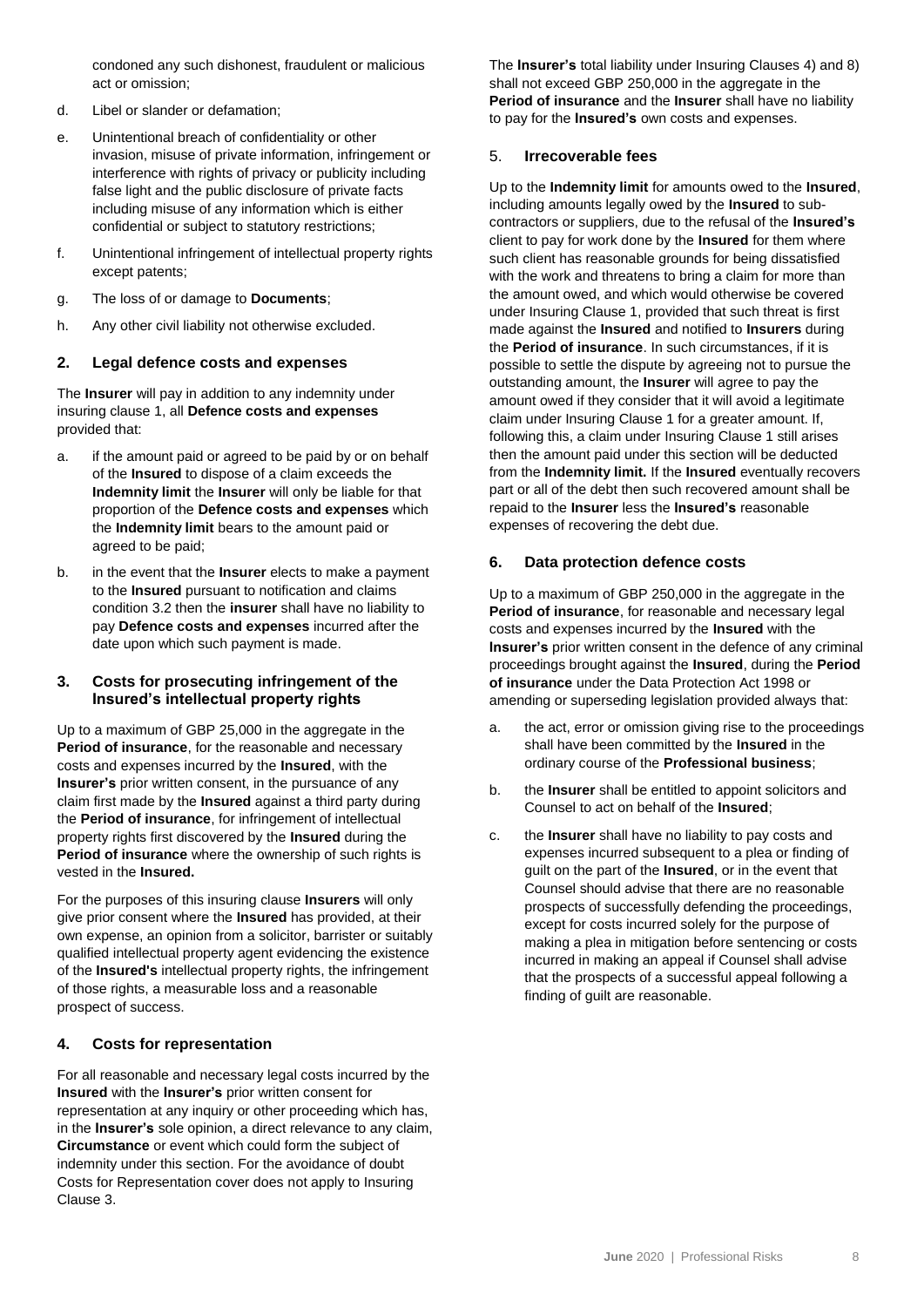### 7. **Reputation management**

Up to a maximum of GBP 50,000 in the aggregate in the **Period of insurance**, following a claim under Insuring Clause 1 for all reasonable and necessary costs incurred with the **Insurer's** prior written consent (not to be unreasonably withheld) for a public relations and/or crisis management consultant to avert or mitigate any material damage to the **Insured's** business reputation.

### 8. **Costs of criminal proceedings**

For legal costs and expenses incurred with the **Insurer's** prior consent in the defence of any proceedings brought under the prevailing listed building, building regulation or health and safety legislation and any applicable orders or regulations made pursuant to that legislation or any applicable codes of practice or procedures issued by any governing body concerned with health and safety provided always that:

- a. the act, error or omission giving rise to the proceedings shall have been committed by the **Insured** in the performance of any **Professional service**;
- b. the **Insurer** shall be entitled to appoint solicitors and counsel to act on behalf of the **Insured**;
- c. the **Insurer** shall have no liability to pay costs incurred subsequent to a plea or finding of guilt on the part of the **Insured**, or in the event that Counsel should advise that there are no reasonable prospects of successfully defending the proceedings, except for costs incurred solely for the purpose of making a plea in mitigation before sentencing or costs incurred in making an appeal if Counsel shall advise that the prospects of a successful appeal following a finding of guilt are reasonable;

The **Insurer's** total liability under Insuring Clauses 4) and 8) shall not exceed GBP 250,000 in the aggregate in the Period of insurance and the Insurer shall have no liability to pay for the **Insured's** own costs and expenses.

### 9. **Court attendance**

In the event that the legal advisors acting for the **Insured**  require any of the **Insured** or other relevant party (not including expert witnesses) to attend Court or any arbitration or adjudication hearing as witness of fact in connection with any claim, in respect of which the **Insured** is indemnified under this Policy, **Insurers** will pay compensation to the **Insured** at the following rates for each day or part thereof on which attendance is required;

a. Any principal, partner, member or director of the **Insured GBP250:** 

### b. Any **Employee** GBP100.

For the avoidance of doubt the indemnity provided by this Insuring Clause shall not be additional to that provided by Extensions to Section 2, 5.

### 10. **Mitigation of loss**

For additional expenses directly incurred, with the prior written consent of the **Insurer**, in successfully rectifying a problem which otherwise would lead to a claim in excess of such expenses under Insuring Clause 1 of this section.

If the **Insured** is unable to get approval from the **Insurer** due to time constraints or lack of detailed information, the **Insurer** will pay such expenses provided that the **Insured** can demonstrate that:

- a. such expenses were less than the amount of a potential claim; and
- b. the amount is reasonable; and
- c. the **Insured's** client has received the same level and quality of service or deliverables that they were originally entitled to receive.

Any payment made under this Clause will exclude the **Insured's** lost profit, mark-up, own management costs, wages or VAT or its equivalent and compensation for management time or any lost files or commissions from any other client or potential client. If a claim is later made the amount of expenses paid under this section will be deducted from the **Indemnity limit** for that claim.

For the avoidance of doubt the indemnity provided under Insuring Clauses 3), 4), 6), 7), 8), and 9) is not additional to and shall not increase the **Indemnity limit**.

### **Extensions**

In respect of indemnity provided under Insuring Clause 1 and subject otherwise to Policy terms and conditions the following extensions of cover apply

### **1. Sub-contractors**

Where the **Insured** has engaged a third party under a written contract to provide services under the **Insured's** supervision, the **Insurer** will indemnify the **Insured** for any claim brought as a result of the subcontractor's work undertaken on the **Insured's** behalf to the extent that the **Insured** has not waived or otherwise impaired any rights of recourse against said sub-contractors.

### 2. **Indemnity to Principals**

If the **Insured** so requests, **Insurers** will indemnify any Principal wit whom the **Insured** has entered into an agreement as far as is necessary to meet the requirement of such agreement but only in respect of liability incurred to independent third parties arising directly from the services performed by the **Insured.**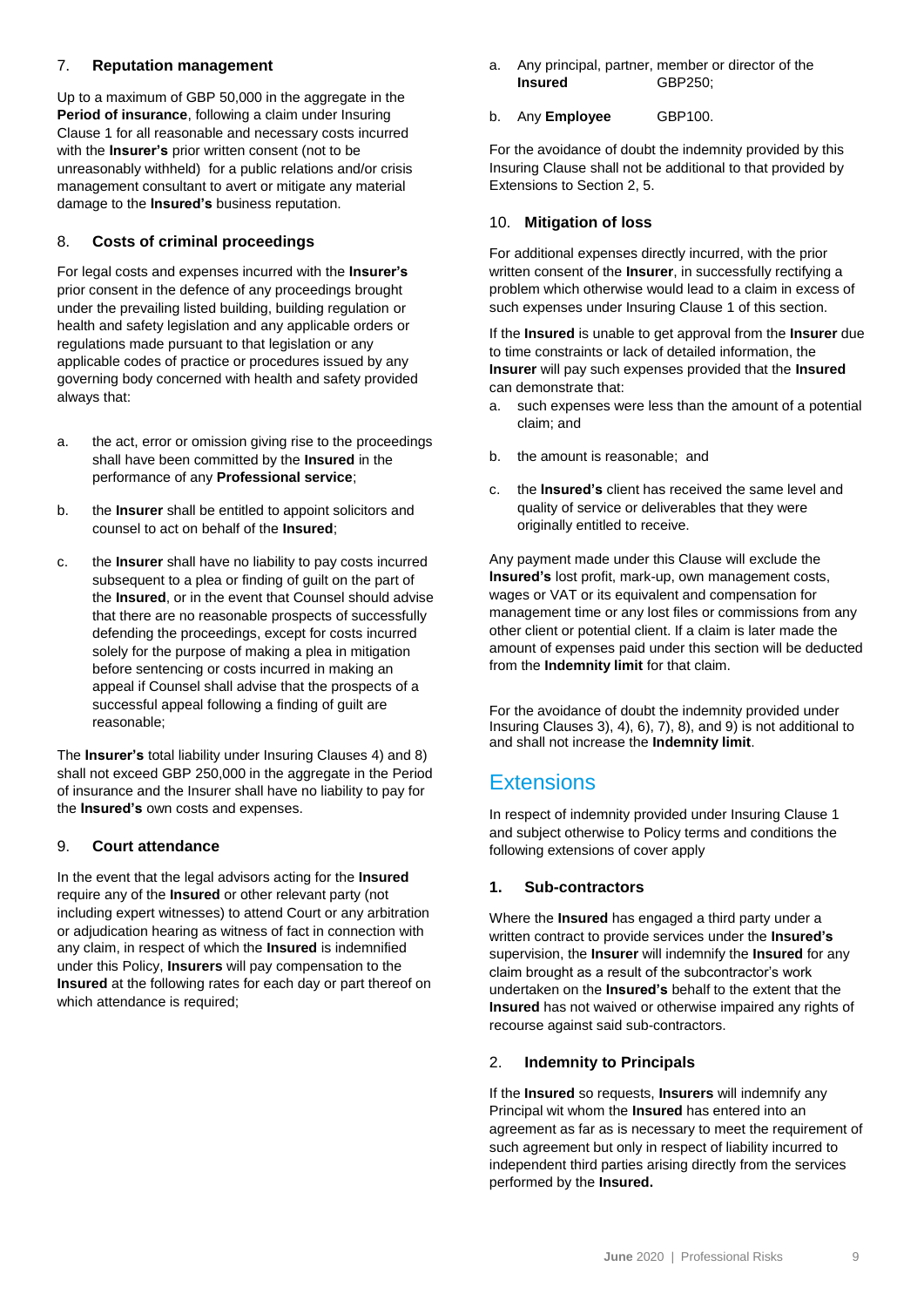### 3. **Mergers and acquisitions**

If, during the Period of insurance the **Insured** creates or acquires a company or companies subsequent to inception and the turnover relating to all such created or acquired companies does not exceed 10% of the estimated turnover of the companies covered under this Policy at inception (less the turnover for companies sold during the Period of insurance), then this policy shall include as an **Insured** any such company created or acquired automatically from the date of creation or acquisition without additional premium provided that:

- i. Professional business services carried out by such company is similar to that of the **Insured**; and
- ii. Prior to the acquisition the acquired company's directors or officers shall not have notified or be aware of any professional indemnity claims or **circumstances**; and
- iii. the retroactive date applicable to the Professional business services of the new entity is deemed to be the date of acquisition;
- a. Where the **Insured** creates or acquires a company or companies subsequent to inception and the turnover relating to all such created or acquired companies exceeds 10% of the estimated turnover of the companies covered under this Policy at inception (less the turnover for companies sold during the **Period of insurance**), then this Policy shall include as an **Insured** any such company created or acquired automatically from the date of creation or acquisition provided that:
	- i. the terms stated in 3a) i) to iii) above also apply to such created or acquired companies;
	- ii. the **Insured** notifies the **Insurer** as soon as is reasonably practicable of the creation or acquisition;
	- iii. the **Insured** accepts the revised premium and or terms applying to each and every such creation and or acquisition;
	- iv. all cover in respect of such created or acquired entities will terminate 30 days following creation or acquisition if terms cannot be agreed between the **Insured** and the **Insurer**.

For the avoidance of doubt the indemnity provided under Insuring Clauses 3), 4), 5), 6) and 7) is not additional to and shall not increase the **Indemnity limit**.

### Exclusions Applicable to Section 1

The **Insurer** shall not be liable to indemnify the **Insured**  against any claim:

### **1. Employers liability**

arising directly or indirectly from bodily injury, sickness, disease, psychological injury, emotional distress, nervous shock or death sustained by any **Employee** arising out of or in the course of their employment by the **Insured**, or for any breach of any obligation owed by the **Insured** as an employer to any partner, principal, director, member or **Employee** or applicant for employment;

### **2. Bodily injury/property damage**

for bodily injury, sickness, disease, psychological injury, emotional distress, nervous shock or death sustained by any person or any loss, damage or destruction of property unless such claim arises directly from negligent advice, design, specification, formula or other breach of professional duty by the **Insured**;

### **3. Land, buildings etc**

arising directly or indirectly from the ownership, possession or use by or on behalf of the **Insured** of any land, buildings, aircraft, watercraft, vessel or mechanically propelled vehicle;

### **4. Dishonesty**

arising directly or indirectly from any dishonest, fraudulent, malicious or illegal act or omission of the **Insured** committed or condoned by any partner, principal or director of the **Insured,** except as covered by Insuring Clause 1b);

### **5. Contractual liability**

arising directly or indirectly from any breach or alleged breach of any contractual duty or duty of care owed or alleged to have been owed by the **Insured** to any third party but only to the extent that such duty is more onerous than any duty that would otherwise be implied by common law or statute;

### **6. Products**

arising out of or relating to:

- a. goods or products sold, supplied, repaired, altered, manufactured, installed or maintained; or
- b. buildings, building works or physical structures constructed, repaired, installed, erected, removed or demolished;

by the **Insured** or any related company or sub-contractor of the **Insured**;

### **7. Insolvency/bankruptcy of Insured**

arising out of or relating directly or indirectly to the insolvency, liquidation, receivership or bankruptcy of the **Insured**;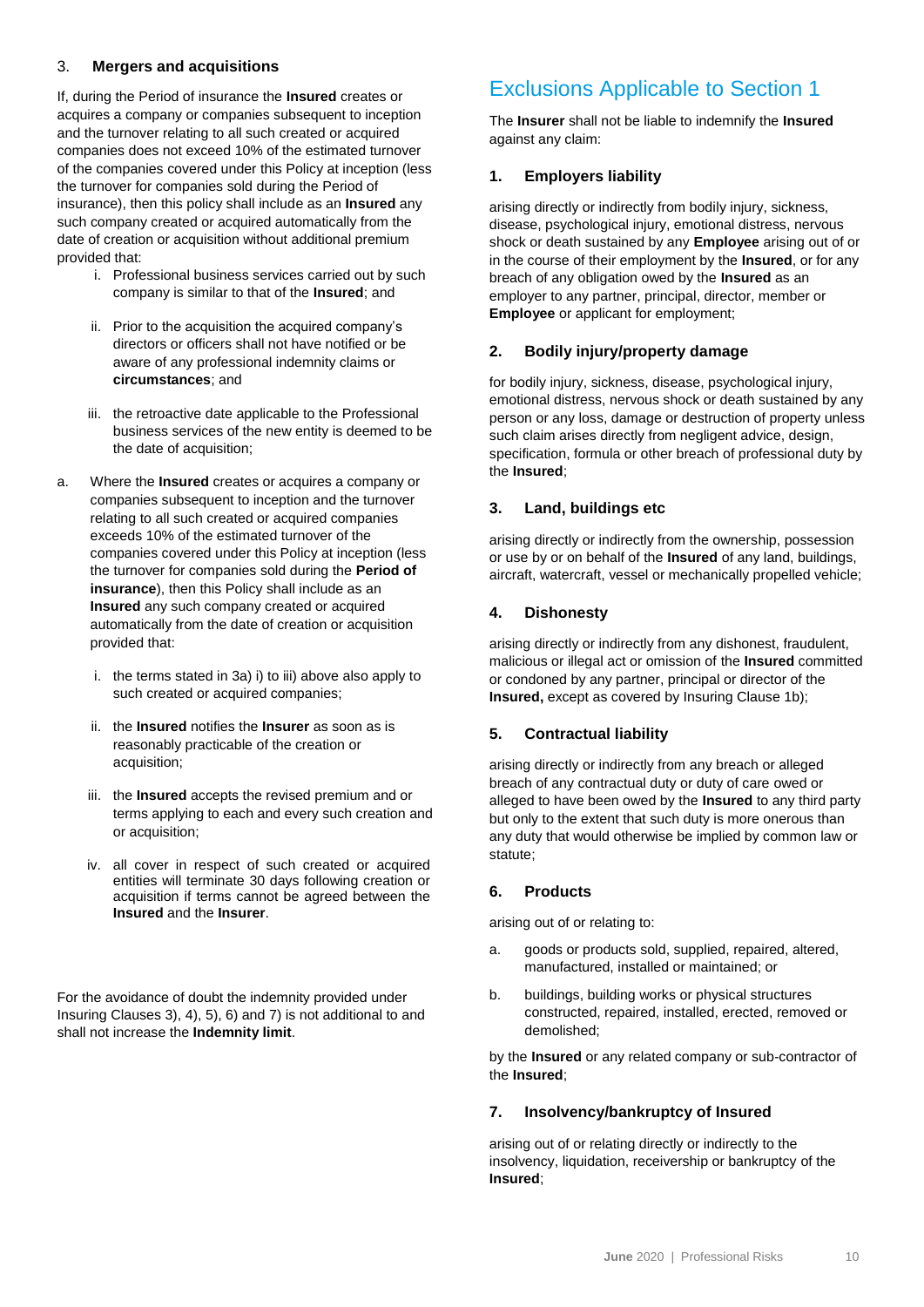### **8. Seepage and pollution**

based upon, arising out of or relating directly or indirectly to, in consequence of or in any way involving seepage, pollution or contamination of any kind;

### **9. Claims or Circumstances known at inception**

arising directly or indirectly from any claim or **Circumstance** of which the **Insured** was, or ought reasonably to have been, aware prior to inception of this policy, whether notified under any other insurance or not;

### **10. Other insurance**

In respect of which the **Insured** is, or but for the existence of this policy would be, entitled to indemnity under any other insurance except in respect of any excess beyond the amount which is payable under such other insurance;

### **11. Geographical limits**

in respect of work carried out outside the geographical limits stated in the schedule;

### **12. Legal action**

in respect of an action for **Damages**:

- a. brought outside the **Jurisdiction** (including the enforcement within the **Jurisdiction** of a judgment or finding of another court or tribunal that is not within the **Jurisdiction**);
- b. in which it is contended that the governing law is outside the **Jurisdiction**;
- c. brought outside the **Jurisdiction** to enforce a judgment or finding of a court or other tribunal in any other jurisdiction.

### **13. Fines and penalties**

for penalties, fines, multiple, exemplary, liquidated or other non-compensatory **Damages** awarded other than in actions brought for libel, slander or defamation in so far as they are covered by this policy;

### **14. Claims by financially associated persons or entities**

made against the **insured** by any **Financially associated person or entity** whether alone or jointly with any other person or entity. However, this exclusion shall not apply to any claim brought against such **financially associated person or entity** by an independent third party which would, but for this exclusion, be covered by this policy;

### **15. Retroactive date**

made by or against or incurred by the **Insured** arising from any act or omission or originating cause that occurred prior to the Retroactive date stated in the Schedule;

### **16. Radioactive contamination or explosive nuclear assemblies**

caused by or contributed to by or arising from:

- a. ionising radiation or contamination by radioactivity from any nuclear fuel or from any nuclear waste from the combustion of nuclear fuel; or
- b. the radioactive, toxic, explosive or other hazardous properties of any explosive nuclear assembly or nuclear component thereof;

### **17. Excess**

for the amount of or less than the **Excess.** The **Excess** shall be deducted from each and every claim paid under this Section;

### **18. War**

arising directly or indirectly out of, happening through or in consequence of, war, invasion, acts of foreign enemies, hostilities (whether war be declared or not), civil war, rebellion, revolution, insurrection, military or usurped power or confiscation or nationalisation or requisition or destruction of or damage to property by or under the order of any government or public or local authority;

### **19. Terrorism**

arising directly or indirectly out of, happening through or in consequence of any act or acts of force or violence for political, religious or other ends directed towards the overthrowing or influencing of any government, or for the purpose of putting the public in fear by any person or persons acting alone or on behalf of or in connection with any organisation.

In the event of any dispute as to whether or not this exclusion applies the **Insured** shall have the burden of proving that this exclusion does not apply;

### **20. Asbestos**

arising directly or indirectly out of or resulting from or in consequence of or in any way involving asbestos or any materials containing asbestos in whatever form or quantity;

### **21. Other appointments**

made against any **Insured** in the capacity of:

- a. director or officer of the **Insured** or of any other company or arising out of the management of the **Insured** or of any other company; or
- b. trustee of any trust or as officer or employee of any pension fund or any other employee benefit scheme, whether for the benefit of members or **Employees** of the **Insured** or otherwise;

### **22. Trading losses**

arising out of:

a. any trading loss or trading liability incurred by any business managed or carried on by the **Insured** (including the loss of any client account or business);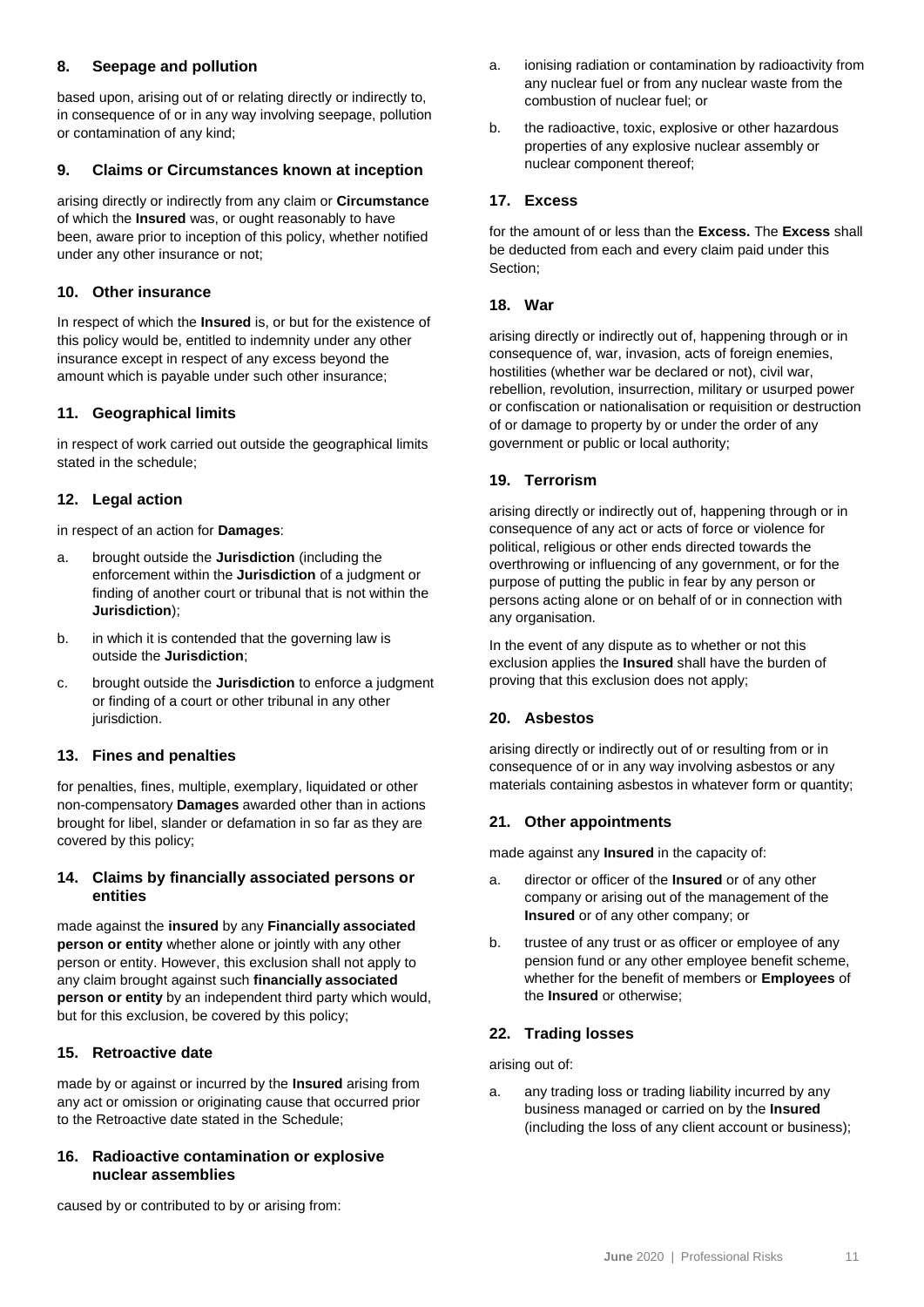- b. loss caused by the **Insured** in consequence of a share or asset sale to any prospective purchaser, associated business, merger partner, joint venture partner or similar because of any misstatement or misrepresentation made by the **Insured**;
- c. the actual or alleged over-charging or improper receipt of fees by the **Insured**;

### **23. Virus**

arising directly or indirectly from any **Virus**;

### **24. Patents**

arising directly or indirectly from the infringement of any patent;

### 25. **Obscenity**

arising directly or indirectly from any obscenity, blasphemy or pornographic material;

### 26. **Libel and slander**

for **Damages** for libel or slander arising directly or indirectly from statements made or published by the **Insured** unless the **Insured** can demonstrate that it neither knew nor ought reasonably to have known that the statement was defamatory at the time that it was published;

### 27. **Restricted recovery rights**

where the **Insured's** right of recovery from any third party in respect of that claim has been restricted by the terms of any contract entered into by the **Insured**;

### 28. **Contractual remedies**

for any award of, or liability to pay, compensation or **Damages** where the **Insured** has assumed an obligation to pay compensation or **Damages** in excess of any amount that would otherwise be awarded under statute or common law;

### 29. **Financial advice**

arising directly or indirectly from the provision by the **Insured** of any investment or financial advice or arrangements made by or on behalf of the **Insured** in respect of any finance, credit or leasing agreement;

### **30. Employee benefit schemes / stocks and shares**

arising directly or indirectly from the operation or administration of any pension or other employee benefit scheme or trust fund, or the sale or purchase or dealing in any stocks, shares or securities or the misuse of any information relating to them or the breach of any related legislation or regulation;

### **31. Taxation, competition, restraint of trade**

arising directly or indirectly from the breach of any taxation, competition, restraint of trade or anti-trust legislation or regulation;

### **32. Official action or investigation**

arising from any official action or investigation by or decision or order of any public, local or government body or authority unless arising out of the course of the **Insured's Professional business**;

### **33. Loss, damage or destruction of bearer bonds or coupons**

arising from the loss, damage or destruction of any bearer bonds, coupons, bank or currency notes, share certificates, stamps or other negotiable paper;

### **34. Deliberate acts**

arising directly or indirectly from any deliberate or reckless breach, act, omission or infringement committed, condoned or ignored by the **Insured**, except as covered under Insuring Clause 1c);

### **35. Utility provider**

arising out of the failure of the service provided by an internet service provider, any telecommunications provider or other utility provider;

### **36. Costs and expenses incurred without prior consent**

for costs and expenses incurred without the prior consent of the **Insurer**;

### **37. Claims by Employees**

made against the **Insured** by any present or former **Employee**.

### Notification and Claims Conditions Applicable to Section 1

### **1. Claim/circumstance notification**

As conditions precedent to their right to be indemnified under Section 1 of this Policy the **Insured**

- 1.1 shall inform the **Insurer**, in writing, as soon as possible, and in any event within 28 days of the receipt, awareness or discovery during the **Period of insurance** of:
	- a. any claim made against them;
	- b. any notice of intention to make a claim against them;
	- c. any Circumstance;
	- d. the discovery of reasonable cause for suspicion of dishonesty or fraud.

provided always that such notification is received by the **Insurer** before the expiry of the **Period of insurance**, or if the **Insured** renews this Policy with the **Insurer**, within 7 days after its expiry.

Such notice having been given as required in b), c) or d) above, any subsequent claim arising out of such notified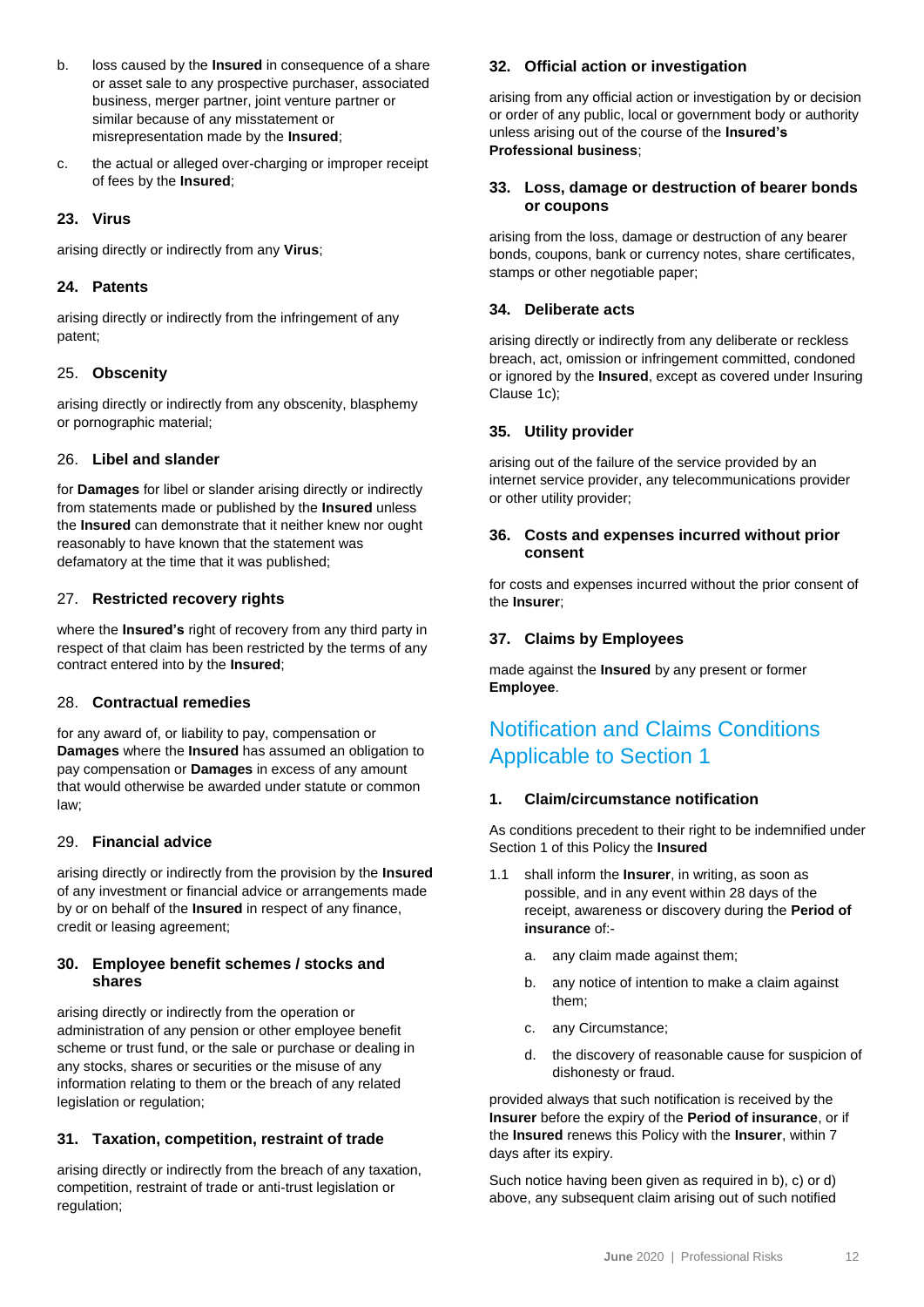matters shall be deemed to have been made during the **Period of insurance**;

- 1.2 shall not, in respect of any of the matters specified in 1.1a) to 1.1d) above, admit liability, make any offer for or settle any claim, or incur any costs or expenses in connection with any such claim or **Circumstance**, without the prior written consent of the **Insurer**; and
- 1.3 shall, as soon as practicable given the circumstances, give all such information and assistance as the **Insurer** may require and provide their full co-operation in the defence or settlement of any such claim.

Every letter of claim, writ, summons or process and all documents relating thereto and any other written notification of claim shall be forwarded, unanswered, to the **Insurer**  immediately they are received. The **Insured** shall at all times, in addition to their obligations set out above, afford such information to and co-operate with the **Insurer** to allow the **Insurer** to be able to comply with such relevant Practice Directions and Pre-Action Protocols as may be issued and approved from time to time by the Head of Civil Justice.

### **2. Notifications**

Any and all notifications of **Circumstances** and claims for an indemnity pursuant to the policy of insurance shall be notified to HCC International Insurance Company PLC by either (a) email (b) telephone or (c) first class post.

If by email then such must be addressed to PI Claims and sent to [mail@tmhcc.com](mailto:mail@tmhcc.com)

If by telephone, please dial the following number and ask for a PI claims underwriter:

Telephone- +44 (0)20 7702 4700

If by post:

PI Claims Tokio Marine HCC, Fitzwilliam House, 10 St Mary Axe, London EC3A 8BF.

### **3. Conduct of claims**

3.1 Following notification under condition 1. above the **Insurer** shall be entitled at its own expense to take over and within its sole discretion to conduct in the name of the **Insured** the defence and settlement of any such claim.

Nevertheless neither the **Insured** nor the **Insurer** shall be required to contest any legal proceedings unless a Queens Counsel (to be mutually agreed upon by the **Insured** and the **Insurer**) shall advise that such proceedings should be contested.

3.2 The **Insurer** may at any time in connection with any claim made, pay to the **Insured** the **Indemnity limit** (after deduction of any sums already paid) or any lesser sum for which, in the sole opinion of the **Insurer**, the claim can be settled and upon such payment being made the **Insurer** shall relinquish the conduct and control of and have no further liability in connection with the claim. For the avoidance of doubt the **Insurer** shall have no liability to pay **Defence costs and expenses** incurred after the date upon which any such payment is made.

3.3 **Waiver of subrogation against Employees** The **Insurer** shall not exercise any right of subrogation against any former or present **Employee**, unless the **Insurer** shall have made a payment brought about or contributed to by any act or omission of the **Employee** or former **Employee** which was dishonest, fraudulent or malicious or the **Employee** or former **Employee** conspired to commit or condoned any such dishonest, fraudulent or malicious act.

#### 3.4 **Dishonest or fraudulent act or omission**

In the event of a loss or claim which involves the dishonest, fraudulent or malicious act or omission of any former or present **Employee** the **Insured** shall take all reasonable action (including legal proceedings) to obtain reimbursement from the **Employee**  concerned (and from any **Employee** who may have conspired to commit or have condoned such act) or from the estate or legal representatives of such **Employee**. Any monies which but for such dishonest, fraudulent or malicious act or omission would be due to such **Employee** from the **Insured** or any monies held by the **Insured** for such **Employee** shall be deducted from any amount payable under this Policy.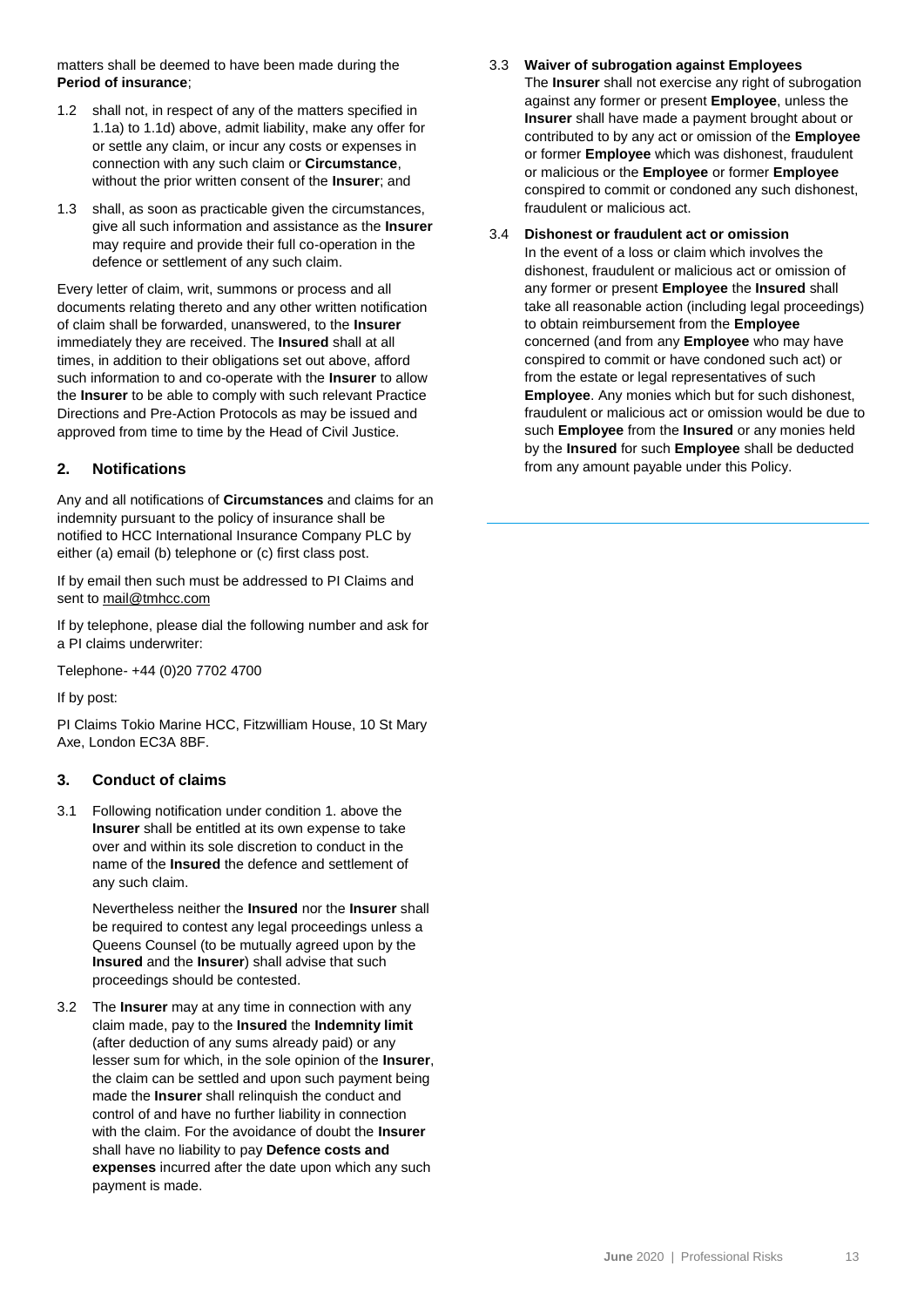## Section 2 – Liability **Insurance**

### Definitions Applicable to Section 2

For the purposes of this Section the words or terms that appear in **bold** will be interpreted as follows:

### **Damage**

shall mean loss of possession of or damage to tangible property.

### **Damages**

shall mean monetary compensation capable of being awarded in civil proceedings but excluding aggravated and exemplary damages.

### **Defence costs**

shall mean all costs and expenses incurred by the **Insured** with the **Insurer's** prior written consent in the investigation, defence or settlement of any claim under this Section other than in respect of any actions in the United States of America or Canada and shall include legal expenses:

- 1. arising out of representation at any Coroner's Inquest or Fatal Accident Inquiry;
- 2. arising out of any criminal prosecution or proceedings relating to an offence alleged to have been committed during the **Period of insurance** and in the course of the **Professional business** in respect of matters which may form the subject of indemnity by this Section (including with the **Insurer's** prior consent **Employees,** partners or directors of the **Insured**) provided that:
- 2.1 the **Insurer** shall not be liable for any fines or penalties imposed as a consequence of such prosecution;
- 2.2 the **Insurer** shall not be responsible for **Defence costs** where at the **Insurer's** discretion they may require the opinion of counsel (whose appointment is at the **Insurer's** sole discretion) as to whether or not such costs should extend or continue to extend to the support of such defence and where such counsel's opinion is that there is no reasonable defence to the prosecution;
- 2.3 the **Insurer's** liability for **Defence costs** in cases of breach or alleged breach of the United Kingdom Health & Safety at Work Act 1974 (and/or any legislation of similar effect) are limited to prosecutions under Section 33(1)(a) to (c) of the Act or similar duty imposed under legislation in Northern Ireland, the Isle of Man or the Channel Islands;
- 2.4 the **Insurer's** liability for **Defence costs** in cases of breach or alleged breach of Part II of the Consumer Protection Act 1987 will be limited to proceedings not consequent upon a deliberate act or omission

arising out of the defence of any proceedings in a Court of Summary Jurisdiction in respect of matters which may form the subject of Indemnity by this Section.

### **Excess**

is the first amount paid in respect of each claim as stated in the Schedule under Section 2. The **Excess** is not payable in respect of **Defence costs.**

### **Injury**

shall mean death, bodily injury, illness or disease of or to any person.

### **Offshore**

shall mean from the time an **Employee** of the **Insured** embarks onto a conveyance at the point of final departure to an offshore rig or offshore platform until such time the **Employee** disembarks from the conveyance onto land upon return from an offshore rig or an offshore platform.

### **Pollution**

shall mean pollution or contamination of the atmosphere or of any water, land or other tangible property.

### **Product**

shall mean any property after it has left the custody or control of the **Insured** which has been designed, specified, formulated, manufactured, constructed, installed, sold, supplied, distributed, treated, serviced, altered or repaired by or on behalf of the **Insured**.

### **Terrorism**

shall mean an activity that (1) involves a violent act or the unlawful use of force or an unlawful act dangerous to human life, tangible or intangible property or infrastructure or a threat thereof and (2) appears to be intended to (i) intimidate or coerce a civilian population or (ii) disrupt any segment of the economy of a government de jure or de facto state or country; or (iii) overthrow, influence or affect the conduct of policy of any government de jure or de facto by intimidation or coercion; or (iv) affect the conduct of a government de jure or de facto by mass destruction, assassination, kidnapping or hostage-taking.

### Indemnity Clauses

### **1. Section 2A – Employers' Liability**

The **Insurer** will indemnify the **Insured** against their liability to pay **Damages** (including claimant's costs and expenses) and **Defence costs** according to the laws of Great Britain, Northern Ireland, the Isle of Man and the Channel Islands and not to judgments obtained elsewhere nor to judgments or orders obtained in the said courts for the enforcement of foreign judgments whether by way of reciprocal agreements or otherwise.

### **2. Section 2B, C and D – Public, Products and Pollution Liability**

The **Insurer** will indemnify the **Insured** against their liability to pay **Damages** (including claimant's costs and expenses) and **Defence costs** in accordance with the law of any country but not in respect of any judgment, award, payment or settlement made within countries which operate under the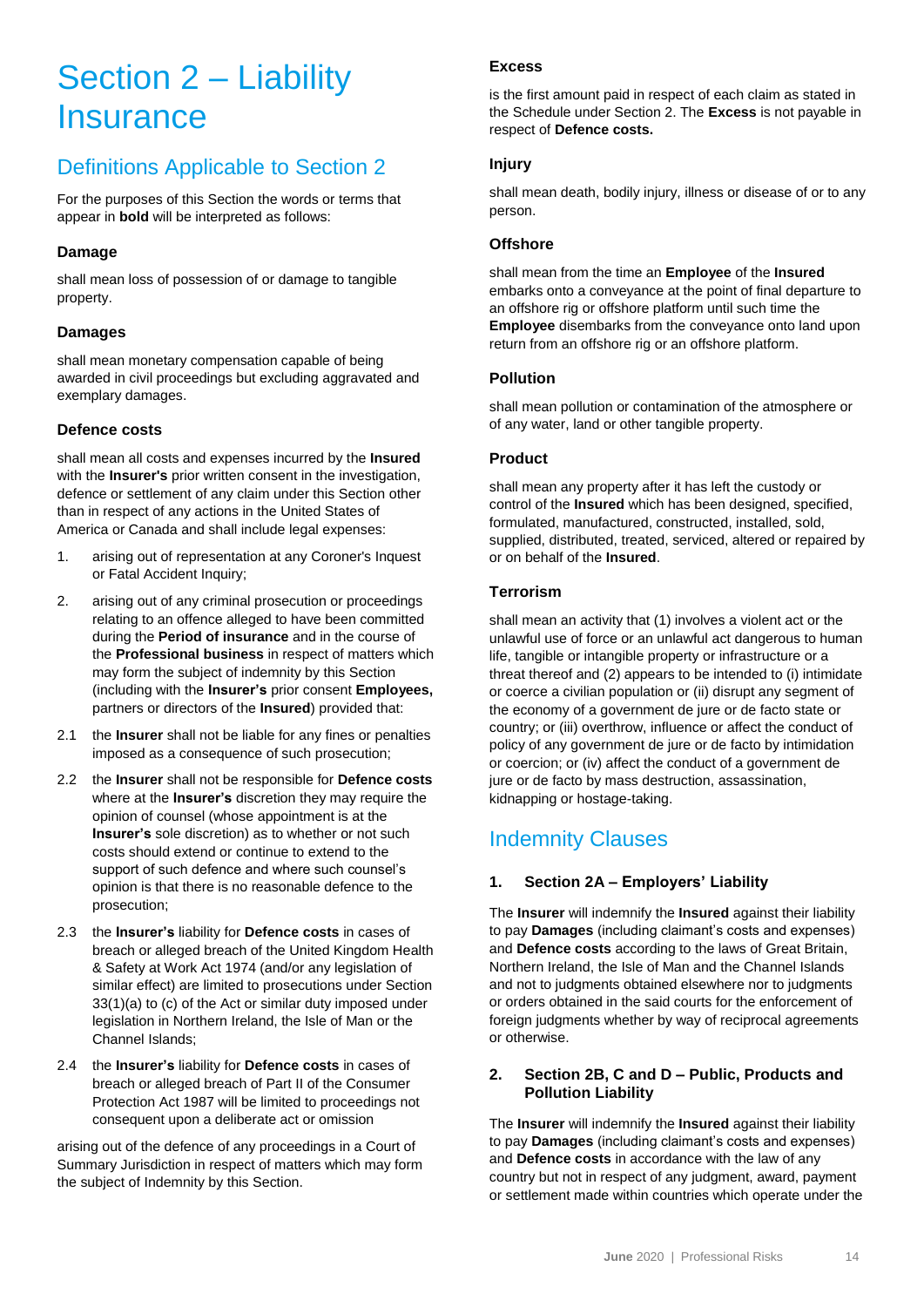laws of the United States of America or Canada (or to any order made anywhere in the world to enforce such judgment, award, payment or settlement either in whole or in part) unless the **Insured** has requested that there shall be no such limitation and has accepted the terms offered by the **Insurer** in granting such cover which offer and acceptance must be signified by specific endorsement to this Policy.

The indemnity applies only to such liability as defined by each insured Section of Section 2 of this Policy arising out of the **Professional business** subject always to the terms, Conditions and Exclusions of such Section and of the Policy as a whole.

### Indemnity Limits

### **In Respect of Section 2A**

The **Insurer's** liability to pay **Damages** (including claimant's costs and expenses) and **Defence costs** shall not exceed the sum stated in the Schedule against Section 2A in respect of any one occurrence or series of occurrences arising out of one originating cause.

### **In Respect of Sections 2B, C and D**

The **Insurer's** liability to pay **Damages** (including claimant's costs and expenses) shall not exceed the sum stated in the Schedule against each Section in respect of any one occurrence or series of occurrences arising out of one originating cause but under Section 2C and Section 2D the Indemnity Limits represent the **Insurer's** total liability in respect of all occurrences. The Indemnity Limit shall apply in addition to the **Excess.**

**Defence costs** will be payable in addition to the Indemnity Limits unless this Policy is specifically endorsed to the contrary.

In the event of any one originating cause giving rise to an occurrence or series of occurrences which form the subject of indemnity by more than one Section of Section 2, each Section shall apply separately and be subject to its own separate Indemnity Limit provided always that the total amount of the **Insurer's** liability shall be limited to the greatest Indemnity Limit available under one of the Sections affording indemnity for the occurrence or series of occurrences.

### Insuring Clauses

### **Section 2A – Employers' Liability**

The **Insured** is indemnified by this Section in accordance with INDEMNITY CLAUSE 1 but only for **Injury** to any **Employee** arising out of and in the course of their employment with the **Insured** where such **Injury** is caused during the **Period of insurance**.

The indemnity granted by this Section is deemed to be in accordance with the provisions of any law relating to compulsory insurance of liability to **Employees** in Great Britain, Northern Ireland, the Isle of Man, the Island of Jersey, the Island of Guernsey, the Island of Alderney and offshore installations in territorial waters around Great Britain and its Continental Shelf but the **Insured** shall repay to the **Insurer** all sums paid by the **Insurer** which the **Insurer**

would not have been liable to pay but for the provisions of such law, ordinance or statute.

### **Section 2B - Public Liability**

The **Insured** is indemnified by this Section in accordance with INDEMNITY CLAUSE 2 for **Injury** and/or **Damage** occurring during the **Period of insurance** but not against liability:

- 1. arising out of or in connection with any **Product**;
- 2. arising out of **Pollution**;
- 3. arising out of **Terrorism**.

### **Section 2C - Products Liability**

The **Insured** is indemnified by this Section in accordance with INDEMNITY CLAUSE 2 for **Injury** and/or **Damage** occurring during the **Period of insurance** but only against liability arising out of or in connection with any **Product** and not against liability arising out of **Pollution**.

### **Section 2D - Pollution Liability**

The **Insured** is indemnified by this Section in accordance with INDEMNITY CLAUSE 2 for **Injury** and/or **Damage** occurring in its entirety during the **Period of insurance** and arising out of **Pollution** but only to the extent that the **Insured** can demonstrate that such **Pollution:**

- was the direct result of a sudden, specific and identifiable event occurring during the **Period of insurance**; and
- 2. was not the direct result of the **Insured** failing to take reasonable precautions to prevent such **Pollution**.

### Conditions Applicable to Sections 2B, C and D

### 1. **Bona Fide Subcontractors Condition**

It is a condition precedent to the **Insured's** right to be indemnified under Section 2 of this Policy that all bona fide subcontractors engaged by the **Insured** shall have in full force and effect throughout the duration of their contract with the **Insured**, insurances as follows:

- 1. Employers Liability insurance in respect of the **Insured's** liability at law for **Injury** to any **Employee;**
- 2. Public/Products Liability insurance in respect of the **Insured's** liability at law for:
	- a. **Injury** to any person;
	- b. loss of or damage to tangible property;
	- c. nuisance trespass or interference with any easement right of air light water or way

with a Limit of Indemnity of at least GBP 5,000,000 or that shown in the Schedule in respect of Section 2 (whichever is the lower) any one occurrence or series of occurrences arising out of one original cause.

and that:

1. such insurances contain an Indemnity to Principals Clause;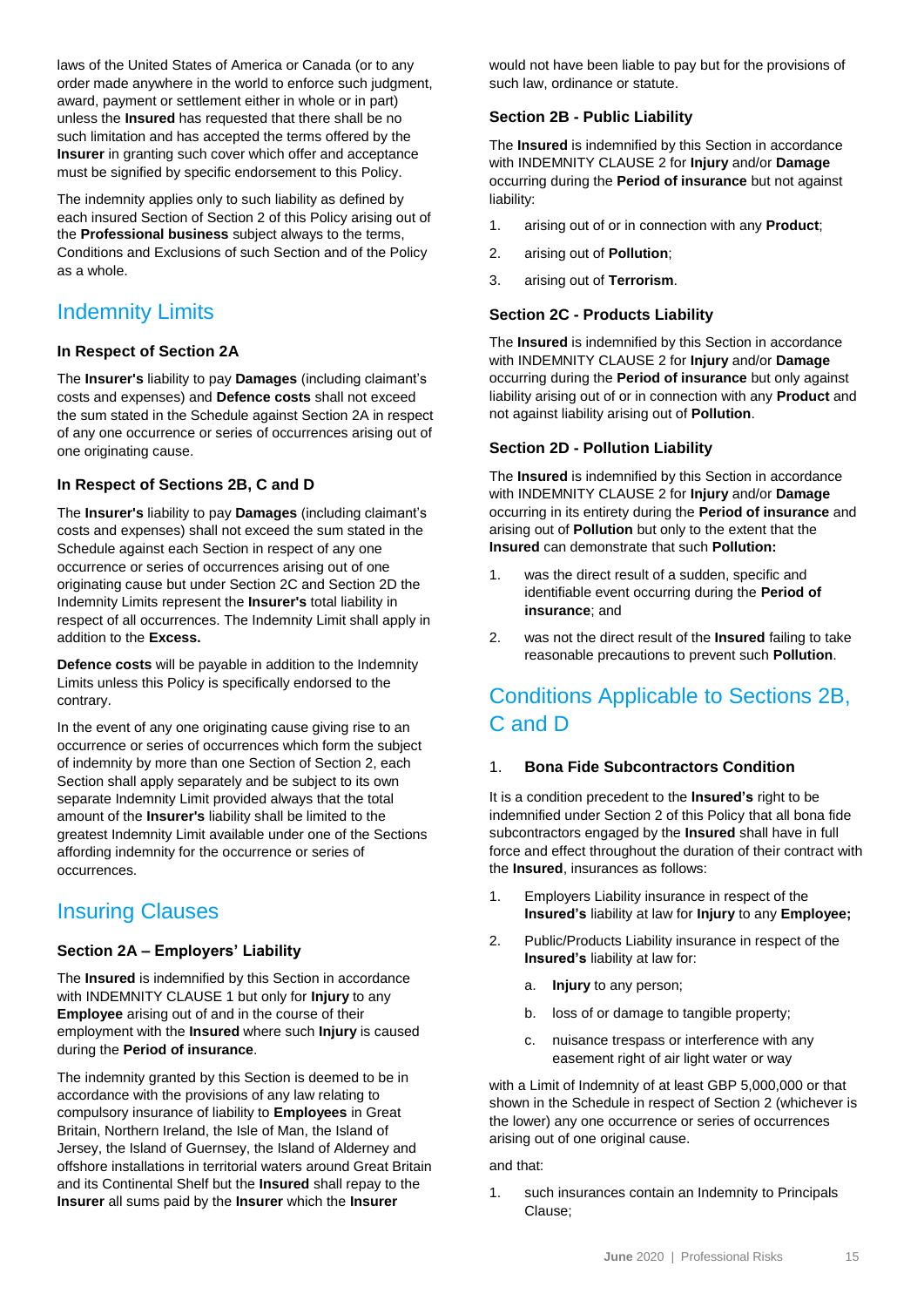2. the **Insured** shall have obtained and retained a copy of written evidence of such insurances.

For the purposes of this condition the term bona fide subcontractors means any independent subcontractor engaged by the **Insured** under a contract for services.

### **2. Burning Welding and Cutting Conditions**

It is a condition precedent to the **Insured's** right to be indemnified under Section 2 of this Policy that the following precautions shall be adhered to on each occasion where the **Insured** or persons acting on behalf of the **Insured** are using any oxy-acetylene or electric welding or cutting/grinding equipment or blow lamp or blow torch or hot air gun:

- 1. the immediate area in which the operation is to be carried out must be segregated to the greatest practicable extent by the use of screens made of metal and/or fire retardant material;
- 2. the whole of this segregated area must be adequately cleaned and freed from combustible material before operations commence;
- 3. if work is to be carried out overhead the area beneath must be similarly cleaned and combustible material removed;
- 4. combustible floors/substances in or surrounding this segregated area must be liberally covered with sand or protected by overlapping sheets of incombustible material;
- 5. where work is being carried out in any enclosed area an additional **Employee** of the **Insured** or an employee of the occupier shall be present at all times to guard against an outbreak of fire;
- 6. no work should be carried out unless specifically authorised by the occupier who should also be asked to approve the safety arrangements;
- 7. the following must be kept available for immediate use near the scene of operations
	- a. suitable and fully charged fire extinguishers and/or
	- b. a hose connected to the nearest hydrant with water turned on and controllable at the nozzle of the hose in readiness for immediate use and tested prior to the commencement of the work;
- 8. a thorough examination must be made in the vicinity of the work approximately one hour after the termination of each operation. In the event that it is not practicable for such examination to be carried out by the **Insured's** own **Employee** then appropriate arrangements must be made with the occupier;
- 9. before "burning off" metal work built into or projecting through walls or partitions an examination must be made to confirm that the other end of the metal is not in a hazardous proximity to combustible material which may be ignited by the conduction of heat.

Furthermore where the **Insured** or persons acting on behalf of the **Insured** burns debris it is a condition precedent to the **Insured's** right to be indemnified under Section 2 of this

Policy that the following precautions are adhered to on each occasion:

- 1. Fires to be in a cleared area and at a distance of at least fifteen metres from any property;
- 2. Fires not to be left unattended at any time;
- 3. A suitable and fully charged fire extinguisher to be kept available at the scene of the operations for immediate use;
- 4. Fires to be extinguished at least one hour prior to leaving site at the end of each working day.

### **3. Rights of Recourse Condition**

It is a condition precedent to liability under this Policy that the **Insured** will at all times retain full rights of recourse against those supplying any **Product** or otherwise providing to the **Insured** a service in connection with any **Product** or any component part thereof unless the **Insurer** has agreed in writing to the waiver of such rights.

### **Exclusions**

### **Exclusions Applicable to Sections 2A, B, C and D**

These Sections do not provide indemnity in respect of liability:

- 1. arising in connection with:
	- a. any work of demolition except demolition solely undertaken with hand held tools and of structures not exceeding 5 metres in height by **Employees** in the direct service of the **Insured** when such work forms an ancillary part of a contract for construction, alteration or repair carried out by the **Insured**;
	- b. the construction, alteration or repair of bridges, towers, steeples, chimney shafts, blast furnaces, viaducts, mines, dams or transport tunnels;
	- c. pile driving, tunnelling or quarrying;
	- d. the use of explosives for any purpose;
	- e. excavations below 3 metres in depth;
	- f. any work carried out at a height in excess of 15 metre;
	- g. ship repair/ship breaking and/or work on vessels or aircraft;
	- h. any work undertaken **Offshore**;
	- i. any manual work undertaken in the United States of America;
	- j. the operations of any incorporated entity in the United States of America or the ownership of any property or physical assets in the United States of America;
	- k. any travel to any location which is contrary to Foreign Commonwealth Office advice.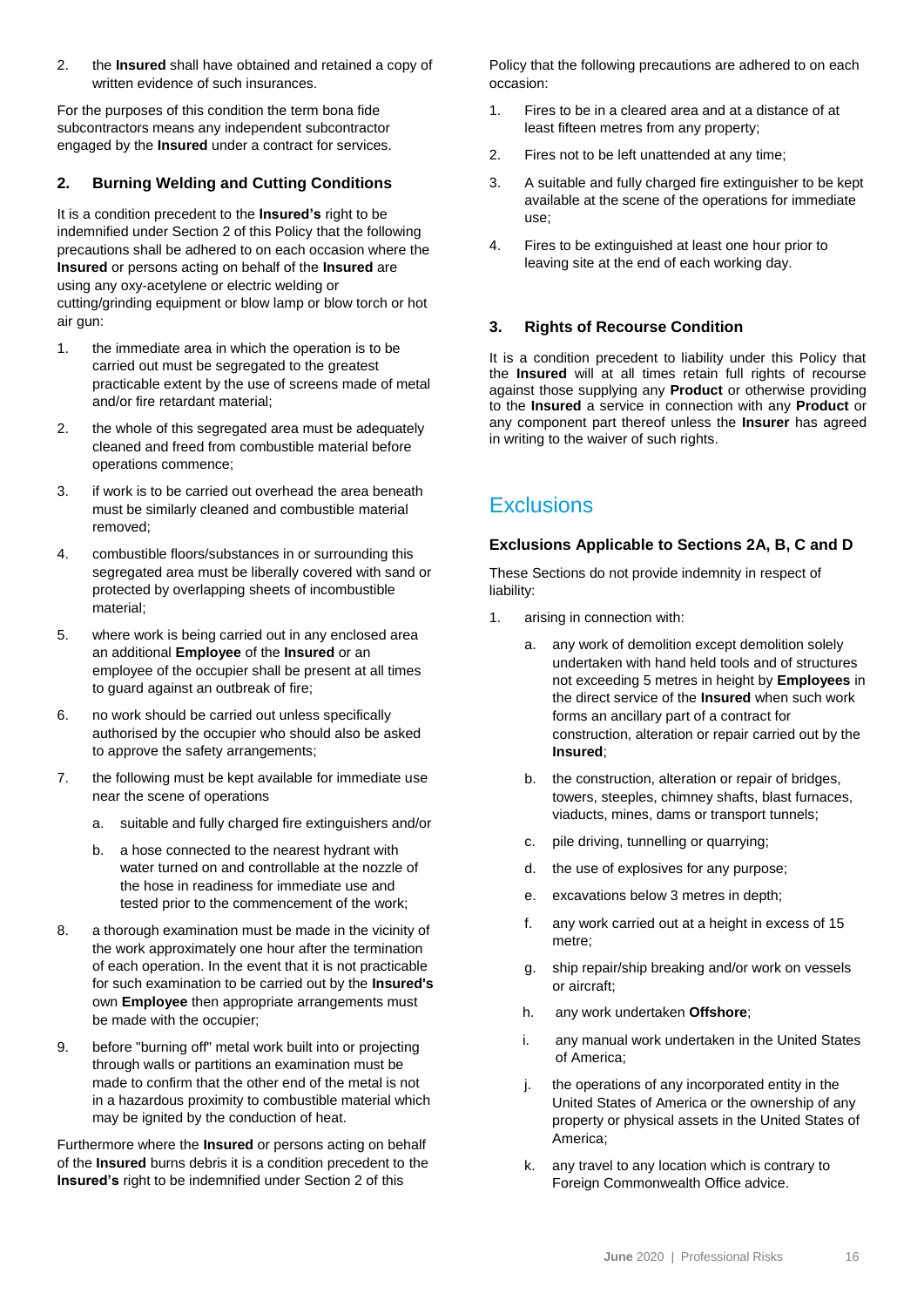- 2. directly or indirectly arising from:
	- a. ionising radiations or contamination by radioactivity from any nuclear fuel or from any nuclear waste from the combustion of nuclear fuel;
	- b. the radioactive, toxic, explosive or other hazardous properties of any explosive nuclear assembly or nuclear component thereof but as far as concerns Section 2A this Exclusion will only apply where such legal liability is:
		- i. that of any principal;
		- ii. accepted under agreement and would not have attached in the absence of such agreement;
- 3. which forms the subject of insurance by any other Policy and this Policy shall not be drawn into contribution with such other insurance;
- 4. arising directly or indirectly out of, happening through or in consequence of, war, invasion, acts of foreign enemies, hostilities (whether war be declared or not), civil war, rebellion, revolution, insurrection, military or usurped power or confiscation or nationalisation or requisition or destruction of or damage to property by or under the order of any government or public or local authority.

### **Exclusions Applicable to Section 2A – Employers' Liability**

- 1. This Section does not provide any indemnity in respect of any liability for which compulsory motor insurance or security is required under the Road Traffic Act 1988 as amended by the Motor Vehicles (Compulsory Insurance) Regulations 1992 and the Road Traffic (Northern Ireland) Order 1981 as amended by the Motor Vehicles (Compulsory Insurance) Regulations (Northern Ireland) 1993 or any other Compulsory Road Traffic Legislation.
- 2. This Section does not provide indemnity in respect of:
	- a. medical costs and expenses incurred by the **Insured** and/or any employee of the **Insured**
	- b. repatriation costs and expenses incurred by the **Insured** and/or any employee of the **Insured** who is injured outside Great Britain Northern Ireland the Channel Islands or the Isle of Man.

### **Exclusions Applicable to Section 2B – Public Liability**

This Section does not provide indemnity in respect of liability:

- 1. arising out of ownership, possession or use of any mechanically propelled vehicle where a Certificate of Motor Insurance or surety is required under any Road Traffic Act or similar legislation other than:
	- a. vehicles designed primarily to operate as tools of trade (which term shall be deemed to include any plant primarily designed to operate on or about a contract site);
	- b. other vehicles brought on to site for use on site.

This exclusion shall not apply in respect of the use of vehicles belonging to **Employees** or third parties in connection with the **Professional business** unless indemnity is provided:

- a. to any **Employee**;
- b. to third parties;
- c. to the **Insured** under any other insurance;
- d. in respect of loss of or damage to any vehicle of any **Employee** or third party to whom the indemnity is provided or any property conveyed therein or thereon;
- 2. arising out of the ownership, possession or use by or on behalf of the **Insured** of any aircraft, watercraft or hovercraft;
- 3. for **Damage** to property owned, leased or hired by or under hire purchase or on loan to the **Insured** or otherwise in the **Insured's** care, custody or control other than:
	- a. premises (or the contents thereof) temporarily occupied by the **Insured** for work therein (but no indemnity is granted for **Damage** to that part of the property on which the **Insured** is working and which arises out of such work);
	- b. **Employees'** and visitors' clothing and personal effects including vehicles and their contents;
	- c. premises tenanted by the **Insured** to the extent that the **Insured** would be held liable in the absence of any specific agreement.

### **Exclusions Applicable to Section 2C – Products Liability**

This Section does not provide indemnity in respect of liability:

- 1. for **Damage** to any **Product** or part thereof;
- 2. for costs incurred in the repair, reconditioning or replacement of any **Product** or part thereof and/or any financial loss consequent upon the necessity for such repair, reconditioning or replacement;
- 3. arising out of the recall of any **Product** or part thereof;
- 4. arising out of any **Product** which with the **Insured's** knowledge is intended for incorporation into the structure, machinery or controls of any aircraft except where specifically stated to be included in the **Professional business**;
- 5. arising out of **Terrorism**;
- 6. arising out of any **Product** which is intended for incorporation into any marine equipment upon which the navigation or safety of a waterborne vessel depends except where specifically stated in the **Professional business**;
- 7. arising out of any **Product** which is intended for use in a motor vehicle except where especially stated to be included in the **Professional business**;
- 8. arising out of any **Product** which is intended for use in connection with railways or tramways except where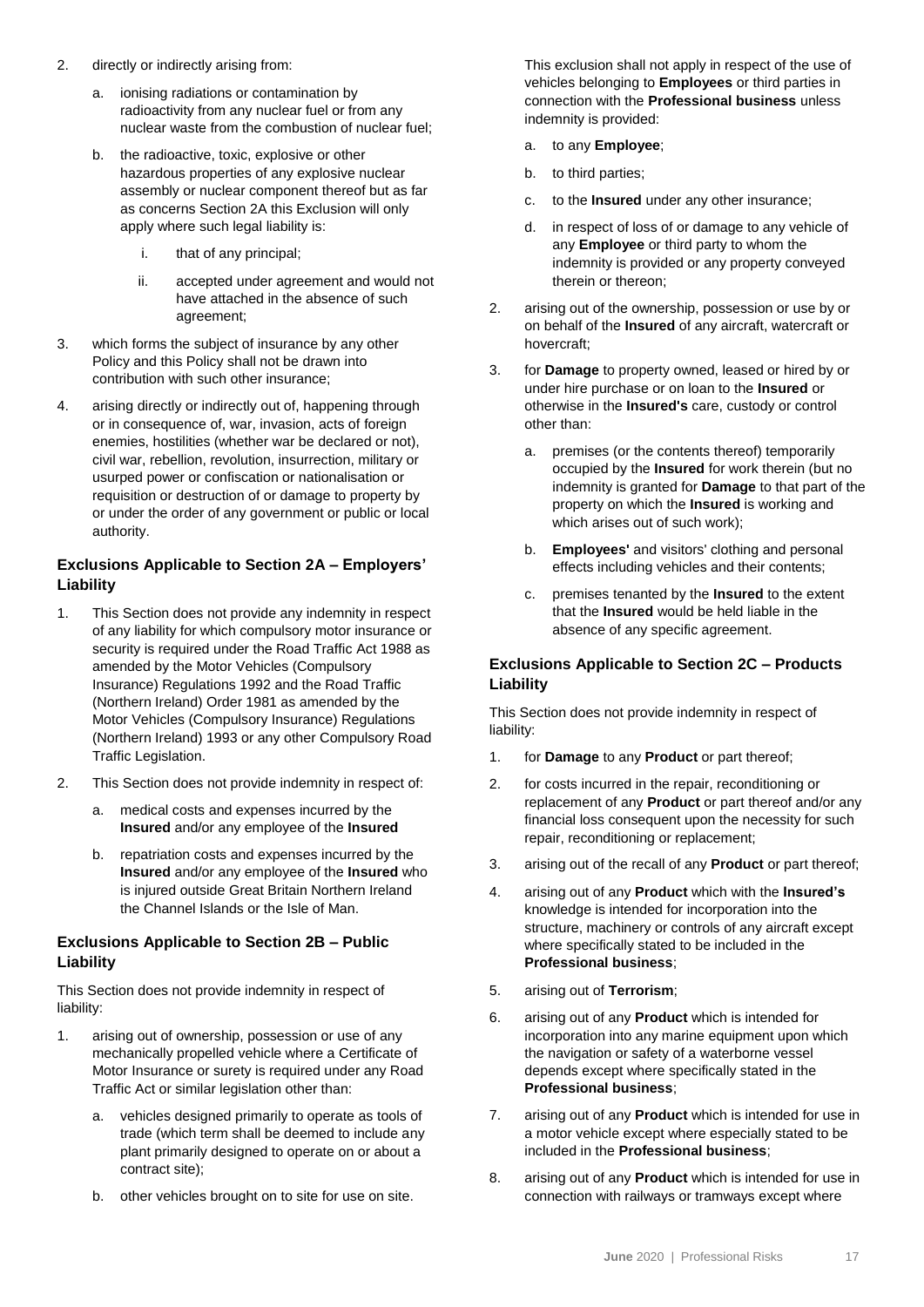especially stated to be included in the **Professional business.**

### **Exclusions Applicable to Section 2D – Pollution Liability**

This Section is subject to the Exclusions to Sections 2B and 2C and also does not provide indemnity in respect of liability:

- 1. for **Damage** to premises presently or at any time previously owned or tenanted by the **Insured**;
- 2. for **Damage** to land or water within or below the boundaries of any land or premises presently or at any time previously owned or leased by the **Insured** or otherwise in the **Insured's** care custody or control.

### **Exclusions Applicable to Sections 2B, C and D – Public, Products and Pollution Liability**

These Sections do not provide indemnity in respect of liability:

- 1. for **Injury** to any **Employee**;
- 2. arising out of the deliberate, conscious or intentional disregard by the **Insured's** technical or administrative management of the need to take all reasonable steps to prevent **Injury** or **Damage**;
- 3. arising out of liquidated damages clauses, penalty clauses or performance warranties until proven that liability would have attached in the absence of such clauses or warranties;
- 4. arising from exposure or alleged exposure to asbestos or materials or products containing asbestos;
- 5. for an amount less than the **Excess**. The **Excess** shall be deducted from each and every claim paid under the Policy;
- 6. arising out of or in connection with the design, sale or supply of computer software (which shall not include the media or its packaging on which such software is stored);
- 7. arising out of or in connection with advice, design, specification, formula or other breach of professional duty by the **Insured**;
- 8. for loss, damage, deterioration of or corruption (whether permanent or temporary) to computer programs or electronic data including consequential or pure financial loss;
- 9. arising out of work on any part of any aerodrome or airport provided for take-off or landing of aircraft or the movement of aircraft or parking of aircraft including associated surface roads and ground equipment parking areas;
- 10. arising out of or in connection with physical, emotional or Sexual Abuse. For the purpose of this exclusion "Sexual Abuse" is defined as an action deemed to be an offence under the provisions of the Sexual Offences Act 1956 Section 1 (1) of the Indecency with Children Act 1964 Section 54 of the Criminal Law Act 1977 Section 1 of the Protection of Children Act 1978 and all Sections of the Sex Offenders Act 1997;
- 11. arising out of or in connection with any **Product** in the United States of America;
- 12. arising out of or in connection with any filming or film / television production activities unless undertaken by a bona fide subcontractor. For the purposes of this condition the term bona fide subcontractors means any independent subcontractor engaged by the Insured under a contract for services;
- 13. arising out of the provision of or omission to provide any medical clinical or surgical diagnosis advice treatment remedy or prescription;
- 14. directly or indirectly arising out of the failure of any **Product** to fulfil the function for which it is intended.

### Extensions to Section 2

### **1. Principals**

Where the **Insured** so requests the **Insurer** agrees to indemnify any Principal of the **Insured** but only to the extent that such liability arises solely out of the work performed for the Principal by or on behalf of the **Insured** and such Principal shall be subject to and comply with the terms, Conditions and Exclusions herein and this clause shall in no way operate to increase the Indemnity Limits as stated in the Schedule.

### **2. Indemnity to Others**

At the request of the **Insured** the indemnity granted extends to:

- a. any party who enters into an agreement with the **Insured** for any purposes of the **Professional business** but only to the extent required by such agreement to grant such indemnity and subject always to Exclusion 3.c) to Section 2B and Exclusion 3. to Sections 2B, C and D;
- b. officials of the **Insured** in their business capacity arising out of the performance of the **Professional business** and/or in their private capacity arising out of their temporary engagement of the **Insured's Employees**;
- c. any person or firm arising out of the performance of a contract with the **Insured** constituting the provision of labour only;
- d. the officers, committee and members of the **Insured's** canteen, social, sports, medical, firefighting and welfare organisations in their respective capacity as such;
- e. the personal representatives of any person indemnified by reason of this Extension in respect of liability incurred by such person;

provided always that all such persons or parties shall observe fulfil and be subject to the terms, Conditions and Exclusions of this Policy as though they were the **Insured**.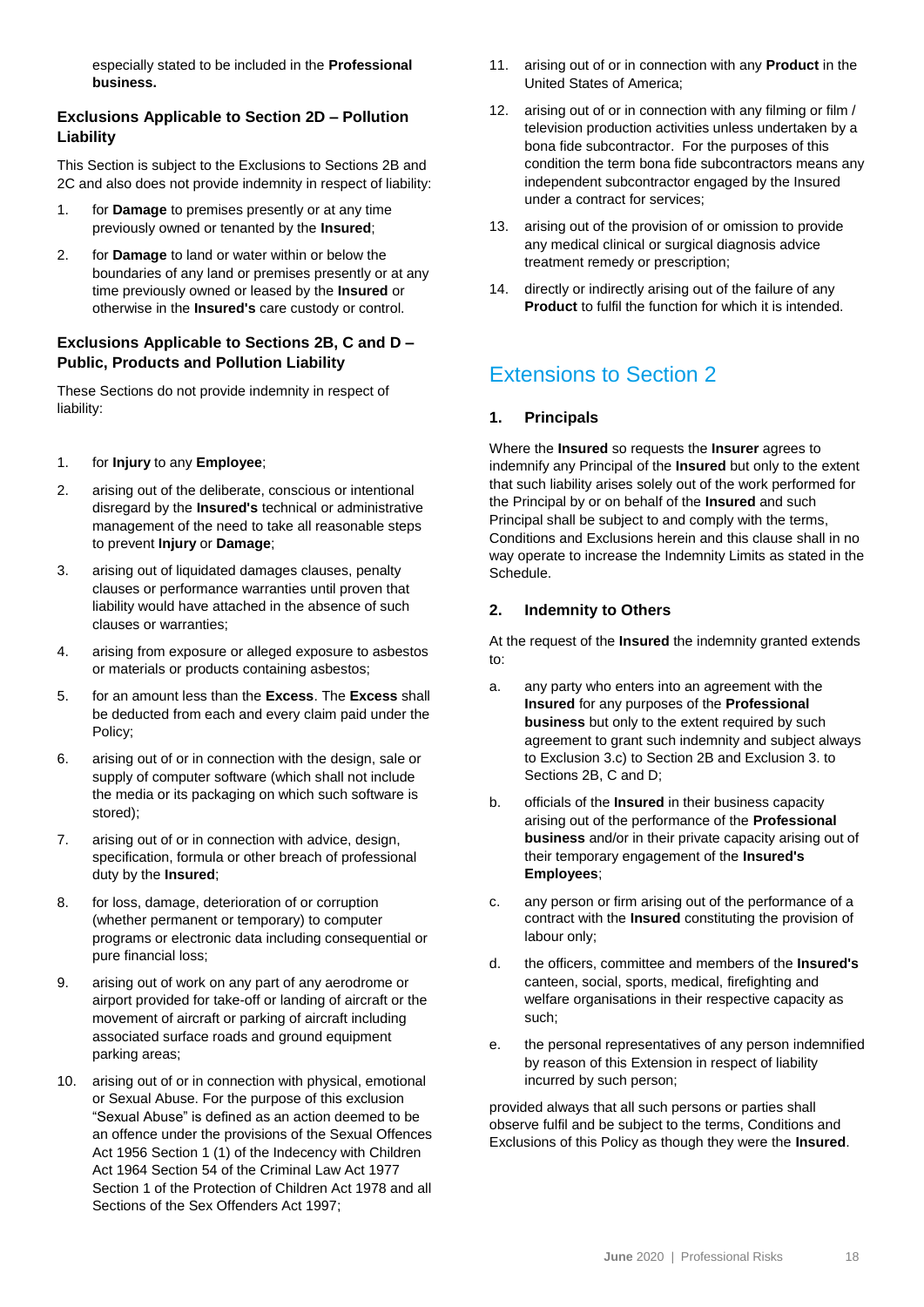### **3. Cross Liabilities**

Each person or party specified as the **Insured** in the Schedule is separately indemnified in respect of claims made against any of them by any other subject to **Insurer's** total liability not exceeding the stated Indemnity Limits.

### **4. Unsatisfied Court Judgments (applicable only to Section 2A)**

The **Insurer** at the request of the **Insured** will pay to the **Employee** or the personal representatives of the **Employee** the amount of any **Damages** and awarded costs to the extent that they remain unsatisfied in whole or in part six months after the date of a judgment being obtained within any court in Great Britain, Northern Ireland, the Channel Islands or the Isle of Man:

- a. by any **Employee** or the personal representatives of any **Employee** in respect of **Injury** sustained by the **Employee** arising out of and in the course of their employment by the **Insured** in the **Professional business** and caused during the **Period of Insurance**; and
- b. against any company or individual operating from premises within Great Britain, Northern Ireland, the Channel Islands or the Isle of Man,

provided always that:

- there is no appeal outstanding against such judgment; and
- if any payment is made under the terms of this Extension the **Employee** or the personal representatives of the **Employee** shall assign the benefits of such judgment to the **Insurer.**

The liability of the **Insurer** for all amounts payable under this Extension relating to any claimant or number of claimants in respect of an occurrence or series of occurrences arising out of one originating cause shall not exceed the Indemnity Limit stated in the Schedule against section 2A.

### **5. Compensation For Court Attendance**

In the event of any of the persons stated below attending court as a witness at the request of the **Insurer** in connection with a claim in respect of which the **Insured** is entitled to indemnity under these sections the **Insurer** will provide compensation to the **Insured** at the following rates per day for each day on which attendance is required:

- a. any director or partner of the **Insured**: GBP 250;
- b. any **Employee** of the **Insured:** GBP100.

For the avoidance of doubt the compensation for court attendance provided under Section 2 is not additional to the compensation provided by Insuring Clauses to Section 1, 9).

### Notification and Claims Conditions Applicable to Section 2

Conditions 1,2, 3 and 4 below are conditions precedent to the **Insured's** right to be indemnified under Section 2 of this Policy.

1. The **Insured** shall give written notice to the **Insurer** as soon as reasonably practicable of any occurrence that may give rise to a claim under this Policy and shall give all such additional information as the **Insurer** may require. Every letter of claim, writ, summons or process and all documents relating thereto and any other written notification of claim shall be forwarded unanswered to the **Insurer** immediately they are received.

The **Insured** shall at all times, in addition to their obligations set out above, afford such information to and co-operate with the **Insurer** or their appointed agents to allow the **Insurer** to be able to comply with such relevant Practice Directions and Pre-Action Protocols as may be issued and approved from time to time by the Head of Civil Justice*.*

- 2. No admission, offer, promise or payment shall be made or given by or on behalf of the **Insured** without the written consent of the **Insurer** who shall be entitled to take over and conduct in the name of the **Insured** the defence or settlement of any claim or to prosecute in the name of the **Insured** for their own benefit any claim for indemnity or **Damages** or otherwise and shall have full discretion in the conduct of any proceedings and in the settlement of any claim and the **Insured** shall give all such information and assistance as the **Insurer** may reasonably require.
- 3. The **Insured** shall give notice, as soon as reasonably practicable, of any fact or event which materially affects the risks insured by this Policy.
- 4. Where the premium is provisionally based on the **Insured's** estimates the **Insured** shall keep accurate records and after expiry of the **Period of insurance** declare as soon as possible such details as the **Insurer** requires. The premium shall then be adjusted and any difference paid by or allowed to the **Insured** as the case may be subject to any minimum premium that may apply. Where such estimates include remuneration to **Employees** the required declaration shall also include remuneration to persons engaged by the **Insured** to perform a contract constituting the provision of labour only.
- 5. The **Insurer** may at any time in connection with any claim made, pay to the **Insured** the Indemnity limit (after deduction of any sums already paid) or any lesser sum for which, in the sole opinion of the **Insurer**, the claim can be settled and upon such payment being made the **Insurer** shall relinquish the conduct and control of and have no further liability in connection with the claim. For the avoidance of doubt, the **Insurer** shall have no liability to pay **Defence costs** and expenses incurred after the date upon which any such payment is made.
- 6. Except where the Indemnity Limit is inclusive of **Defence costs** if a payment exceeding the Indemnity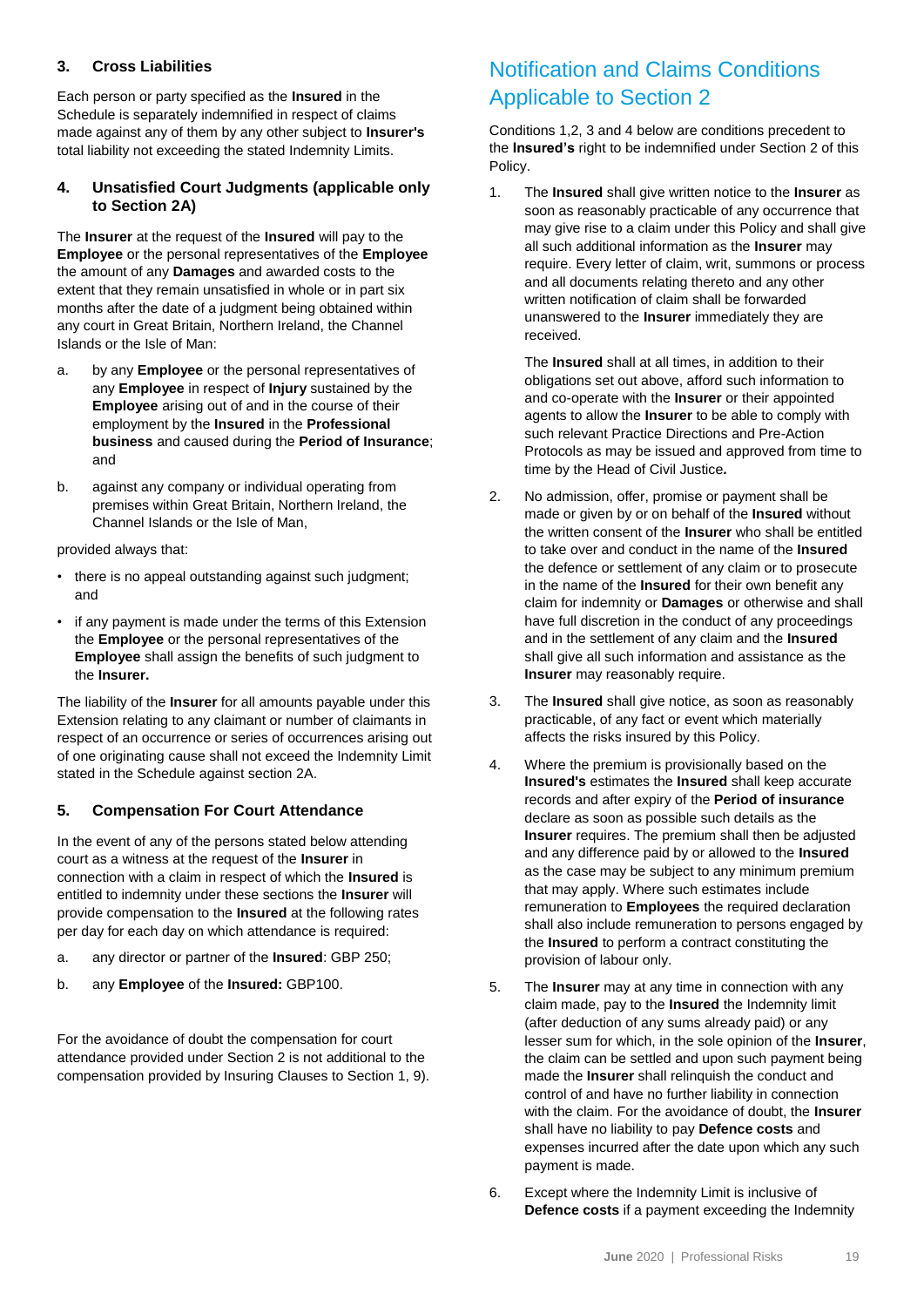Limit has to be made to dispose of a claim the liability of the **Insurer** to pay all **Defence costs** in connection therewith shall be limited to such proportion of the said **Defence costs** as the Indemnity Limit bears to the amount paid to dispose of a claim.

### Employers Liability Tracing Office (ELTO)

Certain information relating to your insurance policy including, without limitation, the policy number(s), employers' names and addresses (including subsidiaries and any relevant changes of name), coverage dates, employer's reference numbers provided by HMRC and Companies House Reference Numbers (if relevant), will be provided to the Employers' Liability Tracing Office, (the "ELTO") and added to an electronic database, (the "**Database**").

This information will be made available in a specified and readily accessible form as required by the Employers' Liability Insurance: Disclosure by Insurers Instrument 2010.

The Database will assist individual consumer claimants who have suffered an employment related injury or disease arising out of their course of employment in the UK for employers carrying on, or who carried on, business in the UK and who are covered by the employers' liability insurance of their employers, (the "**Claimants**"):

- to identify which insurer (or insurers) was (or were) providing employers' liability cover during the relevant periods of employment; and
- to identify the relevant employers' liability insurance policies.

The Database and the data stored on it may be accessed and used by the Claimants, their Appointed representatives, insurers with potential liability for UK commercial lines employers' liability insurance cover and any other persons or entities permitted by law.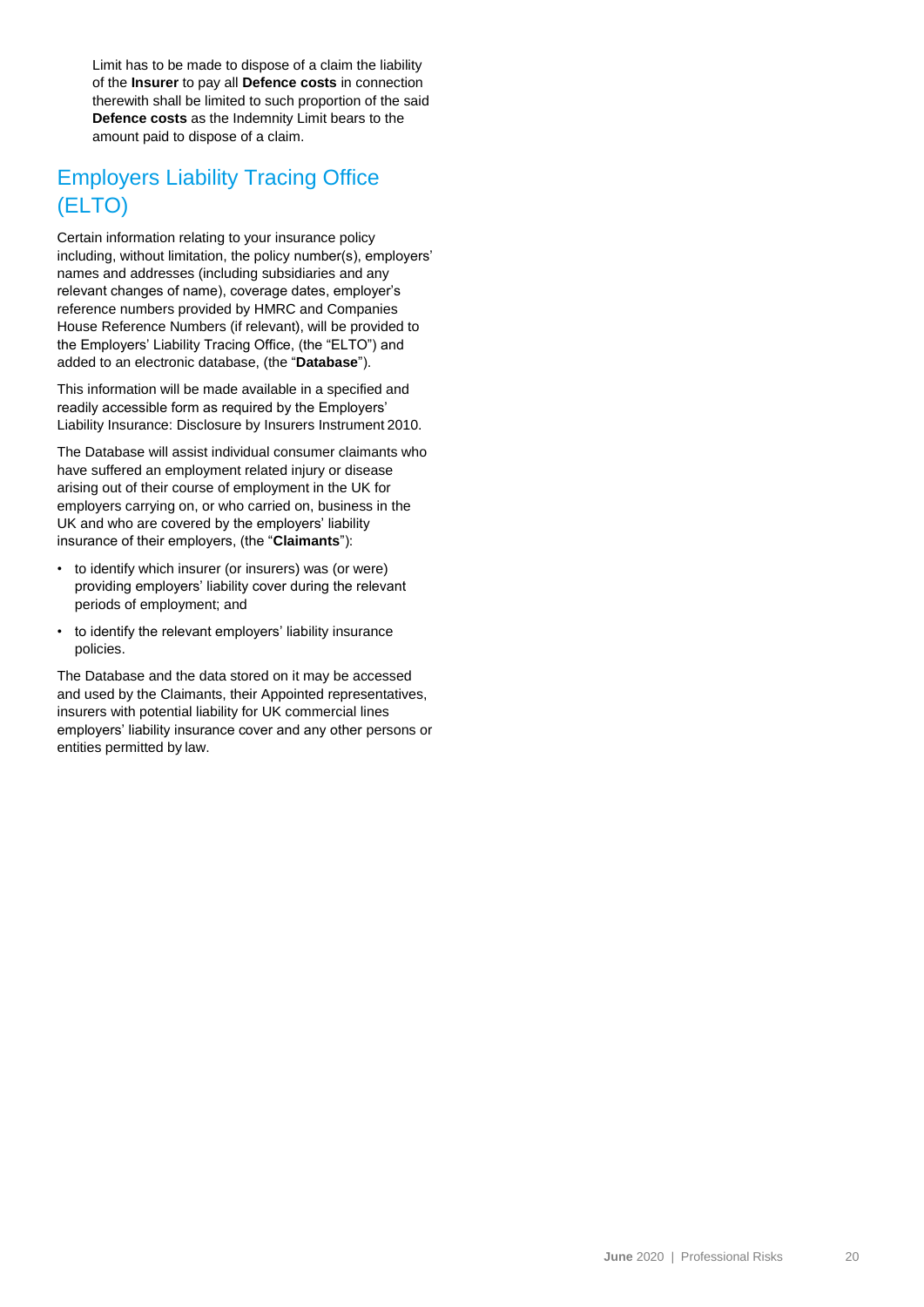## Section 3 - Office Protect

### **Notices**

### **Documentation**

This document, the schedule and any endorsement(s) attaching to this document and/or schedule constitute Section 3 – Office Protect, which is the insurance contract and sets out the terms of this insurance between **you** and **us**.

### **Your compliance with policy terms**

**You** must comply with the terms of this Section of the **policy.** Failure to comply with the terms of this Section **of the policy** may result in **your** claim being refused or reduced where that claim has been affected by **your** failure to comply.

### **Defined terms**

Certain words or phrases in this Section of the policy have specific meaning as defined within this Section of the policy and wherever these words appear in bold in this Section of the policy the defined meanings shall apply. These defined words or phrases can be found under:

- the Definitions section under this Section of the policy applicable for sub-sections 1-3 of this Section , and
- under the relevant sub-section under this Section of the policy, where applicable.

Where a word or phrase is defined in a sub-section then that definition will apply to that sub-section only.

### **Understanding this Section**

This Section of the policy must be read by **you** as conditions, exclusions and other limitations apply.

The Section is made up of different classes of insurance, which are set out in separate sub-sections with specific terms applying to each sub-section separately in addition to terms that apply to all of this Section . The cover **you** have selected under this Section is shown in the schedule.

**You** must ensure that the cover **you** have purchased under this policy is adequate for **your** needs.

If **you** think there is a mistake in or a change needs to be made to this Section , then **you** must immediately notify **your insurance broker**, if any.

When a word or phrase is used in the singular in this Section it shall be interpreted as the plural when the context in which it is used requires it to be plural, and when a word is used in the plural in this Section it shall be interpreted as the singular when the context in which it is used requires it to be singular.

### **How to make a claim under sub-sections 1 to 3 of this Section**

If **you** need to make a claim, please first check **your**  policy to makesure **you** are covered. **You** must then follow the instructions provided under the Claim notification conditionand Claim procedure condition under Conditions Applicable to this Section of the policy and, where applicable, under the relevant sub-section.

24 Hour Claims Line: 01732 520270

Email: ukclaims@advent.global Address: Advent Insurance Management Ltd , 3 Lombard Street, London, EC3V 9AA

**Our** claims helpline is open 24 hours a day, alternatively **you** can contact **your insurance broker**, if any, who will help **us**  deal with **your** claim quickly and fairly.

### **Insurance premium tax**

The premium payable under this Section of the policy may be subject to compulsory insurance premium tax, which shall be payable by **you** at the appropriate rate. The applicable insurance premium tax is shown in the schedule and/or on the applicable premium debit note(s) / invoice(s).

In the event that the rate or application of insurance premium tax changes during the **period of insurance** and any premium payable during the **period of insurance** is subject by law to such change or application, then that premium payable shall incorporate such change or application.

### **Choice of law and jurisdiction**

By mutual agreement **you** and **us** are free to choose the law applicable to this insurance. Unless specifically agreed otherwise, this insurance shall be subject to English Law and any dispute shall be handled in the Courts of England and Wales.

### **Trading sanction(s) restrictions**

**We** shall not provide any cover under this Section of the policy contract of insurance to the extent of providing cover, payment of any claim or the provision of any benefit where doing so would breach any sanction, prohibition or restriction imposed by law or regulation.

### Definitions (Applicable to Sub-Sections 1 -3 of this Section of the Policy Only)

The following words will have the same meaning attached each time they appear in sub-sections 1 to 3 of this Section of the policy in bold type face, whether with a capital first letter or not. Where the meaning of a word is defined below and the same word is defined differently under a separate Section(s) of this policy, the definition provided under the separate Section applies to that Section only.

### **Building(s)**

The building or buildings in which the **premises** are situated including:

- a. outbuildings attached to or detached from the main building
- b. walls gates and fences around the building(s) and belonging to them
- c. landlord's fixtures and fittings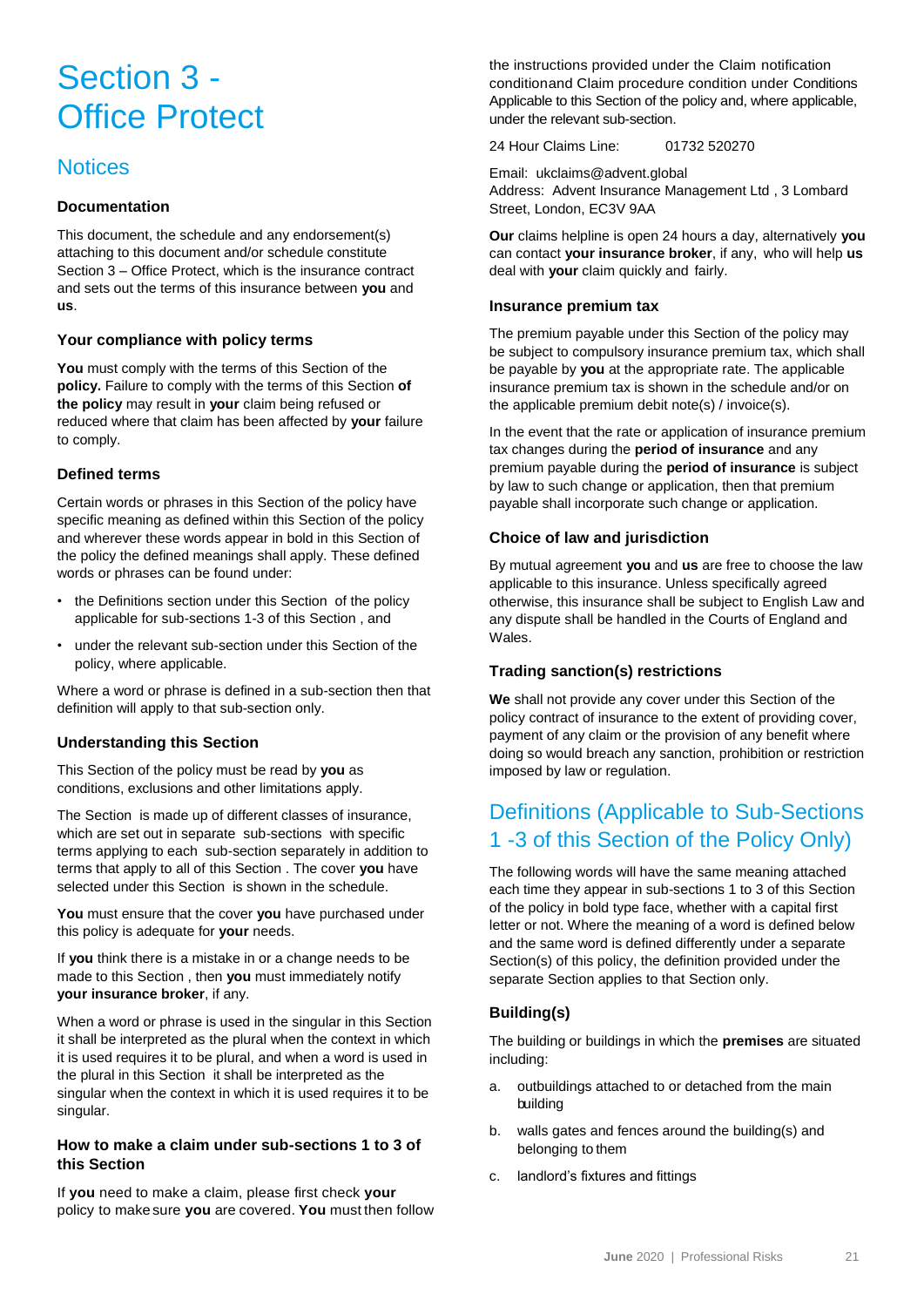d. car parks yards paved areas roads pavements and footpaths and for which **you** are legally responsible.

### **Business**

The business specified in the schedule conducted solely from within the **territorial limits** including the ownership repair and maintenance of the **premises**.

### **Business hours**

The period during which the **premises** are actually occupied by **you** and/or **your employees** for **business** purposes.

### **Computer**

All equipment including interconnected wiring, fixed disks and telecommunications equipment used at the **premises**  for the storage and communication of electronically processed data but excluding:

- a. mobile devices where the sole or primary function of the item is to make send and receive telephone calls and SMS messages, and
- b. any such equipment controlling any manufacturing process;

belonging to **you** or leased, hired or rented to **you** and for which **you** are legally responsible.

### **Computer records**

All current and backup computer records excluding fixed disks and paper records of any description incorporating stored programs and information stored on them belonging to **you** or leased, hired or rented to **you** and for which **you** are legally responsible.

### **Consequential loss**

Loss resulting from interruption or interference with the **business** carried on by **you** at the **premises** in consequence of **damage**.

### **Contents**

The contents of the **premises** used in connection with the **business** belonging to **you** or for which **you** are legally responsible including:

- a. patterns models moulds plans and designs
- b. paintings or other works of art subject to a maximum of £500 for any one loss
- c. wines and spirits kept for entertainment purposes subject to a maximum of £500 for any one loss
- d. directors' partners' or **employees'** personal effects clothing pedal cycles and tools subject to a maximum of £500 per person for any one loss
- e. visitors' personal belongings subject to a maximum of £500 for any one loss

### **Damage**

Loss, destruction of or damage to the **property** insured.

### **De jure or de facto**

In law or as a matter of fact.

### **Denial of service attack**

Any actions or instructions constructed or generated with the ability to damage interfere with or otherwise affect the availability of networks network services network connectivity or information systems including but not limited to the generation of excess traffic into network addresses the exploitation of system or network weaknesses and the generation of excess or non-genuine traffic between and amongstnetworks.

### **Documents**

Documents deeds manuscripts and **business** books for their value as stationery and materials and the cost of labour expended in reinstating or restoring them from copies.

### **Employee**

- a. any person under a contract of service or apprenticeship with **you** or
- b. any of the following persons whilst working for **you** in connection with the **business**
	- i. any labour master or labour only subcontractor or person supplied by them
	- ii. any self-employed person providing labour only
	- iii. any trainee or person undergoing work experience
	- iv. any voluntary helper
	- v. any person who is hired to or borrowed by **you**

### **Excess**

The amount for which **you** are responsible for each and every loss as specified in the schedule.

### **Goods in transit**

**Stock** in connection with the **business** belonging to or being the responsibility of **you** whilst being:

- a. loaded on or in a **vehicle**
- b. carried by a **vehicle**
- c. temporarily contained on or in a **vehicle** whilst parked or stationary or within a secure storage location for a continuous period of no more than 48 hours
- d. unloaded off or from a **vehicle** but excluding positioning installation commissioning or erection once it has been unloaded.

### **Gross revenue**

The money paid or payable to **you** for work carried out or services rendered in the course of the **business** at the **premises** less the cost of purchases.

### **Hacking**

Unauthorised access to any computer or other equipment or component or system or item which processes stores transmits or retrieves data whether **your** property or not.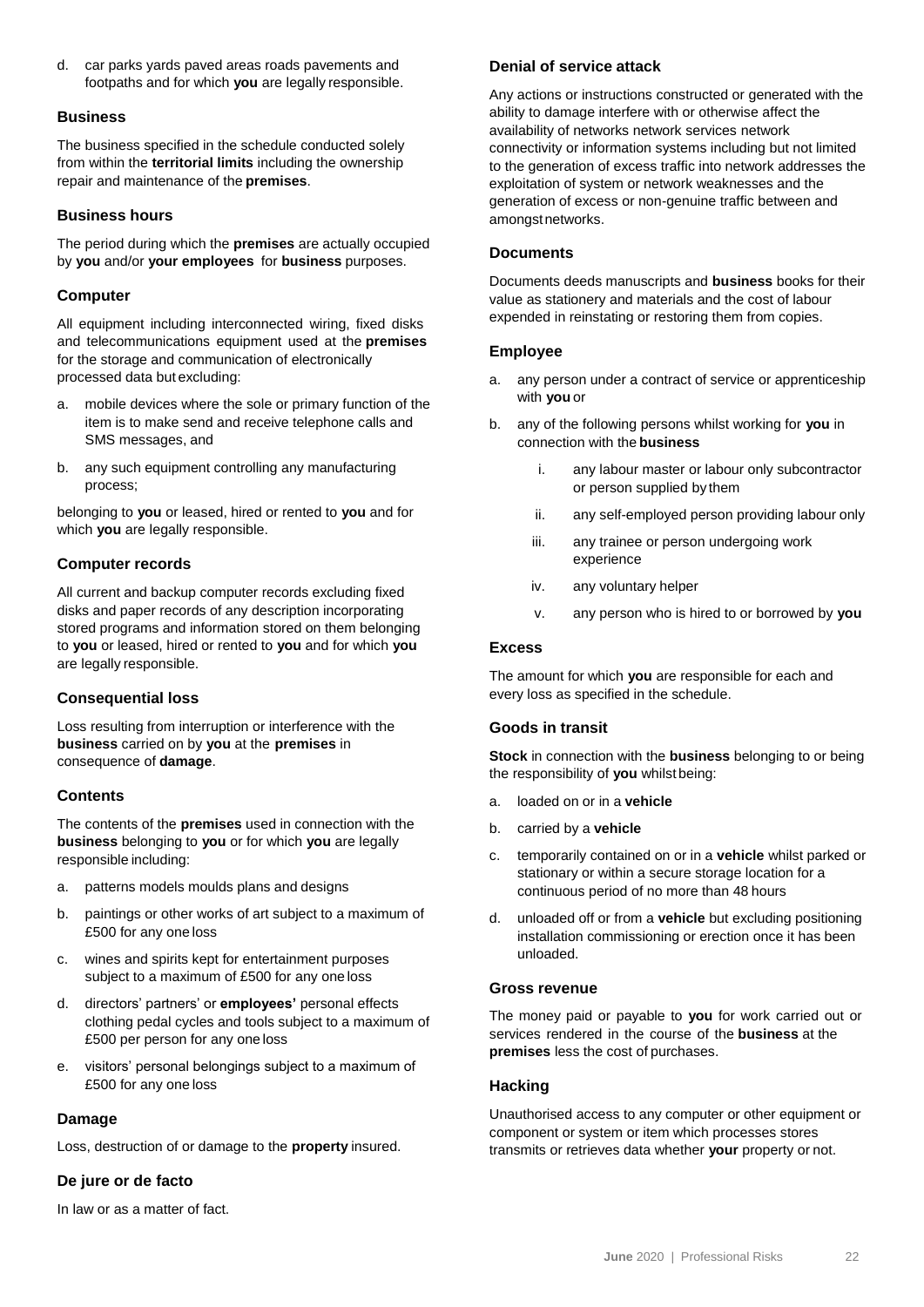### **Increased cost of working**

The additional expenditure incurred with **our** prior written consent for the sole purpose of avoiding or diminishing the reduction in **gross revenue**.

### **Indemnity period**

The period beginning with the occurrence of the **damage**  and ending not later than the **maximum indemnity period**  as stated in the schedule afterwards during which the results of the **business** shall be affected in consequence of the **damage**.

### **Injury**

Bodily injury, death, illness or disease.

### **Insurance broker**

The insurance broker or other intermediary who arranges **your** insurance under this Section of the policy. The insurance broker's or other intermediary's details can be found in the Terms of Business Agreement or other documentation provided to **you** by that insurance broker or other intermediary.

### **Insured perils**

Those insurable perils for which **you** have purchased cover as shown in the schedule.

### **Insurer**

HCC International Insurance Company plc, which is the insurance company providing the insurance under subsections 1 to 3 of this Section of the policy. Also referred to as **we** or **us** or **our** in this Section only.

### **Intruder alarm system**

All the component parts of the alarm and including devices used to transmit or receivesignals.

### **Key holder**

**You** or any person or company authorised by **you** who has been fully trained in the operation of the **intruder alarm system** including but not limited to the setting and un-setting of the system and is available at all times to accept notification of faults or alarm signals relating to the **intruder alarm system** and to attend and allow access to the **premises**.

### **Loss of limbs or eyes**

**Physical injury** which solely and directly results in:

- a. total loss or permanent and total loss of use of one or more limbs or
- b. total and irrecoverable loss of all sight in one or both eyes.

### **Maximum indemnity period**

The number of months stated in the schedule as applying to the **indemnityperiod**.

### **Money**

Cash bank currency notes uncrossed cheques uncrossed postal orders and money orders unused postage stamps National Insurance stamps trading stamps luncheon vouchers lottery and other prize scratch cards utility vouchers top up cards, mobile phone vouchers and International Phone Cards held in connection with the **business** belonging to **you** or for which **you** are legally liable.

### **Non-negotiable money**

Crossed cheques, crossed giro cheques, crossed bankers' drafts, crossed giro drafts, crossed postal and crossed money orders, national savings certificates, premium bonds, unexpired units in franking machines, stamped national insurance cards, credit card sales vouchers, debit card sales vouchers and VAT purchase invoices held in connection with the **Business** belonging to **you** or for which **you** are legally liable.

### **Notifiable human disease**

An illness sustained by any person caused by:

- a. food or drink poisoning
- b. any human infectious or contagious disease

an outbreak of which the competent local authority has stipulated shall be notified to them.

### **Office front**

The windows doors frames signs external blinds and walling including **intruder alarm systems** security fittings fixed associated and electrical equipment all forming part of the front of the**premises**.

### **Outstanding debit balances**

The total amount of the Outstanding Debit Balances in customers' credit accounts including hire purchase and credit sales accounts at the date of the **damage** adjusted for bad debts.

### **Period of insurance**

Is the period during which **you** are insured under this Section of the policy as shown in the schedule.

### **Permanent total disablement**

**Physical injury** not resulting in death or **loss of limbs or eyes** which results in the permanent inability of **you** or **employee** to engage in any gainful employment.

### **Physical Injury**

Bodily injury by external violent and visible means sustained by **you** or an **employee** in the course of the **business** where such injury arises directly from assault.

### **Pollution or contamination**

- a. all pollution or contamination of buildings or other structures or of water or land or the atmosphereand
- b. all **Injury** loss or damage directly or indirectly caused by such pollution or contamination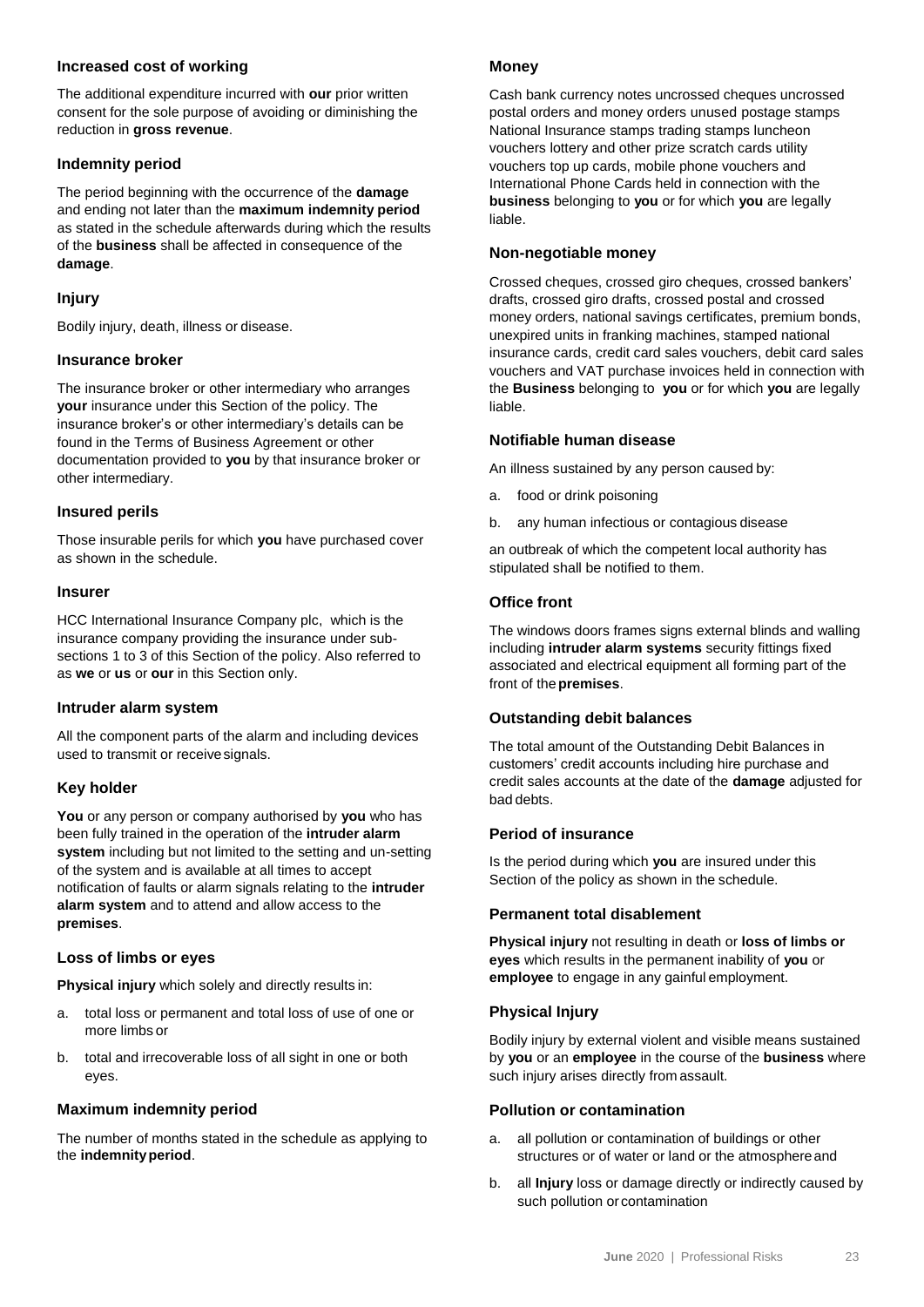All pollution or contamination which arises out of one incident shall be deemed to have occurred at the time such incident takes place.

### **Premises**

The office space occupied by **you** at the risk address stated in the schedule for which **you** are legally responsible.

### **Property**

- a. Tenants' improvements, office front, contents, computers, computer records, documents and stock
- b. in respect of sub-section 3, **Computer Equipment**

**We** agree to accept the classification under which any **property** has been entered in **your** books.

### **Rent**

The money paid or payable by **you** for accommodation and services provided (including service charges unless excluded by Endorsement) at the **premises**.

### **Safe/strong room**

An item being of substantial construction with key and /or combination locks and manufactured for thesecure storage of **money** or **non-negotiable money**.

This does not include cash boxes, tills, filing cabinets or any item constructed of sheet metal whether lockable or not.

### **Standard gross revenue**

For the purpose of a new business that has not yet been trading 12months, the proportional equivalent for a period equal to the **indemnity period** of the **gross revenue**  realised during the period between the commencement of the **business** and the date of the **damage**.

For all other businesses, the **gross revenue** during the period immediately before the date of the **damage** which corresponds with the **indemnity period**.

### **Stock**

Stock and materials in trade and trade samples including raw materials, work in progress, finished goods and goods in trust for which **you** are responsible at the **premises**.

### **Temporary total disablement**

**Physical injury** which results in the temporary inability of **you** or an **employee** to engage in any gainful employment.

### **Tenants' improvements**

All improvements, alterations and decorations effected by or on **your** behalf as occupier of the **premises**.

### **Territorial limits**

Great Britain, Northern Ireland, the Isle of Man or the Channel Islands.

### **Terrorism**

Acts of persons acting on behalf of or in connection with any organisation which carries out activities directed towards the overthrowing or influencing by force or violence of Her

Majesty's government in the United Kingdom or any other government **de jure or de facto**.

### **Unoccupied**

Any **building** or parts thereof that are wholly or mainly unoccupied, unfurnished or not in use by **you** for more than 30 consecutive days.

In respect of any residential accommodation at the **premises**, unoccupied means unfurnished or untenanted and not resided in regularly overnight by **you** or a tenant for more than 30 consecutive days.

### **Vehicle**

A mechanically driven conveyance with or without attached trailers for conveying the **goods intransit**.

### **Virus or Similar Mechanism**

Program code programming instruction or any set of instructions intentionally constructed with the ability to damage, interfere with or otherwise adversely affect computer programs, data files or operations whether involving self-replication or not including but not limited to trojan horses, worms and logicbombs.

### **We / us / our**

HCC International Insurance Company plc, which is the insurance company providing the insurance under subsections 1 to 3 of Section 3 of this policy. Also referred to as **Insurer**.

### **You / your**

The person(s), firm, company or organisation shown in the schedule as the legal entity(ies) that is/are insured under this policy.

### Conditions Applicable to All of this **Section**

Conditions specific to this section apply and are set out immediately below.

**You** must comply with the terms of this Section of the policy. Failure to comply with the terms of this Section of the policy may affect **your** right to claim under this Section of the policy.

Some of the conditions below impose an obligation or obligation(s) on **you** that require **you** to do certain things; such conditions are referred to as a condition with obligation. If **you** fail to carry out the obligation(s) (or part of an obligation) under a condition with obligation **we** may, depending on the extent of the obligation(s):

- a. not pay the claim (or part of a claim), where the loss is attributable to **your** failure to carry out the obligation(s) (or part of an obligation), and/or
- b. suspend the cover granted under this Section of the policy:
	- i. from the date **you** failed to fulfil the obligation(s) (or part of an obligation),
	- ii. until **you** have fulfilled the obligation(s).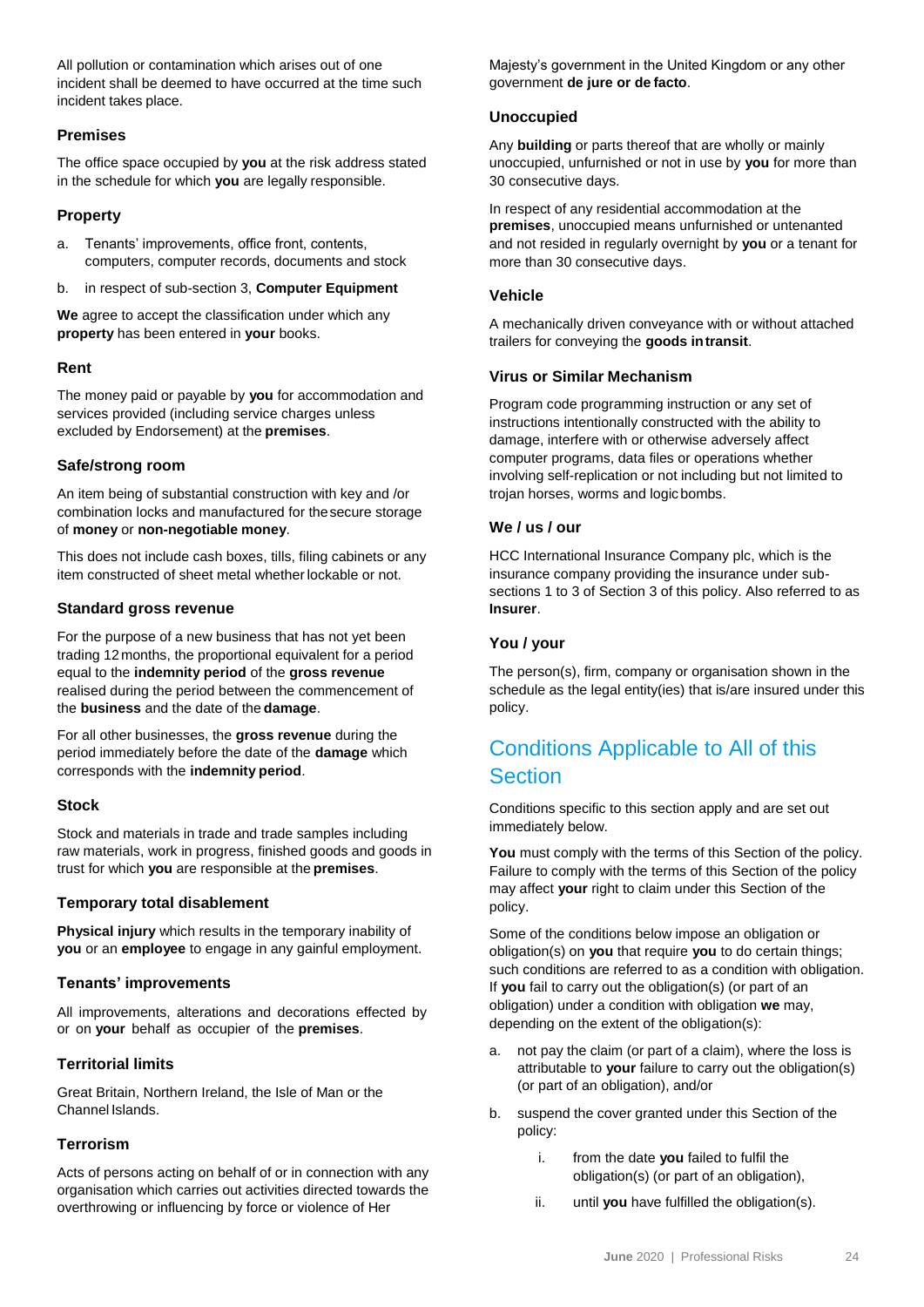### **1. Alteration in ownership**

The cover provided under this Section of the policy shall cease from the date:

- a. **your** interest in the property insured under this Section of the policy ceases except by will or operation of law; or
- b. the **business** is wound up or carried on by a liquidator or receiver or permanentlydiscounted unless **we** have agreed in writing to accept such an alteration.

### **2. Cancellation**

**We** may cancel this insurance if:

- you provide any information that proves to be inaccurate or incomplete (see Condition 6. Disclosure and accuracy of information condition in this Section of the policy), or
- there is a change or variation in the risk which means:
	- i. **we** can no longer provide the insurance cover under this Section of the policy and **we** will cancel this Section of the policy by giving **you** 30 days' written notice via **your insurance broker**. The cancellation will take effect 30 days after the day **you** are notified of the cancellation and **we** shall return the premium paid for the unused **period of insurance**, or
- ii. the extent of the change or variation makes the risk unacceptable to **us** and **we** cannot continue to insure **you** for any further period, **we** will cancel this Section of the policy by giving **you** immediate notice via **your insurance broker**. The cancellation shall take effect on the day **you** are notified of the cancellation and **we** shall return the premium for the unused **period of insurance**.

In accordance with Condition 3. Change in risk information, **we** may not pay any claim where that claim arises from or relates to or so contributed to by a change or variation in risk.

• **you** make a claim under this Section of the policy through concealment, misstatement or by recklessly or deliberately providing false information (see Condition 7. Fraud), then **we** shall cancel this Section of the policy with immediate effect from the date the fraud was committed and **we** shall not return any premium. The cancellation shall be in writing to **your** address shown in the schedule.

**We** may cancel the insurance by this Section immediately if the premium due under this Policy has not been so paid to **us** by the 60th day from the inception of this Policy, (and, in respect of instalment premiums, by the date they are due), **We** shall have the right to cancel this Policy by notifying **you**  via your broker in writing. In the event of cancellation, premium is due to **us** on a pro rata basis for the period that **we** are on risk but the full policy premium shall be payable to **us** in the event of a loss or occurrence prior to the date of termination which gives rise to a valid claim under this Policy.

It is agreed that **we** shall give not less than 15 days prior notice of cancellation to **you** via your broker. If premium due is paid in full to us before the notice period expires, notice of cancellation shall automatically be revoked. If not, this Policy shall automatically terminate at the end of the notice period.

If any provision of this clause is found by any court or administrative body of competent jurisdiction to be invalid or unenforceable, such invalidity or unenforceability will not affect the other provisions of this clause which will remain in full force and effect.

### **3. Change in risk information**

If the information **you** have given **us** in relation to the insurance provided under this Section of the policy changes or there is any change in or variance of the risk(s), before or during the **period of insurance** then **we** need to know as it may result in:

- a. **us** applying different terms, and/or
- b. a claim not being paid (in whole or in part), and/or
- c. it being determined that this Section of the policy is no longer suitable to meet **your** needs.

**You** must make a fair presentation of the risk(s) to **us** if there is any change in or variance of the risk(s) before or after the start date of this insurance as shown in the **period of insurance**. An explanation of fair presentation of the risk(s) is shown under Condition 6. Disclosure and accuracy of information.

To enable **us** to assess any such changes or variations in information and/or risks **you** must tell **us** immediately or as soon as practicable of any such changes or variations.

### **4. Claim notification**

**You** must, as soon as reasonably practicable:

- a. give **us** notice of any circumstances which might lead to a claim under this Section of the policy,
- b. give **us** all the information **we** request,
- c. on receipt send **us** every letter, court order, summons or other legal documents served upon **you**,
- d. tell **us** about any prosecution, inquest or fatal accident inquiry or dispute for referral to adjudication or court proceedings in connection with any potential claim under this Section of the policy,
- e. notify the police of any loss or **damage** that has been caused by malicious persons, thieves, rioters, strikers or vandals.

### **5. Claim procedure**

In respect of any claim or potential claim under this Section of the policy **you** must:

- a. take, or allow others to take, practical steps to prevent further loss or damage, recover property lost and otherwise minimise the claim.
- b. at **your** expense provide **us** with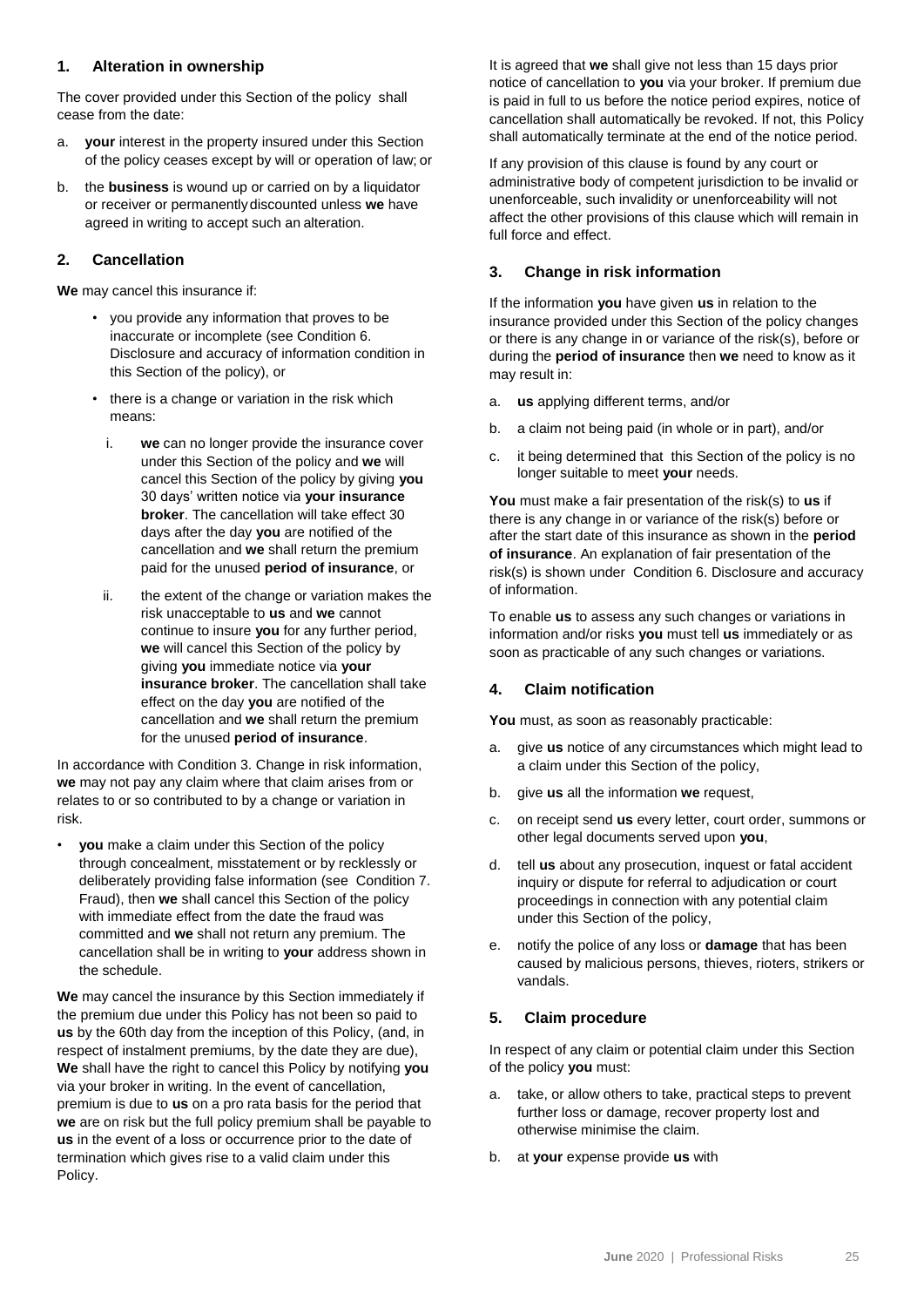- i. full details in writing of any **injury**, loss or damage and any further information or declaration **we** may reasonably require,
- ii. any assistance to enable **us** to settle or defend a claim,
- iii. details of any other relevant insurances.
- c. not accept, negotiate, pay, settle, admit or repudiate any claim without **our** written consent.
- d. following a claim allow **us** or anyone authorised by **us**
	- i. access to the **premises**,
	- ii. to take possession of, or request delivery to **us**  of the property insured.
- e. not abandon any property to **us.**
- f. allow **us** complete control of any proceedings and settlement of the claim.

If **you** do not comply with this condition, it may influence when **we** pay **your** claim and/or how much **we** pay.

### **6. Disclosure and accuracy of information**

**You** must take care to give accurate and complete information relating to the insurance provided by this Section of the policy. In addition to answering all the questions **you** are asked **you** are required to disclose to **us** information including material circumstances that fairly present the risks that are or would be insured under this Section of the policy.

A fair presentation of the risks means that, in addition to answering all the questions asked **you** must:

- a. disclose to **us** every material circumstance which **you** know or ought to know or, failing that, sufficient information to alert **us** that they need to make further enquiries; and
- b. make such disclosure in a reasonably clear and accessible manner; and
- c. ensure that, in such disclosure, any material representation as to:
	- i. a matter of fact is substantially correct; and
	- ii. a matter of expectation or belief is made in good faith.

A circumstance or representation is material if it would influence **our** judgement (as a prudent underwriter) in determining whether to provide insurance and if so, on what terms. If **you** are in any doubt as to the whether a circumstance or representation is material, then **you** should disclose it.

If **you** become aware that the information **you** have given to **us** is inaccurate or incomplete or **you** have any particular concerns about any of the information they have provided or should provide, before or after the start date of this insurance as shown in the schedule, then **you** must advise **us**.

If the information **you** have given **us** in relation to this insurance proves to be inaccurate or incomplete, then **we** may:

- a. amend the terms of this policy, which may be applied as if they were already in place prior to any claim where the validity of that claim was impacted by the inaccurate or incomplete information, or
- b. reduce the amount **we** pay on a claim in the proportion the premium paid bears to the premium **we** would have charged **you** had the information not been inaccurate or incomplete, or
- c. treat this Section of the policy as if it never existed, which means no claims will be paid and the premium paid under it will be returned to **you**. This will only be done if this insurance would not have been provided.

If **we** establish that **you** deliberately or recklessly provided false or misleading information in relation to the insurance provided under this Section of the policy, **we** will treat this insurance as if it never existed for the **period of insurance**, which means no claims will be paid and **we** will not return the premium. If this happens **we** will advise **you** in writing.

### **7. Fraud**

If **we** establish that **you** or anyone acting for **you** makes a claim under this Section of the policy through concealment, misstatement or by deliberately providing false information, then **we** will:

- a. have no liability to pay the fraudulent claim
- b. be entitled to recover any payments which have been made in respect of the fraud
- c. be entitled to treat this Section of the policy as cancelled with effect from the time of the fraudulent act (not the discovery of it) and retain the insurance premium
- d. be entitled to refuse all claims arising after the date of the fraud.

### **8. Legal representatives**

In the event of **your** death, **we** will indemnify **your** legal personal representatives in respect of liability at law previously incurred by **you** provided they observe fulfil and be subject to the terms, conditions and limitations of this Section of the policy to the extent that they canapply.

### **9. Limit of indemnity**

All the sums insured, limits of indemnity and any other restrictions on the amount of **our** liability stated in this Section of the policy shall apply as maximum limits to **our** liability irrespective of the number of persons entitled to indemnity under the policy.

For the purposes of the sums insured, limits of indemnity and any other restrictions on the amount of **our** liability, **you** and all other persons entitled to be indemnified under this Section of the policy, shall be treated as one party or legal entity so that there shall be only a single contract of insurance between the **us** as one party and **you** and all other persons entitled to be indemnified as the other party.

### **10. Other insurance**

If, at the time of any loss, damage or liability covered under this insurance, **you** have any other insurance which covers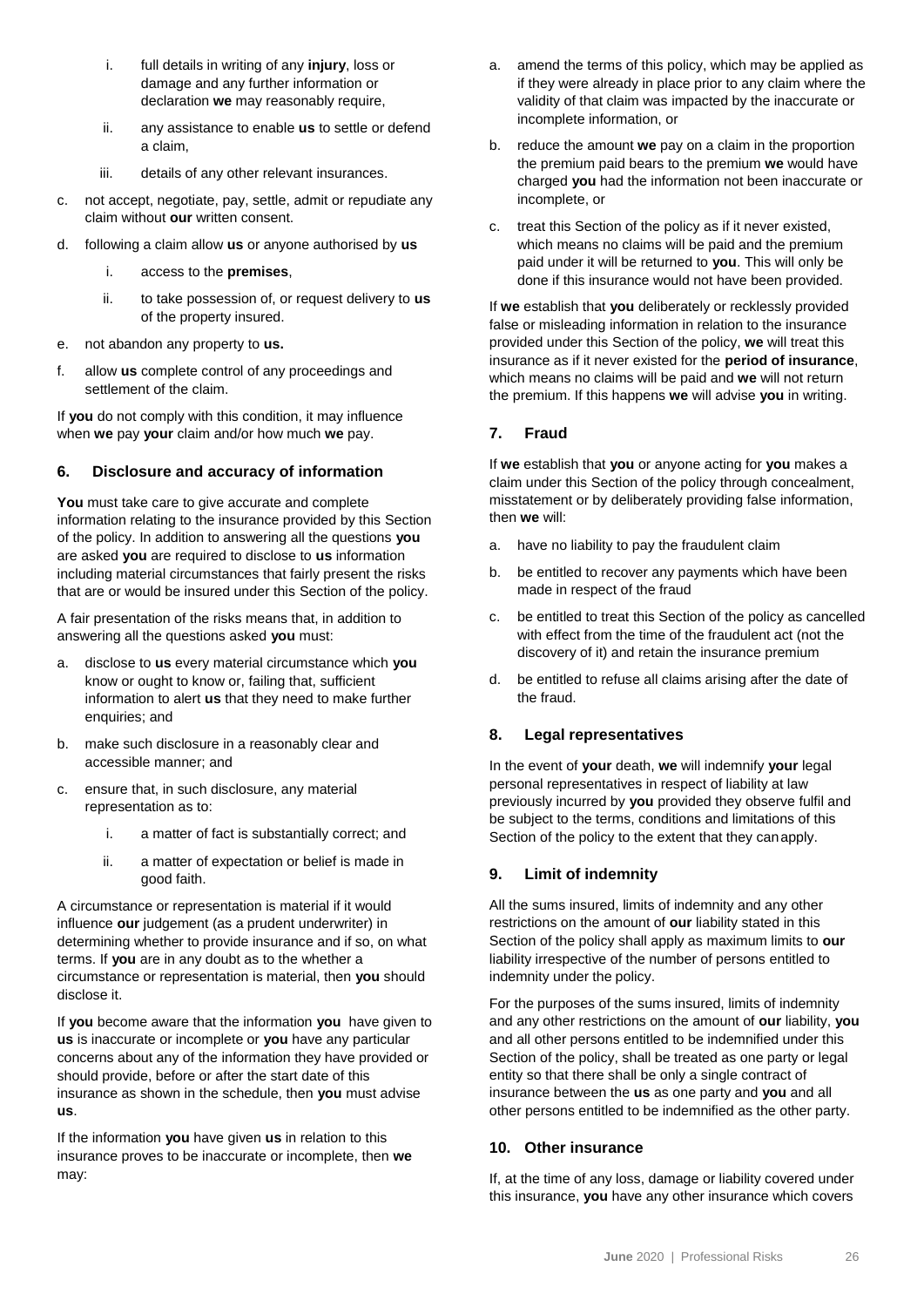the same loss, damage or liability, **we** will only pay **our** share of the claim.

### **11. Reasonable care**

**You** must take all reasonable steps to prevent/minimise loss, damage, **injury** or accident and to minimise the cost of claims or legal proceedings and keep all property insured by the policy in efficient condition and good repair. **You** must also take reasonable care when selecting **employees**.

### **12. Subrogation**

**We** will be entitled to undertake in **your** name or on **your**  behalf:

- 1. the defence or settlement of any claim,
- 2. steps to enforce rights against any other party before or after payment is made by **us.**

### Exclusions Applicable to all of Section 3

In addition to any sub-section exclusions, this Section of the policy does not cover:

### **1. War, government action, radioactive contamination and sonic bangs**

Any loss, **damage**, expense, **consequential loss** or legal liability caused by, contributed to by or arising from:

- a. war invasion act of foreign enemy hostilities (whether war be declared or not) civil war rebellion revolution insurrection or military or usurped power
- b. nationalisation confiscation requisition seizure or destruction by the government or any public authority
- c. ionising radiations or contamination by radioactivity from any nuclear fuel or from any nuclear waste from the combustion of nuclear fuel
- d. the radioactive toxic explosive or other hazardous properties of any explosive nuclear assembly or nuclear component thereof
- e. pressure waves caused by aircraft and other aerial devices travelling at sonic or supersonicspeeds.

### **2. Terrorism**

Any loss, **damage**, expense, or **consequential loss** caused by, contributed to by or arising from **terrorism**.

In any action suit or other proceedings where **we** allege that by reason of this exclusion as far as it relates to **terrorism,**  any loss, **damage**, expense or **consequential loss** is not covered by this section, the burden of proving that such loss, **damage**, expense or **consequential loss** is covered shall be upon **you**.

### **3. Northern Ireland limitation**

Any loss, **damage**, expense, or **consequential loss** caused by, contributed to by or arising from:

riot and civil commotion, and

b. strikers locked-out workers or persons taking part in labour disturbances or malicious persons (except in respect of damage by fire or explosion)

### in Northern Ireland

In any action suit or other proceedings where **we** allege that by reason of this exclusion as far as it relates to **terrorism,**  any loss, **damage**, expense or **consequential loss** is not covered by this section, the burden of proving that such loss, **damage**, expense or **consequential loss** is covered shall be upon **you**.

### **4. Date recognition**

**Damage**, **consequential loss** or liability for damages attaching to **you** or any associated costs relating to, arising from or consisting of the failure or inability of any:

- a. computer data processing equipment microchip integrated circuit or any similar device or any computer software or computer firmware
- b. media or systems used in connection with any of the above whether the property is **yours** or not
	- i. to recognise correctly any date as its true calendar date
	- ii. to capture save or retain and/or correctly to manipulate interpret or process any data or information or command or instruction as a result of treating any date otherwise than as its true calendar date

but in respect of sub-section 1 and sub-section 2 of this Section of the policy this shall not exclude subsequent damage not otherwise excluded which itself results from the **insuredperils**.

### **5. Marine policies**

**Damage** to **property** which at the time of the **damage** is insured by or would but for the existence of this section be insured by any marine policy or policies except in respect of any excess beyond the amount which would have been payable under the marine policy or policies had this section not been effected.

### **6. Computer virus**

Damage to any computer, other equipment, component, system or item which processes, stores, transmits or receives data or any part thereof whether tangible or intangible (including but without limitation any information or programs or software) and whether the property is **yours** or not, where such damage is caused by **virus or similar mechanism**, **hacking**, **denial of service attack** or **consequential loss** caused by or arising from **virus** or **similar mechanism**, **hacking** or **denial of service attack**.

### **7. Illegal deliberate and criminal activities**

- a. **Damage** caused as a result of the **premises** being used for illegal activities by **you**
- b. deliberate or criminal acts by **you**.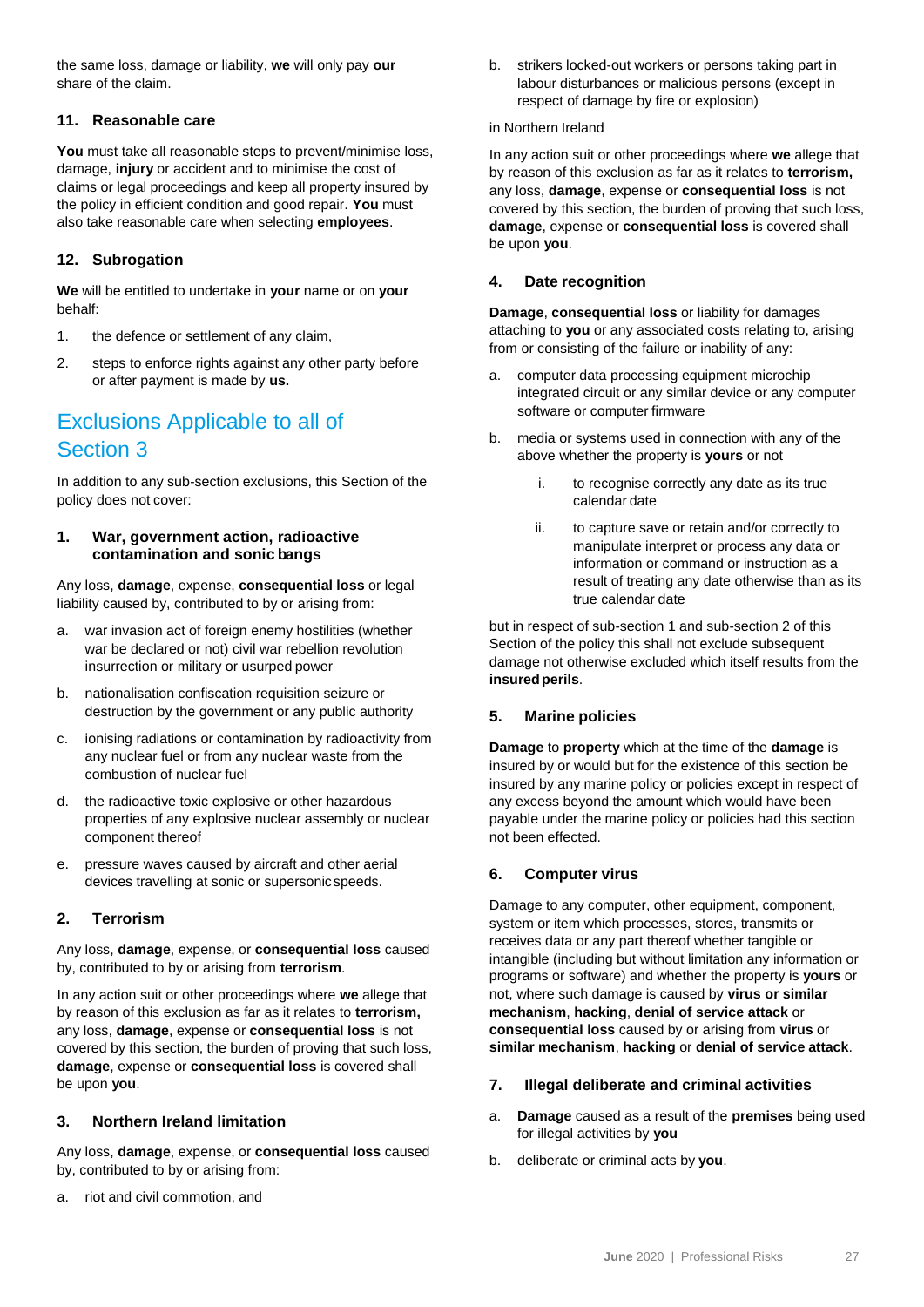### **8. Absolute Coronavirus Exclusion**

Any claim, loss, cost or expense of whatever nature directly or indirectly arising out of, contributed to by or resulting from coronavirus disease (COVID-19), severe acute respiratory syndrome coronavirus 2 (SARS-CoV-2), or any mutation or variation thereof.

This exclusion also applies to any claim, loss, liability, cost or expense of whatever nature directly or indirectly arising out of, contributed to by or resulting from:

(i) any fear or threat (whether actual or perceived) of; or

(ii) any action taken in controlling, preventing, suppressing or in any way relating to any outbreak of:

coronavirus disease (COVID-19), severe acute respiratory syndrome coronavirus 2 (SARS-CoV-2), or any mutation or variation thereof.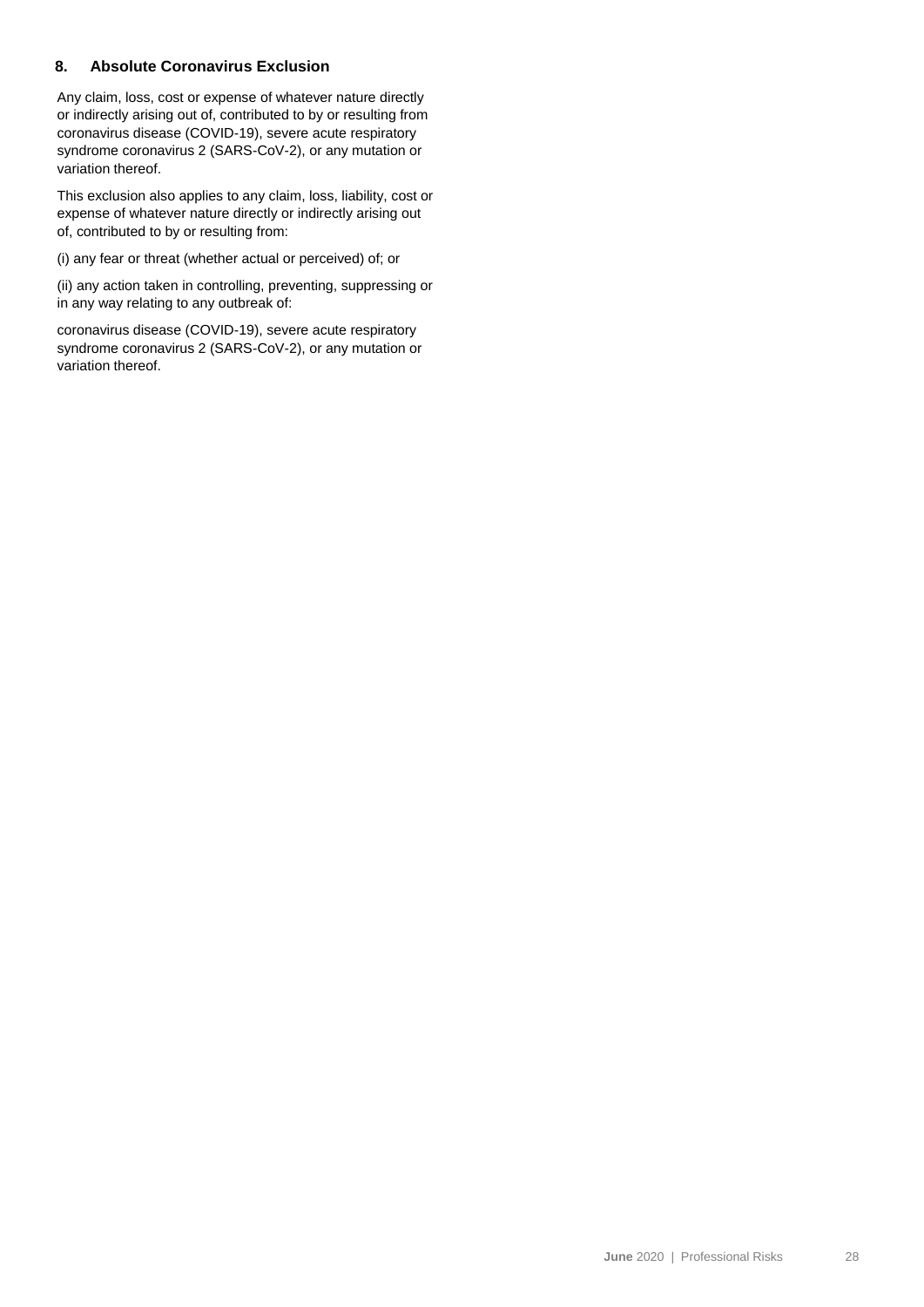## Sub-Section 1 - Material Damage

### Insuring Clauses

In the event of **damage** to **property** insured at the **premises**  from an **insured peril** during the **period of insurance we**  will indemnify **you** for the loss or amount of **damage** or at its option replace or reinstate such **property** in accordance with the provisions of this sub-section and provided that during the **period of insurance our** liability under this sub-section shall not, in respect of each item, exceed the lesser of:

- a. its sum insured or limit of indemnity stated in this subsection or the schedule at the time of the **damage**, or
- b. the sum insured or limit of indemnity remaining after deduction for any other **damage** for which a claim has been paid under this policy in the same **period of insurance** unless **we** have agreed to reinstate any such sum insured or limit of indemnity.

In addition, **we** will indemnify **you** in respect of loss of **rent**  as a result of **damage** to the **premises** from an **insured peril** during the **period of insurance** rendering the **premises** uninhabitable provided that **our** liability shall not exceed the lesser of:

- a. the **rent** sum insured stated in the schedule at the time of **damage**
- b. the **rent** payable for the period the **premises** are uninhabitable

### Insurable Perils

The following are the insurable perils operative as **insured perils** if stated in theschedule:

- 1. Fire excluding:
	- a. **damage** caused by its own spontaneous fermentation or heating or its undergoing any heating process or any process involving the application of heat
	- b. **damage** caused by explosion resulting from fire
- 2. Lightning
- 3. Explosion excluding **damage** caused by the bursting of a boiler (not being used for domestic purposes) economiser or other vessel machine or apparatus in which internal pressure is due to steam only and belonging to **you** or under **your** control.
- 4. Aircraft or other aerial devices or articles dropped from them
- 5. Earthquake and subterranean fire
- 6. Riot, civil commotion, strikers, locked out workers, persons taking part in labour disturbances or malicious persons excluding:
	- a. **damage** arising from cessation of work or due to confiscation, nationalisation, seizure, requisition or destruction by order of the government or any public authority
- b. **damage** by theft or attempted theft
- c. **damage** whilst the **premises** are **unoccupied**
- 7. Theft or attempted theft involving entry to or exit from the **premises** by forcible and violent means or actual or threatened hold up assault or violence excluding:
	- a. loss from any structure which is incapable of being locked
	- b. theft of **property** in the open
	- c. theft whilst the **premises** are **unoccupied**
	- d. theft in respect of **stock** at exhibitions that is not contained in an indoor exhibition hall which is locked and/or guarded outside business hours
	- e. theft or attempted theft by **employees**
- 8. Storm excluding:
	- a. **damage** caused by frost subsidence ground heave or landslip
	- b. **damage** attributable solely to change in the water table level
	- c. **damage** to fences gates and moveable **property** in the open or in open fronted or open sided **buildings**
- 9. Flood excluding:
	- a. **damage** caused by frost subsidence ground heave or landslip
	- b. **damage** attributable solely to change in the water table level
	- c. **damage** to fences gates and moveable **property**  in the open or in open fronted or open sided **buildings**.
- 10. Impact by any road vehicles, animals, falling trees or boughs, breakage or collapse of aerials or satellite dishes excluding **damage** by lopping pruning or felling of trees.
- 11. Escape of water from any tank apparatus or pipe or escape of oil from any fixed oil-fired heating installation or leakage of beverages from storage containers or connectedapparatus excluding:
	- a. **damage** by water discharged or leaking from any automatic sprinkler installation
	- b. **damage** whilst the **premises** are **unoccupied**
	- c. the cost of replacing the beverages
	- d. **damage** caused by subsidence ground heave or landslip.
- 12. Accidental escape of water from any automatic sprinkler installation excluding:
	- a. **damage** occasioned by or attributable to heat caused by fire
	- b. **damage** occasioned by or attributable to freezing whilst the **premises** are **unoccupied**
	- c. **damage** occasioned by or attributable to repairs alterations or extensions to the **buildings** and/or sprinklerinstallations.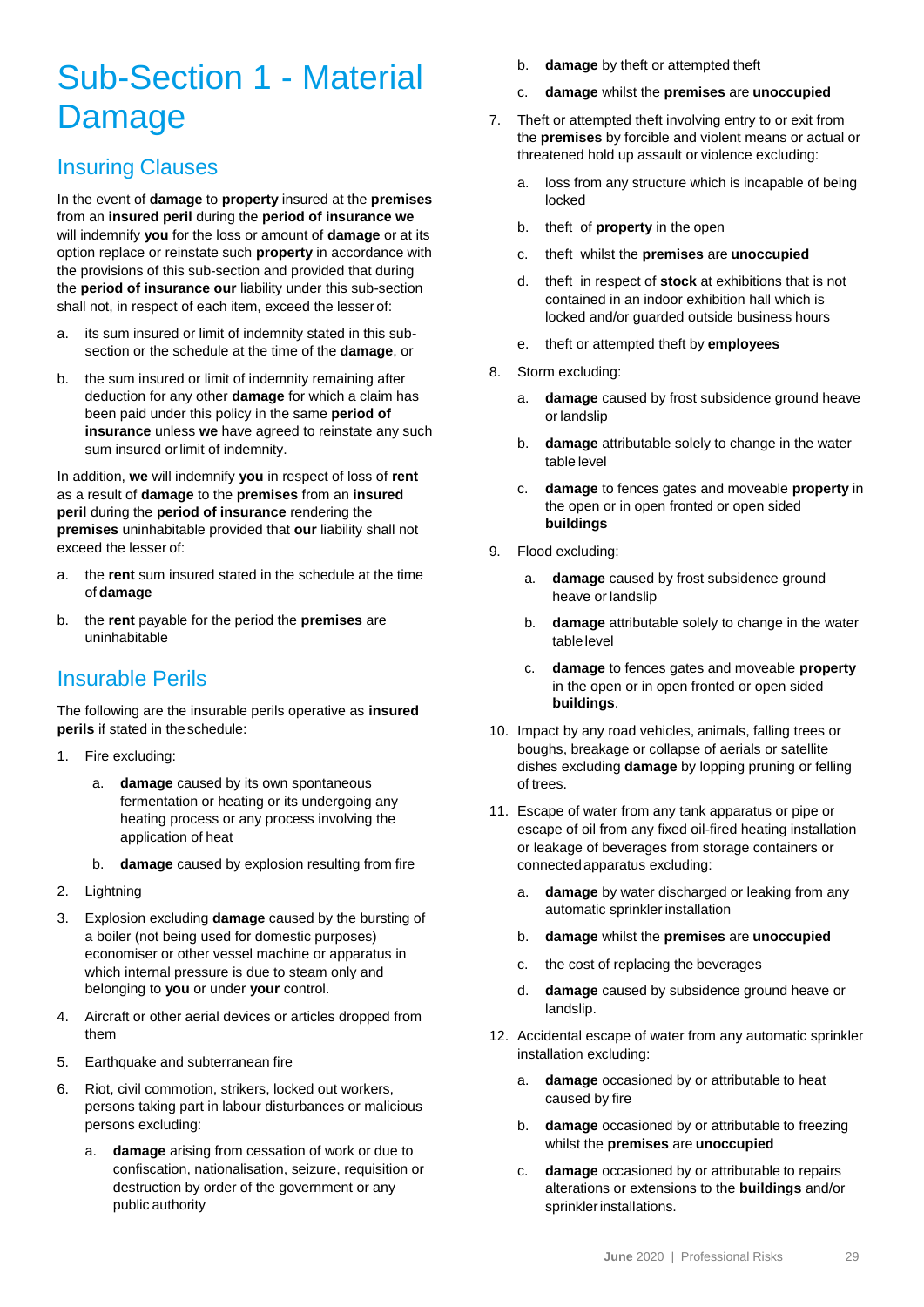- 13. Accidental damage excluding:
	- a. **damage** caused by any other insurable peril
	- b. **damage** to a **building** or structure caused by its own collapse or cracking
	- c. **damage** to **property** insured caused by **pollution**  or **contamination** other than **damage** caused by:
		- i. **pollution** or **contamination** which itself results from an **insured peril**
		- ii. an **insured peril** which itself results from **pollution** or **contamination**
	- d. **damage** to **property** resulting from its undergoing any process of production, packing, treatment, testing, commissioning, servicing, adjustment or repair
	- e. **damage** to **property** insured caused by or consisting of:
		- i. inherent vice, latent defect, gradual deterioration, wear and tear, frost or change in water table level
		- ii. its own faulty or defective design or material
		- iii. faulty or defective workmanship, operational error or omission on **your** part or any of **your employees**
	- f. **damage** caused by
		- i. corrosion rust wet or dry rot shrinkage evaporation loss of weight dampness dryness marring scratching
		- ii. scratching tearing or fouling by pets or domesticated animals
		- iii. vermin or insects
		- iv. change in temperature colour, flavour, texture or finish
		- v. joint leakage failure of welds cracking fracturing collapse or overheating of boilers economisers super heaters pressure vessels or any range of steam and feed piping connected to them
		- vi. mechanical or electrical breakdown or derangement in respect of the particular machines apparatus or equipment in which the breakdown or derangement originates overrunning or electrical surges or spikes in electricity

but this shall not exclude such **damage** not otherwise excluded which itself results from any other accidental damage or subsequent **damage** which itself results from a cause not otherwise excluded

- g. **damage** caused by disappearance unexplained or inventory shortage misfiling or misplacing of information
- h. **damage** caused by acts of fraud or dishonesty
- i. **damage** occasioned by delay embargo nationalisation confiscation requisition seizure or

destruction by the government or any public authority

j. **damage** caused by electrical or magnetic disturbance or erasure of electronic records

### Additional Covers to Sub-Section 1

All terms, exclusions and conditions of this Section and subsection 1 apply to all additional covers as listed below.

### **1. Glass and office front blinds and signs**

**We** will indemnify **you** in respect of **damage** to fixed glass and **office front** for which **you** are responsible at the **premises** occurring during the **period of insurance**.

Following **damage** to fixed glass and **office front** at the **premises we** will also indemnify **you** in respect of:

- a. the cost of reinstating **intruder alarm systems**  damaged as a result of glass breakage
- b. any boarding up costs incurred
- c. **damage** to goods on display in windows caused by the impact of falling glass

**We** will also indemnify **you** for **damage** at the **premises** to

- d. neon and illuminated signs and electric light fitments
- e. external blinds
- f. sanitary ware (fixed baths wash basins pedestals bidets shower trays sinks lavatory pans and cisterns) where such **damage** renders such article completely unserviceable
- g. lettering or other ornamental work and alarm foil on fixed glass

**Our** liability under c) d) e) f) and g) shall be restricted to £2,500 for any oneloss.

### **Glass and office front blinds and signs exclusions**

**We** shall not be liable for **damage**:

- a. to glass and **office front**:
	- i. caused by repairs or alterations to the **premises**
	- ii. caused by alteration installation or removal
	- iii. in any **premises** which is **unoccupied**
- b. to neon and illuminated signs and electric light fitments:
	- i. caused by or traceable to wear and tear or gradual deterioration mechanical or electrical breakdown or removal from the fixed position other than by theft or attempted theft
	- ii. of bulbs or tubes unless consequent upon **damage** to signs or fitments
- c. caused by or arising from:
	- i. superficial **damage** or scratching or cracking which does not result in the complete breakage of the glass or **office front**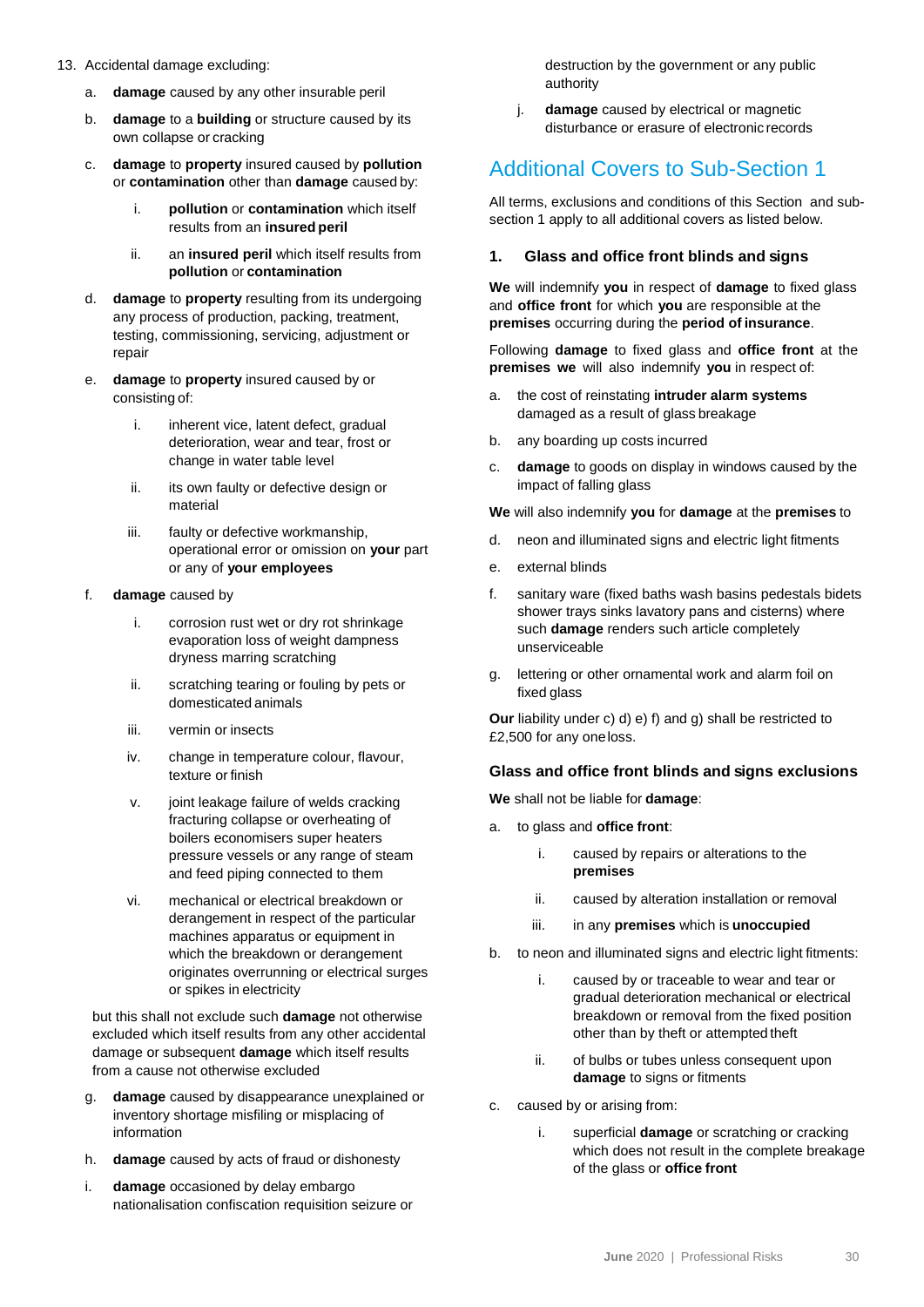- ii. inherent or latent defect its own faulty or defective design or materials
- iii. gradual deterioration or gradually operating cause wear and tear change in colour orfinish
- iv. changes in temperature or atmospheric or climatic conditions
- v. defects in frames framework or any fitting

### **2. Money**

**We** will indemnify **you** in respect of loss of or **damage** to **money** and **non-negotiable money** held in connection with the **business** as detailed below occurring during the **period ofinsurance**:

- a. in the **premises** during **business hours** or whilst in a bank night safe
- b. in transit to and from the **premises** whilst in **your** custody or an authorised person acting on **your** behalf
- c. in **your** or any authorised person's private dwelling house
- d. in the **premises** whilst left unattended or outside **business hours** and not secured in a locked **safe**
- e. in the **premises** whilst left unattended or outside **business hours** and secured in a locked unspecified safe.

**Our** liability under this additional cover shall be restricted to the limits stated in the schedule for any one loss.

**We** will also indemnify **you** in respect of **damage** to:

- a. any **safe/strong room**, till or postal franking machine belonging to **you** or for which **you** are legally responsible up to an amount not exceeding the cost of repair orreplacement
- b. clothing and personal effects belonging to **you** or any partner, director or **employee** of **yours** resulting from theft or attempted theft of **money** or **non-negotiable money** subject to a maximum of £500 for any one loss.

### **Money exclusions**

**We** shall not be liable for loss from:

- a. shortage due to error or omission
- b. forgery deception or the use of counterfeit **money** or n**on-negotiable money**
- c. the use of any form of payment which proves to be counterfeit, false, fraudulent, invalid, uncollectible or irrecoverable for any reason
- d. theft or attempted theft not involving entry to or exit from the **premises** or any authorised person's private dwelling house by forcible and violent means or actual or threatened hold up, assault orviolence
- e. theft or attempted theft by any **employee**
- f. an unattended vehicle and any coin operated gaming devices or machines
- g. **damage** not within the **territorial limits**

h. any business or other activity not connected with the **business** conducted from the **premises** as stated in the schedule.

#### **Money conditions**

In addition to the Section Conditions of this Section of the policy, there are conditions that apply to this additional cover (**money**).

The conditions below impose an obligation or obligation(s) on **you** that requires **you** to do certain things; such conditions are referred to as a condition with obligation. If **you** fail to carry out the obligation(s) (or part of an obligation) under a condition with obligation **we** may, depending on the extent of the obligation(s) not pay the claim (or part of a claim), where the loss is attributable to **your** failure to carry out the obligation(s) (or part of an obligation).

- 1. It is a condition with obligation under this additional cover that **you** shall maintain the following minimum standards of precaution for the safety of **money** in transit (other than by specialist security carrier) at all times:
	- a. the times of transits routes and conveyances used shall be varied as far as ispossible
	- b. all persons engaged in the transit of **money** shall be at least 18 years of age
	- c. transits of amounts of:
		- i. up to £3,000 shall be accompanied by at least one person
		- ii. £3,001 to £6,000 shall be accompanied by at least two people
		- iii. £6,001 to £10,000 shall be accompanied by at least three people or two people travelling by motor car or using an approved security case
		- iv. amounts exceeding £10,000 shall be transported by specialist security carrier.
- 2. It is a condition with obligation that when the **premises**  or any authorised person's private dwelling house in which **money** is kept is left unattended:
	- a. all locks bolts and other protective devices are in full operation
	- b. all keys must be held in the personal custody of an authorised person and removedfrom
		- i. the unattended **premises** as stated in the schedule; or
		- ii. from the final exit door of any authorised person's unattended private dwelling house.

### **3. Theft by employees**

This additional cover is only operative if shown in the schedule.

For the purposes of this additional cover, employee shall mean permanent employees under a contractof service or apprenticeship with **you** and the section definition of **employee** shall not apply.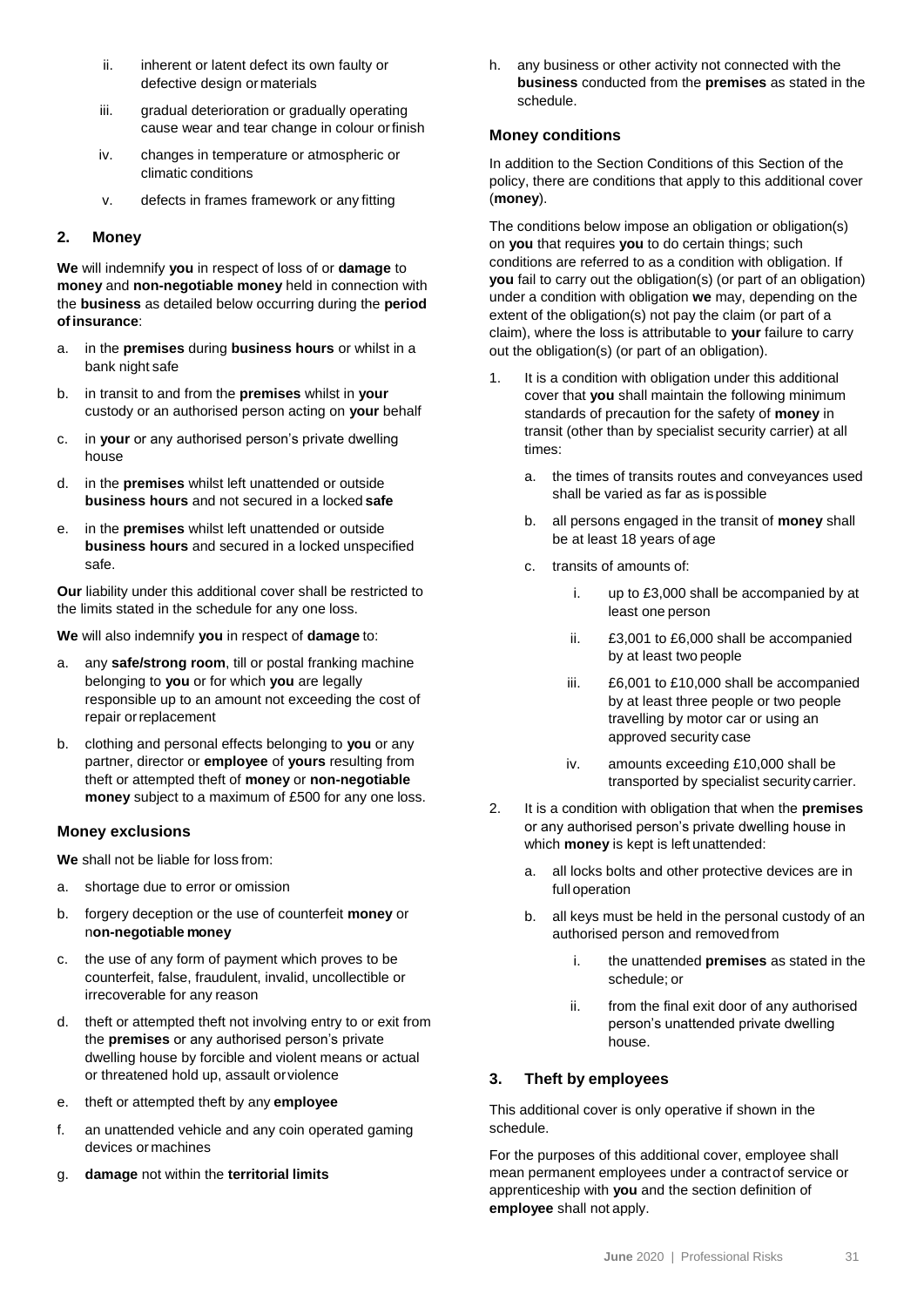**We** will indemnify **you** for loss of **money** or **non-negotiable money** or**property** belonging to **you** or for which **you** are legally responsible:

- a. caused by any act of fraud or dishonesty committed during the **period of insurance** by any employee with the clear intention of making or which results in improper financial gain for themselves or for any other person or organisation and
- b. which is discovered by **you** and notified to **us** within 30 days of the loss

### provided that

- a. all losses insured by this additional cover and committed by any one employee or more than one employee working in collusion with each other shall be regarded as one specificevent, and
- b. **our** liability shall be restricted to £5,000 in respect of any one specific event

### **Theft by employees' exclusions**

**We** shall not be liable under this additional cover for:

- a. loss attributable solely to any unexplained shortages
- b. loss caused by an employee before this additional cover incepted
- c. loss where **you** continue to entrust the defaulting employee with access to **money** or **non-negotiable money** or **property** after becoming aware of any material fact that questions the honesty of the employee
- any loss arising as a consequence of the specific event in respect of which indemnity is provided by this additional cover.

### **Theft by employees' basis of settlement**

**We** shall pay the value of the **money** or **non-negotiable money** or **property** at the time of the loss or at **our** option replace or reinstate the **property**.

### **4. Personal accident (assault) loss**

**We** will pay to **you** the applicable benefit shown in the schedule involving **physical injury** during the **period of insurance** that results in **your** or the **employee's**:

- 1. Death
- 2. Loss of limbs or eyes
- 3. Permanent total disablement

#### 4. Te**mporary total disablement**

within 24 consecutive months from the date of the assault causing the **physical injury**.

### **Personal accident (assault) exclusion**

No payment will be made if the person who is assaulted is under 16 years of age or over 70 years of age at the time of the assault causing the **physical injury**.

### **Personal accident (assault) conditions**

In addition to the Section Conditions of this Section of the policy, there are conditions that apply to this additional cover (Personal accident (assault)).

- a. **we** shall only pay one of the benefits 1 to 4 shown immediately above for **you** or any one **employee** for each **physical injury** unless the assault also results in **Temporary total disablement** (benefit 4) prior to any benefit under 1 to 3 being paid, in which case benefit 4 will be paid in addition to one of the benefits under 1 to 3.
- b. If a claim is payable under Personal accident (assault) and the **physical injury** results in a benefit being payable under more than one of the benefits 1 to 3 for the same person, then the benefit with the greatest value shall be paid.
- c. payment under benefit 3 shall not be payable before 104 weeks from the date of the **physical injury**.
- d. payment under benefit 4 is payable for the period of **temporary total disablement** and only up to a maximum period of 104 weeks.

### **5. All risks on portable property**

**We** will indemnify **you** against **damage** occurring during the **period of insurance** from the **insured perils** to portable computers and mobile telephones specified in the schedule used in connection with the **business** within the geographical areas specified in the schedule.

**Our** liability under this additional cover shall be restricted to the sums insured stated in the schedule for any one loss.

### **All risks on portable property exclusions**

**We** shall not be liable for:

- a. **damage** to portable computers and mobile telephones left unattended unless contained in
	- i. a securely locked building or
	- ii. a vehicle which has been securely locked at all points of access and any security alarms and immobilisers fitted to the vehicle are in full operation and the portable property is concealed from view
- b. depreciation or electrical or mechanical breakdown
- c. **damage** arising from wear and tear or from any process of cleaning restoring adjusting orrepairing
- d. **damage** by official confiscation or detention

### **6. Goods in transit**

**We** will indemnify **you** for **damage** to **goods in transit** within the **territorial limits** during the **period of insurance** whilst being carried:

- a. on any **vehicle** owned or operated by **you**
- b. by a carrier other than **you** by means of road rail or inland airfreight

**Our** liability under this additional cover shall be restricted to the limits stated in the schedule for any one loss.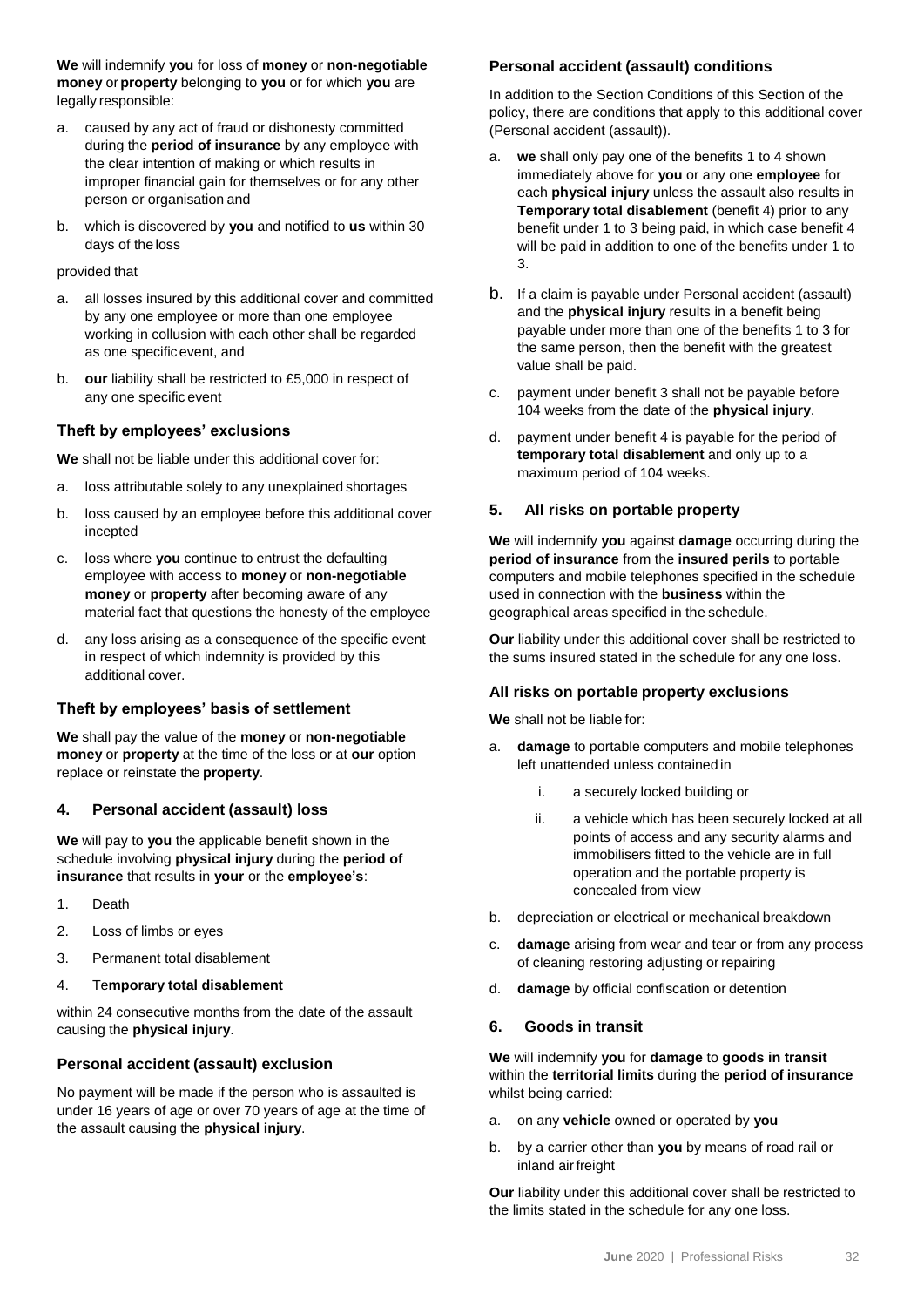Whilst **goods in transit** are being carried on any **vehicle** owned or operated by **you**, **we** will also indemnify **you** for:

- a. **damage** to packing materials, protective sheeting, ropes, chains and toggles belonging to **you** while being carried on the **vehicle** subject to a maximum of £2,500 for any one loss
- b. **damage** to personal effects belonging to the driver or attendant while carried by any **vehicle** in the course of the employment of the driver or attendant with **you**  subject to a maximum of £500 for any one loss
- c. the removal of debris and site clearance of **good in transit** damaged from the immediate area of the site where the **damage** occurred subject to a maximum of £2,500 for any one loss
- d. the additional costs incurred in transferring **goods in transit** to any other vehicle following fire, collision, overturning or impact of the **vehicle** including carrying the **goods in transit** to the original destination or place of collection subject to a maximum of £2,500 for any one loss
- e. reloading onto the **vehicle** any **goods in transit** which have fallen from the **vehicle** subject to a maximum of £2,500 for any one loss
- f. re-securing the **goods in transit** where there is dangerous movement of the load in transit subject to a maximum of £2,500 for any one loss.

### **Goods in transit exclusions**

**We** shall not be liable under this additional cover for **damage**  to any **goods in transit** arising out of or attributable to:

- a. theft or attempted theft from open-backed curtain sided soft sided or soft-topped **vehicle(s)**
- b. defective or inadequate packing or insufficient addressing
- c. breakdown of refrigeration or insufficient insulation
- d. spillage, leakage, evaporation, loss of weight or shrinkage
- e. depreciation, loss of market, delay or inadequate documentation
- f. any erection, dismantling or installation
- g. loss of sheets, ropes, chains, toggles or packing materials as a result of disappearance or shortage unless such loss is the result of an incident recorded by **you**.

### **Goods in transit conditions**

In addition to the Section Conditions of this Section of the policy, there are conditions that apply to this additional cover (**Goods in transit**).

One of the conditions below imposes obligation(s) on **you**  that require **you** to do certain things; such conditions are referred to as a condition with obligation. If **you** fail to carry out the obligation(s) (or part of an obligation) under a condition with obligation **we** may, depending on the extent of the obligation(s) not pay the claim (or part of a claim), where the loss is attributable to **your** failure to carry out the obligation(s) (or part of an obligation).

- a. It is a condition with obligation for theft or attempted theft from any unattended **vehicle** that whenever a **vehicle** operated by **you** and carrying **goods in transit**  is:
	- i. left unattended between the hours of 9.00 am and 6.00 pm it shall be protected by all doors and windows and other means of access being securely fastened and locked and the alarm and/or immobiliser approved by **us** being switched on and made fully operational
	- ii. left unattended outside the hours stated in i above it shall be either garaged in a securely locked building of substantial construction or placed in a compound which has secure walls and/or fences and securely locked gates or in a guarded security park.
- b. The valuation of **stock** shall be at invoice cost. If an invoice has not been raised the basis of valuation shall be the value of the **stock** at the time of the commencement of the transit.

### Extensions to Sub-Section 1

All terms, exclusions and conditions of this Section of the policy and sub-section 1 apply to all extensions listed below.

### **1. Theft of keys and lock replacement**

**We** will indemnify **you** for the cost of replacing locks and keys to the **premises** stated in the schedule and keys to **safes/strong rooms** or tills subject to a maximum limit for all losses combined of £1,500 in any one **period of insurance**  provided that:

- a. the original keys were stolen during the **period of insurance** from the **premises** or **your** or any authorised **employee's** private residence.
- b. **damage** by theft is not excluded in its entirety.

### **2. Theft damage to premises**

**We** will indemnify **you** against the cost of repairing **damage** that occurs during the **period of insurance** to the **premises**  for which **you** are legally responsible and is not otherwise insured which directly results from **insured peril** 7 provided that **our** liability under this extension shall not exceed a total maximum limit of £25,000 in any one **period of insurance**.

### **3. Temporary removal**

**We** will indemnify **you** for **damage** that occurs during the **period of insurance** to **contents** whilst temporarily removed for cleaning renovation repair or similar purposes and to **documents** whilst temporarily removed elsewhere and in transit within the **territorial limits** from the **insured perils** subject to a maximum limit for any one loss of 10% of the sum insured shown for **contents** in the schedule or £100,000 whichever is the lesser amount.

This extension shall not apply to motor vehicles and motor chassis licensed for normal road use.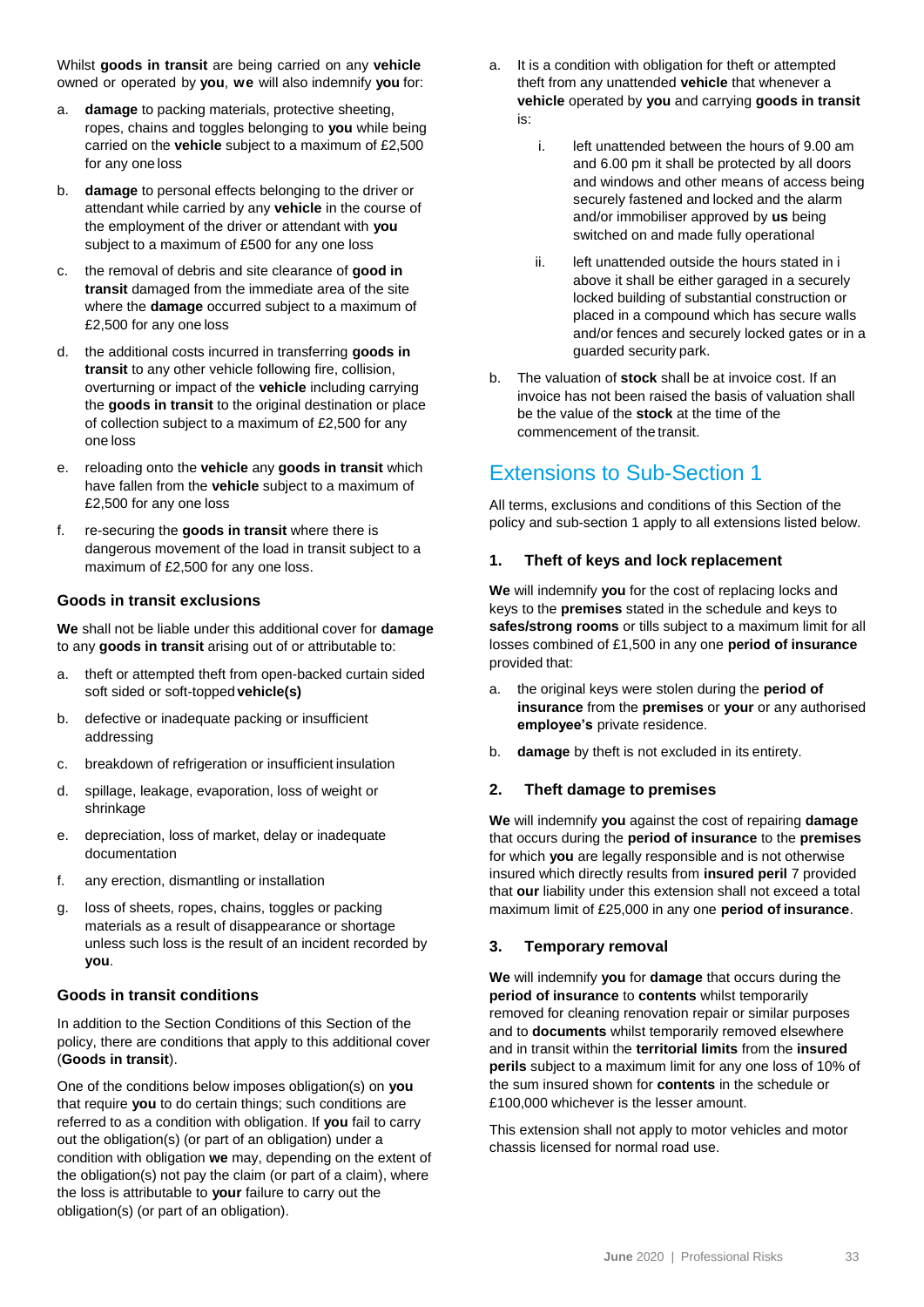### **4. Exhibitions**

**We** will indemnify **you** for **damage** that occurs during the **period of insurance** to **contents** and **stock** from the **insured perils** whilst in any building (not being of a temporary nature) and being used for an exhibition anywhere within the **territorial limits** and whilst in transit to and from the exhibition premises subject to a maximum of £5,000 for any one loss.

### **5. Other locations**

We will indemnify you for damage that occurs during the period of insurance to contents and stock from the insured perils:

- a. whilst within the main building of the private residential home of a director or **employee** anywhere within the **territorial limits**; and
- b. whilst in transit to and from the main building of such private residential home and the **premises**

subject to a maximum of £2,500 for any one loss and a maximum for all losses combined of £10,000 in any one **period of insurance**.

### **6. Third party storage locations**

**We** will indemnify **you** for **damage** that occurs during the **period of insurance** to **contents** and **stock** from the **insured perils** whilst at third party storage locations within the **territorial limits** subject to the maximum limits of: £5,000 at any one location during any one **period of insurance** and a total payable of £20,000 in any one **period of insurance**.

### **7. Fire extinguishment expenses**

**We** will indemnify **you** for costs incurred with **our** consent in refilling fire extinguishment appliances replacing used sprinkler heads and refilling sprinkler tanks in the event of **damage** that occurs during the **period of insurance** at the **premises** to insured **property** caused by fire subject to a maximum limit of £10,000 for any one loss.

### **8. Computer records**

In the event of **damage** that occurs during the **period of insurance** to **computer records** from the **insured perils we** will, in respect of that **damage,** indemnify **you** for the cost of the materials together with the cost of clerical labour and computer time expended in reproducing **computer records** and not for the value to **you** for the information contained in the **computer records** but excluding any expenses in connection with the production of information to be recorded in such **computer records** for a maximum limit of £10,000 for any one loss and all losses combined in any one **period of insurance**.

### Clauses Applying to Sub-Section 1

### **1. Non-invalidation**

The insurance by this sub-section shall not be invalidated by any act or omission or alteration unknown to or beyond **your** control whereby the risk of **damage** is increased as long as immediately **you** become aware of the increase in risk **you** inform **us** in writing and pay an appropriate additional premium if required by **us**.

### **2. Automatic Reinstatement**

Unless written notice to the contrary be given by either **you**  or **us** the insurance by this sub-section shall not be reduced by the amount of any loss and **you** shall pay the appropriate additional premium from the date of the **damage** to the date of expiry of the **period ofinsurance**.

### **3. Property more specifically insured**

**We** shall not be liable for **damage** to any **property** insured more specifically by or on **your** behalf.

### Basis of Settlement Clauses Applying to Sub-Section 1

### **1. Average**

If the **property** covered by Sub-Section 1 shall at the time of the **damage** be collectively of greater value than the sums insured shown in the schedule, then **you** shall be considered as being **your** own insurer for the difference and shall bear a rateable share of the **damage** accordingly.

### **2. Property insured other than stock**

In the event of **damage** to **computers** the basis of settlement shall be the cost of reinstatement meaning:

- a. where any item suffers **damage** beyond economic repair replacement by a new item of equal performance and/or capacity or if such be impossible replacement by an item having the nearest higher performance and/or capacity to the item damaged
- b. where the item suffers **damage** the repair of the **damage** and the restoration of the damaged portions to a working condition substantially the same as but not better or more extensive than its condition when new.

### Provisions

- i. The replacement must be carried out without undue delay and no payment beyond the amount which would have been paid in the absence of this clause will be made until the cost of reinstatement has been incurred
- ii. Where **damage** occurs to only part of the **property** insured **our** liability shall not exceed the amount which **we** would have been liable to pay had such **property**  been wholly destroyed
- iii. If at the time of reinstatement of any item, the sum representing 85% of the cost which would have been incurred in reinstating the whole of the **property**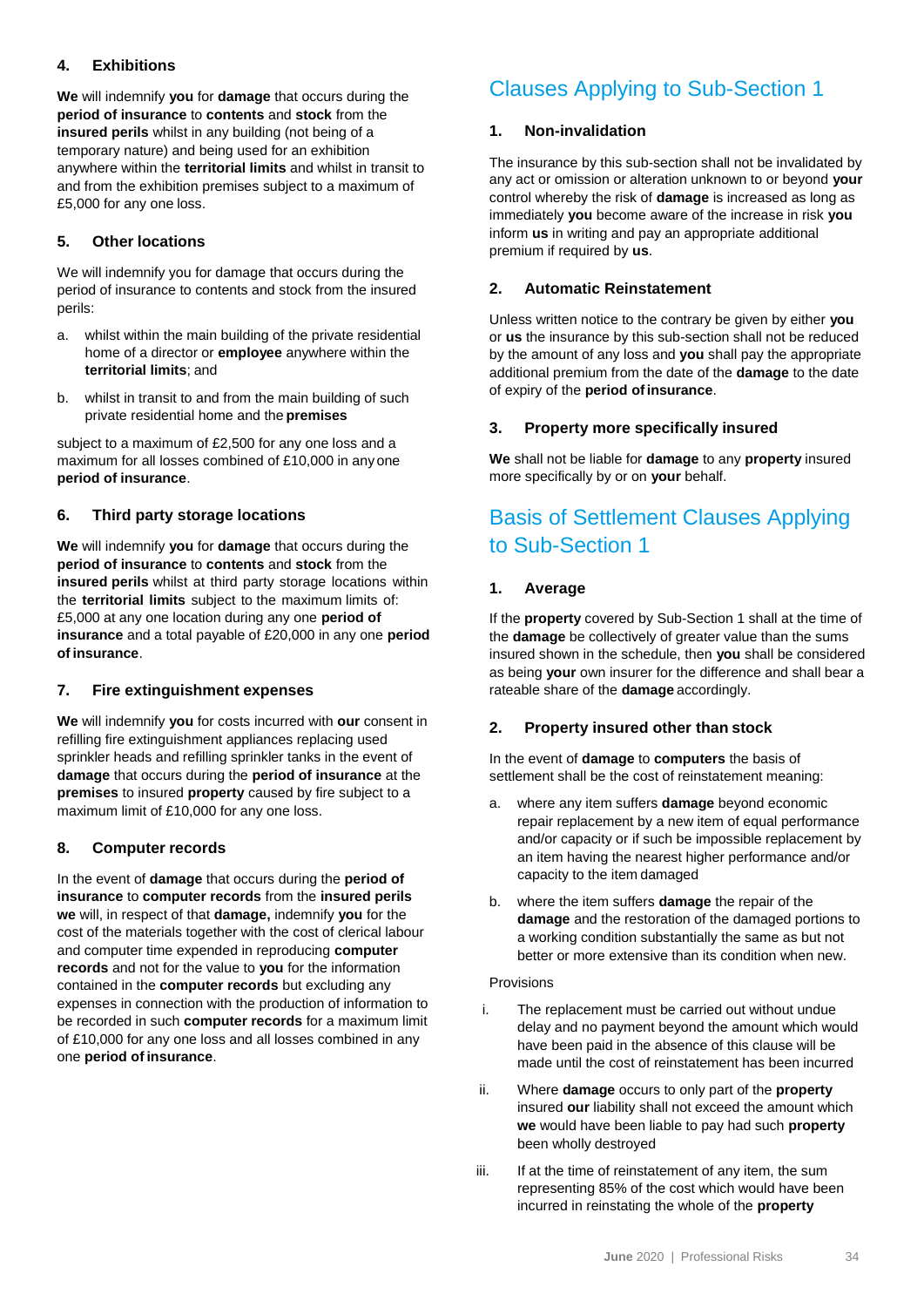covered by such item exceeds its Sum Insured at the time of the **damage** the liability of the **insurer** shall not exceed that proportion of the amount of the **damage**  which the said Sum Insured shall bear to the sum representing the total cost of reinstating the whole of such property at that time.

### **3. Stock**

In respect of **stock we** will pay **you** the value of the **stock** at the time of its **damage** with adjustment for wear and tear.

If at the time of any **damage** the value of the **stock** insured under any item is greater than its sum insured, **you** shall be considered as being **your** own insurer for the difference and shall bear a rateable share of the loss accordingly.

### **4. Removal of debris**

This insurance includes the costs incurred in respect of removal of debris of **property** insured resulting from **damage** from an **insured peril** excluding:

- a. costs incurred in removing debris except from the site of such **damage** and the area immediately adjacent to such site
- b. costs arising from **pollution or contamination** of property not insured by this sub-section

**Our** liability for **damage** to such **property** including such costs and expenses shall not exceed the sums insured stated in the schedule.

### **5. Capital additions**

To the extent that they are not otherwise insured the insurance of **tenants' improvements** and **contents** shall extend to cover:

- a. alterations additions and improvements to **tenants' improvements** and **contents** at the **premises** but not appreciation of the value of such property
- b. any newly acquired office space occupied by **you** containing **tenants' improvements** and **contents**  within the **territorial limits** from the commencement date of **your** responsibility

subject to:

- i. **you** advising **us** of the amendments as soon as practicable on becoming aware of the increase in the extent of cover required and paying the appropriate additional premium
- ii. the Sums Insured for **tenants' improvements** and **contents** at each office location only being increased by the value of the additional property up to no more than 10% of the existing Sums Insured or £250,000 whichever is the lesser at any one location.

### **6. Professional fees**

The insurance by each item on **tenants' improvements** and **contents** includes an amount for architects' surveyors' consulting engineers' and legal fees incurred in the reinstatement or repair of such property consequent upon its **damage** but not for preparing any claim.

**Our** total liability for **damage** to such property including such fees shall not exceed the sums insured stated in the schedule.

### **7. Subrogation waiver**

In the event of a claim arising under this sub-section **we**  agree to waive any rights remedies or relief to which it might become entitled by subrogation against any parent company or subsidiary company to **you** or any company which is a subsidiary of or a parent company of which **you** are subsidiary in each case within the meaning of the Companies Act or Companies (Northern Ireland) Order current at the time of the **damage**.

### **8. Other interests**

Interests of third parties which **you** are required to include herein under the terms of any mortgage property lease or hiring leasing or hire purchase agreement are automatically deemed to be held covered subject to notification by **you** to **us** at the time of the **damage**.

### **9. Business books**

The basis of settlement of any claim for business books shall be their value as stationery together with the cost of clerical labour expended in their reproduction.

### Exclusions Applying to Sub-Section 1

In addition to the Section Exclusions of this Section of the policy, the **insurer** shall not be liable for **damage** to:

- a. vehicles licensed for road use (including accessories on them) caravans trailers railway locomotives rolling stock watercraft or aircraft
- b. property or structures in the course of construction or erection and materials or supplies in connection with all such property or structures in the course of construction
- c. land piers jetties bridges culverts or excavations
- d. livestock growing crops or trees
- e. jewellery precious stones precious metals bullion or furs

### Conditions Applying to Sub-Section 1

In addition to the Section Conditions of this Section of the policy, Conditions specific to this sub-section apply and are set out immediately below.

**You** must comply with the terms of this Section of the policy. Failure to comply with the terms of this Section of the policy may affect **your** right to claim under this Section of the policy.

Some of the conditions below impose an obligation or obligation(s) on **you** that require **you** to do certain things; such conditions are referred to as a condition with obligation. If **you** fail to carry out the obligation(s) (or part of an obligation) under a condition with obligation **we** may, depending on the extent of the obligation(s) not pay the claim (or part of a claim), where the loss is attributable to **your** failure to carry out the obligation(s) (or part of an obligation).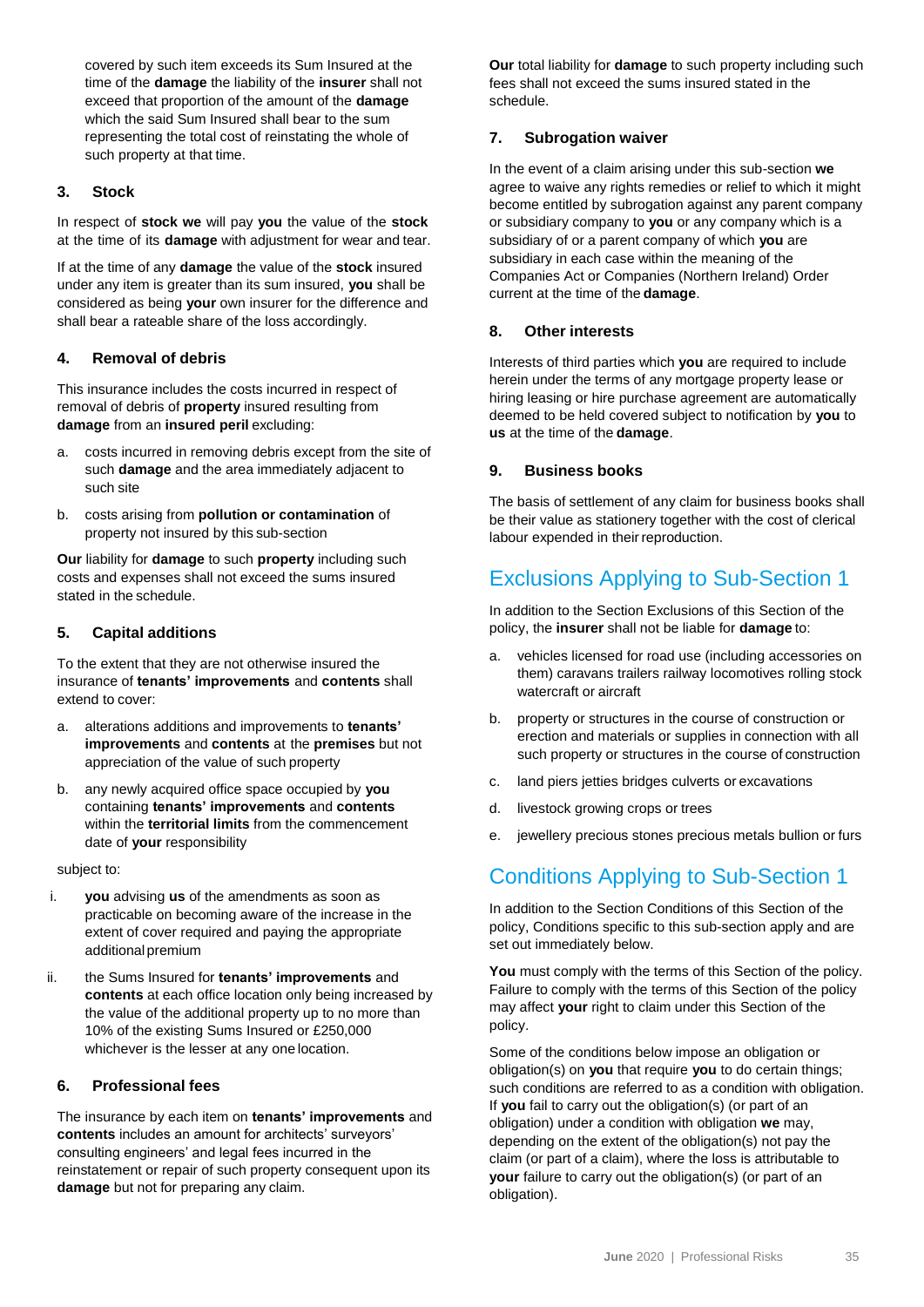### **1. Stillage**

It is a condition with obligation for **damage** by **insured perils** 8, 9 and 11 that **property** in the basement or subbasement of the **premises** be kept at least 10cm above floor level.

### **2. Intruder alarm system condition**

It is a condition with obligation that in respect of the **intruder alarm system** installed at the **premises**:

- a. the **intruder alarm system** is maintained in full and effective working order under a contract to provide corrective and preventive maintenance with the installer or such other contractor agreed by **us** in writing
- b. the **premises** are not to be left unattended:
	- i. unless the **intruder alarm system** is tested and set in its entirety and is together with the means of communication used to transmit or receive signals in full and effective operation
	- ii. where the police have withdrawn their response to alarm activation

### c. the **intruder alarm system**:

- i. is installed in accordance with a specification agreed in writing by the **insurer**
- ii. must not be altered or amended in any way unless such amendment or alteration has been approved by the **insurer** and no alteration or substitution of the structure of the **premises** or changes to the layout of the **premises** which would affect the effectiveness of the **intruder alarm system** shall be made without the written consent of the **insurer**
- iii. maintenance contract must not be altered or substituted without the written consent of the **insurer**
- iv. procedures agreed by **you** for the police or any other response to any activation of or other warning signal pertaining to the **intruder alarm system** must not be altered or substituted without the written consent of the **insurer**
- d. **you** must:
	- i. maintain secrecy of the codes for the operation of the **intruder alarm system** and no details of such codes shall be left on the **premises** when the **premises** are left unattended
	- ii. immediately notify the **insurer** upon receipt of any communication giving notice that the level response to the **intruder alarm system** has been or will be reduced
	- iii. appoint at least two **keyholders** and lodge written details with the police and the alarm company
- e. in the event of notification of:
	- i. any alarm fault;
	- ii. activation of the **intruder alarm system**;

iii. interruption of the means to transmit or receive signals to or from the **intruder alarm system**  during the period that the **intruder alarm system** is set;

a **key holder** must attend the **premises** as soon as possible in order to confirm the security of the premises and reset the intruder alarm system in its entirety.

If the **intruder alarm system** cannot be reset in its entirety or all means of communication used to transmit signals are not in full operation a **key holder** must remain at the **premises** unless otherwise agreed in writing by the **insurer**.

### **3. Fire extinguishing appliances**

**You** undertake to maintain the said appliances in efficient working order during the **period of insurance**.

Subject to observance of this undertaking sub-section 1 - Material Damage of this Policy shall not be invalidated by any defect in any of the said appliances due to any circumstances unknown or beyond **your** control.

### **4. Roof maintenance condition**

It is a condition with obligation under Sub-Section 1 - Material Damage where **you** are legally responsible for the **buildings** that:

- a. any flat felted roof is inspected at least once every two years by a qualified builder or property surveyor and any defect identified by that inspection is repaired immediately
- b. any roof valley guttering is checked annually for blockages or defects and any remedial action required is immediately implemented where the responsibility of **you**.

### **5. Portable heater condition**

It is a condition with obligation under Sub-Section 1 - Material Damage that portable naked flame gas or paraffin heaters are not used on the **premises**.

### **6. Minimum level of security**

It is a condition with obligation that for loss or **damage** under Sub- Section 1 Material Damage **you** shall have in place in full working order and in operation whenever the **premises**  are closed for business or left unattended, the following minimum level of security or such level as is specified in the schedule: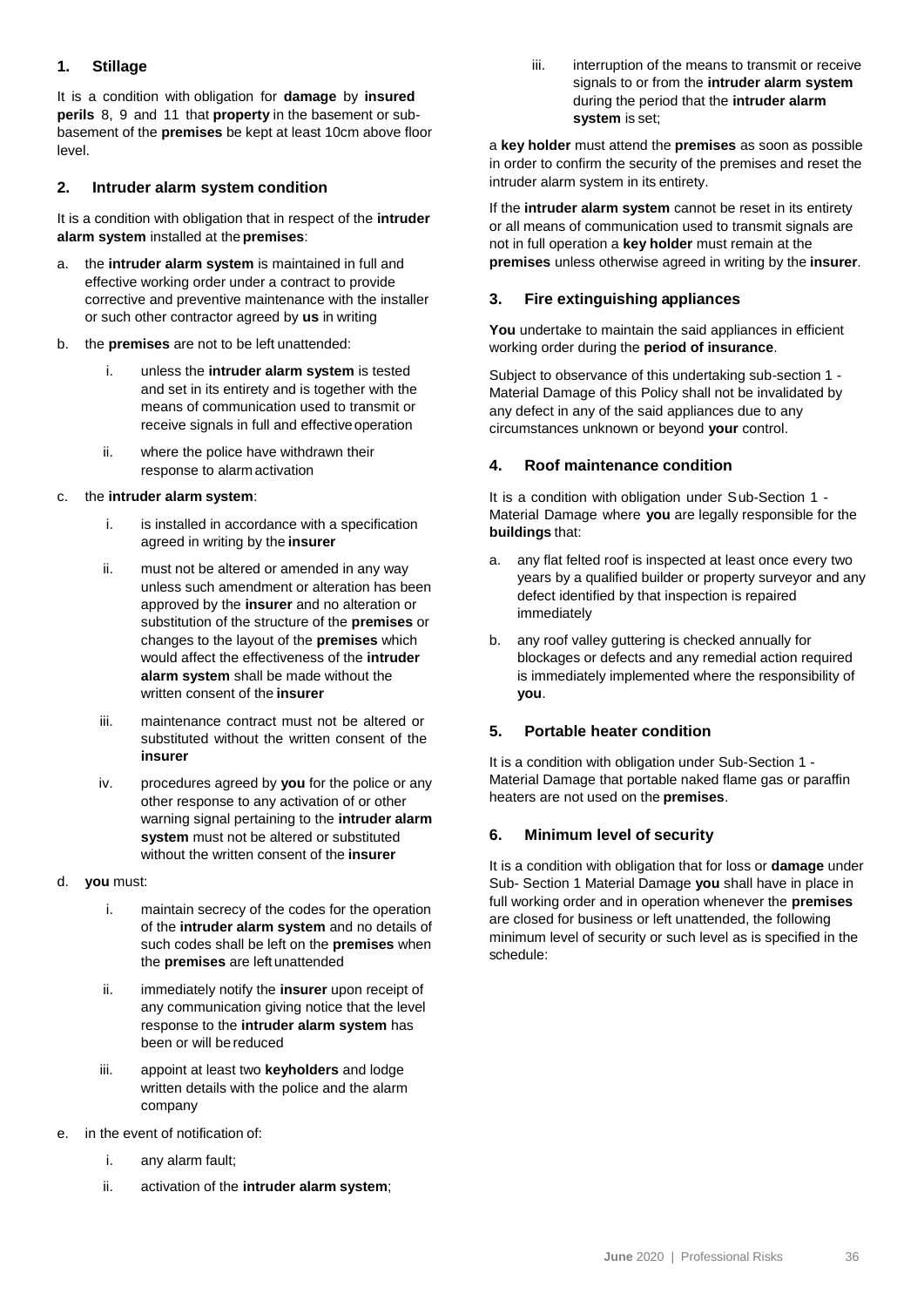- a. the final exit door of **your** portion of the **buildings** is to be fitted with either:
	- i. for timber or steel framed doors a mortice deadlock that has 5 or more levers and matching box striking plate which conform to BS 3621 or
	- ii. for timber or steel framed doors a rim latch deadlock that conforms to BS3621
- b. all other external doors and internal doors giving access to any part of the buildings not occupied by **you** are to be fitted with either:
	- i. as described in a) i. and ii. above; or
	- ii. two key-operated security bolts for doors fitted approximately 30cms from the top and bottom of the doors respectively
- c. aluminium or UPVC framed doors are to be fitted with integral cylinder key operated mortice deadlocks
- d. all ground floor and basement opening windows/skylights and other opening windows/skylights accessible from roofs decks balconies fire escapes canopies down pipes are to be fitted with key operated window locks. This requirement does not apply to windows/skylights which are protected by solid steel bars grilles gates expanded metal or weld-mesh securely fixed to the brickwork surrounding the window.

Any door or window officially designated a fire exit by the fire authority is excluded from these requirements. These are to be secured internally by panic bolts or fire exit bolts. Any additional devices are to be approved by the local Fire Prevention Officer.

## Sub-Section 2 - Business Interruption

### Insuring Clause

In the event of **damage** to the **property** used by **you** at the **premises** for the purposes of the **business** as a result of the **insured perils** listed under Sub-Section 1 during the **period of insurance**:

- a. resulting in interruption or interference with the **business,** or
- b. which prevents **you** from tracing or establishing customers' **outstanding debit balances** in whole or in part as a result of **your** books of account at the **premises** being damaged;

**We** will indemnify **you** in respect of the amount of loss resulting from such interruption or interference provided that at the time of the **damage** there shall be in force an insurance covering **your** interest in the **property** at the **premises** and that liability shall be admitted or payment made or payment would have been made or liability admitted but for the operation of a proviso in the insurance excluding liability for losses below a specified amount.

**Our** liability under this Sub-Section shall not exceed its sum insured or limit stated in this Section of the policy or the schedule at the time of the event.

### Clause Applying to Sub-Section 2

### **Reinstatement following a loss**

**Our** liability under this Sub-Section shall not exceed the sum insured or limit remaining after deduction for any other interruption or interference resulting from **damage** occurring during the same **period of insurance** unless **we** have agreed to reinstate any such sum insured or limit.

### Basis of Settlement Clauses Applying to Sub-Section 2

### **1. Gross revenue**

**We** will pay as indemnity to **you** the amount of **your** loss in respect of each item stated in the schedule as a result of loss of **gross revenue** and/or **increased cost ofworking**:

- a. the amount payable shall be the sum by which the **gross revenue** falls short of the **standard gross revenue** during the **indemnity period** as a result of the **damage**
- b. the amount payable in respect of the **increased cost of working** as a result of the **damage** not exceeding the amount of the reduction in **gross revenue** thereby avoided less any sum saved during the **indemnity period** in respect of such charges and expenses of the **business** payable out of **gross revenue** that may cease or be reduced as a result of the **damage**

provided that adjustments shall be made as may be necessary to provide for the trend of the **business** and for variations in or other circumstances affecting the **business**  either before or after the **damage** or which would have affected the **business** had the **damage** not occurred so that the figures thus adjusted shall represent as nearly as may be reasonably practicable the results which but for the **damage**  would have been obtained during the relative period after the **damage**.

### **2. Average**

If the sum insured is less than the **gross revenue** for the 12 months (or a proportionately increased multiple thereof where the **maximum indemnity period** exceeds 12 months) immediately prior to the occurrence of **damage** the amount payable shall be proportionately reduced after due provision has been made for the trend or variation in or other circumstances affecting or which would have affected the **business** either before or after the **damage**.

### **3. Alternative trading**

If during the **indemnity period** work is done or services rendered elsewhere than at the **premises** for the benefit of the **business** either by **you** or by others on **your** behalf the amount paid or payable in respect of such work or services shall be accounted for in arriving at the **gross revenue**  during the **indemnity period**.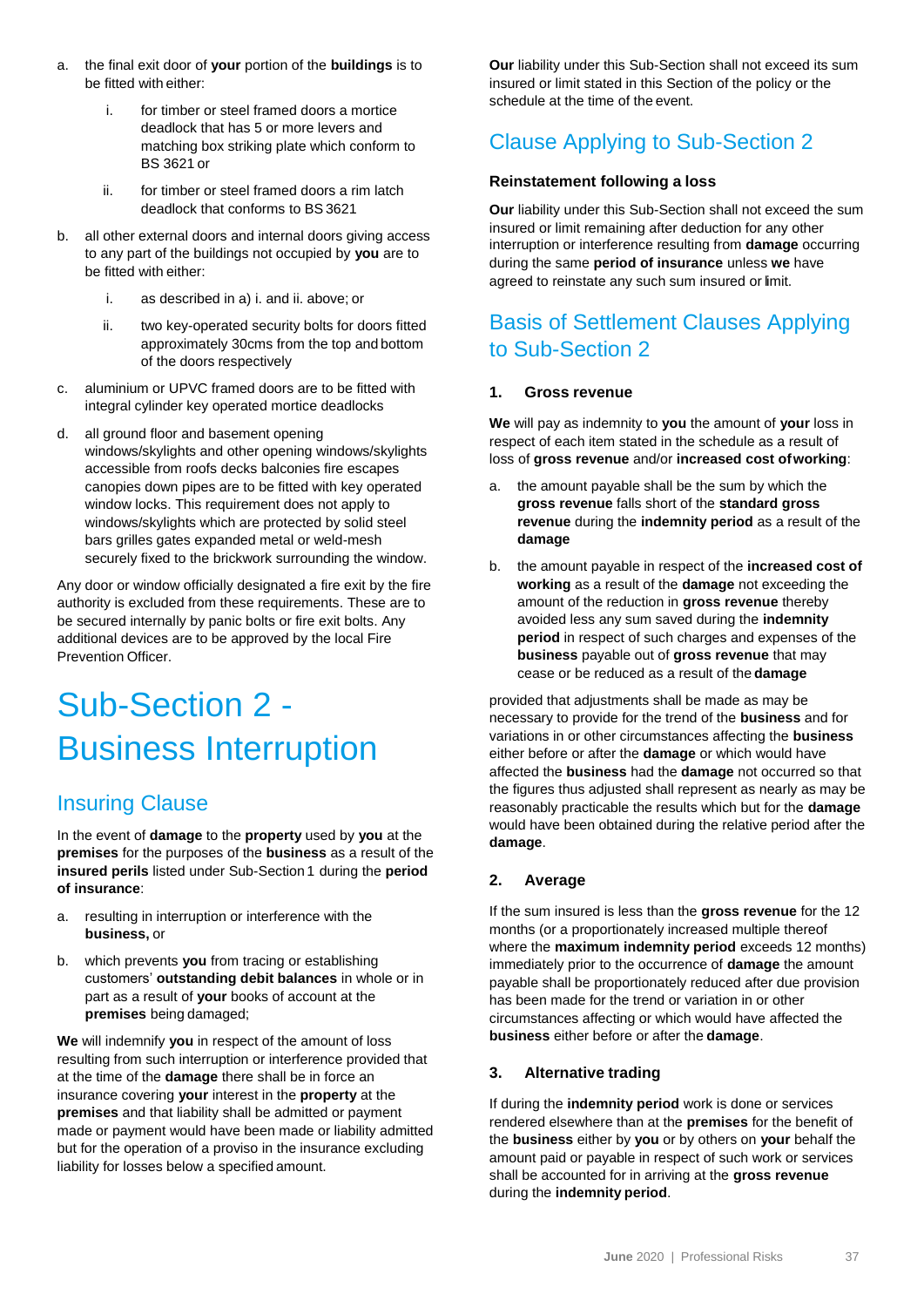### **4. Departmental**

If the **business** is conducted in departments the independent trading results of which are ascertainable the basis of **gross revenue** shall apply separately for each department.

### **5. Accountants' and auditors' charges**

**We** will pay to **you** the charges payable by **you** to **your** professional accountants and auditors for producing and certifying any particulars or details or any other proofs information or evidence as may be required by **us** under the terms of this sub-section and reporting that such particulars or details are in accordance with **your** books or documents.

### **6. Current cost accounting**

For the purpose of this Sub-Section any adjustment implemented in current cost accounting shall be disregarded.

### **7. Outstanding debit balances**

The amount payable by **us** in respect of **outstanding debit balances** is limited to loss sustained by **you** directly due to **damage** and the amount payable in respect of any one event shall not exceed

- a. the difference between the **outstanding debit balances** and the total of the amounts received or traced
- b. the additional expenditure incurred with **our** written consent in tracing and establishing customers' debit balances after **damage**.

### **8. Value added tax**

To the extent that **you** are accountable to the tax authorities for value added tax all terms in this Sub-Section shall be exclusive of such tax.

### **9. Payments on account**

Payments on account will be made to **you** during the **indemnity period** if so requested subject to appropriate adjustment at the end of the **indemnity period**.

### Extensions to Sub-Section 2

All terms, exclusions and conditions of this Section of the policy and Sub-Section 2 apply to all extensions listed below.

**Our** liability includes loss as insured by this Sub-Section resulting from interruption or interference with the **business**  in consequence of:

### **1. Premises closure or restrictions**

- a. closure or restrictions placed on the **premises** on the advice of or with the approval of the Medical Officer of Health for the Public Authority as a result of a **notifiable human disease** occurring at the **premises** and during the **period of insurance**
- b. injury or illness sustained by any person during the **period of insurance** caused by or traceable to foreign

or injurious matter in food or drink sold from the **premises** by **you**

- c. vermin and pests at the **premises** during the **period of insurance**
- d. closure of the whole or part of the **premises** by order of the Public Authority consequent upon defects in the drains and other sanitation at the **premises** that occur during the **period of insurance**
- e. murder or suicide occurring at the **premises** and during the **period of insurance**

subject to a maximum limit of £50,000 for any one loss.

**We** shall not be liable under this extension for costs incurred in cleaning repair replacement recall or checking of property.

### **2. Suppliers**

Damage that occurs during the **period of insurance** from the **insured perils** at the premises of any of **your** suppliers manufacturers or processors within Great Britain, Northern Ireland, the Channel Islands or the Isle of Man but excluding the premises of any supply undertaking from which **you** obtain electricity gas water or telecommunications services subject to a maximum limit of £10,000 for any one loss.

### **3. Denial of access**

Damage that occurs during the **period of insurance** from the **insured perils** to property within a one mile radius of the **premises** which shall prevent or hinder the use of or access to the **premises** whether or not there has been **damage** to the **premises** or **your property** but excluding the property of any supply undertaking from which **you** obtain electricity, gas, water or telecommunications services subject to a maximum limit of £100,000 for any one loss.

### **4. Accidental failure of public supply**

Accidental failure at the terminal ends of the public supply undertakings' feed to the **premises** of electricity, gas, water or telecommunications services as a direct result of damage that occurs during the **period of insurance** subject to a maximum limit of £100,000 for any one loss and providing the cessation of supply is of at least 30 minutes in respect of electricity, gas or water and for a minimum of 8 consecutive hours in respect of telecommunications excluding:

- a. atmospheric solar or lunar conditions causing temporary interference with transmission to or from any satellite
- b. total or partial failure of the public supply occasioned by strike or lock-out total or partial withdrawal of labour or total or partial cessation of work.

### **5. Goods in transit**

**Damage** that occurs during the **period of insurance** to **goods in transit** as insured by Sub-Section 1 and for which **we** have admitted liability subject to a maximum limit of £50,000 for any one loss.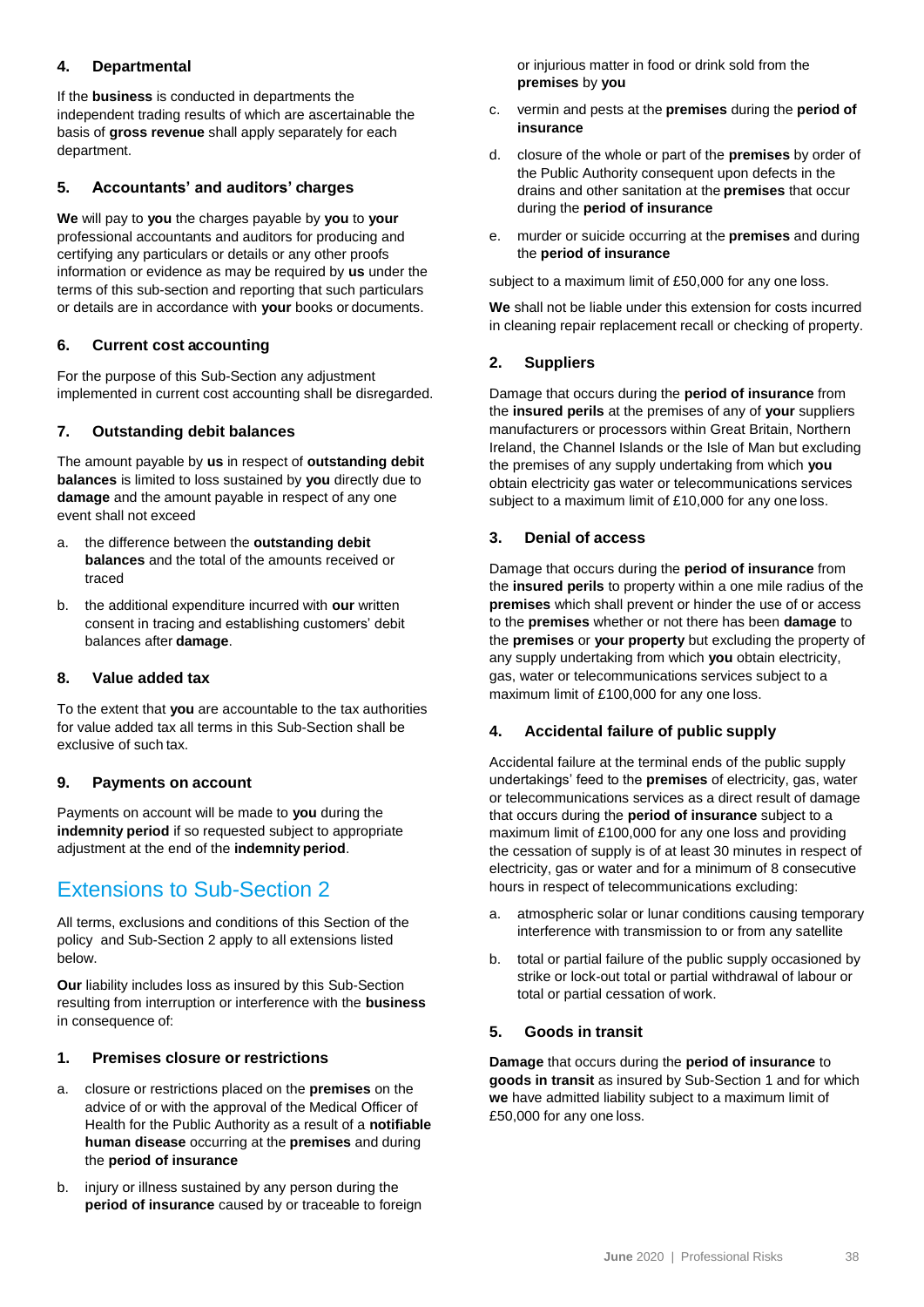### **6. Documents**

**Damage** that occurs during the **period of insurance** from the **insured perils** to documents belonging to or held in trust by **you** whilst temporarily at premises not in the occupation of **you** or whilst in transit by road rail or inland waterway in Great Britain, Northern Ireland, the Channel Islands or the Isle of Man subject to a maximum limit of £25,000 for any one loss.

### **7. Storage Sites**

**Damage** that occurs during the **period of insurance** from the **insured perils** at any premises in Great Britain, Northern Ireland, the Channel Islands or the Isle of Man not in the occupation of **you** but where **your property** is stored subject to a maximum limit of £25,000 for any one loss.

### **8. Contract Sites**

**Damage** that occurs during the **period of insurance** from the **insured perils** at any situation in Great Britain, Northern Ireland, the Channel Islands or the Isle of Man where the **Insured** is carrying out a contract subject to a maximum limit of £25,000 for any one loss.

### Exclusions Applying to Sub-Section 2

In addition to the Section Exclusions:

- 1. **We** shall not be liable for **increased cost of working**  due to:
	- a. failure of any satellite prior to its obtaining its full operating function or while in or beyond the final year of its design life
	- b. atmospheric solar or lunar conditions causing temporary interference with transmission to or from any satellite
- 2. **We** shall not be liable under this sub-section for loss arising directly or indirectly from:
	- a. erasure, loss, distortion or corruption of information on computer systems or other records programs or software caused deliberately by rioters, strikers, locked out workers, persons taking part in labour disturbances or civil commotion or malicious persons
	- b. other erasure, loss, distortion or corruption of information on computer systems or other records programs or software unless resulting from the **insured perils** insofar as it is not otherwise excluded.

### Conditions Applying to Sub-Section 2

In addition to the Section Conditions of this Section of the policy, conditions specific to this Sub-Section apply and are set out immediately below.

**You** must comply with the terms of this Section of the policy. Failure to comply with the terms of this Section of the policy may affect **your** right to claim under this Section of the policy.

### **Debit recording and storage**

On a monthly basis **you** shall record the total amount of **outstanding debit balances** as set out in business books of account and such record shall be kept elsewhere than the **premises**.

## Sub-Section 3 - Equipment Breakdown

### Insuring Clause

In the event of an **accident** that occurs during the **period of insurance** at the **premises** to **covered equipment** owned by **you** or for which **you** are responsible **we** will indemnify **you** in respect of any loss resulting from such an **accident** or at its option replace or reinstate such **covered equipment** in accordance with the provisions of the policy provided that during the **period of insurance our** liability under this Sub-Section shall not exceed the limit of indemnity stated in the schedule.

### Definitions Applicable to Sub-Section 3

The following words will have the same meaning attached each time they appear in this Sub-Section in bold type face, whether with a capital first letter or not. Where the meaning of a word is defined below and the same word is defined differently under a separate section(s) or Sub-Section of this policy, the definition provided under the separate section or Sub-Section applies to that Section only.

### **Accident(s)** means:

- a. electrical or mechanical **breakdown** including rupture or bursting caused by centrifugalforce
- b. artificially generated electrical current including electric arcing that disturbs electrical devices appliances or wires
- c. **explosion** or **collapse** of **covered equipment** operating under steam or other fluid pressure
- d. loss destruction or damage to **covered equipment** operating under steam or other fluid pressure caused by or resulting from any condition or event (not otherwise excluded) occurring inside such boilers or equipment
- e. loss destruction or damage to hot water boilers other water heating equipment oil or water storage tanks caused by or resulting from any condition or event (not otherwise excluded) occurring inside such equipment
- f. loss destruction or damage caused by operator error
- g. loss destruction or damage caused by materials being processed

All **accidents** that are the result of the same event shall be considered one **accident.**

#### **Breakdown** means:

a. The actual breaking, failure, distortion or burning out of any part of the **covered equipment** whilst in ordinary use arising from defects in the **covered equipment**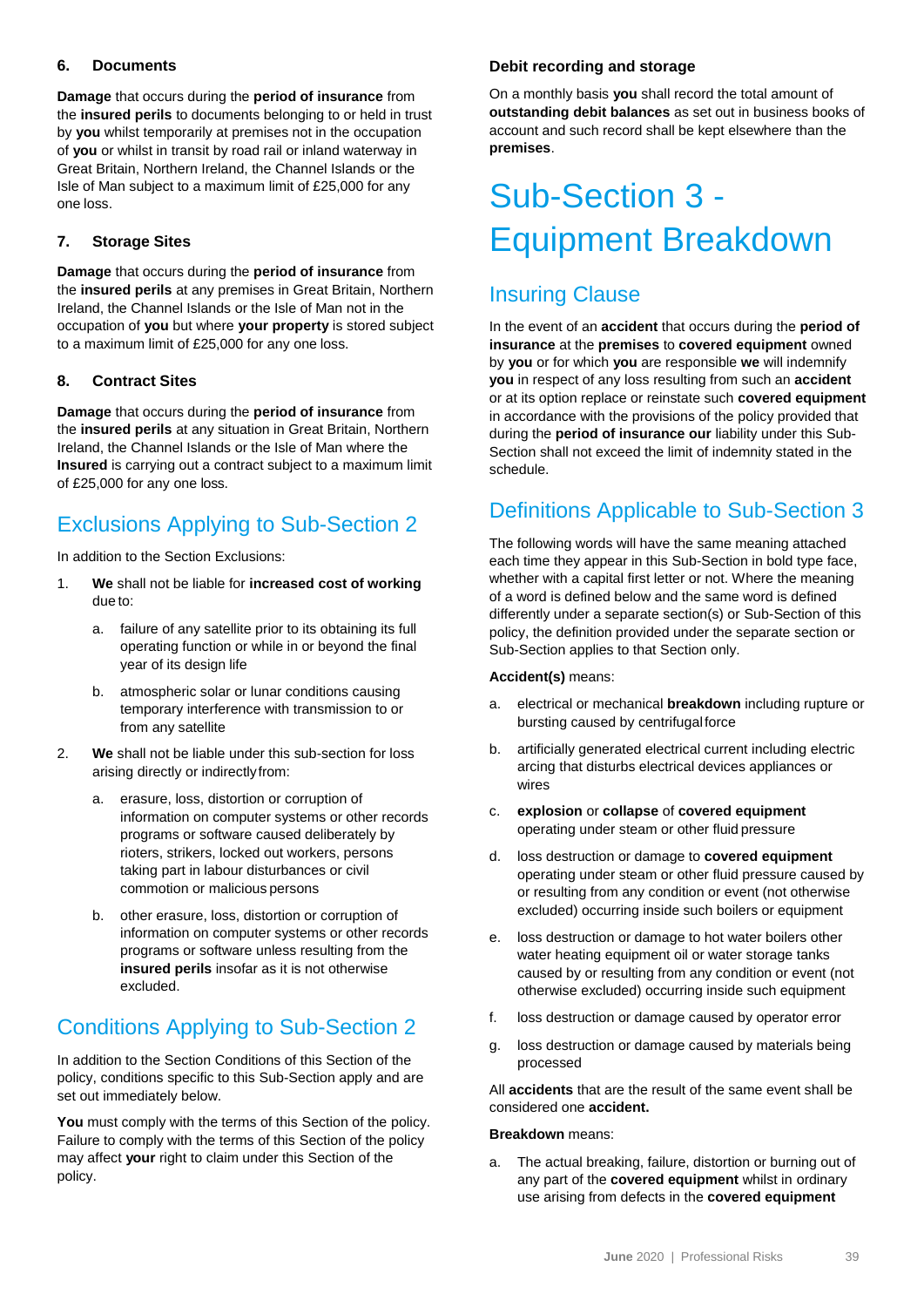causing its sudden stoppage and necessitating repair or replacement before it can resume work

- b. Fracturing of any part of the **covered equipment** by frost when such fracture renders the **covered equipment** inoperative
- c. The actual and complete severance of a rope but not breakage or abrasion of wires or strands even though replacement may be necessary.

#### **Collapse** means:

The sudden and dangerous distortion (whether or not attended by rupture) of any part of the **covered equipment** caused by crushing stress by force of steam or other fluid pressure (other than pressureof chemical action or ignited flue gases or ignition of the contents).

#### **Computer equipment** means:

- a. electronic **computer** or other data processing and/or storage equipment
- b. peripherals used in conjunction with a)
- c. software and programs licensed to **you** and installed on a).

#### **Covered equipment** means:

- a. **Computer equipment**
- b. Equipment at the **Premises** owned by **you** or for which **you** are responsible
	- i. built to operate under vacuum or pressure (other than weight of contents) or
	- ii. oil and water storage tanks or
	- iii. used for the generation transmission storage or conversion of energy

#### excluding:

- a. any supporting structure foundation masonry brickwork cabinet
- b. any insulating or refractory material
- c. any vehicle aircraft floating vessels or any equipment mounted thereon (other than vehicle recovery cranes or equipment which are included but not the actual vehicle)
- d. self-propelled plant and equipment (other than fork lift trucks used by **you** at **your premises**) dragline excavation or construction equipment
- e. equipment manufactured by **you** for sale
- f. tools dies cutting edges crushing surfaces trailing cables non-metallic linings driving belts or bands or any part requiring periodic renewal
- g. any electronic equipment (other than **computer equipment)** used for research diagnostic treatment experimental or other medical or scientific purposes
- h. any **manufacturing production or process equipment**
- i. any electricity generating equipment other than emergency back-up power equipment or wind turbines (less than 10kw) or photovoltaic equipment less than 50kw.

#### **Derangement** means:

Electrical or mechanical malfunction of the machinery arising from a cause internal to the **computer equipment** unaccompanied by visible damage to or breaking out of any parts of the equipment.

#### **Explosion** means:

The sudden and violent rending of **covered equipment** by force of internal steam or other fluid pressure (other than pressure of chemical action or ignited flue gases or ignition of the contents) causing bodily displacement of any part of the **computer equipment** together with forcible ejection of the contents.

#### **Hazardous substance** means:

Any substance other than ammonia that has been declared to be hazardous to health by a governmental agency.

#### **Manufacturing Production or Process Equipment** means:

Any machine or apparatus (other than boilers lifts fork lift trucks dock levellers and lifting tables) which has a primary purpose of processing or producing a product or service intended for eventual sale by **you** and any equipment which exclusively serves such machinery or apparatus.

#### **Media** means:

All forms of electronic magnetic and optical tapes and discs for use in any **computer equipment**.

### **Verified** means:

Checked for accuracy and integrity to ensure a precise match with the source data and capable of restoration.

### Extensions and Sub-Limits to Sub-Section 3

### **1. Hazardous Substances**

**We** shall be liable for the additional cost to repair or replace **covered equipment** because of contamination that occurs during the **period of insurance** by a **hazardous substance**  including any additional expenses incurred to clean up or dispose of such property

**Our** liability shall not exceed £10,000 any one **accident** in respect of such additional costs.

### **2. Computer equipment reinstatement of data and increased costs of working**

- a. **We** shall be liable under this extension for loss, destruction or damage caused by or resulting from:
	- i. an **accident** that occurs during the **period of insurance** to **computer equipment** at the **premises**. **Our** liability shall not exceed £500,000 for any one **accident**
	- ii. an **accident** that occurs during the **period of insurance** to portable **computer equipment**  providing it is insured and within the Geographical Areas specified in the schedule under sub-section 1 - All Risks on Portable Property.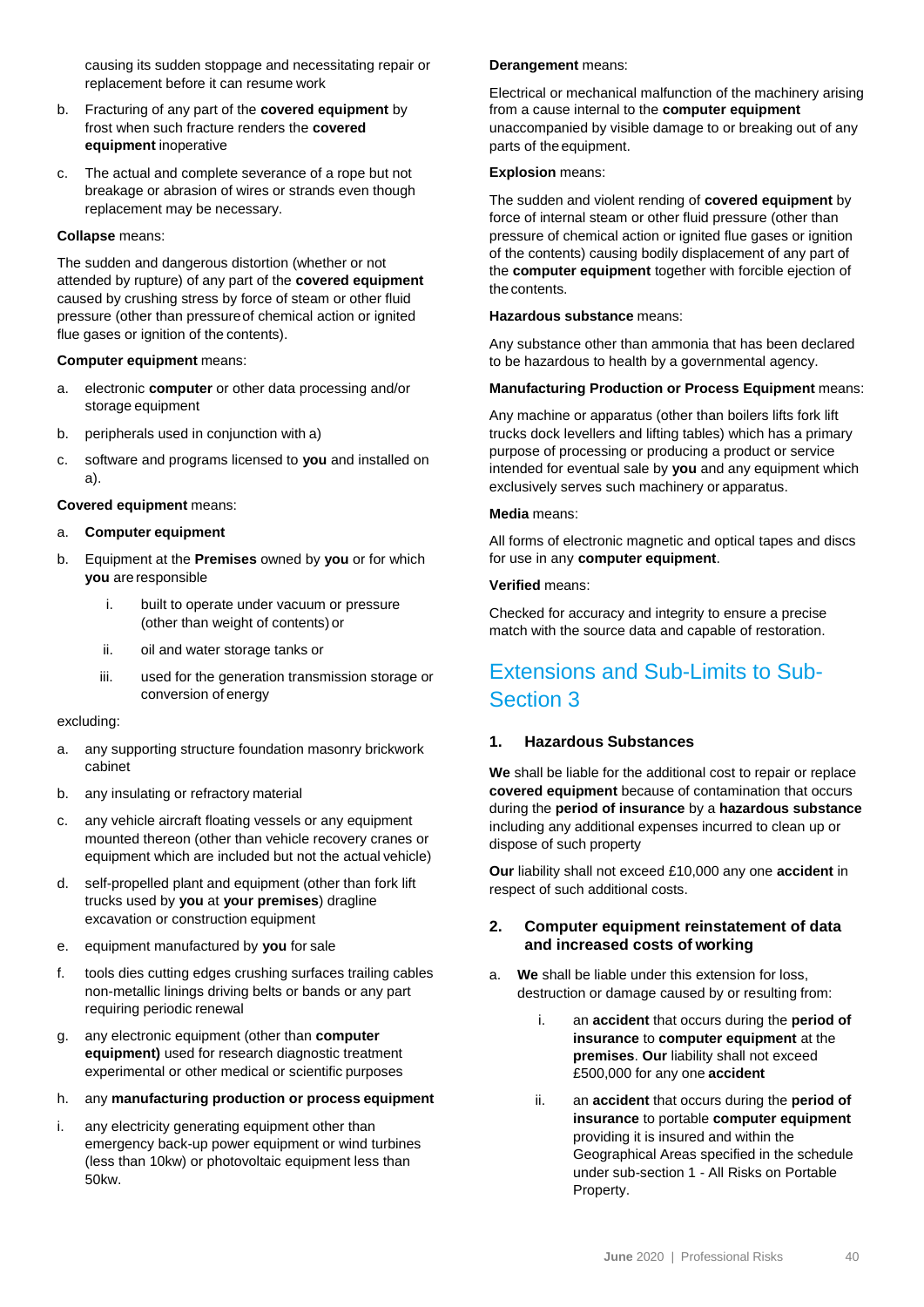**Our** liability shall not exceed £5,000 for any one **accident.**

b. In addition, **we** shall be liable for costs incurred in reinstating data lost or damaged in consequence of an **accident** to or **derangement** of **computer equipment**

**Our** liability shall not exceed £50,000 for any one **accident** provided that:

- i. liability is limited solely to the cost of reinstating data onto **media**
- ii. **we** shall not be liable for loss of or damage to software
- c. In addition, **we** will pay costs necessarily incurred in minimising or preventing the resulting interruption or interference to **your** computer operations

**Our** liability shall not exceed £50,000 for any one **accident** in respect of such additional costs.

### **3. Business interruption**

**We** shall be liable for loss as described under Sub-Section 2 - Business Interruption (provided that Sub-Section 2 - Business interruption is operative) caused by an **accident** that occurs during the **period of insurance** to **covered equipment**.

**Our** liability in any one **period of insurance** shall not exceed £100,000 under this extension.

### **4. Public authorities/law or ordinance**

If an **accident** that occurs during the **period of insurance** to **covered equipment** damages **buildings** and the loss is increased by enforcement of any public authority ordinance or law in force at the time of the **accident** that regulates the construction or repair of buildings or establishes zoning or land use requirements, **we** shall be liable for the following additional costs to comply with such ordinance orlaw:

- a. **your** actual expenditures for the cost to demolish and clear the site of undamagedparts
- b. **your** actual expenditures for increased costs to repair rebuild or construct the **buildings** If the **buildings** are repaired or rebuilt it must be intended for similar use or occupancy as the current **buildings** unless otherwise required by zoning or land use ordinance orlaw
- c. loss as described in Sub-Section 2 Business interruption as a result of a) or b) above only if Sub-Section 2 – Business interruption is operative.

**We** shall not be liable for:

- a. any fine
- b. any liability to a third party
- c. any increase in loss due to a **Hazardous substance** other than as specifically insured under extension 1
- d. increased construction costs until the **buildings** are actually repaired orreplaced

This extension is within and does not increase the Sum Insured for such **buildings** stated in Sub-Section 1 – Material damage of the schedule.

### **5. Expediting expenses**

With respect to damaged **covered equipment** or **computer equipment** where the damage occurs during the **period of insurance we** shall be liable for the reasonable extra cost to make temporary repairs and expedite permanent repairs or permanent replacement subject to a maximum of £20,000 in respect of any one **accident**.

### **6. Hire of substitute item**

If **covered equipment** is damaged as a result of an **accident, we** shall be liable for the cost of hire charges actually incurred by **you** during the **period of insurance** for the necessary hire of a substitute item of similar type and capacity during the period of repair or until permanent replacement of the item damaged subject to a maximum of £5,000 in respect of any one **accident**.

### **7. Loss of contents of oil storage tanks**

**We** shall be liable for the loss of the contents of static oil storage tanks caused by:

- a. escape of contents leakage discharge or overflow from the oil storage tanks caused by or resulting from an **accident** that occurs during the **period of insurance**
- b. contamination contamination of the contents of oil storage tanks caused by or resulting from an **accident** that occurs during the **period of insurance**  including cleaning costs incurred as a result of such loss.

For the purposes of this extension reference to oil storage tanks shall include all connected piping other than buried flexible or non-metallic piping.

**Our** liability under this Extension shall not exceed £10,000 any one **accident**.

### **8. Refrigerator contents**

**We** shall be liable for loss destruction or damage to frozen or chilled foodstuffs drugs or medicines owned by **you** or for which **you** are responsible in any frozen food cabinet deep freezer cold-room cold store or refrigerator which is owned by **you** or for which **you** are responsible by or due to a change in temperature caused by an **accident** or failure of the electricity supply that occurs during the **period of insurance**.

**We** shall not be liable for loss, destruction or damage caused by:

- a. the deliberate act of any electricity undertaking in terminating disconnecting restricting or withholding the public supply of electricity
- b. neglect or misuse
- c. wear tear deterioration of the cabinet or other gradually operating cause
- d. arising as a result of incorrect setting of thermostats or automatic controlling devices

This Extension is provided subject to a maximum limit of £15,000 for any one loss and all losses combined at any one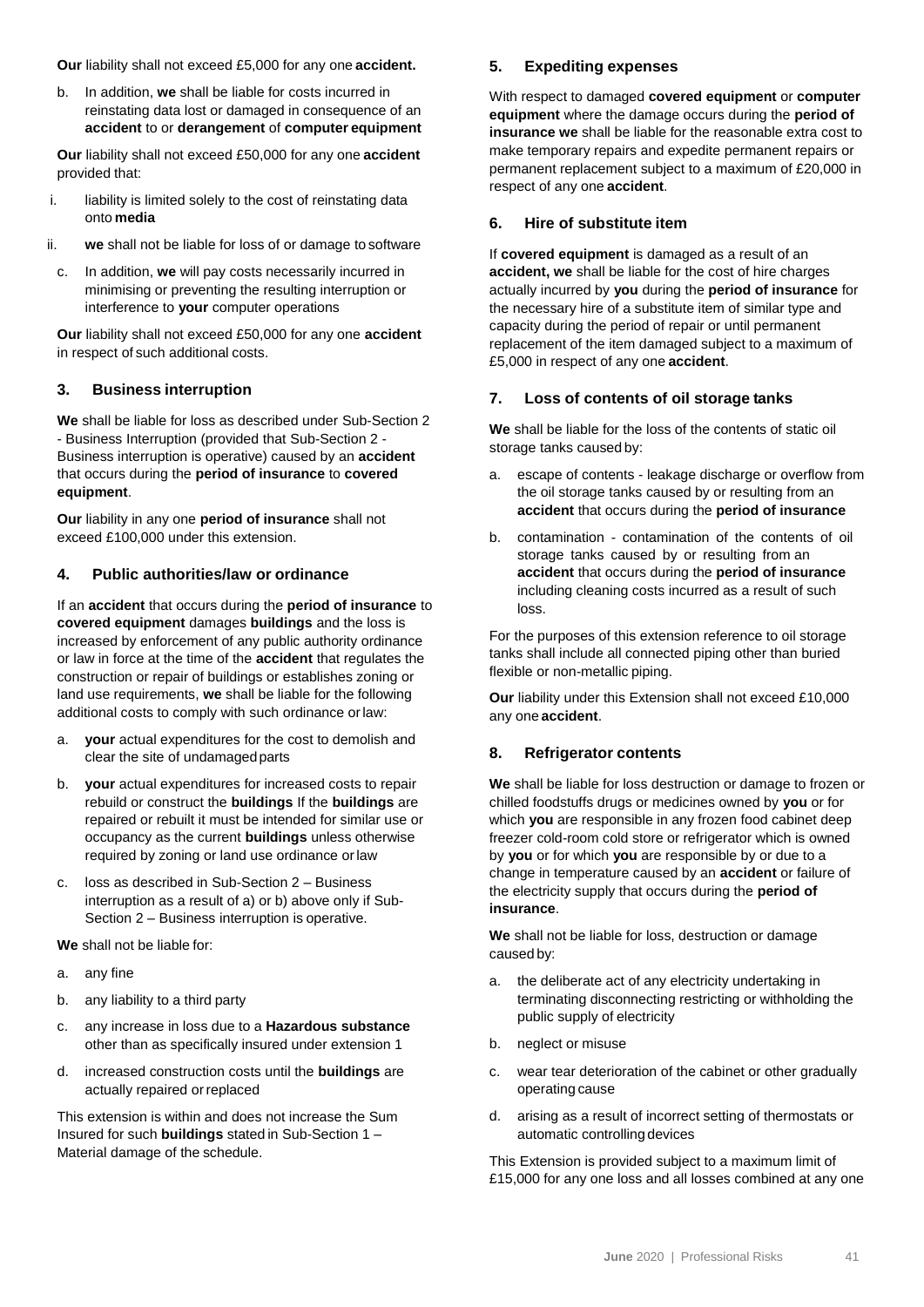**premises** in any one **period of insurance** however **we** shall not be liable for the amount of

- a. the **excess**, or
- b. the **excess** or 20% of any loss whichever is the greater amount where the frozen food cabinet(s) deep

freezer(s) cold room(s) cold store(s) or refrigerator(s) that is/are over 10 years old,

### **9. Damage to own surrounding property**

**We** shall be liable for loss destruction or damage to property at the **premises** belonging to **you** or in **your** custody and control and for which **you** are responsible directly resulting from the **explosion** or **collapse** that occurs during the **period of insurance** of any **covered equipment** operating under steam pressure.

**Our** liability of the **insurer** under this Extension shall not exceed £1,000,000 any one **accident**.

### Basis of Settlement Clause Applying to Sub-Section 3

Subject to the following conditions, the basis upon which the amount payable in respect of **covered equipment** is to be calculated shall be the reinstatement of the **covered equipment** the subject of an **accident**.

For this purpose, reinstatement means:

- a. the replacement of **covered equipment** the subject of an **accident** which provided **our** liability of the **insurer**  is not increased may be carried out:
	- i. in any manner suitable to **your** requirements
	- ii. upon another site
- b. the repair or restoration of **covered equipment** the subject of an **accident**

in the case of a) or b) to a condition equivalent to or substantially the same as but not better or more extensive than its condition when new.

### Basis of Settlement Conditions

- 1. Our liability for the repair or restoration of covered equipment the subject of an accident shall not exceed the amount payable for replacement of the covered equipment
- 2. No payment beyond the amount which would have been payable in the absence of this clause shall be made:
	- a. unless reinstatement commences and proceeds without unreasonable delay
	- b. until the cost of reinstatement shall have been actually incurred

### Clauses Applying to Sub-Section 3

### **Reinstatement of losses**

Unless written notice to the contrary is given by either the **insurer** or the **insured,** the insurance by this sub-section shall not be reduced by the amount of any loss from the date of the loss destruction or damage to the date of expiry of the **period of insurance**.

### Conditions Applying to Sub-Section 3

In addition to the Section Conditions of this Section of the policy, conditions specific to this Sub-Section apply and are set out immediately below.

**You** must comply with the terms of this Section of the policy. Failure to comply with the terms of this Section of the policy may affect **your** right to claim under this Section of the policy.

Some of the conditions below impose an obligation or obligation(s) on **you** that require **you** to do certain things; such conditions are referred to as a condition with obligation. If **you** fail to carry out the obligation(s) (or part of an obligation) under a condition with obligation **we** may, depending on the extent of the obligation(s) not pay the claim (or part of a claim), where the loss is attributable to **your** failure to carry out the obligation(s) (or part of an obligation).

### **1. Precautions**

It is a condition with obligation that **you** shall exercise due diligence in:

- a. complying with any statute or order
- b. ensuring that insured items are properly maintained and used in accordance with manufacturers' recommendations and in taking reasonable precautions to prevent loss ordamage

### **2. Back-up records**

It is a condition with obligation that **you** shall maintain a minimum of two generations of **verified** back-up **computer records** taken at intervals no less frequently than 48 hours (one copy as a minimum being held off-site) and take all reasonable precautions to store and maintain records in accordance with the manufacturers' recommendations.

### Exclusions Applying to Sub-Section 3

In addition to the Section Exclusions, the following exclusions apply:

- 1. **We** shall not be liable for loss, destruction or damage caused by or resulting from:
	- a. a hydrostatic pneumatic or gas pressure test of any boiler or pressure vessel or an insulation breakdown test of any type of electrical equipment
	- b. defect or programming error or programming limitation or computer virus or malicious code or loss of data (other than as specifically provided for under extension 2) or loss of access or loss of use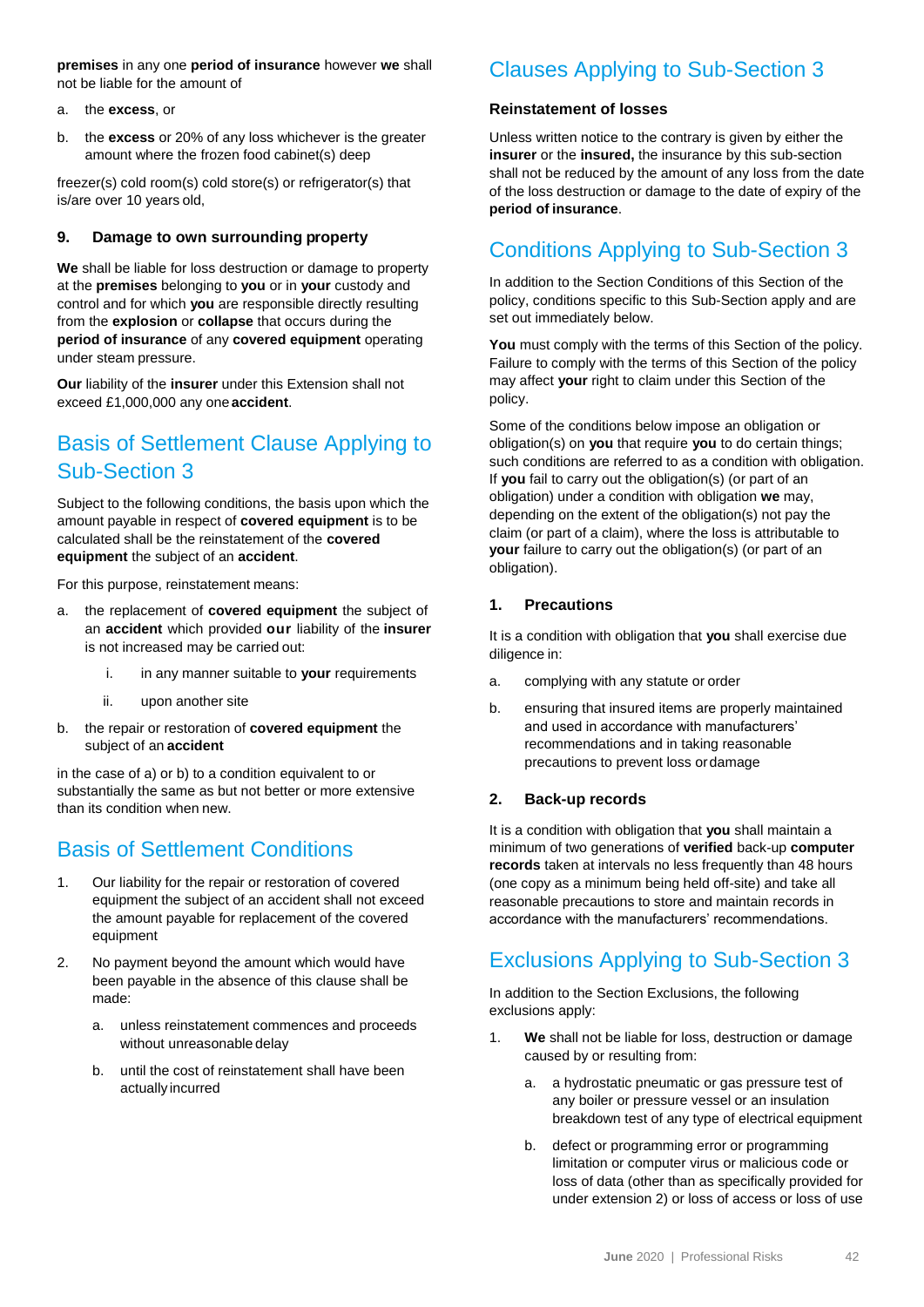or loss of functionality or other condition within or involving data or **media** of any kind.

- 2. **We** shall not be liable for loss, destruction or damage caused by:
	- a. Depletion, deterioration, corrosion, erosion, wear and tear or other gradually developing conditions
	- b. any condition which can be corrected by resetting, calibrating, re-aligning, tightening, adjusting or cleaning or by the performance of maintenance

but if insured loss, destruction or damage from an **accident** results in a) or b) above, **we** shall be liable forthat resulting loss or damage.

- 3. **We** shall not be liable for:
	- a. Loss, destruction or damage recoverable under the maintenance agreement or any warranty or guarantee or which would be recoverable but for breach of **your** obligations under the maintenance agreement or any warranty or guarantee.
	- b. the **excess**.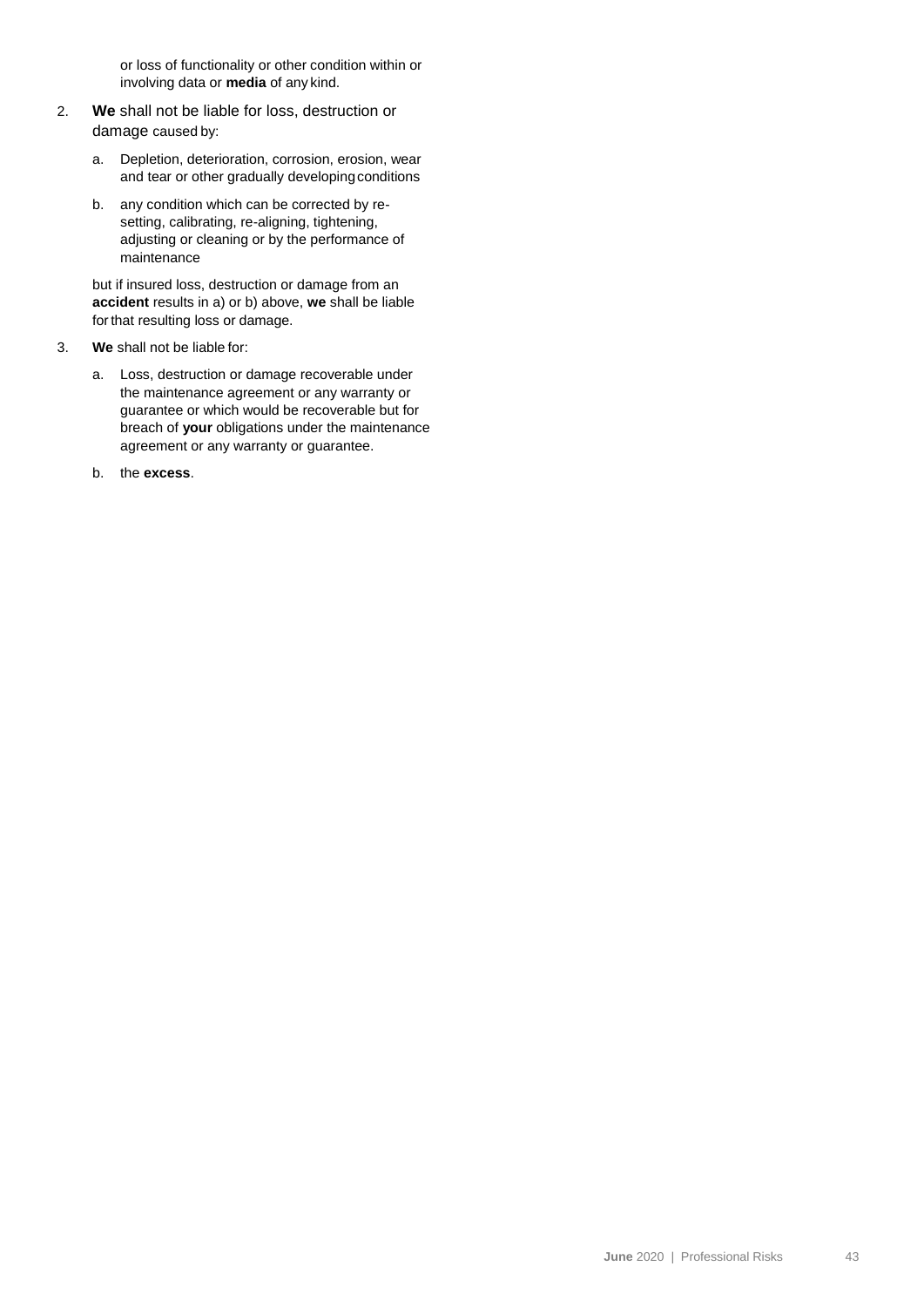## Section 4 – Essential Business Legal

This Section is operative only if stated in **your** Schedule.

### Important Information

### **Helplines**

All helplines are subject to fair and reasonable use. The level of fair usage will depend on individual circumstances. However, if **our** advisors considerthat **you**r helpline usage is becoming excessive theywill tell **you**. If following that warning, usage is not reduced to a more reasonable level, **we** can refuse to accept further calls.

### **Legal and tax advice 0344 571 7978**

If **you**have a legal ortaxproblem relating to **yourbusiness**,**we** recommend **you**call **our** confidential legal andtaxadvice helpline.Legaladviceisavailable24hoursaday,365daysofthe year,andtaxadviceisavailablebetween9amand5pm on weekdays (except bank holidays).

**We** give advice about business-related legal matters within UK and EU law and tax matters within the UK.

Use of this service does not constitute reporting of a claim.

### **Redundancy assistance 0330 303 1955**

If **you** are planning redundancies and need extra legal support, **we** can arrange specialist consultancy assistance for **you**. Redundancy assistance will help **you** to implement a fair selection process and ensure that the redundancy notices are correctly served. The service offers document review and telephone or written advice and is subject to a charge. If **you** would like **us** to arrange Redundancy assistance, please call **us** between 9am and 5pm on weekdays (except bankholidays).

### **Executive suite – identity theft resolution 0333 000 2083**

This service is available to the principal, executive officers, directors and partners of the **business** between 9am and 5pm on weekdays (except bank holidays). **We** provide telephone advice to help executives keep their personal identity secure. Where identity theft is suspected, **our**  specialist caseworkers can help the victim to restore their credit rating and correspond with their card issuer, bank or other parties. Identity theft expenses are insured under Insured event **11.**c. when **your** executives use this helpline.

### **Crisis communication 0344 571 7964**

Following an event that has attracted negative publicity which could affect **your business**, **you**can access professional public relations support from **our** Crisis communication experts at any time.

In advance of any actual adverse publicity, where possible, initial advice will be provided over the phone. If **your**  circumstances require professional work to be carried out at

that time, **we** can help on a consultancy basis and subject to **you** paying a fee.

Where an event has led to actual publicity online, in print or broadcast, that could damage **your** reputation, **you** are insured against the costs of crisis communication services underInsured event**13.** when **you**usethis helpline.

### **Counselling assistance 0333 000 2082**

**Our** qualified counsellors will provide free confidential support and advice by phone to **your employees** or their family members who are suffering from emotional upset or feeling worried and anxious about a personal or work-related problem.

### Business legal services

### **[www.araglegal.co.uk](http://www.araglegal.co.uk/)**

**You** can create legal documents and useful letters for **your business** and access **our** digital law guide**.**

### **Getting started**

Click on the "How our services work" button on the home page to take a two-minute tour of **our**Business legal services website. Learn more about what the website offers and how **you** can use it tosave legal costs and to support the smooth running of **your business**.**You** will need to enter voucher code **X1232KC79BB5**when **you** registerto use the website.

Once**you**haveregistered **you**canaccessthewebsiteatany timetocreateandsecurelystore**your**legaldocuments.

### **Choosing your legal documents**

**We** recommend selecting "Legal healthcheck"from themenu of services.This useful tool will help **you**to identify which legal documentsarelikelytobemostusefulto**yourbusiness.**

### **More help?**

A review service is available for the most complex documents. Whereitis available this serviceattracts afee.**You**will need to order the review service before **you** start building **your** document if **you** require it.

Click on the Contact button to seek technical support if **you** have problems using the website**. Our** digital technical support team cannot give **you** legal or insurance advice.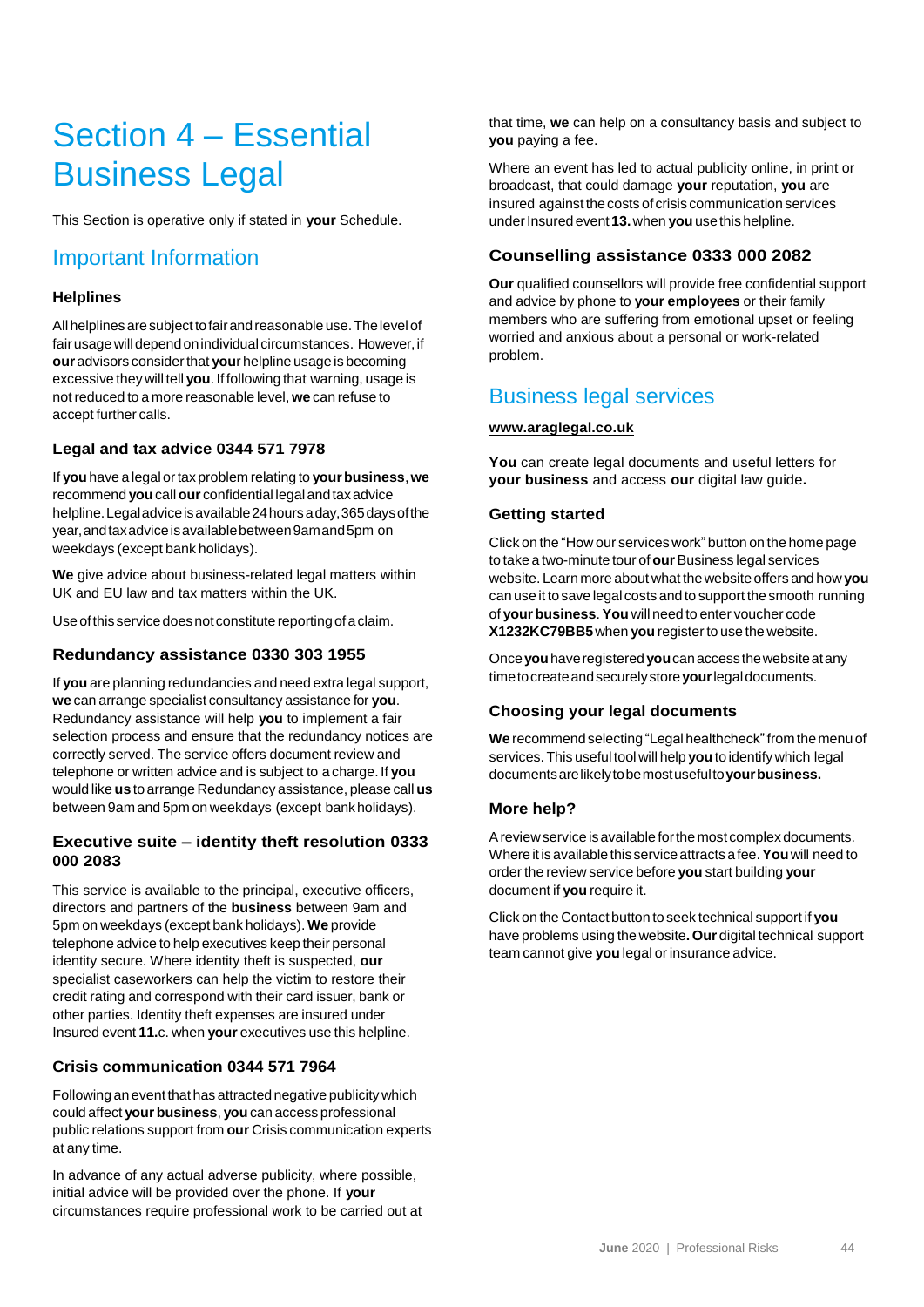### Important Information (continued)

### Claims procedure

### **Telling us about your claim**

- 1. If an **insured**needs to make a claim, they must notify **us** as soon as possible.
- 2. If an **insured** instructs their own solicitor or accountant without telling **us**, they will be liable for costs that are not covered by this section.
- 3. Aclaim form can be downloaded at **[www.arag.co.uk/newclaims](http://www.arag.co.uk/newclaims)** or requested by calling u**s** on **03303031955** between 9am and 5pm weekdays (except bank holidays).
- 4. Thecompletedclaimformandsupportingdocuments canbesentto**us**byemail,postorfax.Furtherdetails are set out in the claim form itself.
- 5. **We** consider that a claim has been reported to **us** when **we** have received the **insured**'s fully completed claim form.

### **What happens next?**

- 1. **We**will sendthe**insured**awrittenacknowledgmentby the endofthenextworkingdayafterreceiving theirclaimform.
- 2. Within five working days of receiving all the information needed to assess the availability of cover under the policy, **we** will write to the **insured** either:
	- a) confirming cover under the terms of this section and advising the**insured**ofthenext steps toprogress their claim;or
	- b) if the claim is not covered, **we**will explain in full the reason why and advise whether**we**can assist in another way.
- 3. When a representative is appointed they will try to resolve the **insured**'s dispute without delay, arranging mediation wheneverappropriate.
- 4. **We**will check on the progress of the **insured**'s claim with the **appointedadvisor**from time to time. Sometimes matters cannot be resolved quickly, particularly if the other side is slow to cooperate or a legaltimetable is decided by the courts.

### Privacy statement

This is a summary of how **we** collect, use, share and store personal information. To view **our**full privacy statement, please see **our**website **[www.arag.co.uk](http://www.arag.co.uk/)**

### **Collecting personal information**

ARAG may be required to collect certain personal or sensitive information which may include name, address, date of birth and if appropriate medical information. **We** will hold and process this information in accordance with all relevant data protection regulations and legislation. Should **we** ask for personal or sensitive information, **we** undertake that it shall only be used in accordance with **our** privacy statement.

**We** may also collect information for other parties such as suppliers **we** appoint to process the handling of a claim.

### **Using personal or sensitive information**

The reason **we** collect personal or sensitive information is to fulfil **our** contractual and regulatory obligations in providing this insurance, for example to process premium or handle a claim. To fulfil these obligations, **we** may need to share personal or sensitive information with other organisations.

**We** will not disclose personal or sensitive information for any purpose other than the purpose for which it was collected. Please refer to **our** full privacy statement for full details.

### **Keeping personal information**

**We** shall not keep personal information for any longer than necessary.

### **Your rights**

Any person insured by this section has a number of rights in relation to how **we** hold personal data including; the right to a copy of the personal data **we** hold; the right to object to the use of personal data or the withdrawal of previously given consent; the right to have personal data deleted.

For a full list of privacy rights and when **we** will not be able to delete personal data, please refer to **our** full privacy statement.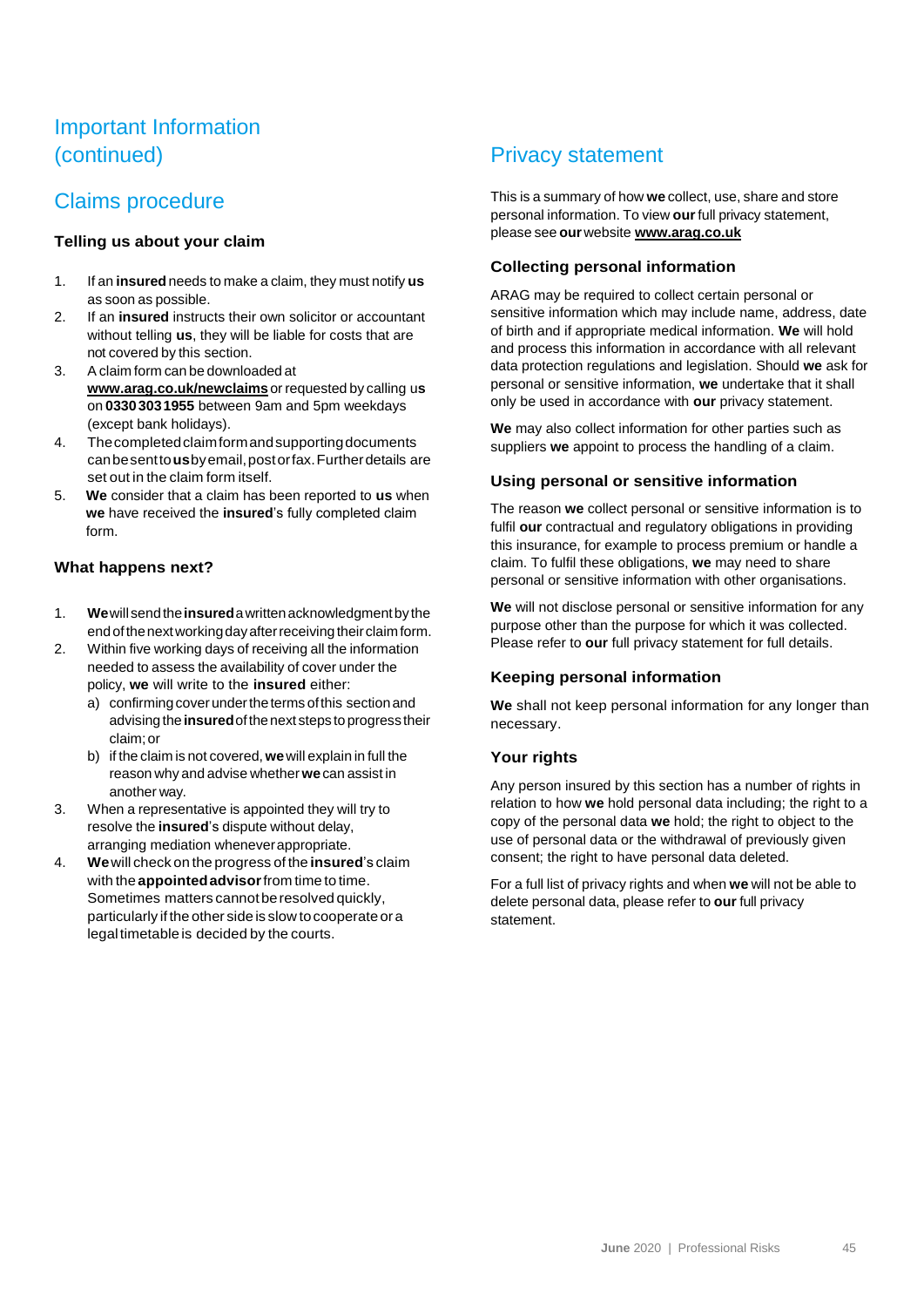## Essential Business Legal

This policy is evidence of the contract between **you** and the **insurer**. The policy and schedule shall be read together as one document.

### Definitions Applicable to Section 4

Termsthatappearinboldtypehavespecialmeanings. Please read Definitions applying to this section.

### **Appointed advisor**

The

- 1. solicitor, accountant, or other advisor (who is not a mediator), appointed by **us** to act on behalf of the **insured**;
- 2. mediator appointed by **us** to provide impartial dispute resolution in relation to a claim accepted by **us**.

### **Business**

The occupation, trade profession or enterprise carried out by the entity shown in the schedule that attaches to this policy.

### **Collective conditional fee agreement**

A legally enforceable agreement entered into on a common basis between the **appointed advisor** and **us** to pay their professional fees on the basis of either

- 1. 100% "no-win no-fee" or
- 2. where discounted, that a discounted fee is payable.

### **Conditional fee agreement**

A legally enforceable agreement between **you** and the **appointed advisor** for paying their professional fees on the basis of either

- 1. 100% "no-win no-fee" or
- 2. where discounted, that a discounted fee is payable.

### **Employee**

A worker who has or alleges they have entered into a contract of service with **you**.

### **Insured**

- 1. **You**, **your** directors, partners, managers, officers and **employees** of **your business**.
- 2. A person who is contracted to perform work for **you**, who in all other respects **you** have arranged to insure on the same basis as **your employees** and who performs work under **your** supervision.

### **Insurer**

AmTrust Europe Limited.

### **Legal costs & expenses**

- 1. Reasonable legal costs and disbursements reasonably and proportionately incurred by the **appointed advisor** on the standard basis and agreed in advance by **us**. The term "standard basis" can be found within the Courts' Civil Procedure Rules Part 44.2.
- 2. In civil claims, other side's costs, fees and disbursements where the **insured** has been ordered to pay them or pays them with **our** agreement.
- 3. Reasonable accountancy fees reasonably incurred under Insured event **4. Tax disputes** by the **appointed advisor** and agreed by **us** in advance.
- 4. Health and Safety Executive Fees for Intervention.
- 5. **Your employee**'s basic wages or salary under Insured event **9. Loss of earnings** in the course of their employment with **you** while attending court or tribunal at the request of the **appointed advisor** or whilst on jury service where lost wages or salary cannot be claimed back from the court or tribunal.
- 6. The reasonable cost of phone calls, postage (including special delivery), image scanning, photocopying or credit reports incurred under Insured event **11.**c. where the **insured** has taken advice from **our** Identity Theft Advice and Resolution Service.
- 7. The professional fees and expenses of an **appointed advisor** selected by **us** to reduce the actual adverse or negative publicity or media attention under Insured events **11.**e. **Executive suite** and **13. Crisis communication**.

### **Period of insurance**

The period shown in the schedule to which this policy attaches. (The **period of insurance** shall otherwise expire on earlier cancellation of this section.)

### **Reasonable prospects of success**

- Other than as set out in 2. and 3. below, a greater than 50% chance of the **insured** successfully pursuing or defending the claim and, if the **insured** is seeking damages or compensation, a greater than 50% chance of enforcing any judgment that might be obtained. Under Insured event **12.** Contract & debt recovery, there must be a greater than 50% chance of successfully defending the claim in its entirety.
- 2. In criminal prosecution claims where the **insured**
	- a. pleads guilty, a greater than 50% chance of reducing any sentence or fine or
	- b. pleads not guilty, a greater than 50% chance of that plea being accepted by the court.
- 3. In all claims involving an appeal, a greater than 50% chance of the **insured** being successful.

Where it has been determined that **reasonable prospects of success** do not exist, the **insured** shall be liable to pay any legal costs incurred should they pursue or defend their claim irrespective of the outcome.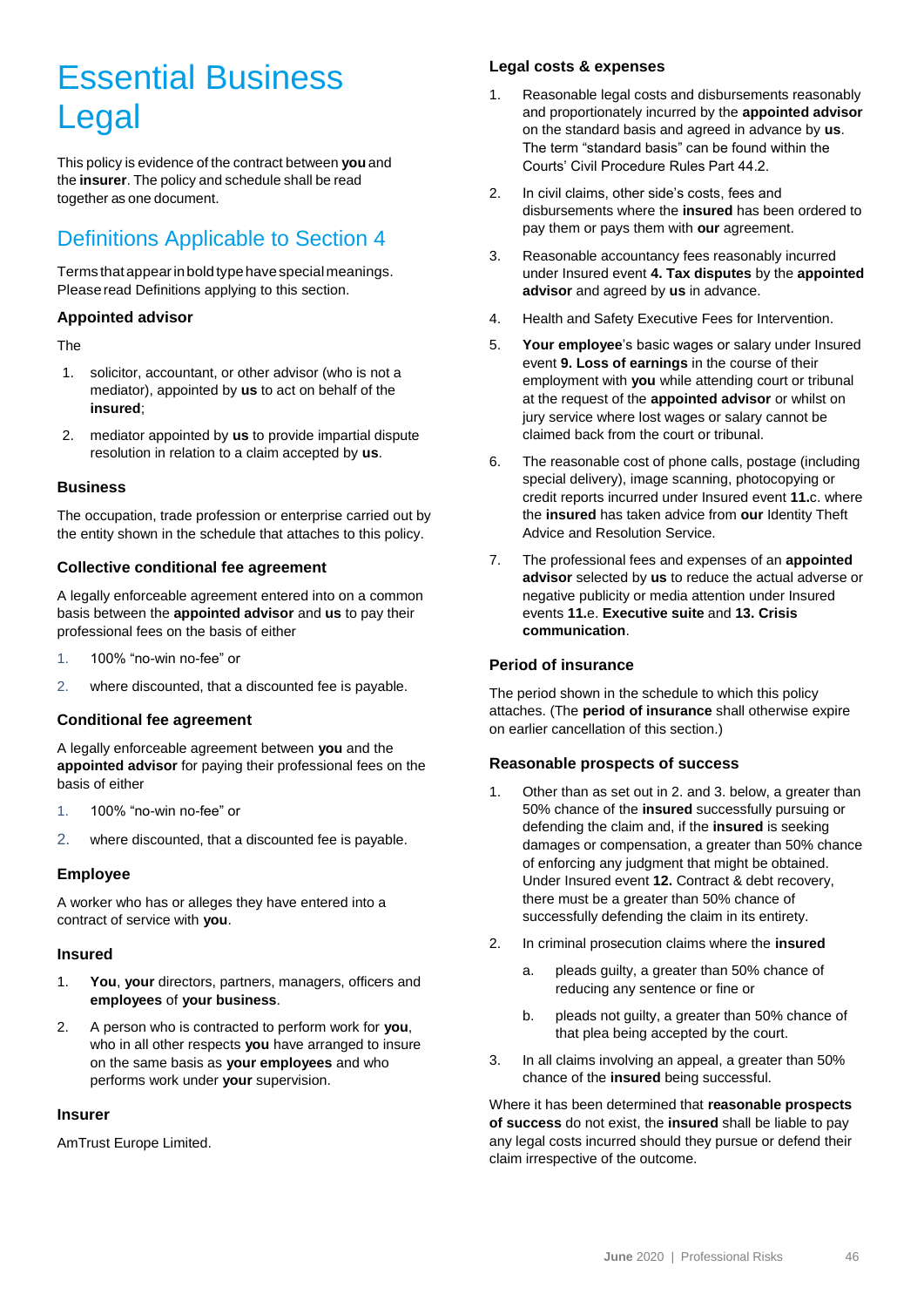### **Territorial limit**

- 1. For Insured events **6. Legal defence** and **12. Contract & debt recovery** the United Kingdom, Channel Islands, Isle of Man, Norway, Switzerland and countries in the European Union.
- 2. For all other Insured events the United Kingdom, Channel Islands and the Isle of Man.

### **We/Us/Our**

ARAG plc who is authorised under a binding authority agreement to administer this insurance on behalf of the **insurer**, AmTrust Europe Limited.

### **You/Your**

The individual, partnership or corporate body named in the schedule, including any subsidiary and/or associated companies declared.

### Insuring clause

Following an Insured event, the **insurer** will pay **legal costs & expenses** including the cost of appeals (and compensation awards under Insured event **2. Employment compensation awards**), up to

- 1. £100,000 for all claims related by time or originating cause;
- 2. an aggregate limit of £1,000,000 for compensation awards under Insured event **2. Employment compensation awards**

subject to all of the following requirements being met.

- 1. **You** have paid the insurance premium.
- 2. The **insured** keeps to the terms of this sectionand cooperates fully with **us.**
- 3. Unless otherwise stated in this section, the Insured event arises in connection with **your business** and occurs within the **territorial limit**.
- 4. The claim
	- a. always has **reasonable prospects of success** and
	- b. is reported to **us**
		- i. during the **period of insurance** and
		- ii. as soon as the **insured** first becomes aware of circumstances which could give rise to a claim.
- 5. Unless there is a conflict of interest, the **insured** always agrees to use the **appointed advisor** chosen by **us**
	- a. in any claim to be heard by an Employment Tribunal and/or
	- b. before proceedings have been or need to be issued.
- 6. Any dispute will be dealt with through mediation or by a court, tribunal, Advisory Conciliation and Arbitration Service or a relevant regulatory or licensing body within the **territorial limit.**

### Insured events covered

### **1. Employment**

Adispute between **you**and **your employee**, ex-**employee**, or a prospective **employee**, arising from a breach or an alleged breach of their

- a. contract of service with **you**
- b. related legal rights.

You can claim under the policy as soon as internal procedures as set out in the

- a. ACAS Code of Practice for Disciplinary and Grievance Procedures or
- b. Labour Relations Agency Code of Practice on Disciplinary and Grievance Procedures in Northern Ireland

have been or ought to have been concluded.

The **insurer** shall not be liable for any claim arising from or relating to:

- a. the pursuit of an action by **you**other than an appeal against the decision of a court or tribunal
- b. actual or alleged redundancy that is notified to **employees** within 180 days of the start of this section, exceptwhere **you**havehadequivalentcoverinforceup until the start of this section
- c. costs **you**incurto prepare for an internal disciplinary hearing, grievance or appeal
- d. apensionschemewhereactions are broughtby tenor more **employees** or ex**-employees**.

### **2. Employment compensation awards**

 Following a claim, **we** have accepted under insured event **1. Employment**, the **insurer** will pay any:

- a. basic and compensatory award or
- b. an amount agreed by **us** in settlement of a dispute.

Provided that compensation is:

- a. agreed through mediation, conciliation or under a settlement approved by **us** in advance or
- b. awarded by a tribunal judgment after full argument unless given by default.

The **insurer** shall not be liable for:

- a. money due to an **employee** under a contract or a statutory provision relating thereto
- b. compensation awards or settlements relating to
	- i. trade union membership, industrial or labour arbitration or collective bargaining agreements
	- ii. civil claims or statutory rights relating to trustees of occupational pension schemes.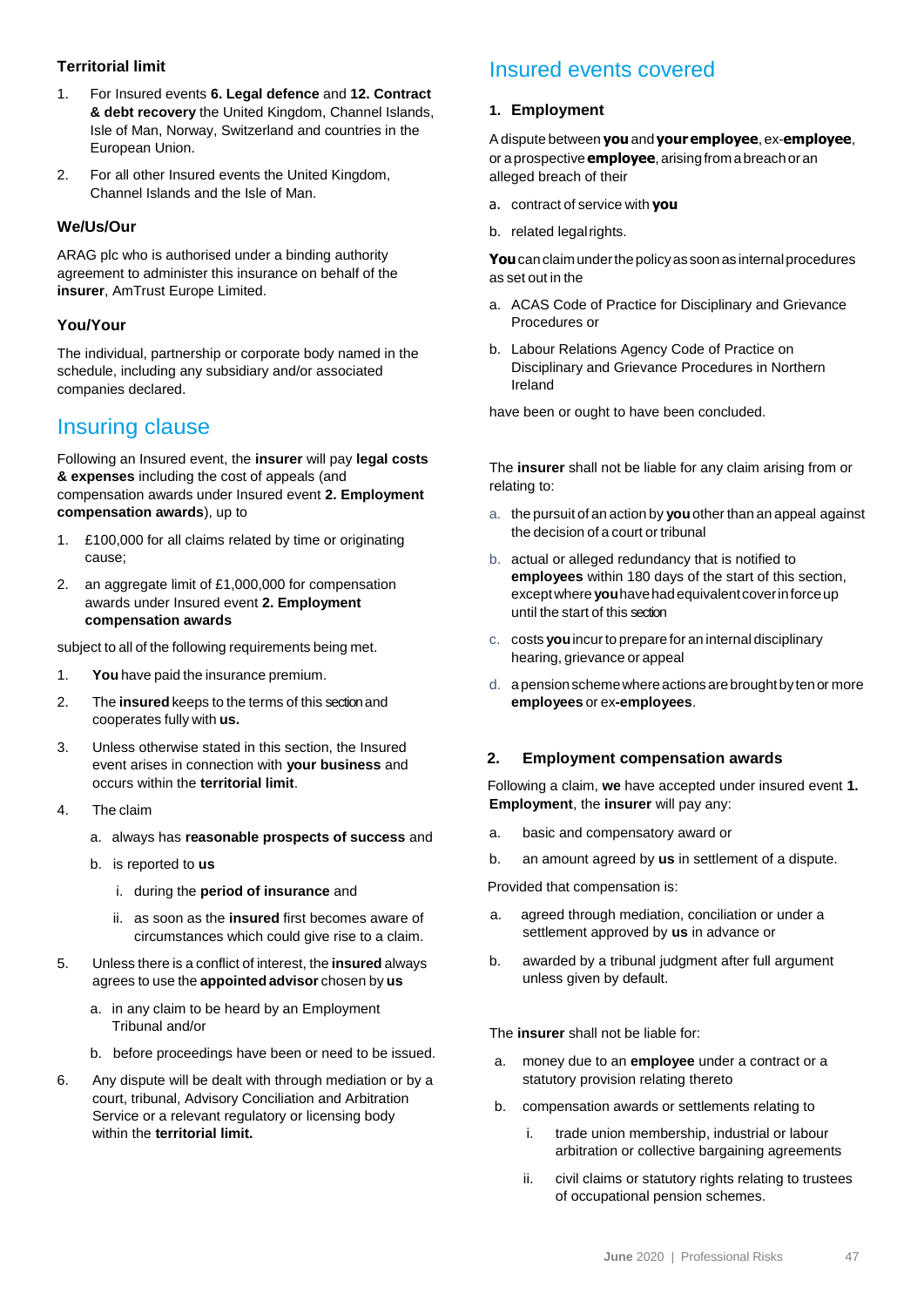### Insured events covered (continued)

### **3. Employment restrictive covenants**

- a) A dispute with **your employee** or ex-**employee** which arises from their breach of a restrictive covenant where **you** are seeking financial remedy or damages. Provided that the restrictive covenant
	- i. is designed to protect **your** legitimate **business**  interests, for a period not exceeding 12 months and
	- ii. is evidenced in writing and signed by **your employee** or ex-**employee** and
	- iii. extends no further than is reasonably necessary to protect the **business** interests.
- b) A dispute with another party who alleges that **you** have breached their legal rights protected by a restrictive covenant.

### **4. Tax disputes**

- a. A formally notified enquiry into **your business** tax.
- b. A dispute about **your** compliance with HMRC regulations relating to **your employees**, workers or payments to contractors.
- c. A dispute with HMRC about Value Added Tax.

Provided that:

- i. **you** keep proper records in accordance with legal requirements and
- ii. in respect of any appealable matter **you** have requested an Internal Review from HMRC where available.

The **insurer** shall not be liable for any claim arising from or relating to:

- a. tax returns which are submitted late or for any other reason, result in HMRC imposing a penalty, or which contain careless and/or deliberate misstatements or omissions
- b. an investigation by the Fraud Investigation Service of HMRC
- c. circumstances where the Disclosure of Tax Avoidance Scheme Regulations apply or should apply to **your**  financial arrangements
- d. any enquiry that concerns assets, monies or wealth outside of the United Kingdom
- e. **your** failure to register for VAT.

### **5. Property**

A dispute relating to material property which **you** own or is **your** responsibility:

a. following an event which causes physical damage to **your** material property

- b. following a public or private nuisance or trespass
- c. which **you** wish to recover or repossess from an **employee** or **ex-employee**.

The **insurer** shall not be liable for any claim arising from or relating to:

- a. a contract between **you** and a third party except for a claim under **5.**c.
- b. goods lent or hired out
- c. compulsory purchase, demolition restrictions, controls or permissions placed on land or property by any government, local or public authority.

### **6. Legal defence**

- a) A criminal investigation and/or enquiry by:
	- i. the police or
	- ii. other body with the power to prosecute

where it is suspected that an offence may have been committed that could lead to the **insured** being prosecuted.

b) The charge for an offence or alleged offence which leads to the **insured** being prosecuted in a court of criminal jurisdiction.

The **insurer** shall not be liable for any claim arising from or relating to a parking offence.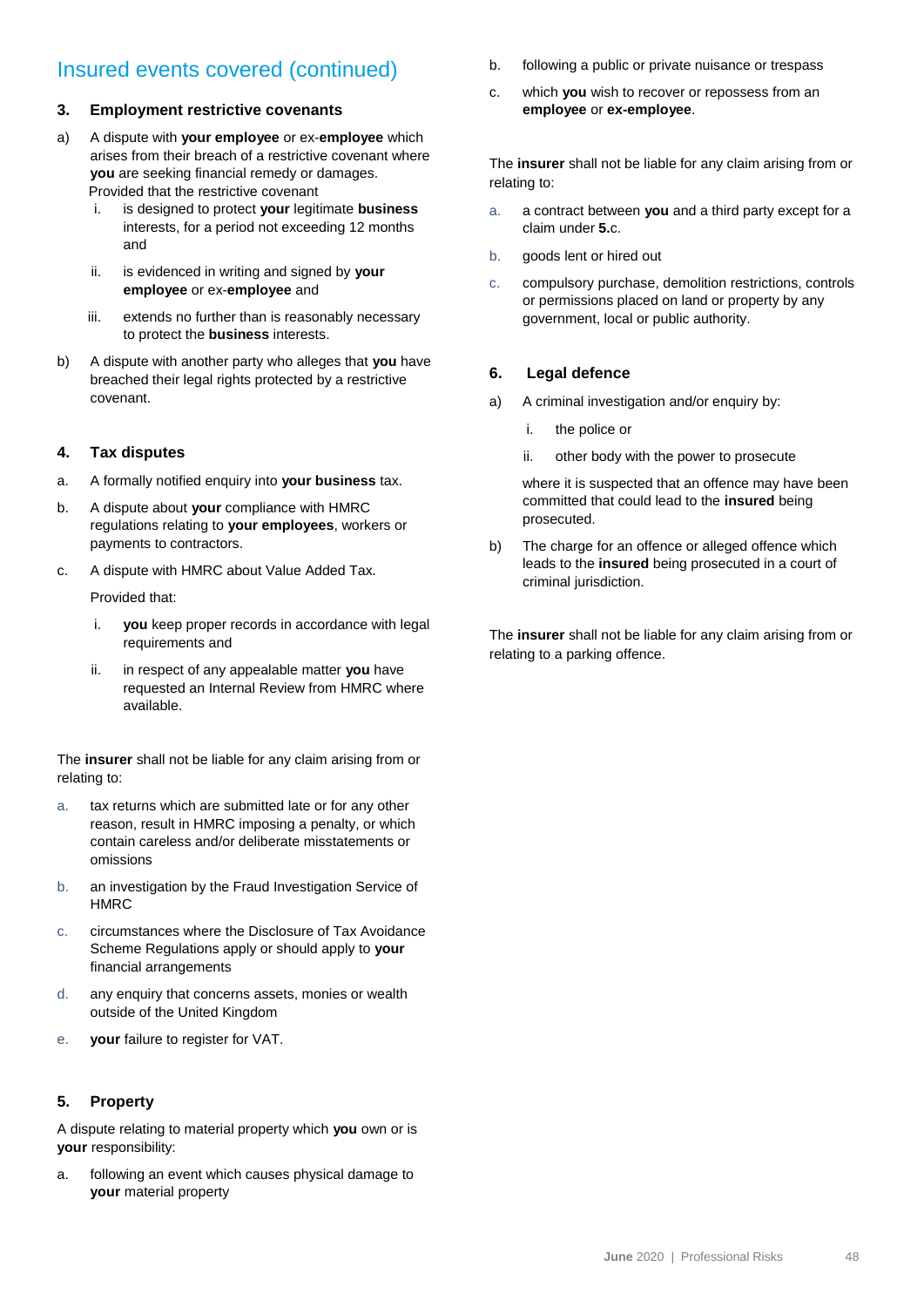### Insured events covered (continued)

### **7. Compliance & regulation**

- a. Receipt of a Statutory Notice that imposes terms against which **you** wish to appeal.
- b. Notice of a formal investigation or disciplinary hearing by any professional or regulatory body.
- c. A civil action alleging wrongful arrest arising from an allegation of theft.
- d. A claim against **you** for compensation under the Data Protection Act 2018 provided that
	- i. **you** are registered with the Information Commissioner
	- ii. **you** are able to evidence that **you** have in place a process to
		- investigate complaints from data subjects regarding a breach of their privacy rights
		- offer suitable redress where a breach has occurred and that **your** complaints process has been fully engaged.
- e. A civil action alleging that an **insured** has
	- i. committed an act of unlawful discrimination; or
	- ii. failed to correctly exercise their fiduciary duty as a trustee of a pension fund set up for the benefit of **your employees**.

The **insurer** shall not be liable for any claim arising from or relating to:

- a. the pursuit of an action by **you** other than an appeal
- b. a routine inspection by a regulatory authority
- c. an enquiry, investigation or enforcement action by **HMRC**
- d. a claim brought against **your business** where unlawful discrimination has been alleged.

### **8. Statutory licence appeals**

An appeal against a decision by the relevant authority to alter, suspend, revoke or refuse to renew a licence or compulsory registration required to run **your business**.

### **9. Loss of earnings**

The **insured**'s absence from work to attend court, tribunal, arbitration, regulatory proceedings or a professional body's disciplinary hearing at the request of the **appointed advisor** or whilst on jury service which results in loss of earnings.

The **insurer** shall not be liable for any sum which can be recovered from the court.

### **10. Personal injury**

An event that causes bodily injury to, or death of, an **insured**.

The **insurer** shall not be liable for any claim arising from or relating to a condition, illness or disease which develops gradually over time.

### **11. Executive suite**

This Insured event applies only to the principal, executive officers, directors and partners of **your business**.

- a. An HMRC enquiry into the executive's personal tax affairs.
- b. A motoring prosecution that arises from driving for personal, social or domestic use, including commuting to or from **your business**.
- c. A claim that arises from personal identity theft provided that the person claiming has sought and followed advice from the Executive suite identity theft resolution helpline.
- d. A dispute that arises from the terms of **your business** partnership agreement that is to be referred to mediation.
- e. Crisis communication as described in Insured event **13.** below shall be available to the principal, executive officers, directors and partners of the **business** for matters occurring in their private and personal capacity that cause significant adverse publicity or reputational damage.

The **insurer** shall not be liable for any claim arising from or relating to:

- a. tax returns which are submitted late or for any other reason, result in HMRC imposing a penalty or which contain careless and/or deliberate misstatements or omissions
- b. an investigation by the Fraud Investigation Service of HMRC
- c. circumstances where the Disclosure of Tax Avoidance Scheme Regulations apply or should apply to the executive's financial arrangements
- d. any enquiry that concerns assets, monies or wealth outside of the United Kingdom
- e. a parking offence
- f. costs incurred in excess of £25,000 for a claim under **11.**d. and **11.**e.
- g. a matter that has not actually resulted in adverse publicity or reputational damage.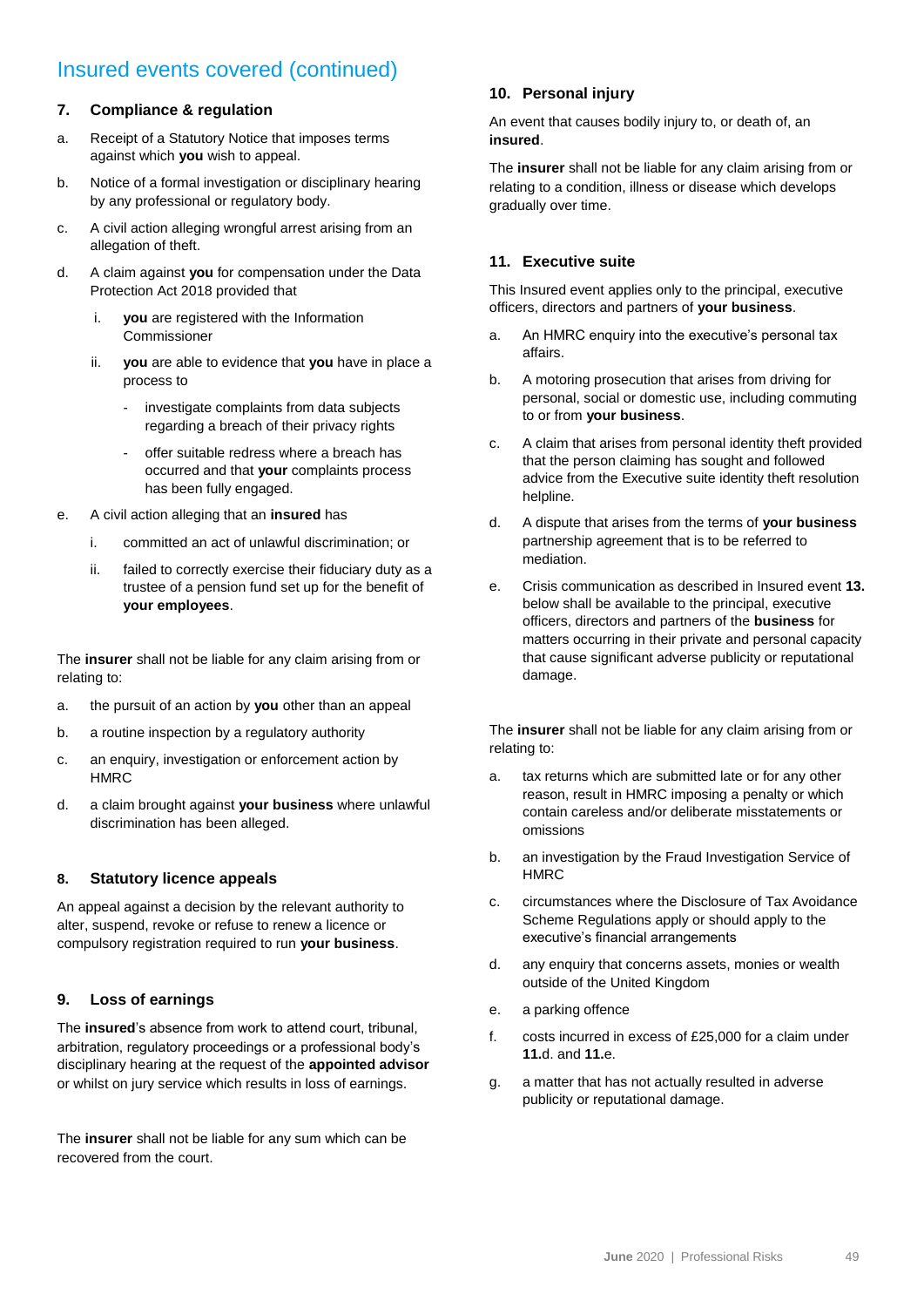### Insured events covered (continued)

### **12. Contract & debt recovery**

A breach or alleged breach of an agreement or alleged agreement which has been entered into by **you** or on **your**  behalf to buy, sell, hire or lease goods or services or to rent **your business** premises, provided that if **you** are claiming for an undisputed debt **you** have exhausted **your** normal credit control procedures.

The **insurer** shall not be liable for any claim arising from or relating to:

- a. an amount which is less than £200
- b. a dispute with a tenant or lessee where **you** are the landlord or lessor
- c. the sale or purchase of land or buildings
- d. loans, mortgages, endowments, pensions or any other financial product
- e. computer hardware, software, internet services or systems which
	- i. have been supplied by **you** or
	- ii. have been tailored to **your** requirements
- f. a breach or alleged breach of a professional duty by an **insured**
- g. the settlement payable under an insurance policy
- h. a dispute relating to an **employee** or **ex-employee**
- i. adjudication or arbitration.

### **13. Crisis communication**

Following an event which causes significant adverse publicity or reputational damage which is likely to have a widespread financial impact on **your business, we** will:

- a. liaise with **you** and **your** solicitor (whether the solicitor is an **appointed advisor** under this section, or acts on **your** behalf under a different section of this policy or under any other policy) to draft a media statement or press release
- b. prepare communication for **your**  staff/customers/suppliers and/or a telephone or website script or social media messaging
- c. arrange, support and represent the **insured** at an event which media will be reporting
- d. support the **insured** by taking phone calls/emails and managing interaction with media outlets
- e. support and prepare the **insured** for media interviews

provided that **you** have sought and followed advice from **our**  Crisis communication helpline.

The **insurer** shall not be liable for any claim arising from or relating to:

- a. matters that should be dealt with through **your** normal complaints procedures
- b. a matter that has not actually resulted in adverse publicity appearing online, in print or broadcast
- c. costs incurred in excess of £25,000.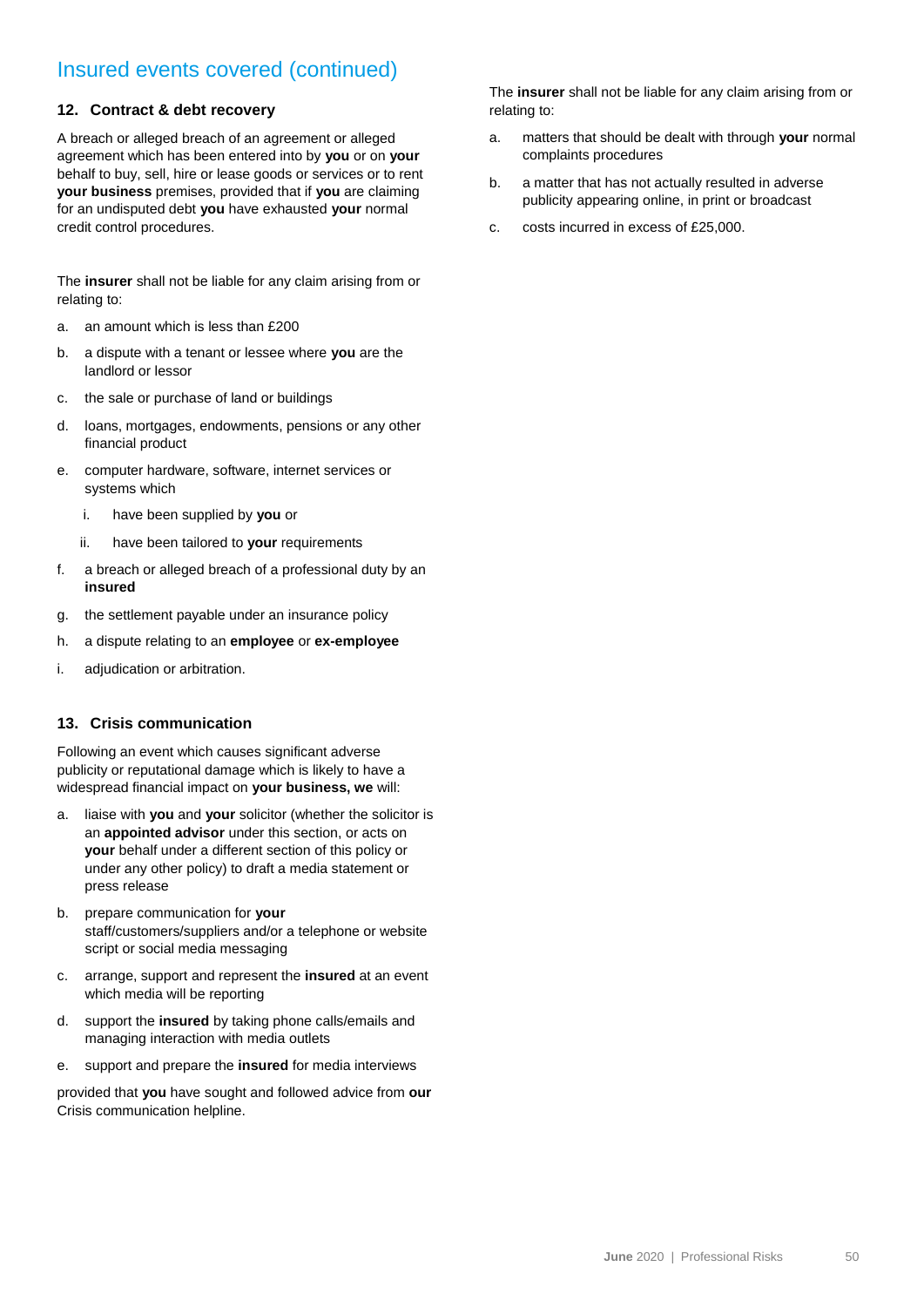### Exclusions Applying to Section 4

The **insured** is not covered for any claim arising from or relating to:

- 1. costs or compensation awards incurred without **our** consent
- 2. any actual or alleged act, omission or dispute happening before, or existing at the start of the insurance provided by this section, and which the **insured** knew or ought reasonably to have known could lead to a claim
- 3. an allegation against the **insured** involving:
	- i. assault, violence, malicious falsehood or defamation
	- ii. indecent or obscene materials
	- iii. the use of alcohol or its unauthorised or unregulated manufacture, unlicensed dealing in alcohol or dealing in or using illegaldrugs
	- iv. illegal immigration
	- v. money laundering or bribery offences, breaches of international sanctions, fraud, or any other financial crime activities except in relation to Insured event **13. Crisis communication**
- 4. defending a claim in respect of damages for personal injury (other than injury to feelings in relation to Insured event **1. Employment**), or loss or damage to property owned by the **insured**
- 5. National Minimum Wage and/or National Living Wage **Regulations**
- 6. patents, copyright, passing-off, trade or service marks, registered designs and confidential information (except in relation to Insured event **3. Employment restrictive covenants**)
- 7. a dispute with any subsidiary, parent, associated or sister company or between shareholders or partners (except in relation to mediation under Insured event **11.**d.
- 8. i. a franchiseagreement
	- ii. an agency agreement through which one party has the legal capacity to alter the legal relations of the other
- 9. a judicialreview
- 10. a dispute with **us**, the **insurer** or the party who arranged this cover not dealt with under Condition 6.
- 11. i. ionising radiations or contamination by radioactivity from any nuclear fuel or from any nuclear waste or from the combustion of nuclear fuel
	- ii. radioactive, toxic, explosive or other hazardous propertiesof any explosivenuclearassemblyornuclear componentthereof
	- iii. war, invasion, act of foreign enemy hostilities (whether war is declared or not), civil war, rebellion, revolution, insurrection or military or usurped power
	- iv. pressure waves from aircrafts or other aerial devices travelling at sonic or supersonic speed
- v. any terrorist action (regardless of any other cause or event contributing concurrently or in any other sequence to the liability) or any action taken in controlling, funding, preventing or suppressing terrorist action.
- 12. The payment of fines, penalties or compensation awarded against the **insured** (except as covered under Insured event **2. Employment compensation awards**); or costs awarded against the **insured** by a court of criminal jurisdiction.

### Conditions Applying to Section 4

Where the **insurer**'s risk is affected by the **insured**'s failure to keep to these conditions the **insurer** can refuse a claim or withdraw from an ongoing claim. The **insurer** also reserves the right to claim back **legal costs & expenses** from the **insured** if this happens.

### **1. The insured's responsibilities**

#### An **insured** must:

- a. tell **us** immediately of anything that may make it more costly or difficult for the **appointed advisor** to resolve the claim in the **insured**'s favour
- b. cooperate fully with **us**, give the **appointed advisor** any instructions **we** require, and keep them updated with progress of the claim and not hinder them
- c. take reasonable steps to claim back **legal costs & expenses** and, where recovered, pay them to the **insurer**
- d. allow the **insurer** at any time to take over and conduct in the **insured**'s name, any claim.

### **2. Freedom to choose an appointed advisor**

- a. In certain circumstances as set out in **2.**b. below the **insured** may choose an **appointed advisor**. In all other cases, no such right exists and **we** shall choose the **appointed advisor**.
- b. If:
	- i. a suitably qualified advisor considers that it has become necessary to issue proceedings or proceedings are issued against an **insured**, or
	- ii. there is a conflict of interest

the **insured** may choose a qualified **appointed advisor** except, where the **insured**'s claim is to be dealt with by the Employment Tribunal, **we** shall always choose the **appointed advisor**.

- c. Where the **insured** wishes to exercise the right to choose, the **insured** must write to **us** with their preferred representative's contact details.
- d. Where the **insured** chooses to use their preferred representative, the **insurer** will not pay more than **we**  agree to pay a solicitor from **our** panel and will pay only the costs that the **insurer** would have been liable to pay. (**Our** panel solicitor firms are chosen with care and **we** agree special terms with them, including rates which may be lower than those available from other firms.)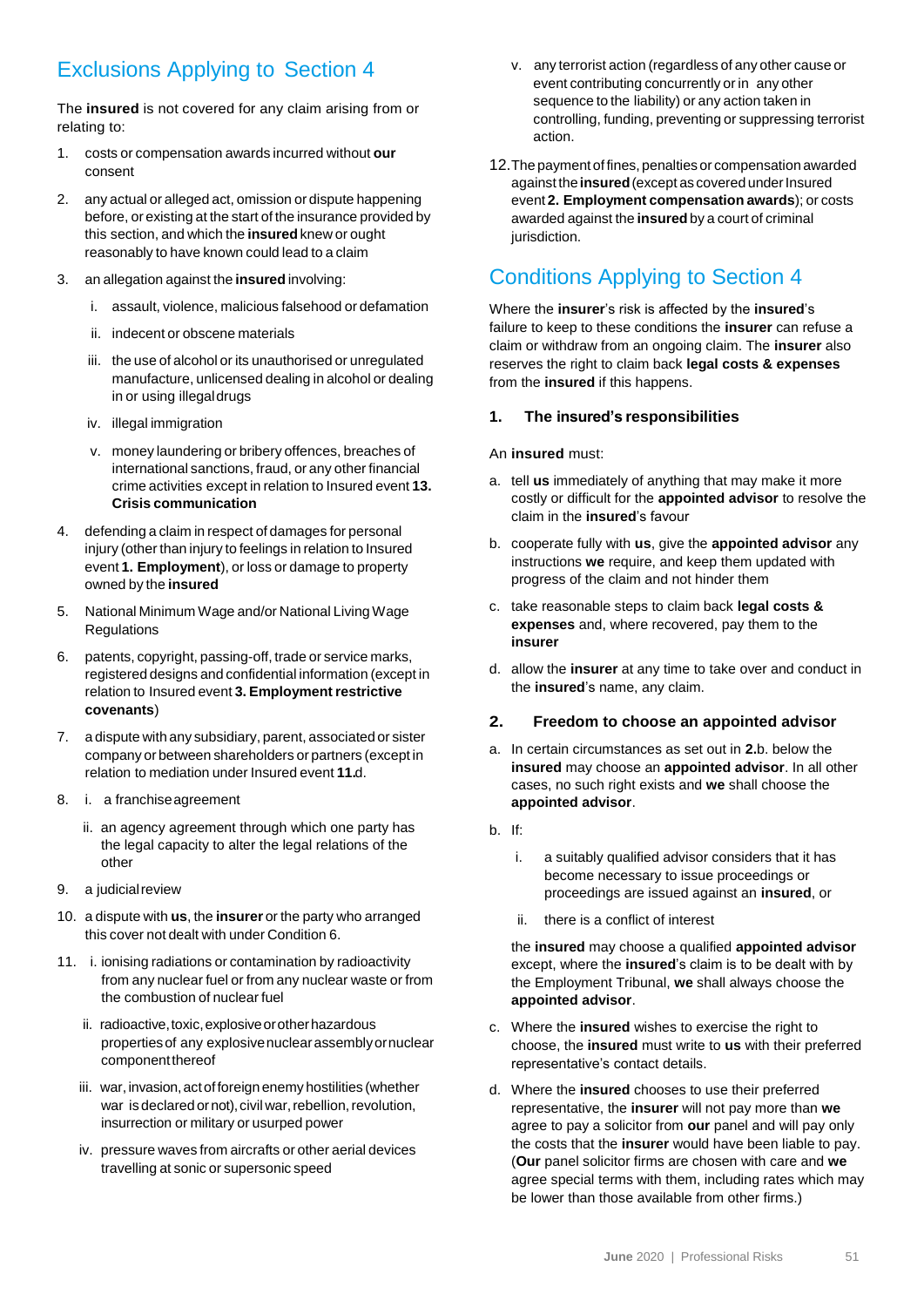- e. If the **insured** dismisses the **appointed advisor** without good reason, or withdraws from the claim without **our** written agreement, or if the **appointed advisor** refuses with good reason to continue acting for an **insured**, the **insurer**'s liability in respect of that claim will end immediately.
- f. In respect of pursuing a claim relating to Insured event **12. Contract & debt recovery you** must enter into a **conditional fee agreement** (unless the **appointed advisor** has entered into a **collective conditional fee agreement**) where legally permitted.

### **3. Consent**

- a. The **insured** must agree to **us** having sight of the **appointed advisor**'s file relating to the **insured**'s claim. The **insured** is considered to have provided consent to **us** or **our** appointed agent to have sight of their file for auditing and quality and cost control purposes.
- b. An **insured** must have **your** agreement to claim under this section.

### **4. Settlement**

- a. The **insurer** can settle the claim by paying the reasonable value of the **insured**'s claim.
- b. The **insured** must not negotiate or settle the claim without **our** written agreement.
- c. If the **insured**refuses to settle the claim following advice to do so from the **appointedadvisor,**the **insurer**reserves the right to refuse to pay further costs.

### **5. Barrister's opinion**

**We** may require the **insured** to obtain and pay for an opinion from a barrister if a dispute arises regarding the merits or value of their claim. If the opinion supports the **insured**, then the **insurer** will reimburse the reasonable costs of that opinion. If that opinion conflicts with advice obtained by **us**, then the **insurer** will pay for a final opinion which shall be binding on the **insured** and **us**. This does not affect the **insured**'s right under Condition 6. below.

### **6. Arbitration**

If any dispute between the **insured** and **us** arises from this section, the **insured**can make a complaint to **us**as described later in this section and **we** will try to resolve the matter. If **we** are unable to satisfy the **insured**'s concerns and the matter can be dealt with by the Financial Ombudsman Service the **insured** can ask them to arbitrate over the complaint.

If the dispute cannot be dealt with by the Financial Ombudsman Service, it can be referred for independent arbitration to a qualified person agreed upon by both parties. The loser of the dispute shall be liable to pay the costs incurred.

If**we**and the **insured**failtoagreeonasuitablepersonto arbitrate the matter we will ask the President of the relevant Law Society to nominate. The arbitration shall be subject to the Arbitration Acts and the arbitrator's decision shall be binding on the parties.

### **7. Other insurance**

The**insurer**willnotpaymorethantheirfairshare (rateable proportion) for any claim covered by another policy or any other section of this policy, orany claim that would have been covered by any other policy or any other section of this policy if this section did not exist.

### **8. Fraudulent claims and claims tainted by dishonesty**

- a. If the **insured**makesanyclaimwhichis fraudulent orfalse, this section shall immediately become void andallbenefitunderit will belost.
- b. An **insured** shall at all times be entirely truthful and open in any evidence, disclosure or statement they give and shall act with complete honesty and integrity throughout.Where,onthebalanceofprobabilitiesand havingconsidered carefully all the facts of any claim, it appears to the **appointedadvisor**that the **insured**has breached this condition and that the breach has:
	- i. affected **our** assessment of**reasonable prospects of success**, and/or
	- ii. prejudiced in any part the outcome of the **insured**'s claim

the **insurer** shall have no liability for **legal costs & expenses** incurred from the date of the **insured**'s breach.

### **9. Cancellation**

- a. This section shall remain in force provided that the insurance provided in the remainder of this policy is operative.
- b. Where there is a valid reason for doing so, the **insurer** has the right to cancel this section at any time by giving **you** at least 21 days written notice. The **insurer** will refund the premium for the time remaining of the **period of insurance**. **We** will set out the reason for cancellation in writing. Valid reasons may include but are not limited to:
	- i. where the party claiming under this section fails to cooperate with or provide information to **us** or the **appointed advisor**in a way thatmaterially affects **our**ability to process a claim, or**our**ability to defend the **insurer**'s interests,
	- ii. where the **insured** uses threatening or abusive behaviour or language, or intimidates or bullies **our** staff or suppliers,
	- iii. where **we** have evidence that the **insured** has committed a fraudulent act.
- c. The **insurer** may also cancel the policy and refund the premium for the remaining **period of insurance** if at any time **you**:
	- i. enter into a voluntary arrangement or a deed of arrangement or
	- ii. become bankrupt, are placed into administration, receivership or liquidation or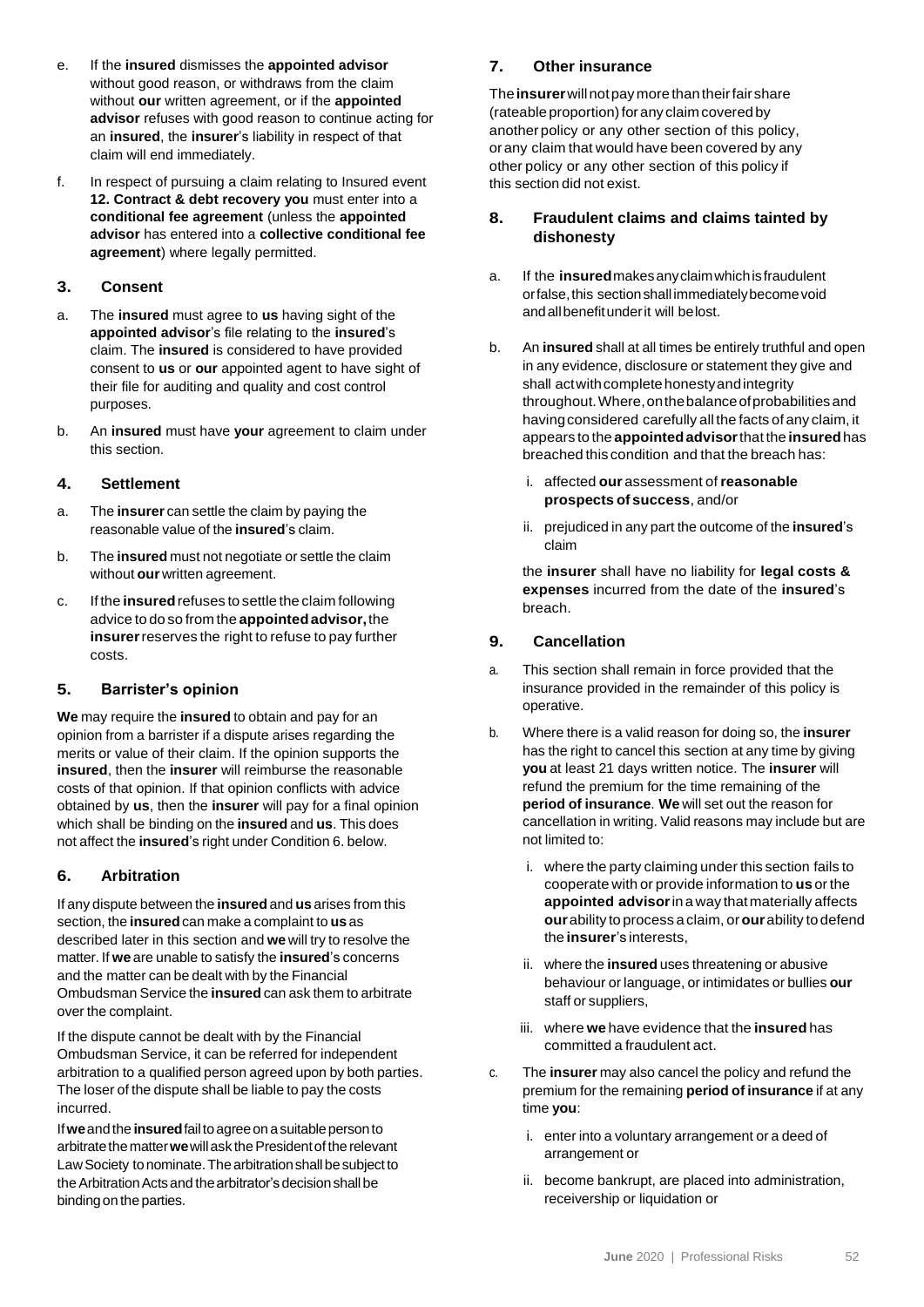iii. have**your**affairsorproperty inthecareorcontrolofa receiver oradministrator.

### **10. Acts of parliament, statutory instruments, civil procedure rules & jurisdiction**

All legal instruments, bodies and rules referred to within this section shall include the equivalent in Wales, Scotland, Northern Ireland, the Isle of Man and the Channel Islands and any subsequent amendment or replacement. This section will be governed by English law.

### **11. Contracts (Rights of Third Parties) Act 1999**

A person who is not insured by this contract has no right to enforce the terms and conditions of this section under the Contracts (Rights of Third Parties) Act 1999.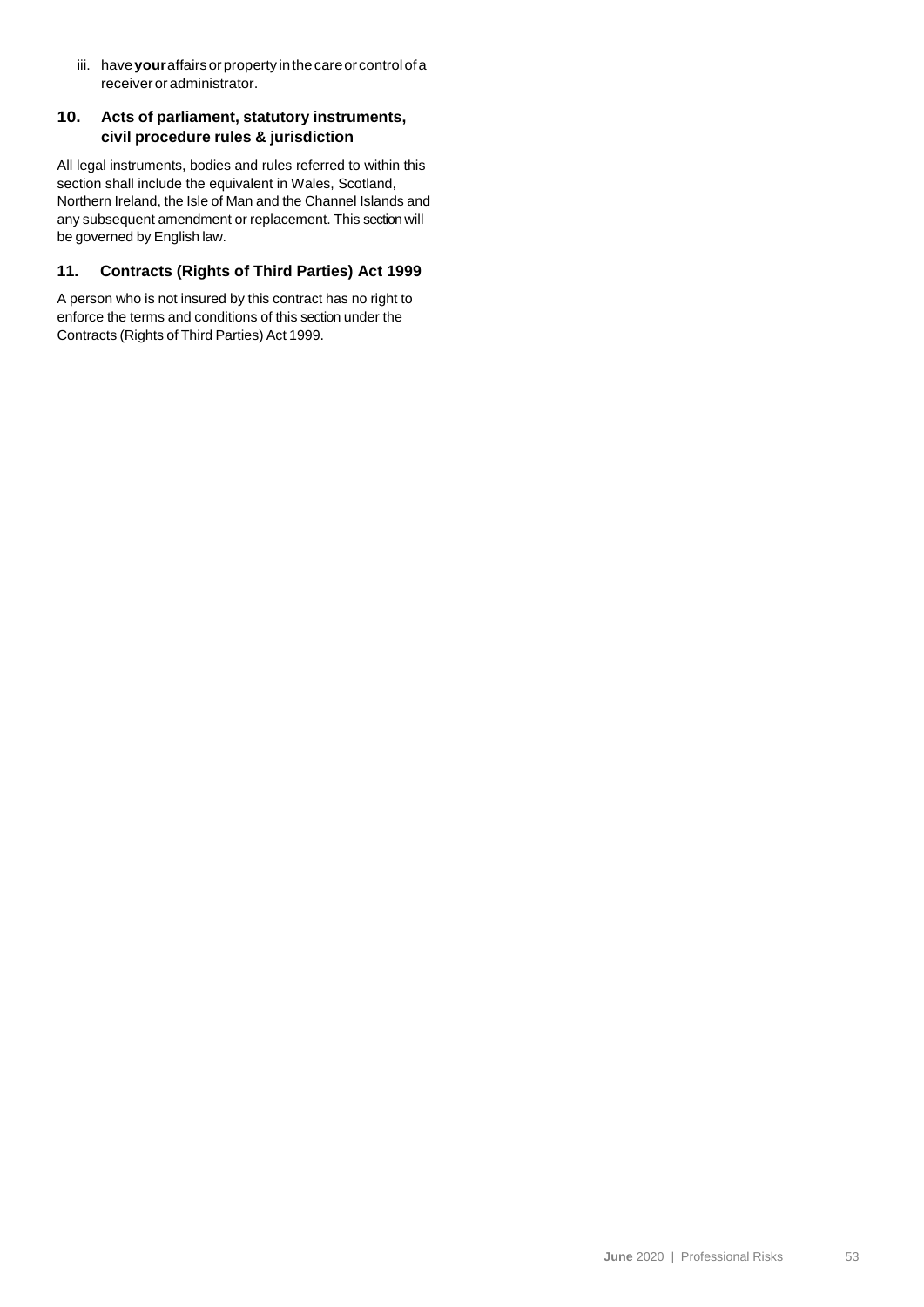## HOW WE HANDLE **COMPLAINTS**

### **Step 1**

ARAG is committed to providing a first class service at all times. However, if a complaint arises, this should be addressed to **our** Customer Relations Department who will arrange to have it reviewed at the appropriate level.

**We** can be reached in the following ways:

- 1. 0117 917 1561 (hours of operation are 9am-5pm, Mondays to Fridays excluding bank holidays. For our mutual protection and training purposes, calls may be recorded).
- **2. [customerrelations@arag.co.uk](mailto:customerrelations@arag.co.uk)**
- 3. ARAG plc, 9 Whiteladies Road, Clifton, Bristol, BS8 1NN.

### **Step 2**

If **we** are not able to resolve the complaint to **your** satisfaction then **you** can refer it to the Financial Ombudsman Service (FOS) provided that it falls within their jurisdiction. The FOS can normally deal with complaints from small business with annual turnover of less than €2 million and fewer than ten **employees**. Contact details can be found on page 5 of this policy.

The FOS's decision is binding upon the **insurer**, but **you** are free to reject it without affecting **your** legal rights.

**You** can read more about **our** complaints procedure on **our** website:

**<https://www.arag.co.uk/contact/making-a-complaint>**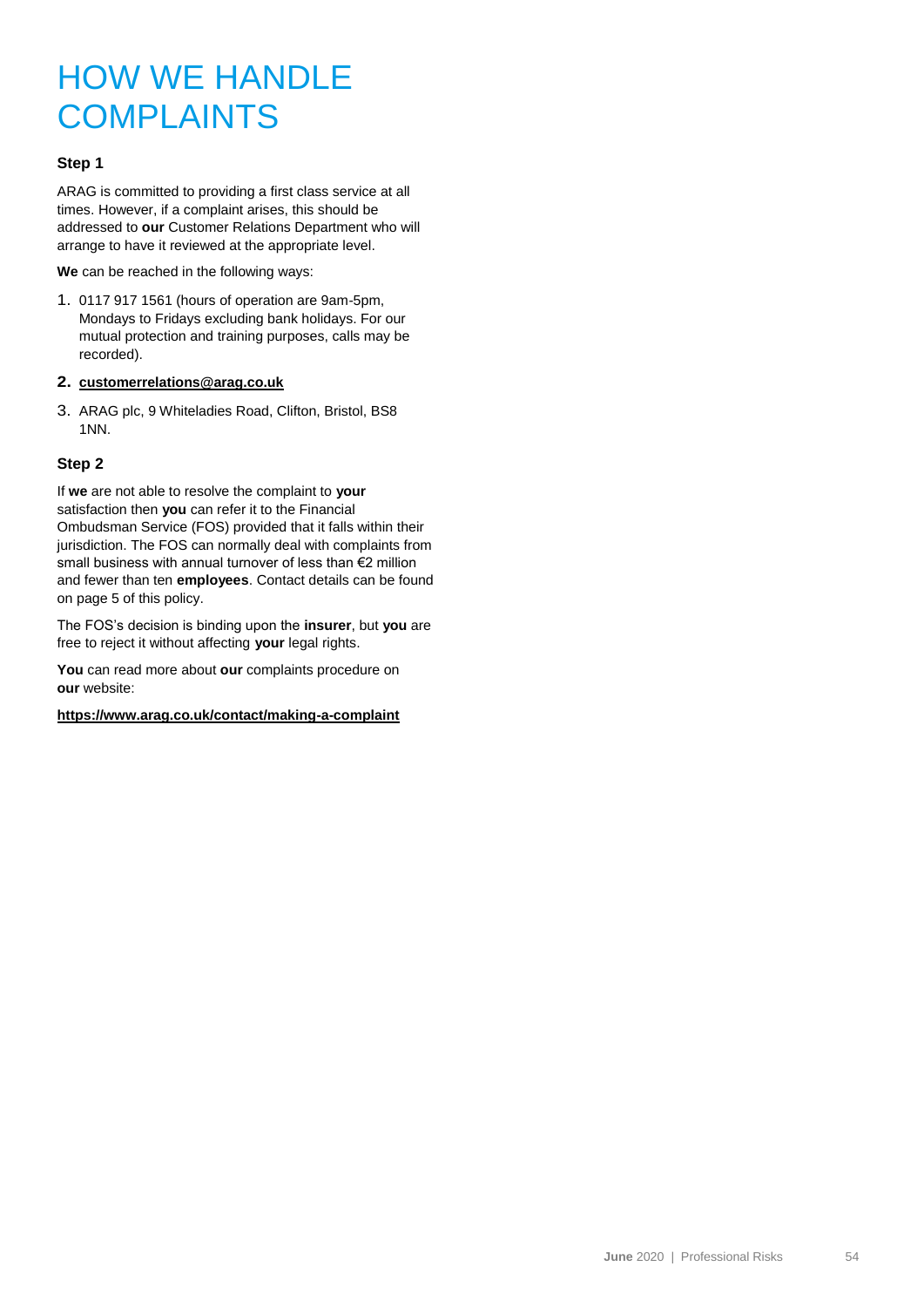## Section 5 – Management Liability **Insurance**

This is a claims made policy. Please read it carefully.

In consideration of the payment of the premium or agreement to pay the premium and subject to the terms and conditions of this Section and any endorsements attached to this Section, the **Insurer** and the **Named Company** agree as follows:

### Insuring Clauses

In respect of the following Insuring Clauses, the **Insurer** shall pay up to up to the **Limit of liability** stated in the Schedule for each Insuring Clause purchased in respect of any one **Single Claim**. For the avoidance of doubt, If the Schedule states that an Insuring Clause is "Not Applicable" then there is no coverage in respect of that Insuring Clause.

### **A.**

### 1. DIRECTORS' AND OFFICERS' LIABILITY

The **Insurer** shall pay to or on behalf of any **Insured Person** any **Loss** resulting from a **Claim** first made during the **Period of Insurance**, (or **Discovery Period,** if applicable), against such **Insured**, except when and to the extent that the **Company** has paid such **Loss** to or on behalf of the **Insured Person** as indemnification or an advance.payment.

### 2. COMPANY REIMBURSEMENT

The **Insurer** shall pay to or on behalf of any **Company** any **Loss** resulting from a **Claim** first made during the **Period of Insurance**, (or **Discovery Period**, if applicable) against an **Insured Person**, if the **Company** has paid such **Loss** to or on behalf of the **Insured Person** as indemnification or an advance payment.

**B.** CORPORATE LIABILITY

The **Insurer** shall pay to or on behalf of any **Company** any **Loss** resulting from a **Claim** other than any **Employment Practice Claim** first made during the **Period of Insurance**, (or **Discovery Period**, if applicable), against the **Company**.

**C.** COMPANY EMPLOYMENT PRACTICE LIABILITY

The **Insurer** shall pay to or on behalf of any **Company** any **Loss** resulting from an **Employment Practice Claim** brought or maintained against the **Company** in the United Kingdom and first made during the **Period of insurance** (or **Discovery Period**, if applicable).

### Definitions Applicable to Section 5 only

### **Change in Control** means,

1. the appointment of a receiver, administrator, or liquidator, or the equivalent in any jurisdiction, by or on behalf of the **Named Company**; or

- 2. the **Named Company** entering into any scheme of arrangement with its creditors; or
- 3. the **Named Company** merging with or consolidating into any other company; or
- 4. any person or company other than a **Company** acting alone or in concert:
	- i. acquiring ownership or control or assuming control pursuant to a written agreement with other shareholders of more than 50% of the voting rights in the **Named Company** and/or more than 50% of the outstanding shares representing the present right to vote for the election of the board of directors of the **Named Company** and/or assuming the right to appoint or remove the majority of the board of directors of the **Named Company**; or
	- ii. acquiring ownership of all or the majority of the assets of the **Named Company**.

### **Claim** means,

- 1. any written demand for monetary or non-monetary relief; or
- 2. any civil (including arbitration and other alternative dispute resolution), criminal, regulatory or administrative proceeding, including any **Employment Practice Claim**,

against an **Insured** for one or more **Wrongful Act(s)**, deemed to be made upon receipt by or service upon the **Insured**, whichever is earlier, or

1. for the purposes of giving effect to Extension J only, any **Investigation**.

### **Company** means,

- 1. the Named Company; or
- 2. any **Subsidiary**

### **Defence Costs** means,

- 1. reasonable and necessary fees, costs and expenses incurred with the prior written consent of the **Insurer** (not to be unreasonably withheld or delayed), for which the **Insured** is legally liable to pay, including the reasonable premiums but not the collateral for any appeal bond, attachment bond or similar bond for any civil proceeding, resulting from investigating, adjusting, defending, appealing or otherwise participating in a **Claim**, but excluding salaries, wages, benefits or overhead expenses of directors, officers or **Employees** of the **Company** or costs or overhead expenses of the **Company** itself; and
- 2. for the purposes of giving effect to Extension (J) only, **Investigation Costs**

### **Discovery Period** means,

the relevant period stated in the Schedule (if applicable) commencing immediately after the Expiration Date stated in the Schedule.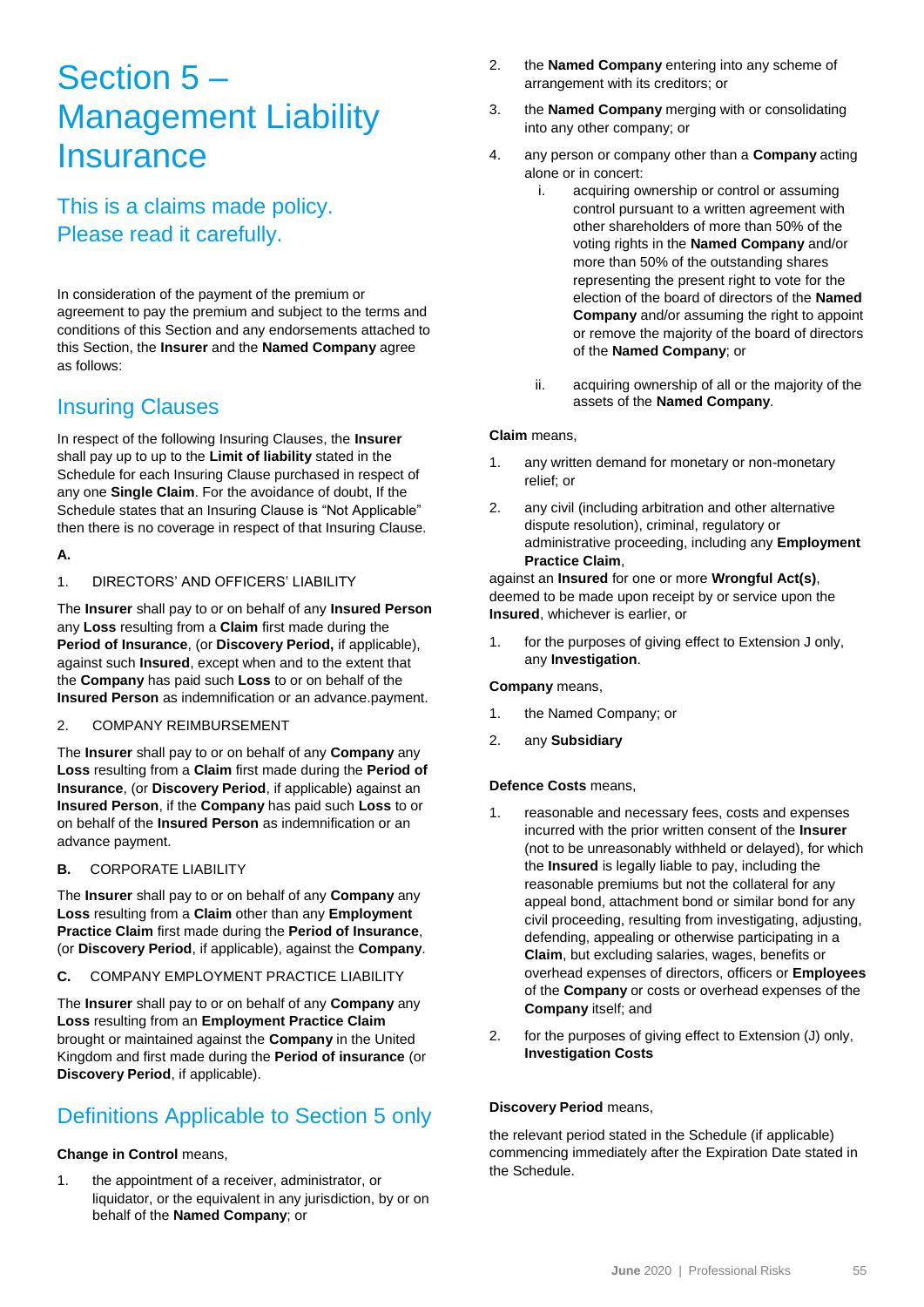#### **Employee** means,

any natural person

- 1. who is or was under a contract of employment (whether full-time, part-time or otherwise) with the **Company** and whom such **Company** compensates by way of salary, wages and / or commission
- 2. who is or was an independent contractor; secondee; volunteer; or student pursuing studies or gaining work experience, but only if and to the extent that;
	- i. such natural person is under the direction and supervision of the **Company**; and
	- ii. the **Company** provides indemnification to such individual in the same manner as is provided to the natural persons referred to in (i) above

### **Employment Practice Claim** means,

any **Claim** made against an **Insured** for a specified **Wrongful Employment Practice**.

#### **Insured** means,

- 1. for the purposes of Insuring Clause A, any **Insured Person**; and
- 2. for the purposes of Insuring Clauses B and C only, any **Company**.

### **Insured Person** means,

any past, present or future natural person who was, is or shall become:

- 1. Director, officer, member, manager, trustee, nonexecutive director or de facto director (including any shadow director) of any **Company**; or
- 2. an **Outside Director**; or
- 3. an **Employee** of the **Company** but only with respect to any:
	- i. **Claim** for a **Wrongful Employment Practice**; or
	- ii. **Claim** where and during such time the **Employee** is a co-defendant along any person listed in 1 above; or;
	- iii. **Claim** in respect of a **Wrongful Act** actually or allegedly committed in a managerial or supervisory capacity.

**Insured Person** shall not include any insolvency practitioner or external auditor appointed on behalf of a **Company**.

### **Investigation** means,

any formal or official hearing, investigation or inquiry by a governmental or judicial agency into the affairs of a **Company**, an **Outside Entity** or an **Insured Person** in their capacity as such, commenced by the receipt by an **Insured Person** of written documentation by the body empowered to investigate (in the case of the United States of America, the Securities and Exchange Commission, a subpoena or a Wells Notice):

- 1. at such time when there is no allegation of a **Wrongful Act** against the **Insured** and relating to any matters existing prior to the Expiration Date; and
- 2. that legally requires such **Insured Person** to attend such hearing, investigation or inquiry; or

in which the Insured is identified by an investigating authority as a subject of such hearing, investigation or inquiry.

**Investigation** shall not include routine regulatory supervision, inspection or compliance reviews or any investigation which focuses on an industry rather than a **Company, Outside Entity** or **Insured Person** in their capacity as such.

An **Investigation** shall be deemed first made when the **Insured Person** is first required to participate in, or formally identified as being subject to, such **Investigation**, whichever is the earlier.

#### **Investigation Costs** means,

any reasonable and necessary fees, costs and expenses incurred with the prior written consent of the **Insurer** (not to be unreasonably withheld or delayed), for which the **Insured** is legally liable to pay, but excluding salaries, wages, benefits or overhead expenses of directors, officers or **Employees** of the **Company** or costs or overhead expenses of the **Company** itself, in preparing for, or being represented at, an **Investigation**.

### **Limit of liability** means,

the amount stated in the Schedule.

**Loss** means,

- 1. Defence Costs; and
- 2. any amounts that an **Insured** is legally obliged to pay as a result of a **Claim** including:
	- i. damages including, in respect of Insuring Clauses A and C only, punitive or exemplary damages and the multiplied portion of any multiplied damage award where lawfully insurable by the laws of the jurisdictions in which such sums are payable and in which such sums were ordered to be paid; and
	- ii. settlements, judgments, pre and postjudgment interest on a covered judgment or award, or awards of costs or other amounts.

### **Loss** shall not include:

- 1. any fines or penalties, except, to the extent covered under Extension F, Civil Fines and Penalties; or
- 2. taxes (except under Insuring Clause A1 to the extent that personal liability of a director or officer for nonpayment of corporate taxes is established by law in the jurisdiction in which the Claim is made and such liability constitutes a Non-Indemnifiable Loss); or
- 3. any kind of employment-related benefits; or
- 4. any amounts which are deemed uninsurable under the laws of the jurisdictions in which such sums are payable or in which such sums were ordered to be paid; or
- 5. in respect of Insuring Clause B only, any punitive or exemplary damages, the multiplied portion of any multiplied damage award, or any non-compensatory damages; or
- 6. in respect of Insuring Clause C only, any: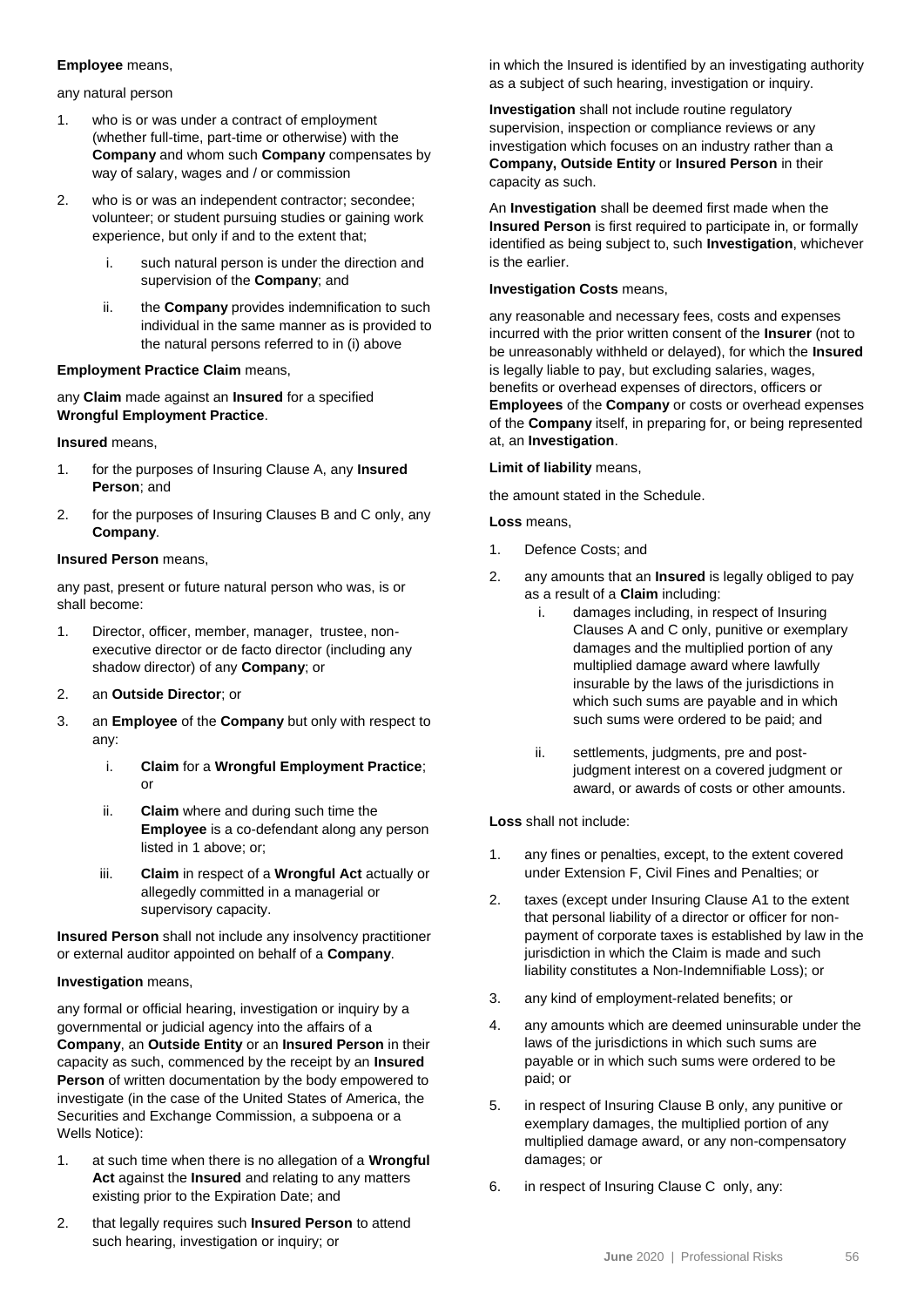- i. compensation payable in respect of statutory notice period; or
- ii. compensation earned by the claimant in the course of employment, including but not limited to unpaid wages, salaries, overtime, reimbursement of **Employee's** expenses, social security, retirement benefits or pension benefits, vacation days or sick days and any amount the **Company** would have been liable for in the absence of a **Wrongful Act;** or
- iii. severance or redundancy pay; or
- iv. stock options owed pursuant to any agreement or any other incentive or compensation (including deferred compensation) whose value is imputed or derived from the value of the **Securities** of the **Company**, except and to the extent that a judgment or settlement of an **Employment Practice Claim** includes a monetary component measured by the value of stock options or security which did not vest due to the actual or alleged wrongful termination of the claimant; or
- v. amount for which the **Company** is not legally liable; or
- vi. amounts owing under or assumed by the **Company** pursuant to any express written contract or agreement; or
- vii. medical or insurance benefits, social security (or the equivalent thereof) to which a claimant allegedly was entitled or would have been entitled had the **Company** provided the claimant with a continuation or conversion of such benefits or Insurance; or
- viii. costs associated with complying with an order, judgment or award of, or agreement to provide non-monetary relief, including costs associated with providing reasonable accommodations or more accessible building or property.

### **Named Company** means,

the entity designated as such in the Schedule.

#### **Non-Executive Director** means,

any natural person serving as a non-executive director of the **Named Company**

### **Non-Executive Director Extra Limit** means,

the amount specified as such in the Schedule.

#### **Non-Indemnifiable Loss** means,

**Loss** that a **Company** is (i) legally prohibited from indemnifying the **Insured Person** for, or (ii) unable to indemnify due to its insolvency under Section 123 of the Insolvency Act 1986 or under the law that governs the insolvency of the **Company**.

#### **Outside Director** means,

any natural person employed by the **Company** who, at the specific request of the **Company**, serves as a director, officer, trustee, regent or governor of or in another equivalent executive position with an **Outside Entity**.

#### **Outside Entity** means,

- 1. any organisation, association or entity, run on a nonprofit basis; or
- 2. any organisation, association, or entity in which a **Company** owns any but not more than 50% of the issued and outstanding shares representing the right to vote for the election of such **Outside Entity's** directors,

provided however, that **Outside Entity** shall not include:

- any organisation, association or entity incorporated, domiciled, or which derives more than 50% of its turnover in the United States of America or Canada; or
- ii. any organisation, association or entity having any of its **Securities** traded on any exchange; or
- iii. any financial institution (including any bank, depository institution, investment company, securities broker, dealer or underwriter, asset manager or insurance company),

other than such organisation, association, entity or financial institution which has with the express written consent of the **Insurer** been listed by endorsement to this Section.

#### **Pollutants** means,

any substance whether it be solid, liquid, gaseous, biological, radiological or a thermal irritant, or a toxic or hazardous substance, or a contaminant including but not limited to asbestos or asbestos products, mycota or byproducts, lead or lead containing products, smoke, vapours, dust, fibres, mould, spores, fungi, germs, soot, fumes, acids, alkalis, chemicals, air emissions, odour, waste water, oil, oil products, medical waste, radioactive material of any kind, and waste materials to be recycled, reconditioned or reclaimed.

#### **Pollution** means,

any actual, alleged or threatened discharge, dispersal, release or escape of any **Pollutants**

#### **Proposal** means,

the proposal(s) and any document, information or statement specifically made available to the **Insurer** for the purpose of its assessment of the risk to be covered under this Section, as well as any attachments, exhibits, or appendices thereto, which shall be deemed attached to and forming part of this Section, including any materials submitted in connection with such proposal, all of which are deemed a part of the Section.

#### **Retaliation** means,

an act of an **Insured** committed or allegedly committed against an **Employee** on account of such **Employee** exercising any rights in law, refusing to breach any law, opposing any unlawful practice, disclosing or threatening to disclose an alleged breach of law or assisting in, testifying in, or cooperating with a proceeding or investigation regarding an alleged breach of law.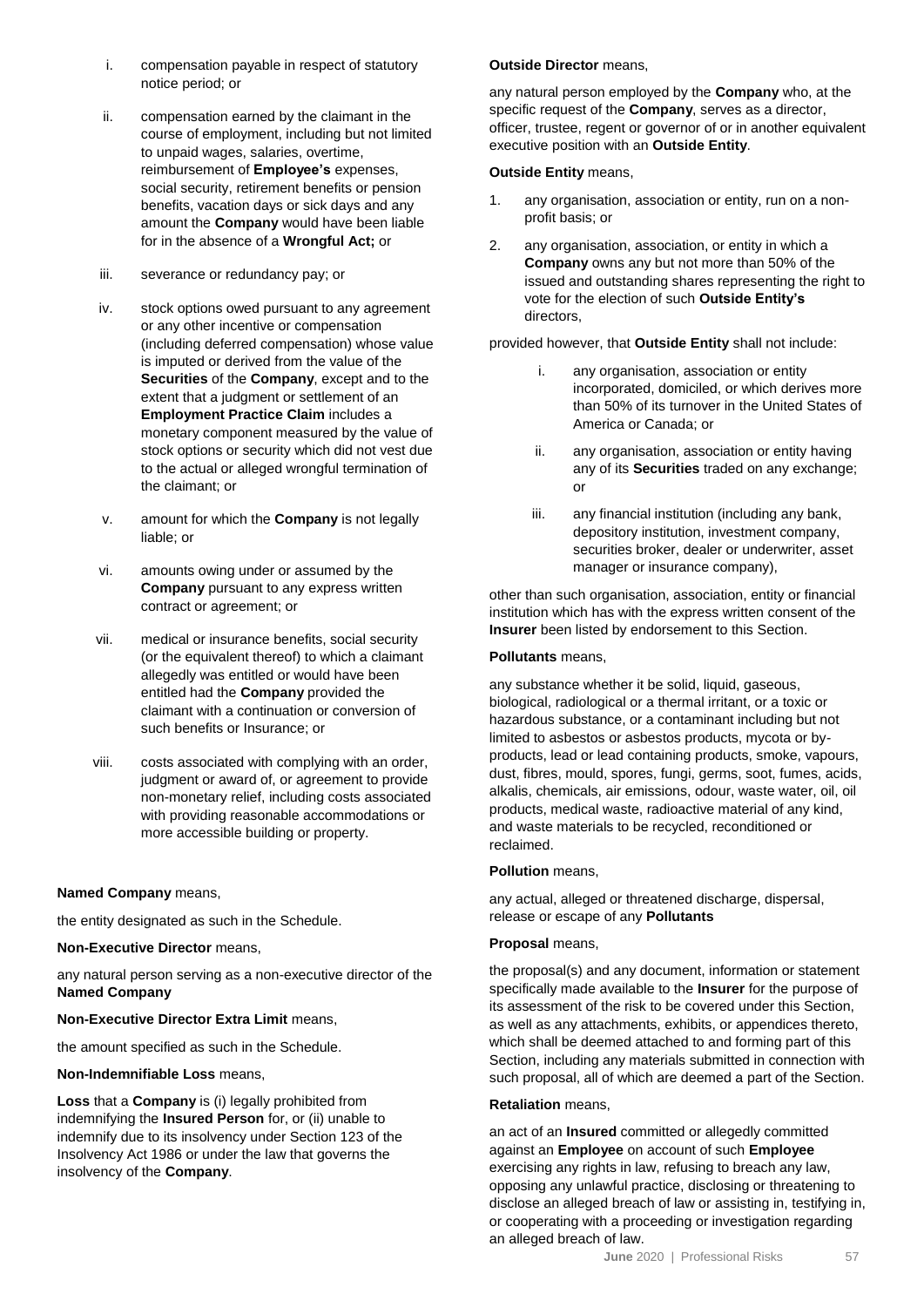### **Retired Director** means,

a director or officer who voluntarily ceased to hold such office prior to the Expiration Date stated in the Schedule other than a disqualified director or where directly related to a **Change in Control**.

### **Securities** means,

any of the following issued by the **Company**:

- 1. bonds, debentures, evidence of indebtedness, notes, shares, stocks or other equity or debt security; and
- 2. certificates of interest or participation in, receipts for, warrants or other rights to subscribe to or purchase, voting trust certificates relating to, certificates of deposit for, or other documentary evidence of interest in any of the securities referred to in 1. above.

### **Single Claim** means,

any one or more **Claim(s)** arising out of, based upon or attributable to the same, related or continuous or repeated **Wrongful Act**, and will be deemed first made at the time the earlier **Claim** was made. In respect of **Investigations** only, if two or more **Investigations** relate to the same or related or continuous or repeated events then they shall be regarded as a **Single Claim**.

### **Subsidiary** means,

- 1. any entity with respect to which, at or before the inception of the **Period of Insurance**, and during such time that, the **Named Company**, either directly or indirectly, through one or more **Subsidiaries**;
	- i. owns more than 50% of the issued and outstanding shares of such entity; or
	- ii. controls more than 50% of the voting rights within such entity; or
	- iii. controls the right to vote for the election or removal of the majority of such entity's board of directors; and
- 2. any entity not included in (1) above but included under Extension B.

If an entity ceases to be a **Subsidiary** during the **Period of Insurance**, coverage under this Section shall only apply with respect to **Claims** for **Wrongful Acts** actually or allegedly committed, or **Investigations** in relation to events that actually or allegedly occurred or took place, during such time said entity is or was a **Subsidiary** as defined above.

### **Whistleblowing** means,

the protected providing of information by an **Insured** to certain public authorities as defined under Section 1514A of the United States Code (as inserted by Section 806 of the Sarbanes-Oxley Act 2002) or under any equivalent legislation in any jurisdiction.

### **Wrongful Act** means,

- 1. For the purposes of Insuring Clause A only, any:
	- a. actual or alleged act, error, misstatement, misleading statement, omission, breach of duty, breach of statute, civil or common law; or

b. proposed act with respect to shareholder derivative actions only; or

### c. **Wrongful Employment Practice**,

by the **Insured Person** acting in their capacity as such or solely because of such capacity; or

- 2. For the purposes of giving effect to Insuring Clause B only, any actual or alleged act, error or omission by the Company in its capacity as such or solely because of such capacity, but not any Wrongful Employment Practice; or
- 3. For the purposes of Insuring Clause C only, any **Wrongful Employment Practice** by the **Company**.

### **Wrongful Employment Practice means,**

- 1. in relation to the **Company's Employees**, any actual or alleged:
- 2. wrongful or unfair dismissal or discharge or termination of employment, whether actual or constructive, including a related breach of express or implied terms of any contract of employment; or
- 3. employment-related misrepresentation; or
- 4. breach of any laws concerning employment or discrimination in employment; or
- 5. sexual harassment or other unlawful harassment in the work place; or
- 6. wrongful demotion or deprivation of career opportunity or failure to employ or promote; or
- 7. wrongful discipline of an **Employee** or **Retaliation**; or
- 8. failure to provide accurate references for **Employees**; or
- 9. failure to adopt adequate employment policies and procedures; or
- 10. employment-related libel, slander, defamation, injury to feelings, humiliation or invasion of privacy; or
- 11. employment-related breach of the Data Protection Act 1998 in respect of the personal data of any **Employee** or any similar legislation in any other jurisdiction.

### **Exclusions**

### **Exclusions applicable to all Insuring Clauses within Section 5 only:**

Unless otherwise specifically stated elsewhere in this Section, the **Insurer** will not be liable to make any payment for **Loss** in connection with any **Claim**:

### Unlawful conduct

arising out of, based upon or attributable to:

- 1. the gaining by the **Insured** of any profit or advantage to which such **Insured** was not legally entitled; or
- 2. the commission by the **Insured** of any deliberately fraudulent or dishonest act.

This exclusion shall however only apply where the **Insured's** behaviour is established primarily or incidentally in a final adjudication by any court, tribunal, legal panel or regulator in the **Claim** or by a written admission of the **Insured**.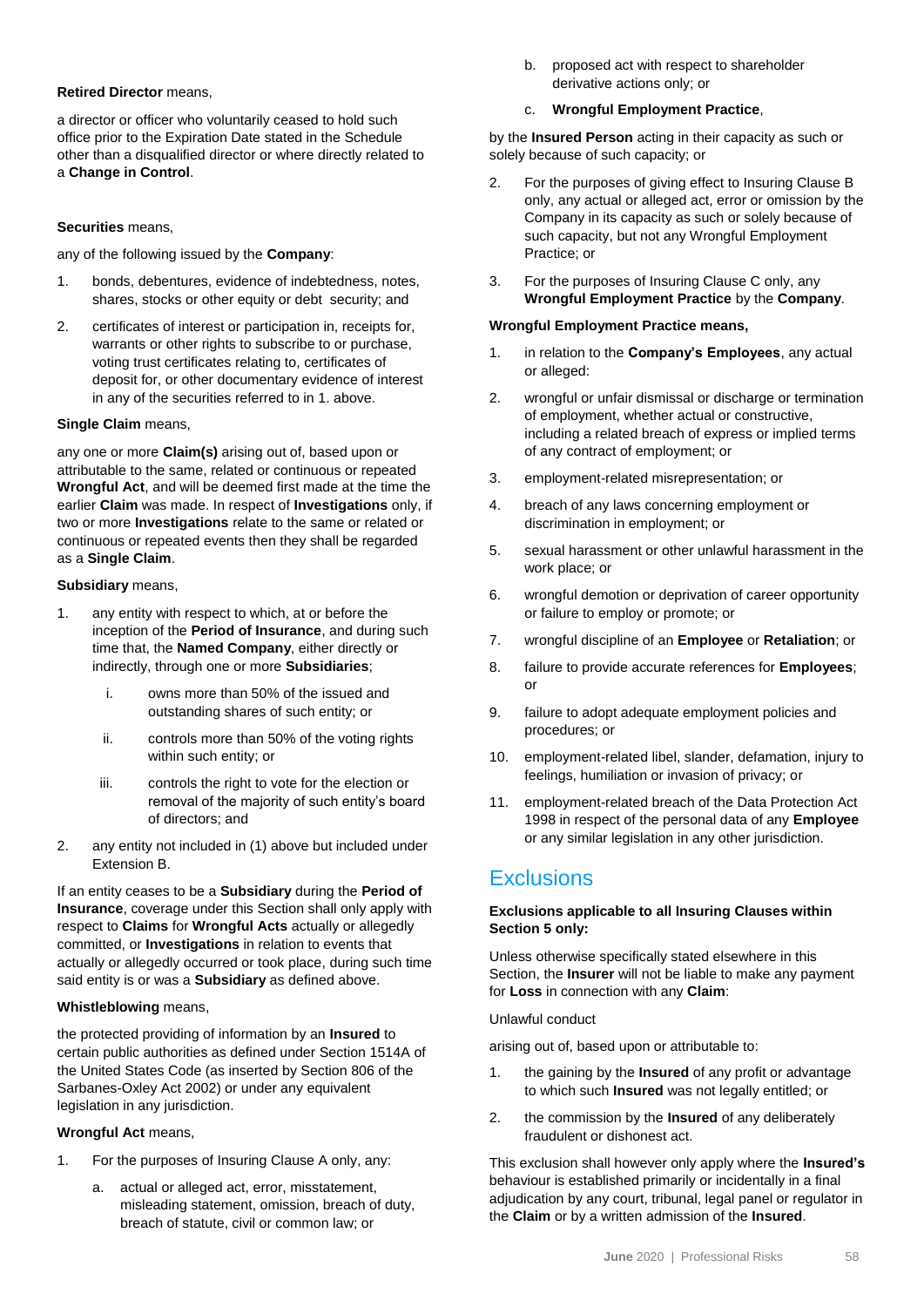### **A. Bodily injury / Property damage**

For bodily injury, sickness, mental anguish or emotional distress or disturbance, disease or death of any person howsoever caused, or damage to or loss of or destruction of any tangible property including loss of use thereof;

This exclusion shall not apply to **Claim** alleging mental anguish or emotional distress caused by a **Wrongful Employment Practice**;

### **B. Pollution**

arising out of, based upon or attributable to any **Pollution** or any direction or request to test for, monitor, clean up, remove, contain, treat, detoxify or neutralise **Pollutants**; provided, that this exclusion will not apply in respect of:

- 1. **Defence Costs** incurred in connection with such **Claim** up to the Sub-Limit stated in the Schedule; or
- 2. a Cl**aim** made by any **Securities** holder of the **Company**, either directly or derivatively.

### **C. Trustee Liability**

arising out of, based upon or attributable to breach of trust, fiduciary duty or negligence in relation to any retirement, pension, profit sharing, welfare or employee benefit programme or scheme established by the **Company** for the benefit of its directors, officers or **Employees**, or for any breach of an **Insured Person's** responsibilities imposed by law in respect of the foregoing.

### **D. USA Insured v Insured**

brought or maintained in the United States of America by, on behalf, at the instigation, or with the cooperation of, any **Company**, **Insured** or **Outside Entity**, unless such **Claim** is brought and maintained:

- 1. by an Insured Person alleging a Wrongful Employment Practice; or
- 2. by a Receiver or Manager appointed in respect of a **Company** in the framework of insolvency proceedings, directly or derivatively without the solicitation, voluntary assistance participation or co-operation of an **Insured** or an **Outside Entity's** directors or officers unless such solicitation, voluntary assistance participation or co-operation is required by law or protected as **Whistleblowing**; or
- 3. by an **Insured** for contribution or indemnity if the **Claim** directly results from another **Claim** covered under this Section; or
- 4. by way of shareholder derivative action on behalf of a **Company** or **Outside Entity**, without the solicitation, voluntary assistance, participation or co-operation of an **Insured** or an **Outside Entity's** directors or officers unless such solicitation, voluntary assistance participation or co-operation is required by law or protected as **Whistleblowing**; or
- 5. by a former director, officer or **Employee** of a **Company**; or

6. by an **Insured** or **Outside Entity** where if failing to do so such **Insured** or **Outside Entity** would incur legal liability.

This exclusion shall not apply to **Defence Costs**.

### **E. Prior notice**

arising out of, based upon or attributable to facts or circumstances underlying or alleged, or to the same or related or continuous or repeated **Wrongful Acts** alleged or contained, in any matter which has been reported, or with respect to which any notice has been given, under any policy of which this Section is a renewal or replacement or which it may succeed in time.

### **F. Prior or pending litigation**

arising out of, based upon or attributable to any pending or prior civil, criminal, administrative or regulatory proceeding, investigation, arbitration, demand or adjudication as of the Continuity Date stated in the Schedule, or alleging or derived from the same or essentially the same facts or circumstances as alleged in such pending or prior proceeding, investigation, arbitration, demand or adjudication.

### **G. Professional Liability**

alleging, arising out of, based upon or attributable to the **Company's** or an **Insured's** performance of or failure to perform professional services for others for a fee, or any act, error, or omission relating thereto.

This exclusion, however, shall not apply to;

- 1. any **Claim** made against an **Insured Person** by any **Securities** holder of the **Company**, either directly or derivatively: or
- 2. any **Claim** made against an **Insured Person** alleging a failure to supervise those who performed or failed to perform such professional services.

### **H. Public Offerings**

arising out of, based upon or attributable to any public or private offering, solicitation or issuance by or on behalf of the **Company** of **Securities**, whether or not a prospectus has been issued, unless and to the extent the **Insurer** has given its prior written consent to the coverage of a specific transaction of this type and the **Named Company** has paid any additional premium and accepted any change in terms and conditions as required by the **Insurer**.

For the purposes of determining the applicability of the above Exclusions to **Insured Persons**, the behaviour of an **Insured Person** shall not be imputed to any other **Insured Person** except for Exclusions F and G.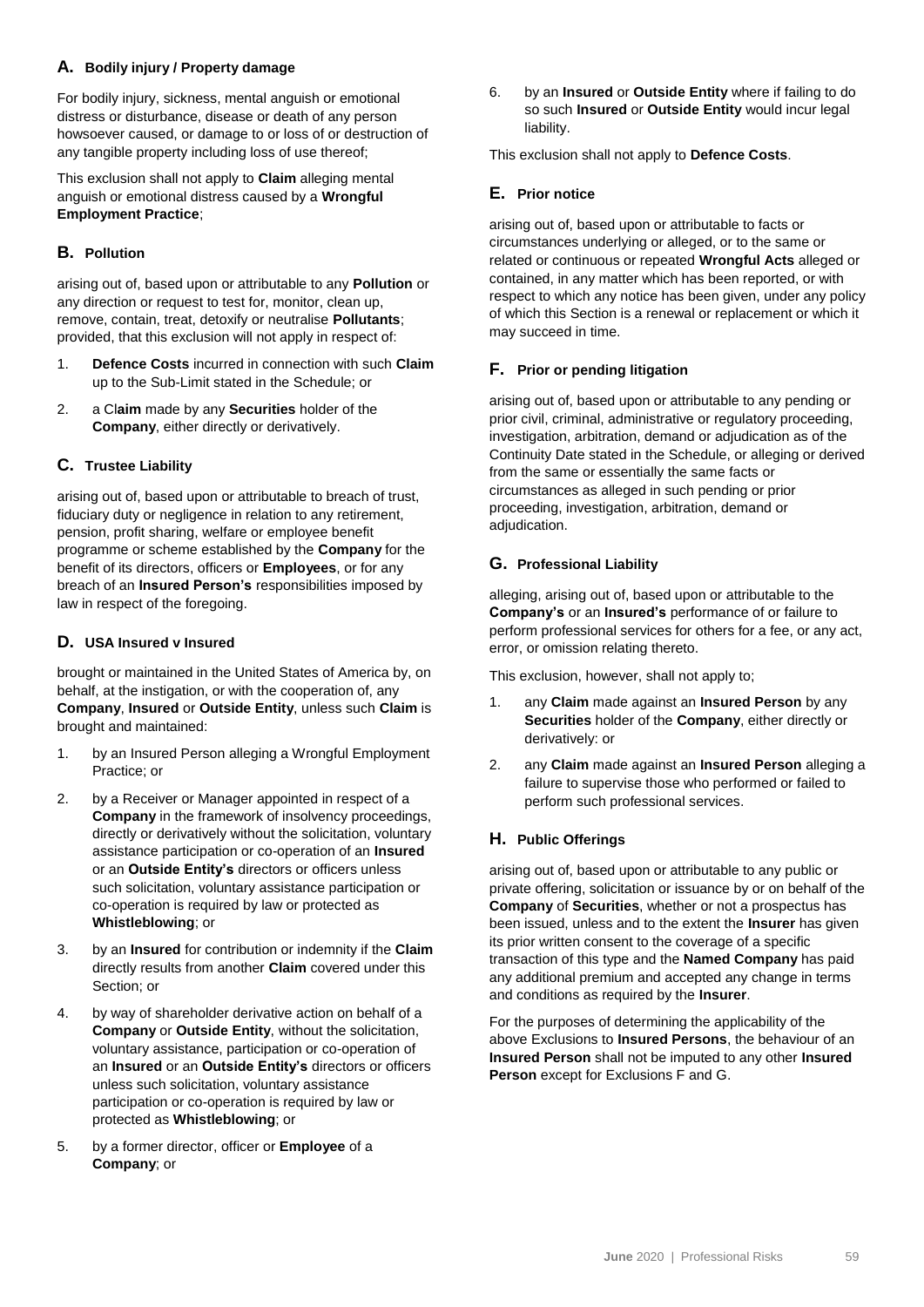### Exclusions applicable only to Insuring Clause B, Corporate Liability, and to Insuring Clause C, Company Employment Practice Liability:

Unless otherwise specifically stated elsewhere in this Section, the **Insurer** will not be liable to make any payment for **Loss** in connection with any **Claim**:

### **I. Contractual Liability**

arising out of, based upon or attributable to any actual or alleged breach of express or implied contract, agreement, guarantee or warranty except to the extent such liability would have attached to the **Insured** in the absence of such contract, agreement, guarantee or warranty.

### Exclusions applicable only to Insuring Clause B, Corporate Liability.

### **J. Products Liability**

arising out of, based upon or attributable to the use, performance or presence of any product manufactured, sold, distributed, installed or maintained by the **Company**.

#### **K. Infringement of Patent and Copyright**

arising out of, based upon or attributable to any actual or alleged infringement of copyright, patent, intellectual property, trademarks, trade secrets, misappropriation of ideas and/or disparagement of products.

### **L. Trading losses**

arising out of, based upon or attributable to any trading losses or trading liabilities incurred by the **Company**.

### **M. Anti-trust**

arising out of, based upon or attributable to price fixing, restraint of trade, monopolisation of unfair trade or predatory pricing.

### **N. Employment related liability**

arising out of, based upon or attributable to **Wrongful Employment Practice**.

### **O. Documents or Data**

arising out of, based upon or attributable to the repair, replacement or reconstitution cost of any document or data, directly or indirectly occasioned by any government or public or local authority action or order, or resulting from wear or tear, the action of vermin, gradual deterioration or magnetic flux or loss of magnetism (except where caused by lightning).

### **P. Information Technology**

arising out of, based upon or attributable to:

- 1. the failure of any computer or other electronic processing device or of any program, instruction or data for use in any computer or other electronic processing device, equipment or system to function in the way expected or intended; or
- 2. the transmission or receipt of any virus, program or code that causes loss or damage to any computer system and/or prevents or impairs its proper function or performance.

### Exclusions applicable only to Insuring Clause C, Company Employment Practice Liability:

Unless otherwise specifically stated elsewhere in this Section, the **Insurer** will not be liable to make any payment for **Loss** in connection with any **Claim**:

### **Q. Wage and Hour**

arising out of, based upon or attributable to any actual or alleged violation of any provision of any law or regulation of any country which regulates any minimum wages, working time, workers' compensation, disability benefits, redundancy or unemployment benefits or compensation, unemployment insurance, pension plans, retirement benefits, social security, or any amendments thereto, or any other similar provisions of any federal, state or local statutory or common law or any laws, rules and regulations promulgated in any other relevant jurisdiction.

### **R. Specific facts**

arising out of, based upon or attributable to any actual or alleged violation of any provision of:

- 1. the United Kingdom Pensions Act 1995 and the United Kingdom Pensions Act 2004; or
- 2. the United Kingdom Trade Union and Labour Relations (Consolidation) Act 1992; or
- 3. the United Kingdom Transfer of Undertaking (Protection of Employment) Regulations 2006; or
- 4. the United Kingdom Health and Safety at Work Act 1974; or
- 5. any law or regulation of any country which regulates relations with unions, labour relations, collective and non-collective redundancy procedures, health insurance, health and safety at work or disability benefits law or any amendments thereto,

or of any other similar provisions of any federal, state or local statutory or common law or any laws, rules and regulations promulgated in any other relevant jurisdiction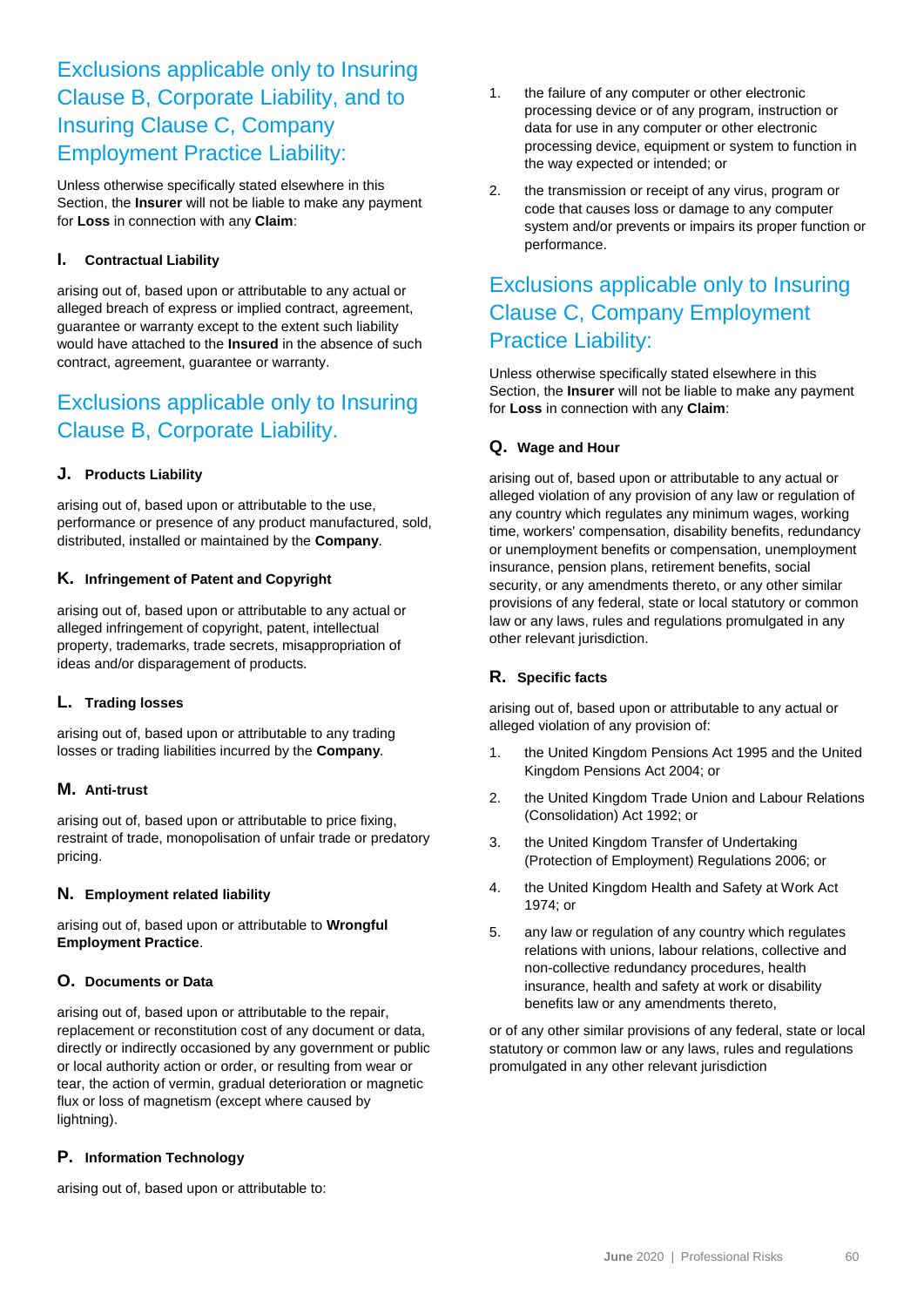### **Extensions**

Subject always to the other terms, conditions and exclusions of this Section (unless specified otherwise), the following extensions are added to the Section:

### **Extensions applicable to all Insuring Clauses within Section 5 only:**

### **A. Discovery Period**

This Section shall be extended to cover **Claims** first made, or in the case of an **Investigation**, first commenced, subsequent to the **Period of insurance** but during any applicable **Discovery period**, solely for **Wrongful Acts** actually or allegedly committed, or in the case of an **Investigation**, circumstances which occurred, before the Expiration Date stated in the Schedule.

1. A **Discovery period** shall be afforded under the following conditions:

If, subsequent to the expiration of the **Period of insurance**, this Section is not renewed or replaced by any other policy affording directors' and officers' liability coverage, the **Insurer** will grant:

- i. an automatic **Discovery Period** as stated in the Schedule solely for **Retired Directors** at no additional premium; and
- ii. subject to written request to this effect and payment of the applicable additional premium before the Expiration Date stated in the Schedule by the **Named Company**, an optional **Discovery Period** as stated in the Schedule at the corresponding additional premium.

The additional premium shall be deemed to be fully earned as of the inception of the **Discovery Period**.

- 2. Any **Discovery Period** invoked shall be automatically cancelled upon the effective date or the date of execution of any other policy affording similar coverage to part or all of the **Insureds**, whichever is the earlier.
- 3. Rights to a **Discovery Period** shall automatically lapse upon a **Change in Control.**
- 4. There shall be no right for any **Discovery Period** in case of non-payment of premium.

### **B. New Subsidiaries**

This Section shall be extended to include as a **Subsidiary**:

- 1. any entity acquired or created by the **Named Company** or any **Subsidiary** during the **Period of insurance** provided that the **Named Company** either directly or indirectly, through one or more **Subsidiaries**;
	- i. owns more than 50% of the issued and outstanding shares of such entity; or
	- ii. controls more than 50% of the voting rights within such entity; or

iii. controls the right to vote for the election or removal of the majority of such entity's board of directors,

unless such entity:

- a. has any assets or is domiciled in the United States of America or Canada; or
- b. has any listings of its **Securities** on any exchange; or
- c. has total consolidated assets (as of the latest annual report and accounts) that exceed 10% of the total consolidated assets of the **Named Company**, as calculated in accordance with the **Named Company**'s usual accounting policies, principles and practices; and
- 2. any other entity created or acquired by the **Named Company** during the **Period of insurance** for which the **Insurer** has at its sole discretion agreed, by endorsement to this Section, to include as a **Subsidiary**, upon the **Named Company**'s providing sufficient details to permit the **Insurer** to assess and evaluate the potential increase in exposure, subject to prior payment by the **Named Company** of any reasonable additional premium and to any amendment to the Section terms required by the **Insurer**.

### **C. Emergency costs**

The **Insurer** will waive the requirement for its prior written consent to the incurring of **Defence Costs** up to the maximum aggregate Sub-Limit stated in the Schedule where it was not reasonably practicable for the **Insured** to seek the **Insurer's** prior written consent.

### Extensions applicable only to Insuring Clause A1, Directors and Officers Liability.

### **D. Non-Executive Directors cover**

The **Insurer** shall pay to or on behalf of any **Non-Executive Director** any **Loss** resulting from a **Claim** first made during the **Period of insurance** up to the **Non-Executive Director Extra Limit** but only after exhaustion of:

- 1. the Limit of liability; and
- 2. any other available directors' and officers' or management liability cover whether written excess of the Limit of liability or otherwise; and
- 3. any other valid and collectible indemnification from any other source.

### **E. Management Buy-Out**

If during the **Period of insurance** a **Subsidiary** ceases to be a **Subsidiary** due to a management buy-out, then upon written notification from the **Named Company** to the **Insurer** prior to such event and subject to the **Period of Insurance**, this Section shall provide coverage in respect of **Claims** for **Wrongful Acts** actually or allegedly committed, or circumstances occurring, during the 45 days immediately after the completion date of such buy-out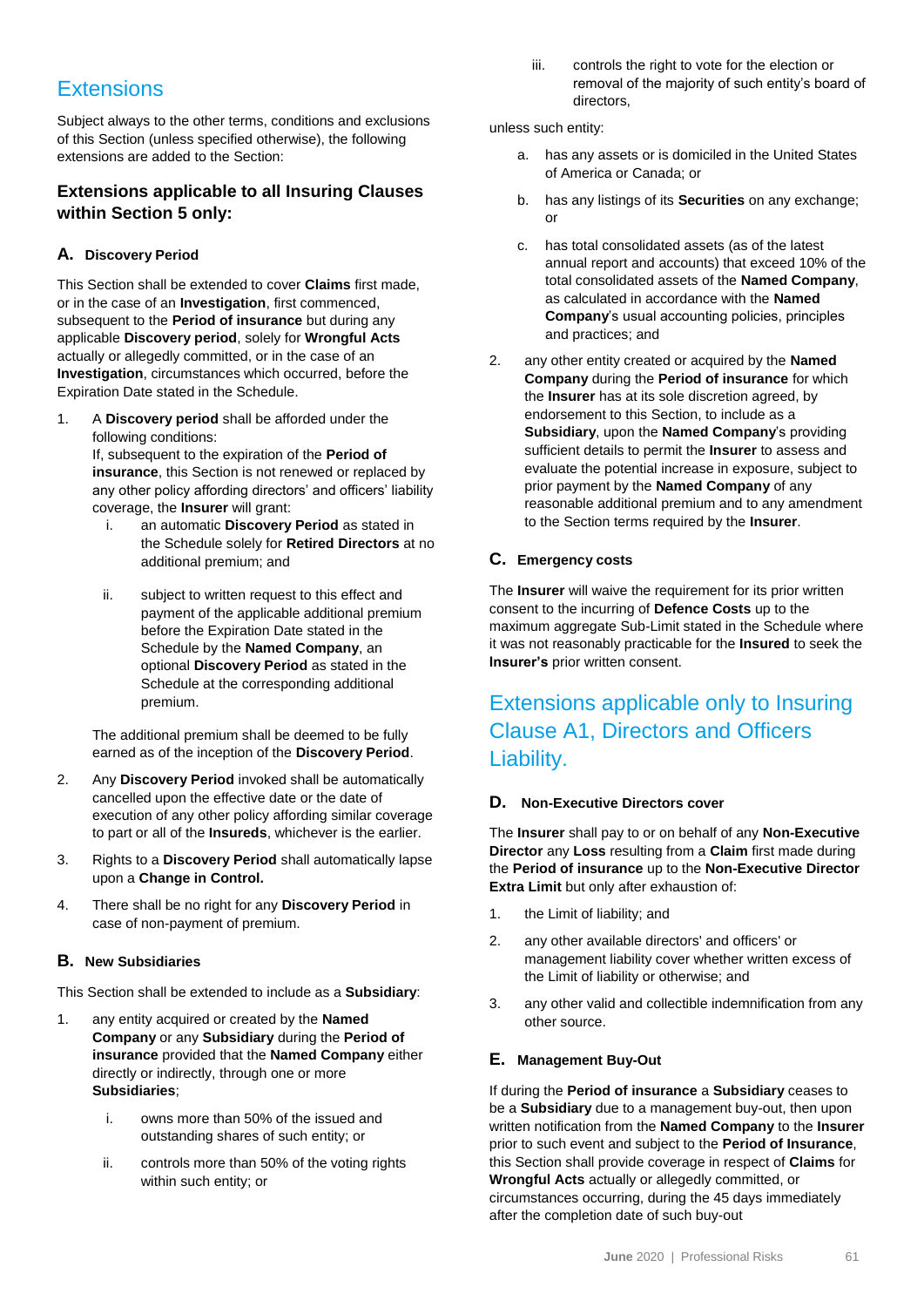### Extensions applicable only to Insuring Clause A, Directors and Officers Liability and Company Reimbursement:

### **F. Civil Fines and Penalties**

This Section shall be extended to cover as **Loss** any civil fines or penalties it is legally obliged to pay as a result of a **Claim** where lawfully insurable by the laws of the jurisdictions in which such civil fines or penalties are payable and in which such fines or penalties were ordered to be paid

### **G. Health and Safety Defence**

This Section shall be extended to cover **Defence Costs** incurred by any Insured Person in respect of any Claim made against such **Insured Person** for gross negligence manslaughter, or for any breach of any health and safety or equivalent legislation in any jurisdiction under which said **Insured Person** could be found liable by reason of their committing a relevant **Wrongful Act** in their capacity as a director, officer or **Employee** of the **Company**.

### **H. Estates, Heirs and Legal Representatives**

This Section shall be extended to include as **Insured Persons** the estates, heirs, legal representatives or assigns of an **Insured Person** who is deceased or the legal representatives or assigns of an **Insured Person** who is incompetent, insolvent or bankrupt, to the extent that such person is subject to a proceeding solely by reason of an actual or alleged **Wrongful Act** of such deceased, incompetent, insolvent or bankrupt **Insured Person** and that such **Insured Person** would have been covered by this Section for **Loss** in the absence of their death, incompetence, insolvency or bankruptcy.

### **I. Spouses and Domestic Partners**

This Section shall be extended to include as **Insured Person** the lawful spouse or domestic partner, including same sex relationship civil partnerships, of an **Insured Person** to the extent that such person is subject to a proceeding solely by reason of their ownership interest in property which a claimant seeks as recovery in respect of a **Claim** against such **Insured Person**.

### Extensions applicable only to Insuring Clause A, Directors and Officers Liability and Company Reimbursement, and Insuring Clause B, Corporate Liability:

### **J. Investigation Costs**

This Section shall be extended to cover the **Investigation Costs** of an **Insured Person or** a **Company** in respect of any **Investigation** first commenced during the **Period of insurance** (or **Discovery Period**, if applicable)

### Extensions applicable only to Insuring Clause B, Corporate Liability:

### **K. Corporate Manslaughter**

This Section shall be extended to cover the **Loss** of any **Company** resulting from any **Claim** first made against such **Company** during the **Period of insurance** (or **Discovery Period**, if applicable), based upon the Corporate Manslaughter and Corporate Homicide Act 2007 of the United Kingdom or for gross negligence manslaughter, or for any breach of any health and safety or similar legislation in any jurisdiction.

### **L. Corporate Bribery**

This Section shall be extended to cover the **Loss** of the **Named Company** resulting from any **Claim** first made against the **Named Company** during the **Period of Insurance**, (or **Discovery Period**, if applicable), for any actual or alleged offence within the meaning specified in the 2010 UK Bribery Act or any amendment thereof committed or allegedly committed in the United Kingdom.

### Notification and Claims Conditions applicable to Section 5 only

- **A.** Notice
- 1. The **Insured** shall give written notice, including full details, to the **Insurer** of any **Claim** as soon as reasonably practicable within the **Period of Insurance,**(or **Discovery Period**, if applicable), and, where it has not been reasonably practicable for the **Insured** to give notice during the **Period of Insurance**,(or **Discovery Period**, if applicable), then notice shall be given within thirty (30) days of the date of expiration of the **Period of Insurance,**(or **Discovery Period**, if applicable).
- 2. If written notice of a **Claim** has been given to the **Insurer** as prescribed above, then any further **Claim** which arises out of, based upon or attributable to the same or related or continuous or repeated **Wrongful Acts** will be considered together with the earlier **Claim** as a **Single Claim** and will be deemed to have been first notified at the time of the original notice.
- 3. If, during the **Period of Insurance**, the **Insured** becomes aware of any circumstances which may reasonably be expected to give rise to a **Claim**, and gives written notice to the **Insurer** of such circumstances and the reasons for anticipating such a **Claim**, with full particulars as to dates, persons and entities involved, potential claimants and the consequences which have resulted or may result from any anticipated **Wrongful Act**, then any **Claim** subsequently arising out of, based upon or attributable to essentially the same circumstances or **Wrongful Acts** will be deemed to have been first made at the time notice was first given.
- 4. All notices under Claims condition A shall be in writing, referring to the Policy Number, and be made to the address set out in the Schedule.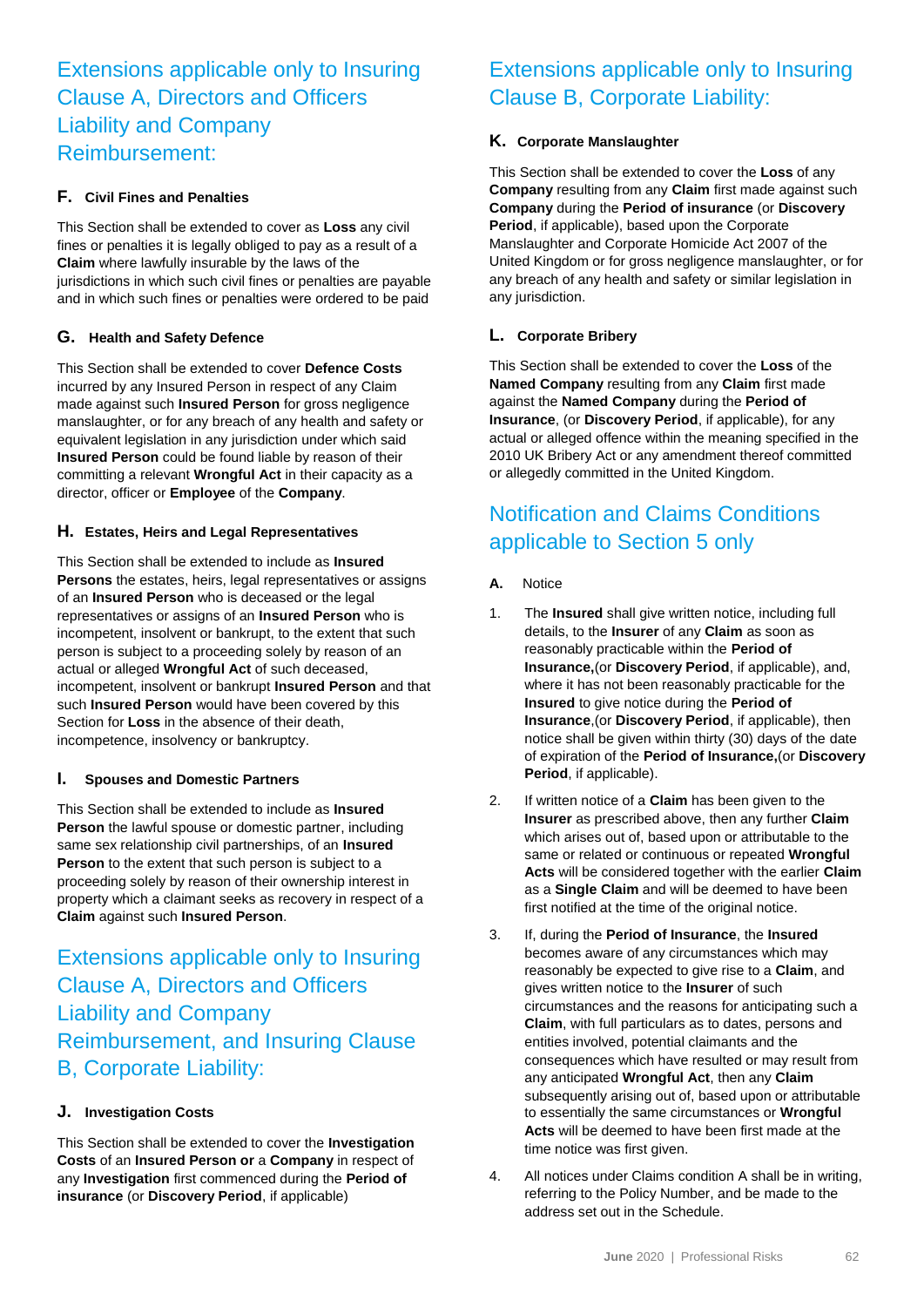- 5. Notification of **Claims** in compliance with this Claims Condition A is a condition precedent to the liability of the **Insurer** hereunder.
- **B.** Defence and settlement of claims and consent
- 1. It is the duty of the **Insured**, not the **Insurer**, to defend **Claims**. The **Insurer** shall be entitled to participate fully in the investigation, defence and negotiation of any settlement of any **Claim**. In respect of any **Claim** brought or maintained by, on behalf of or at the instigation of any **Insured**, **Outside Entity** or the latter's directors or officers, the **Insurer** shall have the right (but not the duty) to control the investigation, defence and negotiation of any settlement of such **Claim**.

In the event of any disagreement arising between the **Insurer** and an **Insured** as to whether or not to contest or settle any legal proceedings or proceed with any appeal of a decision of a Court, then the parties agree that it shall be determined by a Queen's Counsel to be mutually agreed upon, or in default of agreement to be nominated by the Chairperson of the Counsel to be mutually agreed upon, or in default of agreement to be nominated by the Chairperson of the Bar Council. Such Queens Council shall act as an expert and not an arbitrator and their determination shall be based upon the written submissions of the partied and shall be final and binding on the parties. There shall be no obligation on the Queens Council to provide reasons unless specifically requested by the **Insured** or the **Insurer.** The costs of any reference to determination shall be deemed to form part of the **Defence Costs.**

- 2. An **Insured** shall not admit or assume any liability, enter into any settlement agreement, consent to any judgment, pay any **Loss**, or otherwise incur any **Defence Costs** without the **Insurer**'s prior written consent, which shall not be unreasonably withheld or delayed. The **Insurer** shall not be liable to pay any settlement incurred without its prior written consent.
- 3. The **Insured** shall provide to the **Insurer** all information, assistance and cooperation with regard to a **Claim**.
- 4. The **Insurer** shall advance **Defence Costs** on an asincurred basis in respect of covered **Claims**. If it is finally determined that any such **Defence Costs** so advanced are not covered under this Section, the **Named Company** shall repay such amounts to the **Insurer**.
- **C.** Allocation
- 1. The **Insurer** shall pay only those amounts or portions of **Loss** allocated to covered matters claimed against the **Insured**. If the **Insured** incurs any **Loss** arising out of a **Claim** that includes both matters covered and matters not covered by this Section, or that is made against both covered and non-covered parties, the **Insured** and the **Insurer** shall use their best efforts to determine a fair and proper allocation of the proportion of the **Loss** covered hereunder, taking into account the relative legal and financial exposures of the parties to the **Claim** and the relative benefits to be obtained by the resolution of the **Claim**.
- 2. If an allocation cannot be agreed between the **Insured** and the **Insurer**, then the parties agree that it shall be determined, having regard to the principles stated in this Claims Condition, by a Queen's Counsel to be mutually agreed upon, or in default of agreement to be nominated by the Chairperson of the Bar Council. Such Queen's Counsel shall act as an expert and not an arbitrator and their determination shall be based upon the written submissions of the parties and shall be final and binding on the parties. There shall be no obligation on the Queen's Counsel to provide reasons unless specifically requested by the **Insured** or the **Insurer**.
- 3. The costs of any reference to expert determination under this Claims Condition shall be borne equally by both the **Insured** and the **Insurer**.
- **D.** Priority of payments

If the **Insurer** is liable to pay **Loss** covered under more than one Insuring Clause, then it shall pay such **Loss** in the order it falls due. However, where it appears reasonably likely the **Limit of liability** shall become exhausted by payments of **Loss** the **Insurer** shall, subject to the **Limit of liability** and unless compelled otherwise by law or any judicial or regulatory order, pay **Loss** in the following order:

- 1. to or on behalf of an **Insured Person** under Insuring Clause A1; then
- 2. to or on behalf of any **Company** under Insuring Clause A2; then
- 3. to or on behalf of any **Company** under Insuring Clauses B and C.
- **E.** Subrogation and recoveries
- 1. In the event of any payment under this Section, the **Insurer** shall be subrogated to the extent of such payment to all of the **Insured**'s rights of recovery. The **Insured** shall execute all papers required and do everything reasonably necessary to secure such rights and to enable the **Insurer** to bring any recovery action or suit as reasonably required by the **Insurer**.
- 2. Any recovery received shall first be applied against any payment made by the **Insurer** with any balance remaining thereafter being remitted to or retained by the **Insured** or the **Company**, as applicable.
- 3. The **Insurer** shall not exercise any right of subrogation against an **Insured Person** unless Exclusion A applies to such **Insured Person**.

### General Conditions applicable to Section 5 only:

**A.** Change in control and automatic run-off

If, during the **Period of Insurance**, a **Change in Control** occurs, then coverage under this Section will continue in full force and effect until the end of the **Period of insurance** with respect to **Claims** for **Wrongful Acts** committed or allegedly committed, and to **Investigations** in relation to events that actually or allegedly occurred or took place, before the effective date of such **Change in Control**, but coverage will cease with respect to **Claims** for **Wrongful Acts** committed or allegedly committed, and to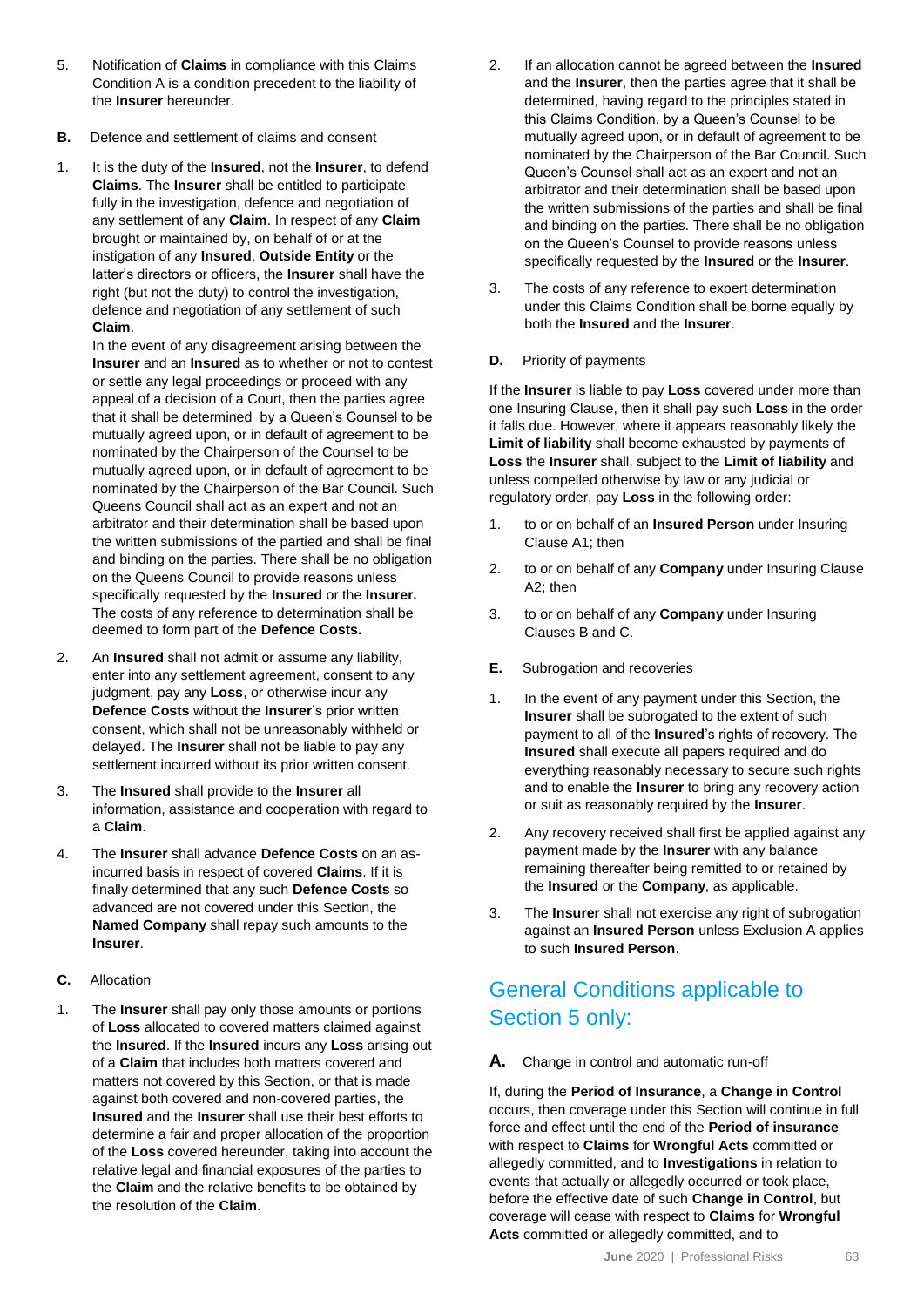**Investigations** in relation to events that actually or allegedly occurred or took place, thereafter (unless otherwise agreed to by the **Named Company** and the **Insurer**) and the premium will be considered fully earned in consideration of the coverage provided.

- **B.** Limit of liability and retention
- 1. Limit of liability and Sub-Limits:
	- a. The **Insurer**'s total liability under this Section for all **Loss** shall not exceed the sum(s) stated in the Schedule for each Insuring Clause in respect of any one **Single Claim**.
	- b. Notwithstanding paragraph 1(a) above:
		- i. in respect of all claims brought or maintained in the United States of America, the **Insurer's** total liability, in the aggregate during the **Period of insurance,** under this Section for all **Loss** shall not exceed the sum(s) stated in the Schedule for each Insuring Clause. Any payment of **Loss** under a Insuring Clause shall erode the applicable **Limit of liability;**
		- ii. in respect of all **Claims** first notified during the **Discovery Period,** the **Insurer's** total liability, in the aggregate, under this Section for all **Loss** shall not exceed the sum(s) stated in the Schedule for each Insuring Clause. Any payment of **Loss** under an Insuring Clause shall erode the **Limit of liability;**
		- iii. in respect of all payments made for **Non-Executive Director Extra Limit**, the **Insurer's** total liability, in the aggregate during the **Period of Insurance**, under this Extension for all **Loss** shall not exceed the sum(s) stated in the Schedule.
- a. The **Insurer** shall have no liability in excess of the **Limit of liability** applicable to the Insuring Clause in question, irrespective of the number of **Claims, Insureds** or amount of any **Loss**.
- b. All Sub-Limits stated in the Schedule are aggregate for the whole **Period of insurance** (and **Discovery Period** if applicable) regardless of the number of **Claims** and are part of and not in addition to the **Limit of liability** applicable to the relevant Insuring Clause
- 2. Retentions:
	- a. The **Insurer** will be liable only for the amount of **Loss** which exceeds the Retention stated in the Schedule. Such Retention is to be borne by the **Insured** and remains uninsured.
	- b. A Retention shall not apply to **Non-Indemnifiable Loss** covered under Insuring Clause A1. All other **Loss** covered under Insuring Clause A1 shall be subject to a Retention to be repaid by the **Company** to the **Insurer** but not to be applied against the **Insured Person.**
	- c. In the event that a **Claim** is covered under more than one Insuring Clause, a single Retention amount will apply to all **Loss** resulting from such

**Claim**, which shall be the highest of the applicable Retention amounts.

- **C.** Other insurance and indemnification
- 1. This Section shall always apply in excess of any other valid and collectible insurance or indemnification available to the **Insured**.
- 2. Coverage for **Claims** against an **Outside Director** will be specifically in excess of, and will not contribute with:
	- a. any insurance policy purchased by the **Outside Entity** that provides similar coverage to such **Outside Director** (if such other insurance is provided by the **Insurer,** then the **Limit of liability** for **Loss** under this Section shall be reduced by the amount paid for the benefit of the **Outside Entity** and/or the **Outside Director** under the other insurance provided by the **Insurer** to the **Outside Entity**); and
	- b. any other indemnification from any other source to such **Outside Director**.
- **D.** Representations and severability
- 1. The information, particulars and statements contained or referred to in the **Proposal** were material to the acceptance by the **Insurer** of the risk assumed under this Section and have been relied upon by the **Insurer**.
- 2. For the purposes of determining the entitlement to cover under or avoidance of this Section in respect of an **Insured**:
	- a. With respect to Insuring Clause A, no knowledge or information possessed by, or conduct of, any **Insured Person** will be imputed to any other **Insured Person**;
	- b. With respect to Insuring Clauses B and C:
		- i. the statements made by, information or knowledge possessed by and any conduct of any chief executive officer or chief financial officer (or the equivalent executive or management position) of the **Named Company** shall be imputed to all **Companies**; and
		- ii. the knowledge and conduct of any chief executive officer or chief financial officer (or the equivalent executive or management position) of any other **Company** at the Inception Date shall be imputed to such **Company**.
- **E.** Notices and Authority
- 1. The **Named Company** shall act on behalf of all **Insureds** with respect to the giving and receiving of any notice required under this Section, the payment of all premiums, the allocation of **Loss**, authorisations and disclosures in respect of the personal data, the declaration of risk and execution of this Section and any amendments thereto.